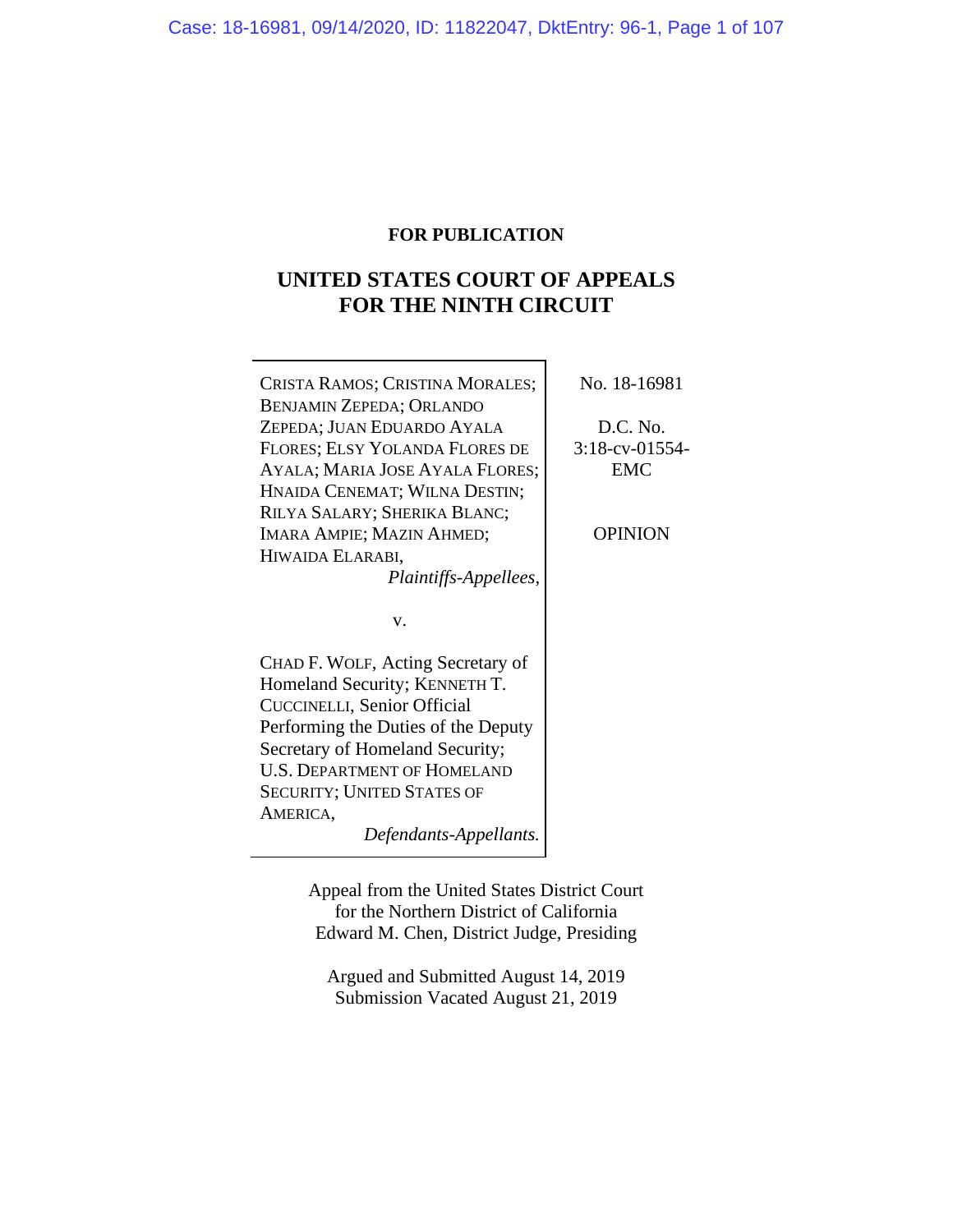Resubmitted September 4, 2020 Pasadena, California

Filed September 14, 2020

Before: Consuelo M. Callahan, Morgan Christen, and Ryan D. Nelson, Circuit Judges.

> Opinion by Judge Callahan; Concurrence by Judge R. Nelson; Dissent by Judge Christen

# **SUMMARY[\\*](#page-1-0)**

# **Immigration /Preliminary Injunction**

The panel vacated a preliminary injunction barring implementation of decisions to terminate Temporary Protected Status (TPS) designations of Sudan, Nicaragua, Haiti, and El Salvador, and remanded, holding that: (1) judicial review of Plaintiffs' claim under the Administrative Procedure Act (APA) is barred by 8 U.S.C.  $§ 1254a(b)(5)(A);$  and (2) Plaintiffs failed to show a likelihood of success, or even serious questions, on the merits of their Equal Protection claim.

The TPS program is a congressionally created humanitarian program administered by the Department of Homeland Security (DHS) that provides temporary relief to

<span id="page-1-0"></span>**<sup>\*</sup>** This summary constitutes no part of the opinion of the court. It has been prepared by court staff for the convenience of the reader.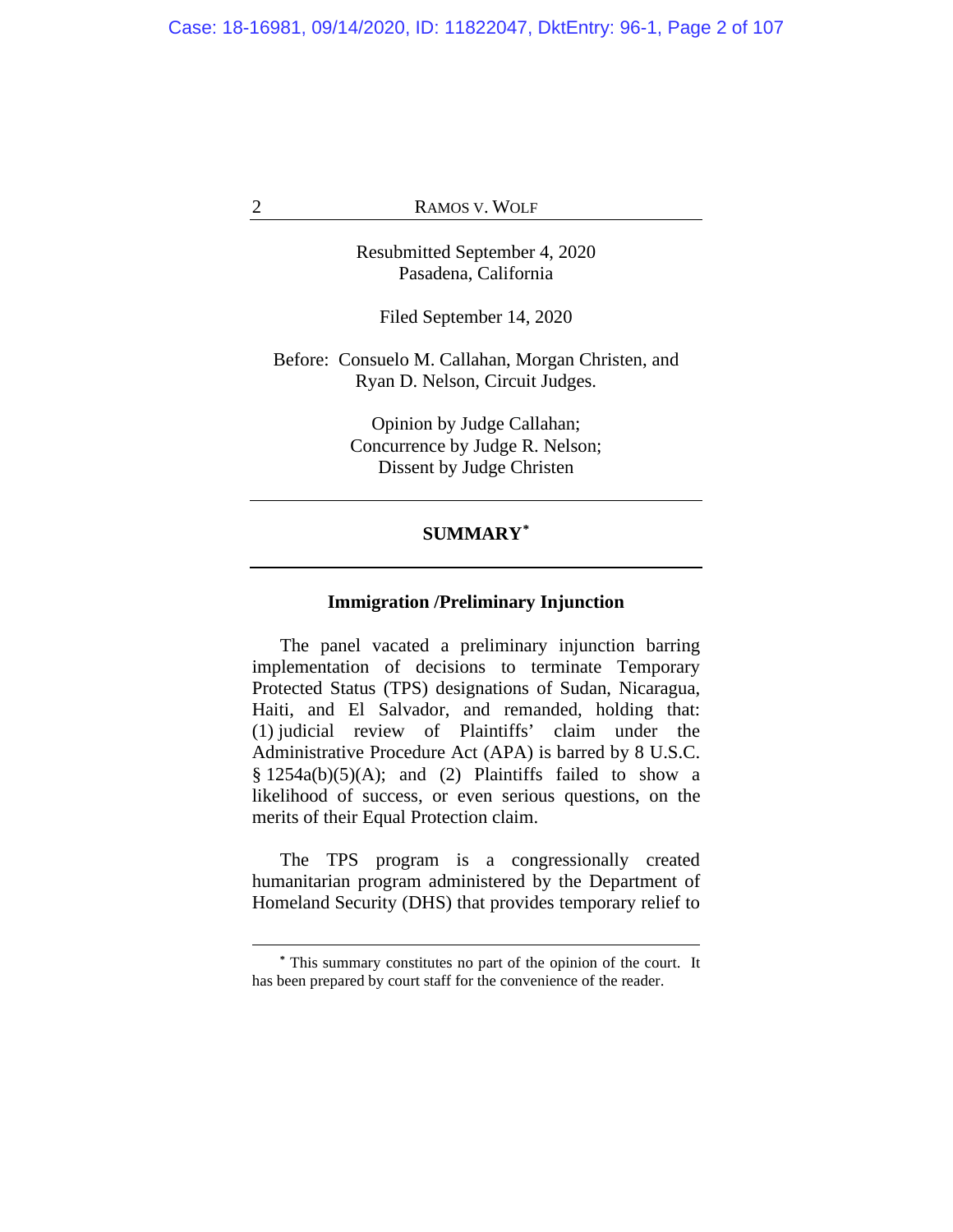nationals of designated foreign countries that have been stricken by a natural disaster, armed conflict, or other "extraordinary and temporary conditions in the foreign state." 8 U.S.C. § 1254a(b). In 2017 and 2018, Secretaries of DHS under the Trump Administration terminated the TPS designations of the four countries.

Plaintiffs, who are TPS beneficiaries from these countries and their children, challenged the terminations on two grounds. First, Plaintiffs alleged that DHS justified the terminations with a novel interpretation of the TPS statute that rejected, without explanation, a decades-old agency policy and practice of considering "intervening natural disasters, conflicts, and other serious social and economic problems as relevant factors when deciding whether to continue or instead terminate a TPS designation." Second, Plaintiffs alleged that DHS's new rule was motivated in significant part by racial and national-origin animus against "non-white and non-European immigrants," which was "evidenced by numerous statements made by President Donald J. Trump and other officials." The district court entered a preliminary injunction barring implementation of the termination decisions, concluding that the balance of hardships weighed in Plaintiffs' favor and that, under the applicable "sliding scale" preliminary injunction standard, Plaintiffs had established serious questions on the merits of both their claims.

First, the panel held that the district court abused its discretion in issuing the preliminary injunction when it deemed Plaintiffs' APA claim reviewable. The panel concluded that Plaintiffs' claim was unreviewable in light of 8 U.S.C. § 1254a(b)(5)(A), which states: "There is no judicial review of any determination of the [Secretary of Homeland Security] with respect to the designation, or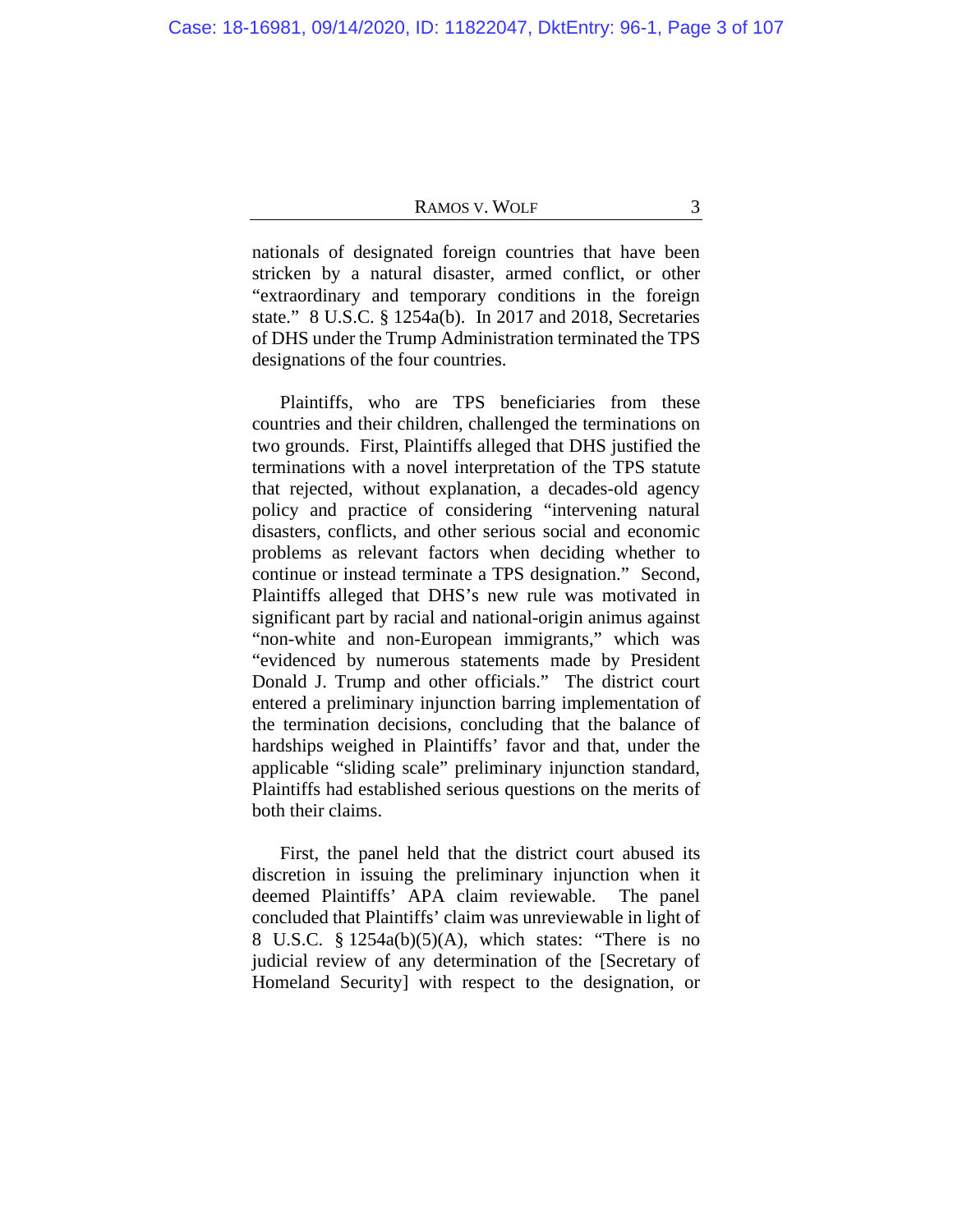termination or extension of a designation, of a foreign state under this subsection." Considering the issue in light of relevant precedent, the panel concluded that § 1254a(b)(5)(A) precludes review of non-constitutional claims that fundamentally attack the Secretary's specific TPS determinations, as well as the substance of her discretionary analysis in reaching those determinations, but does not bar review of a challenge to an agency "pattern or practice" that is collateral to, and distinct from, the specific TPS decisions and their underlying rationale.

Applying these principles, the panel concluded that the APA claim was not reviewable, explaining that the claim does not challenge any agency procedure or regulation, but rather essentially raises a substantive challenge to the Secretary's underlying analysis. Moreover, the panel noted that consideration of "intervening events" in a TPS determination is a task squarely within the agency's "special expertise" and "institutional competence," and that Plaintiffs appeared to seek direct relief from the challenged decisions, rather than collateral relief.

Second, the panel held that the district court abused its discretion in concluding that Plaintiffs presented at least serious questions on the merits of their Equal Protection claim. The panel rejected the Government's argument that the court should apply the deferential rational basis review standard applied in *Trump v. Hawaii*, 138 S. Ct. 2392 (2018), as opposed to the standard articulated in *Village of Arlington Heights v. Metropolitan Housing Development Corp*., 429 U.S. 252 (1977). The panel explained that the level of deference that courts owe to the President in his executive decision to exclude foreign nationals who have not yet entered the United States may be greater than the deference to an agency in its administration of a humanitarian relief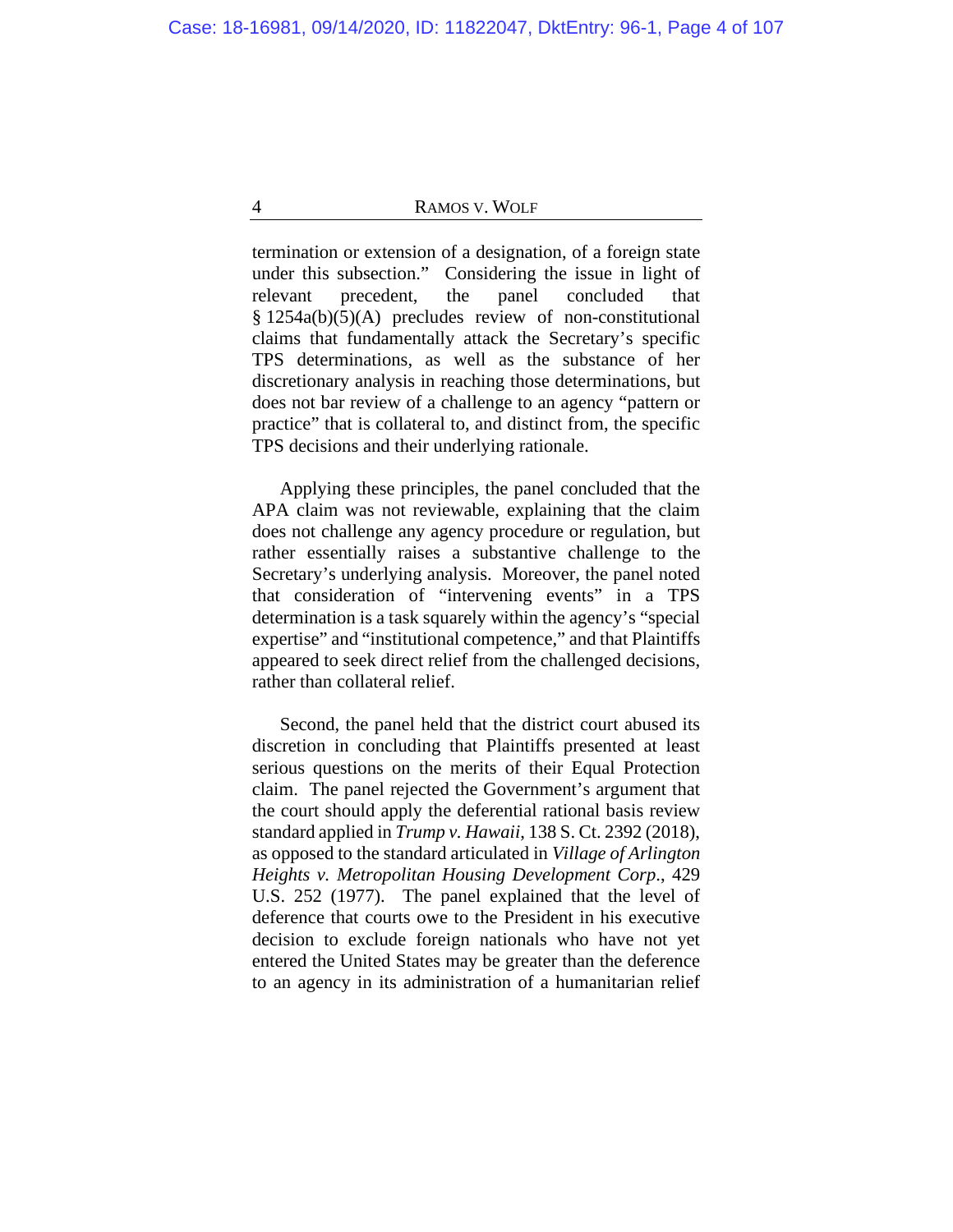program established by Congress for foreign nationals who have lawfully resided in the country for some time.

Applying *Arlington Heights*, under which Plaintiffs needed to show that racial discrimination was at least a motivating factor for the challenged TPS terminations, the panel concluded that Plaintiffs failed to present even serious questions on the merits of their animus claim. The panel explained that, while the district court's findings that President Trump expressed racial animus against "nonwhite, non-European" immigrants, and that the White House influenced the TPS termination decisions, were supported by record evidence, the district court cited no evidence linking the President's animus to the TPS terminations—such as evidence that the President personally sought to influence the TPS terminations, or that any administration officials involved in the TPS decision-making process were themselves motivated by animus.

Concurring, Judge R. Nelson addressed two issues implicating separation-of-powers concerns. First, Judge Nelson wrote that the district court erred by not waiting until *after* the government produced the administrative record to order extra-record discovery. He wrote that errors like this are an affront to the limited waiver of sovereign immunity under the APA, disrespect the integrity of the administrative process, and improperly subvert the executive branch to the judiciary. Second, Judge Nelson addressed the increasing frequency of universal injunctions, observing that such an injunction issued recently by a district court in New York on Haiti's TPS designation effectively nullified part of the panel's decision. He wrote that universal injunctions: (1) result in an imbalance of power between the judicial and the other branches of government because such injunctions disregard the usual constraints on judicial powers by binding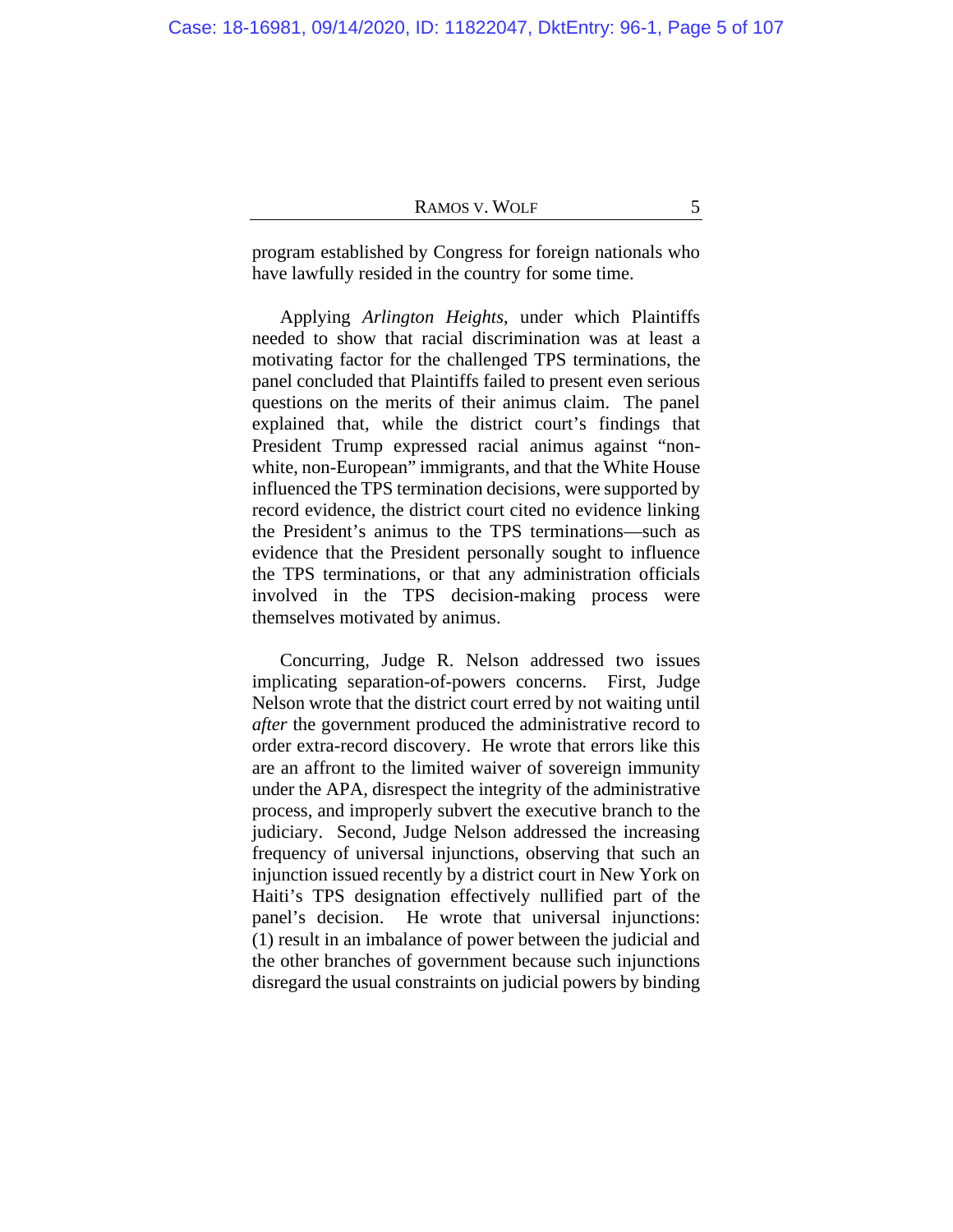parties not before the court; and (2) lead to a lack of percolation of issues among the circuits that has serious consequences for judicial decisionmaking and breeds the more serious problem of "forum-shopping." Judge Nelson wrote that courts must carefully assess not only limits on injunctive relief, but also those under Rule 23, before granting universal relief.

Dissenting, Judge Christen wrote that she would affirm the district court's order. She wrote that the majority erred by concluding that the panel lacked jurisdiction to review Plaintiff's APA claim. In her view, Plaintiffs' claim is a classic and reviewable collateral challenge because the complaint plainly alleged that the Secretary violated the APA by interpreting the TPS statute in a way that starkly differs from previous administrations and by denying that there had been any resulting change to the agency's practice of considering intervening events. Judge Christen also wrote that Plaintiffs demonstrated a likelihood of success on the merits of their claim, observing that the district court identified an unambiguous and abrupt change in DHS's practice, and that the record includes compelling evidence that the process DHS used resulted from the Secretaries' new interpretation of the TPS statute. Judge Christen also wrote that she agreed with the majority's decision not to reach the issue of whether the district court prematurely ordered discovery.

With respect to the Equal Protection claim, Judge Christen wrote that the doctrine of constitutional avoidance counsels that the panel should not reach the claim at this stage because the preliminary injunction is easily supported by Plaintiffs' demonstration that they will likely succeed on their APA claim alone.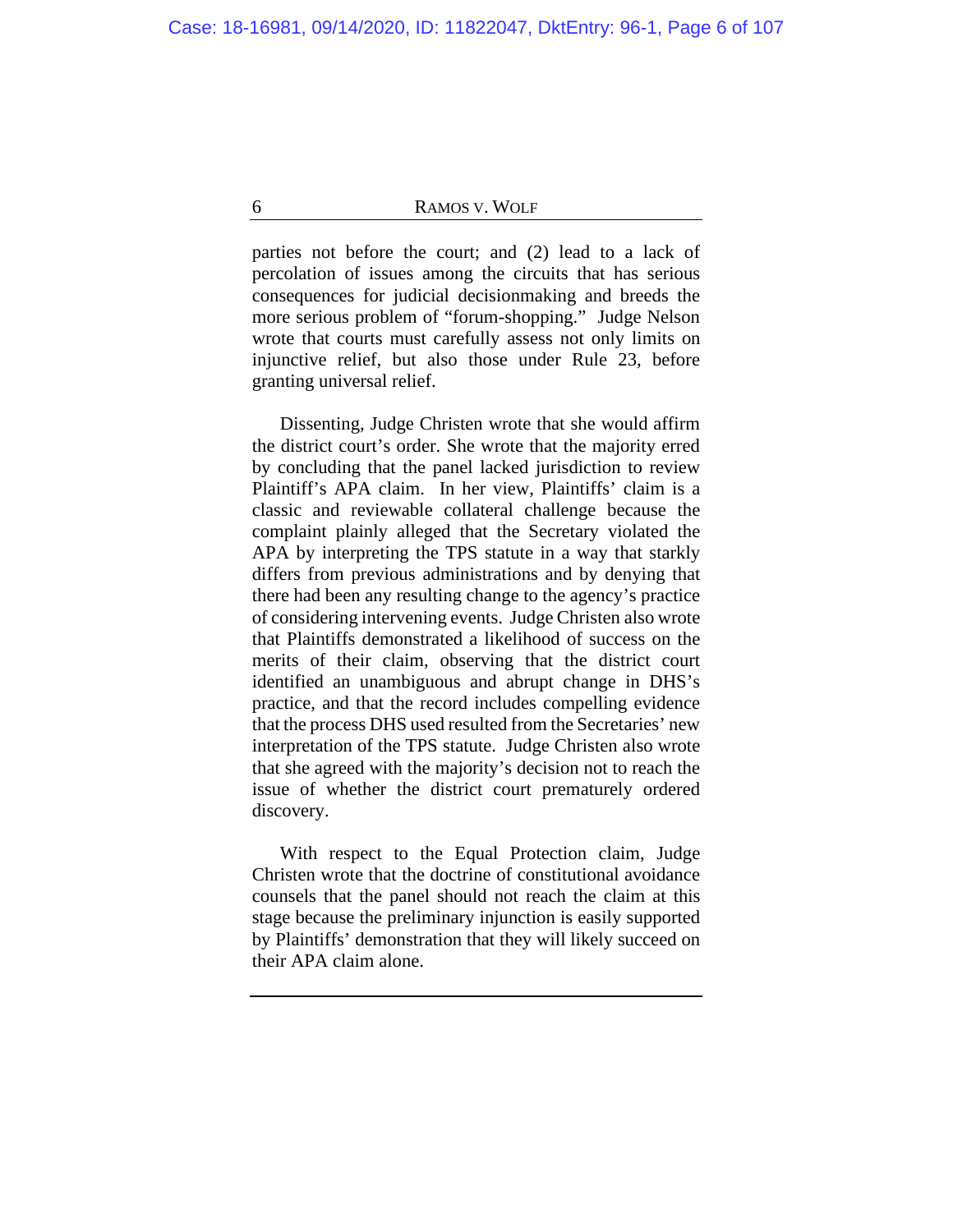## **COUNSEL**

Gerard Sinzdak (argued), Mark B. Stern, and James Y. Xi, Appellate Staff; Alex G. Tse, Acting United States Attorney; and Joseph H. Hunt, Assistant Attorney General; Civil Division, United States Department of Justice, Washington D.C.; for Defendants-Appellants.

Ahilan T. Arulanantham (argued), Jessica Karp Bansal, and Zoë N. McKinney, ACLU Foundation of Southern California, Los Angeles, California; William S. Freeman, ACLU Foundation of Northern California, San Francisco, California; Emilou MacLean, and Caleb Soto, National Day Laborer Organizing Network, Pasadena, California; Alycia A. Degan, Sean A. Commons, Andrew B. Talai, Amanda Farfel, Mohindra Rupram, and Katelyn N. Rowe, Sidley Austin LLP, Los Angeles, California; Nicole M. Ryan and Ryan M. Sandrock, Sidley Austin LLP, San Francisco, California; Cory D. Szczepanik, Sidley Austin LLP, Dallas, Texas; and Mark E. Haddad, USC Gould School of Law, Los Angeles, California; for Plaintiffs-Appellees.

Margaret L. Carter and Daniel R. Suvor, O'Melveny & Myers LLP, Los Angeles, California; Michael N. Feuer, City Attorney; Kathleen Kenealy, Chief Assistant City Attorney; Valerie L. Flores, Senior Assistant City Attorney; and Michael J. Dundas, Deputy City Attorney; Office of the City Attorney, Los Angeles, California; Donna R. Ziegler, County Counsel, Office of the County Counsel, Alameda County, Oakland, California; Donald A. Larkin, City Attorney, Morgan Hill, California; James L. Banks, Jr., City Attorney, Alexandria, Virginia; Zachary W. Carter, Corporation Counsel, New York, New York; Nina Hickson, City Attorney, Atlanta, Georgia; Jeff P.H. Cazeau, City Attorney, North Miami, Florida; Anne L. Morgan, City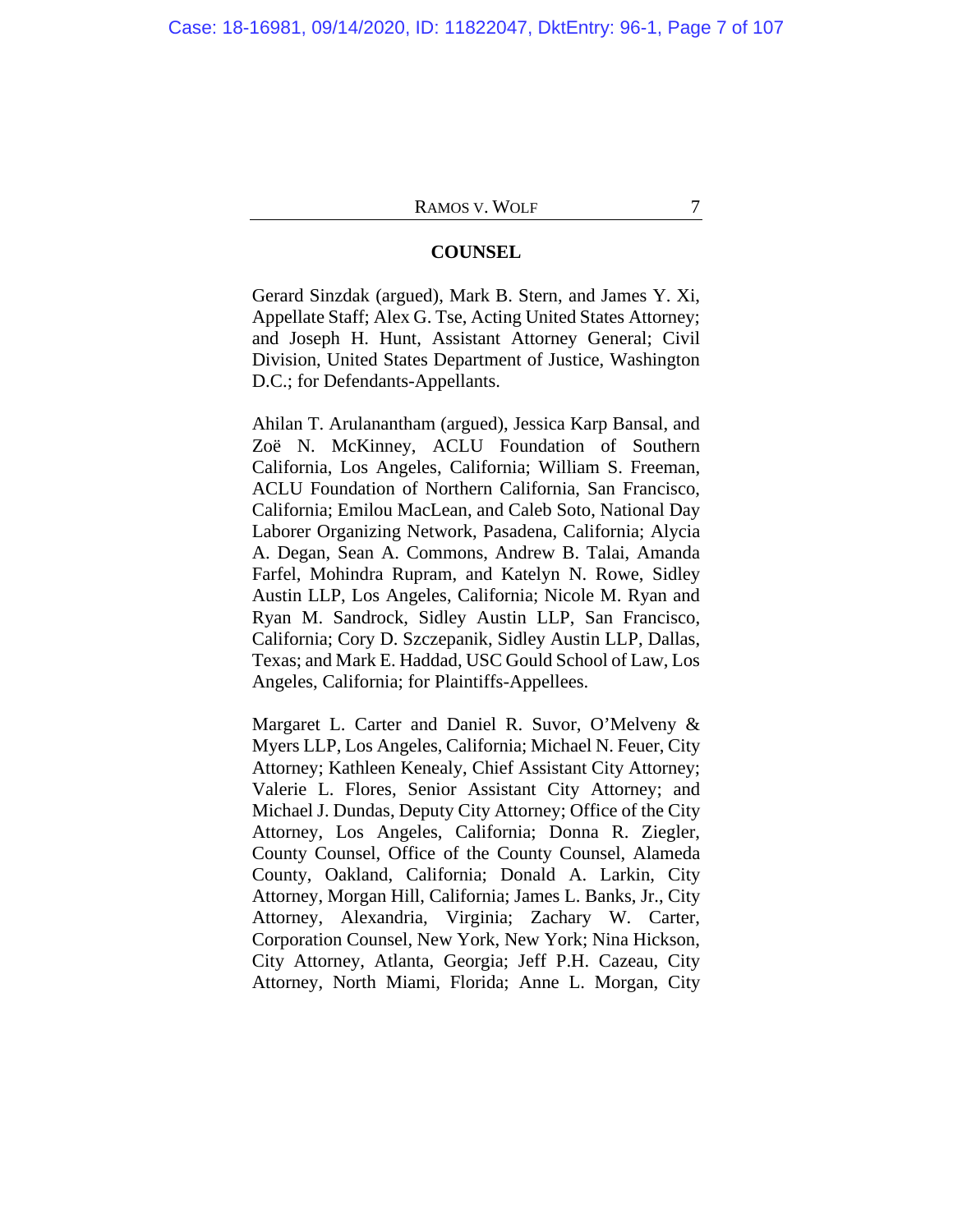Attorney, Austin, Texas; Barbara J. Parker, City Attorney, Oakland, California; Andre M. Davis, City Solicitor, Baltimore, Maryland; Marcel S. Pratt, City Solicitor, Philadelphia, Pennsylvania; Eugene O'Flaherty, Corporation Counsel, Boston, Massachusetts; Tracy P. Reeve, City Attorney, Portland, Oregon; Nancy E. Glowa, City Solicitor, Cambridge, Massachusetts; Jeffrey Dana, City Solicitor, Providence, Rhode Island; Cheryl Watson Fisher, City Solicitor, Chelsea, Massachusetts; Susana Alcala Wood, City Attorney, Sacramento, California; Edward N. Siskel, Corporation Counsel, Chicago, Illinois; Lyndsey M. Olson, City Attorney, Saint Paul, Minnesota; Kristin M. Bronson, City Attorney, Denver, Colorado; Mara W. Elliot, City Attorney, San Diego, California; Howard G. Rifkin, Corporation Counsel, Hartford, Connecticut; Dennis J. Herrera, City Attorney, San Francisco, California; Paul Payer, City Solicitor, Holyoke, Massachusetts; James R. Williams, County Counsel, County of Santa Clara, San Jose, California; Ronald C. Lewis, City Attorney, Houston, Texas; Lane Dilg, City Attorney, Santa Monica, California; Eleanor M. Dilkes, City Attorney, Iowa City, Iowa; Peter S. Holmes, City Attorney, Seattle, Washington; Jennifer Vega-Brown, City Attorney, Las Cruces, New Mexico; Francis X. Wright, Jr., City Solicitor, Somerville, Massachusetts; Susan Segal, City Attorney, Minneapolis, Minnesota; Stephanie Steele, Corporation Counsel, South Bend, Indiana; Charles J. McKee, County Counsel, County of Monterey, Salinas, California; Mike Rankin, City Attorney, Tucson, Arizona; and Michael Jenkins, City Attorney, City of West Hollywood, Manhattan Beach, California; for Amici Curiae 6 Counties and 31 Cities.

Ivy Kagan Bierman and Dimitry Krol, Loeb & Loeb LLP, Los Angeles, California; Andrew DeVooght, Nina Ruvinsky, and Alexandra J. Schaller, Loeb & Loeb LLP,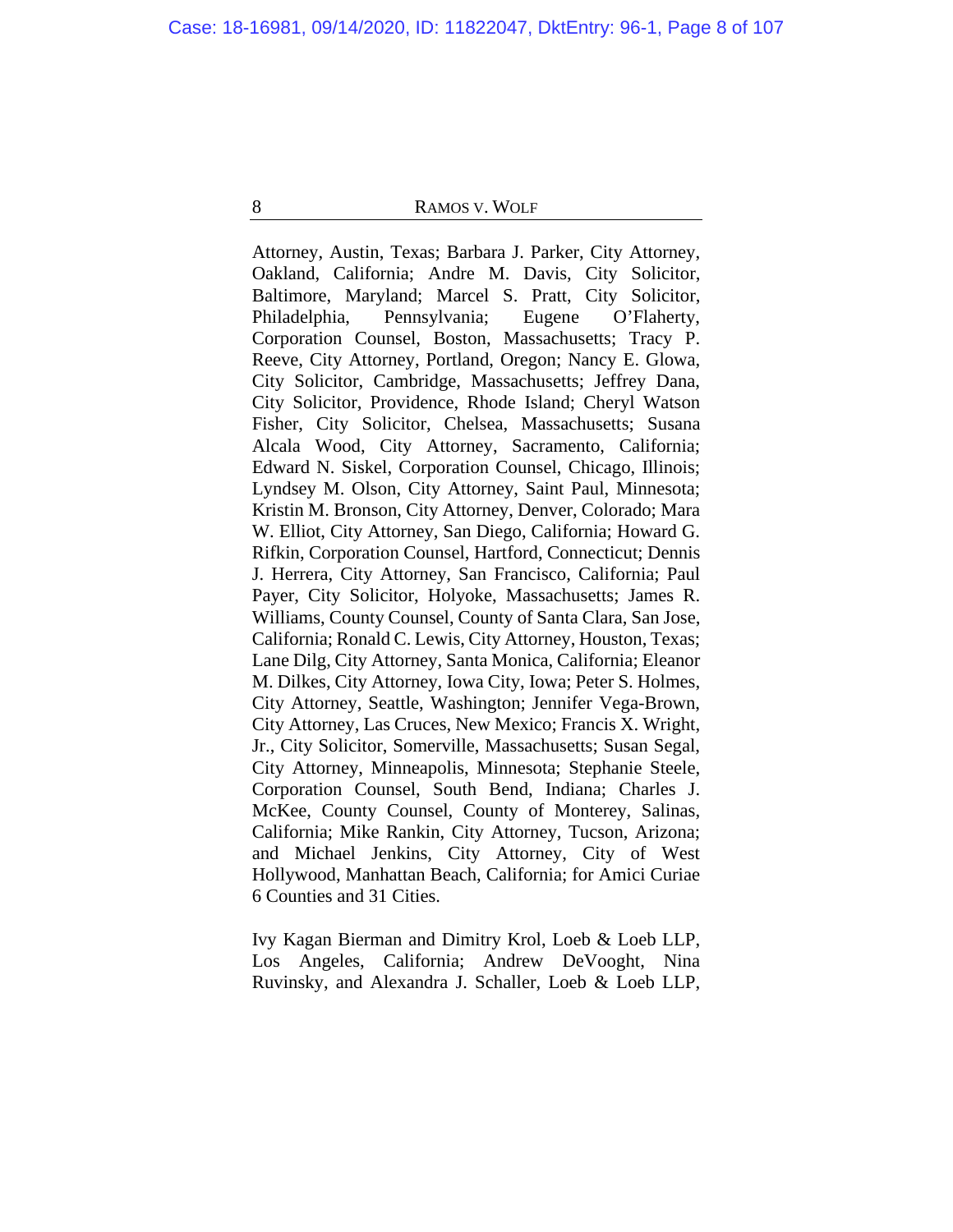Chicago, Illinois; Brian R. Socolow, Loeb & Loeb LLP, New York, New York; Steven M. Freeman and Kimberley Plotnik, Anti-Defamation League, New York New York; for Amici Curiae Anti-Defamation League; Bet Tzedek; LatinoJustice PRLDEF; National Council of Jewish Women; OneJustice; Public Counsel; Service Employees International Union; UnidosUS; Esperanza Immigrant Rights Project; Union for Reform Judaism; Central Conference of American Rabbis; Women of Reform Judaism; Men of Reform Judaism; United Food and Commercial Workers International Union; T'Ruah: The Rabbinic Call for Human Rights; United Farm Workers of America; Japanese American Citizens League; American Federation of Teachers; and Jewish Council for Public Affairs.

Xavier Becerra, Attorney General; Michael L. Newman, Senior Assistant Attorney General; Christine Chuang, Supervising Deputy Attorney General; and James F. Zahradka II, Deputy Attorney General; California Department of Justice, Oakland, California; Karl A. Racine, Attorney General, District of Columbia; Maura Healey, Attorney General, Massachusetts; William Tong, Attorney General, Connecticut; Kathleen Jennings, Attorney General, Delaware; Clare E. Connors, Attorney General, Hawaii; Kwame Raoul, Attorney General, Illinois; Tom Miller, Attorney General, Iowa; Aaron M. Frey, Attorney General, Maine; Brian E. Frosh, Attorney General, Maryland; Dana Nessel, Attorney General, Michigan; Keith Ellison, Attorney General, Minnesota; Aaron D. Ford, Attorney General, Nevada; Gurbir S. Grewal, Attorney General, New Jersey; Hector Balderas, Attorney General, New Mexico; Letitia James, Attorney General, New York; Joshua H. Stein, Attorney General, North Carolina; Ellen F. Rosenblum, Attorney General, Oregon; Peter F. Neronha, Attorney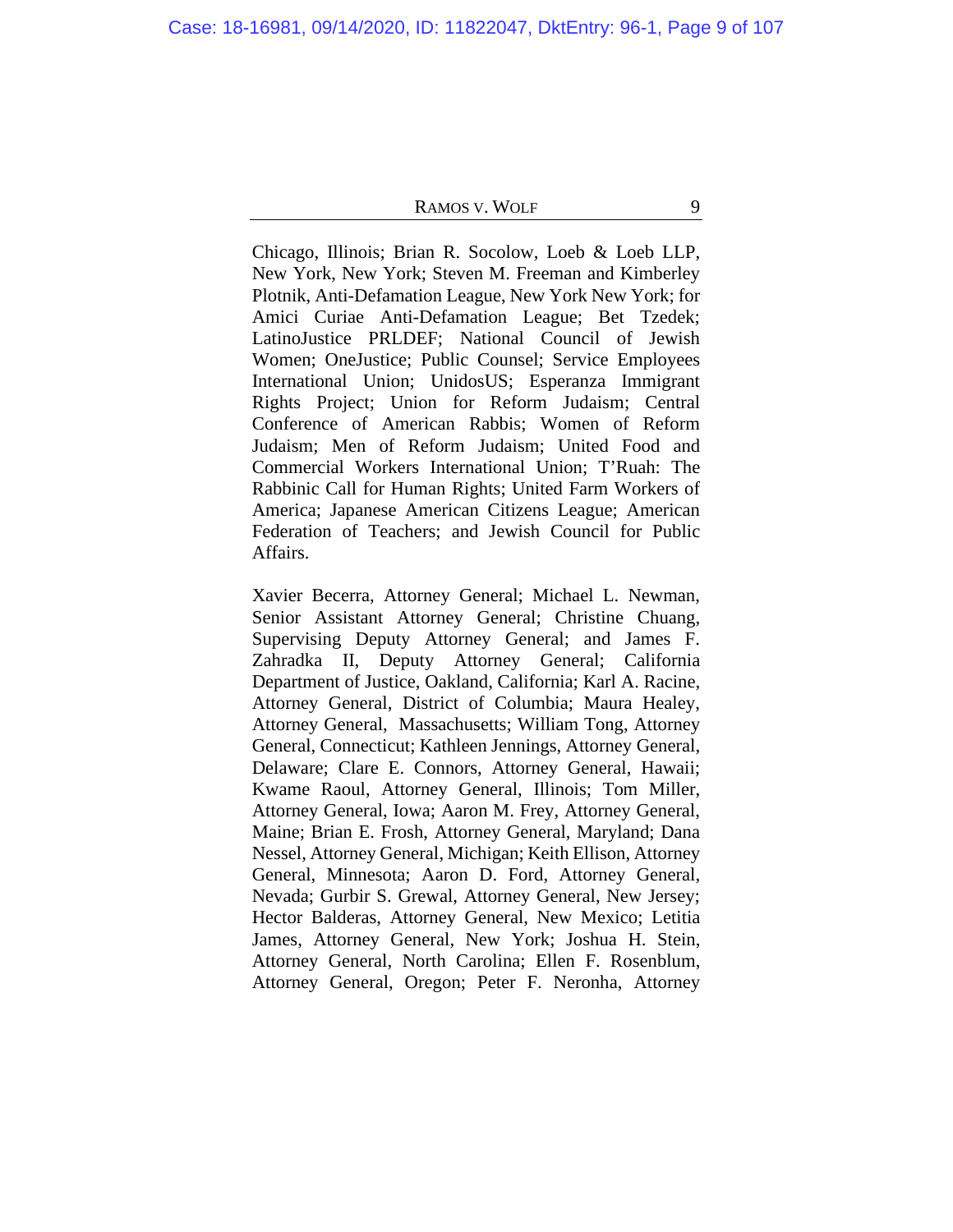General, Rhode Island; Thomas J. Donovan Jr., Attorney General, Vermont; Mark R. Herring, Attorney General, Virginia; and Robert W. Ferguson, Attorney General, Washington; for Amici Curiae States of California, Massachusetts, Connecticut, Delaware, Hawaii, Illinois, Iowa, Maine, Maryland, Michigan, Minnesota, Nevada, New Jersey, New Mexico, New York, North Carolina, Oregon, Rhode Island, Vermont, Virginia, and Washington, and the District of Columbia.

Michael V. Mancini and John W. Shenk, Mancini Shenk LLP, Los Angeles, California; Hiroshi Motomura, UCLA School of Law, Los Angeles, California; Jaya Ramji-Nogales, Temple University Beasley School of Law, Philadelphia, Pennsylvania; and Andrew I. Schoenholtz, Georgetown University Law Center, Washington, D.C.; for Amici Curiae Immigration Law Scholars.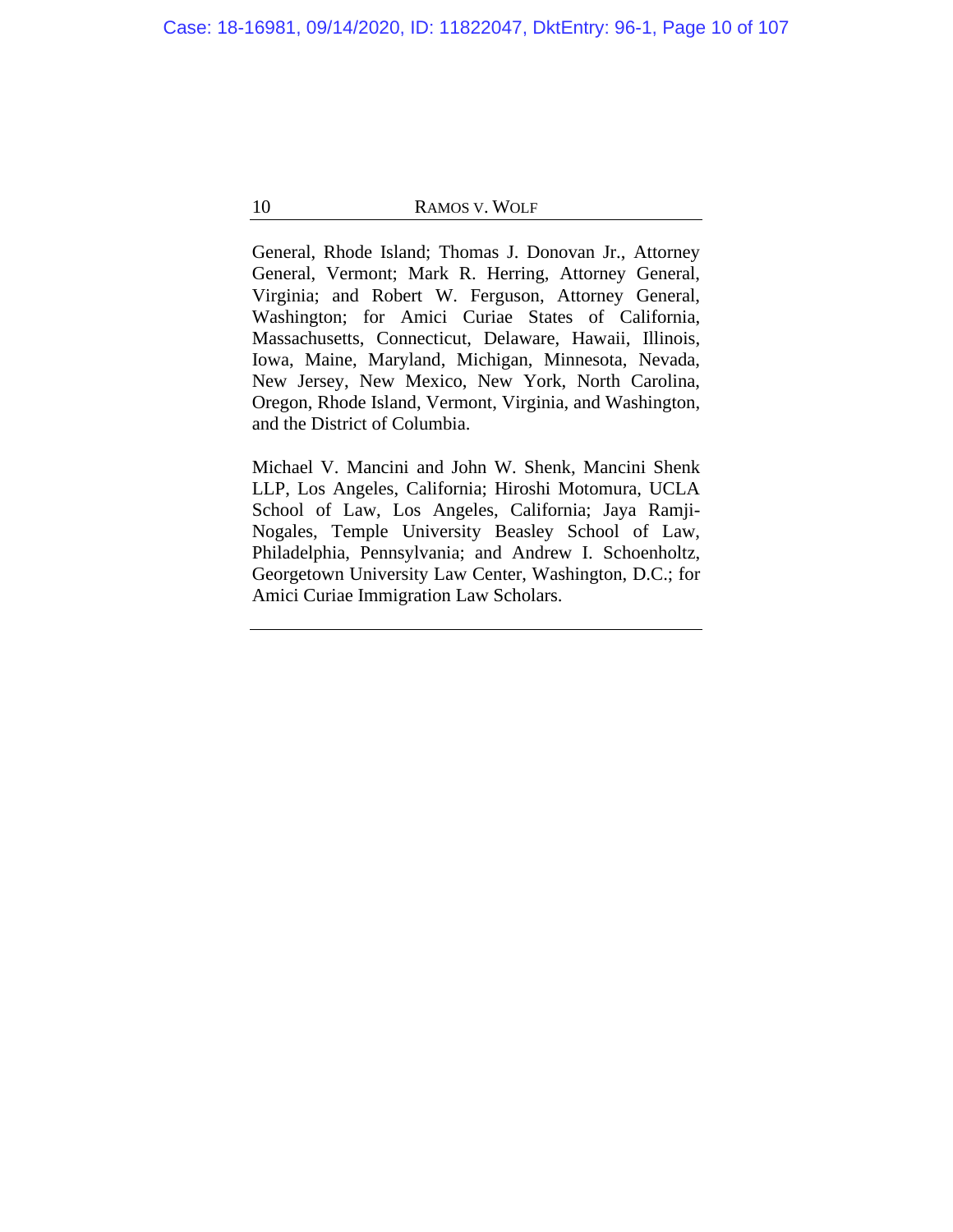### **OPINION**

## CALLAHAN, Circuit Judge:

The Temporary Protected Status (TPS) program is a congressionally created humanitarian program administered by the Department of Homeland Security (DHS) that provides temporary relief to nationals of designated foreign countries that have been stricken by a natural disaster, armed conflict, or other "extraordinary and temporary conditions in the foreign state." 8 U.S.C. § 1254a(b). In 2017 and 2018, Secretaries of DHS under the Trump Administration terminated the TPS designations of four countries: Sudan, Nicaragua, Haiti, and El Salvador. Plaintiffs, who are TPS beneficiaries from these countries and their children, challenged the TPS termination decisions as unlawful under, *inter alia*, the Administrative Procedure Act (APA), 5 U.S.C. §§ 551 *et seq.*, and the Equal Protection Clause (EPC) of the Fifth Amendment.

The district court entered a preliminary injunction barring the implementation of the termination decisions. On appeal, the Government argues that the district court abused its discretion in issuing the injunction because Plaintiffs have not shown a likelihood of success on either of their claims. We agree. Based on our reading of the TPS statute, we hold that Plaintiffs' APA claim is foreclosed from judicial review. We also conclude that Plaintiffs are unable to show a likelihood of success, or even serious questions going to the merits of their EPC claim. Accordingly, we reverse and vacate the preliminary injunction.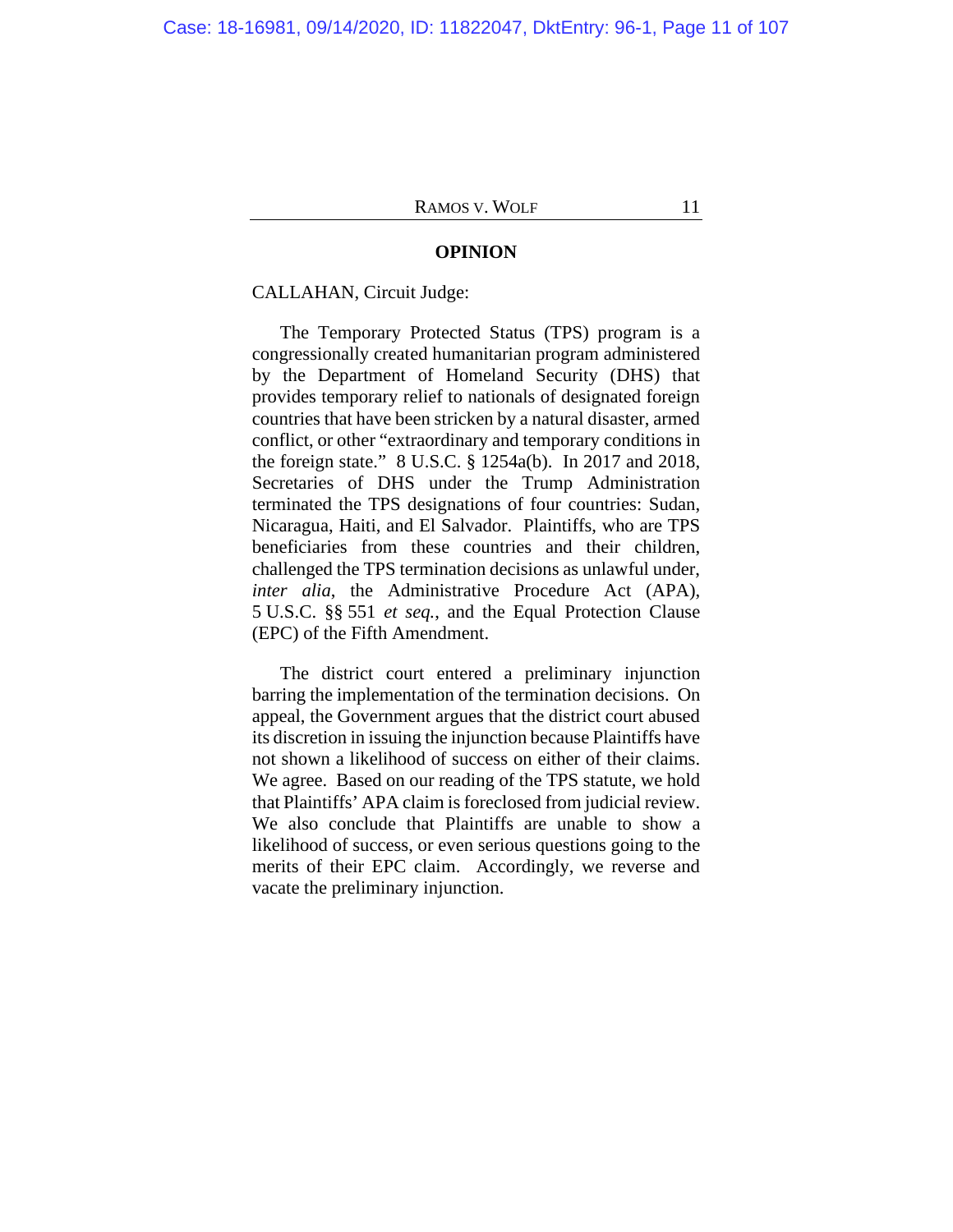# I.

# A.

With the passage of the Immigration Act of 1990, Congress created the TPS program. Pub. L. No. 101-649, 104 Stat. 4978. TPS provides temporary relief to aliens who cannot safely return in the short term to their home nation as a result of a natural disaster, armed conflict, or other "extraordinary and temporary conditions in the foreign state." 8 U.S.C. § 1254a(b). The impetus for the establishment of the TPS program stemmed from concerns with the "extended voluntary departure" (EVD) process, which was the primary mechanism by which the federal government allowed groups of nationals to remain in the United States for humanitarian reasons prior to TPS. *See*  Lynda J. Oswald, Note, *Voluntary Departure: Limiting the Attorney General's Discretion in Immigration Matters*, 85 Mich. L. Rev. 152, 157–60 (1986).Because administrations granted EVD on an *ad hoc* basis without "any specific criterion or criteria," the practice led to arbitrary results and drew widespread criticism. *Id.* at 178 n.153 (quoting Letter from Attorney General W.F. Smith to Representative L.J. Smith (July 19, 1983)). Beginning in 1980, Congress introduced a series of bills to address its concerns with EVD and to provide a "more formal and orderly mechanism" for group-based grants of humanitarian protection. H.R. Rep. No. 100-627, at 4 (1988). These efforts eventually culminated in the 1990 enactment of the TPS statute, now codified in section 244 of the Immigration and Nationality Act, or 8 U.S.C. § 1254a.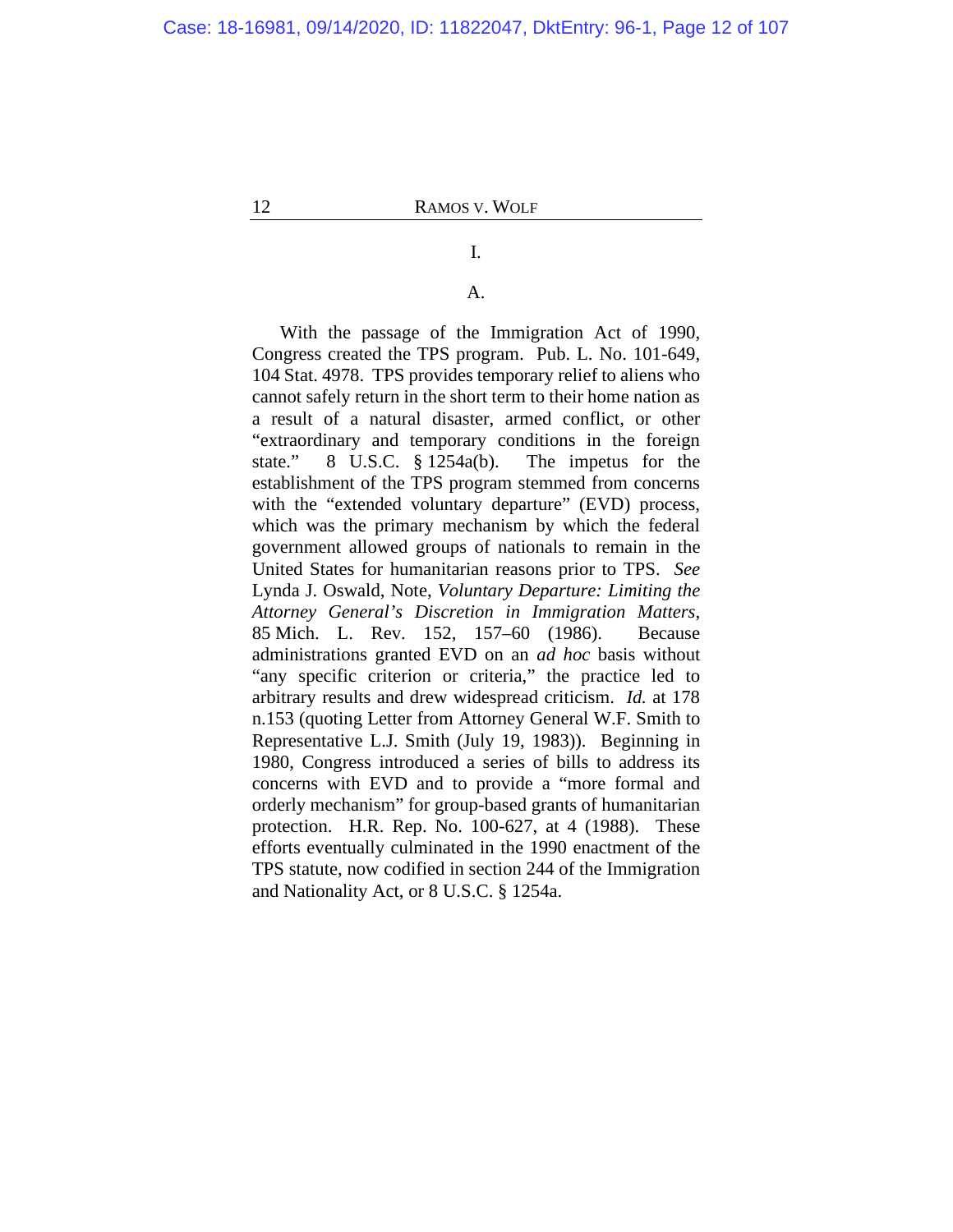The TPS statute authorizes the Secretary of Homeland Security<sup>[1](#page-12-0)</sup> to designate foreign countries for TPS "after consultation with appropriate agencies of the Government" and "only if" the Secretary finds one or more of the following criteria met:

> $(A)$  ... that there is an ongoing armed conflict within the state and, due to such conflict, requiring the return of aliens who are nationals of that state to that state (or to the part of the state) would pose a serious threat to their personal safety;

 $(B) \ldots$  that—

(i) there has been an earthquake, flood, drought, epidemic, or other environmental disaster in the state resulting in a substantial, but temporary, disruption of living conditions in the area affected,

(ii) the foreign state is unable, temporarily, to handle adequately the return to the state of aliens who are nationals of the state, and

<span id="page-12-0"></span>**<sup>1</sup>** The statute originally provided the Attorney General with this authority. With the Homeland Security Act of 2002 (Pub. L. No. 107- 296, 116 Stat. 2135), the former Immigration and Naturalization Service was transferred to the Department of Homeland Security, and the responsibility for administering the TPS was transferred from the Attorney General to the Secretary of DHS. *See* 8 U.S.C. § 1103; 6 U.S.C. § 557.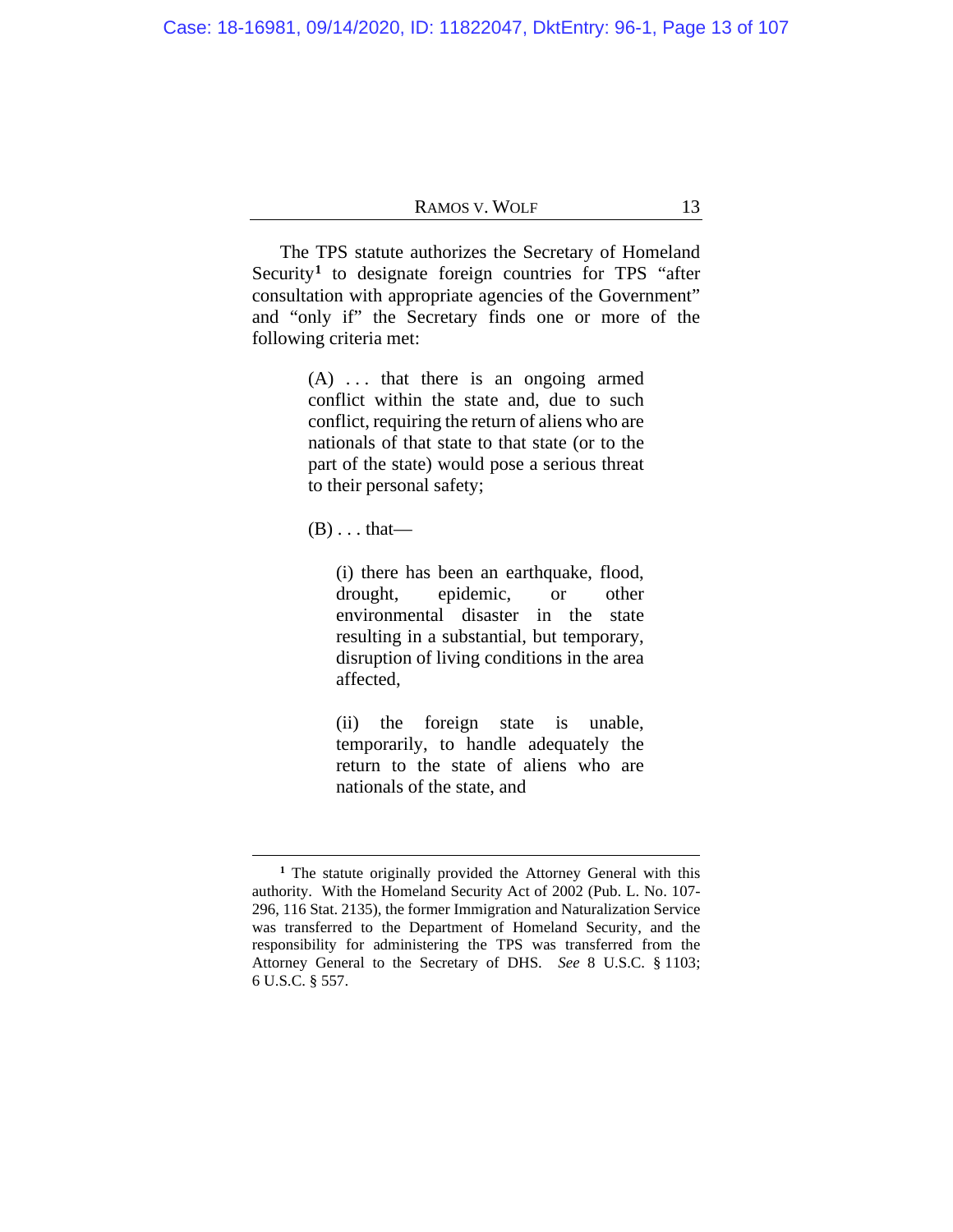(iii) the foreign state officially has requested designation under this subparagraph; or

(C) . . . that there exist extraordinary and temporary conditions in the foreign state that prevent aliens who are nationals of the state from returning to the state in safety[.]

8 U.S.C. § 1254a(b).

TPS designations last for an initial period of 6 to 18 months, effective upon notice in the Federal Register. *Id.* § 1254a(b)(2). At least 60 days before the end of a designation period, the Secretary, "after consultation with appropriate agencies of the Government, shall review the conditions in the foreign state . . . and shall determine whether the conditions for such designation under [the statute] continue to be met." *Id.* § 1254a(b)(3)(A). If the Secretary determines that a country "no longer continues to meet the conditions for designation," she "shall terminate the designation." *Id.* § 1254a(b)(3)(B). If, during this periodic review, the Secretary does not make such a determination, "the period of designation of the foreign state is extended" for 6, 12, or 18 months. *Id.* § 1254a(b)(3)(C).

The TPS statute also provides that "[t]here is no judicial review of any determination of the [Secretary] with respect to the designation, or termination or extension of a designation, of a foreign state under this subsection." *Id.*  $$ 1254a(b)(5)(A).$ 

## B.

Since the inception of the TPS program, the federal government has designated a total of 21 countries and the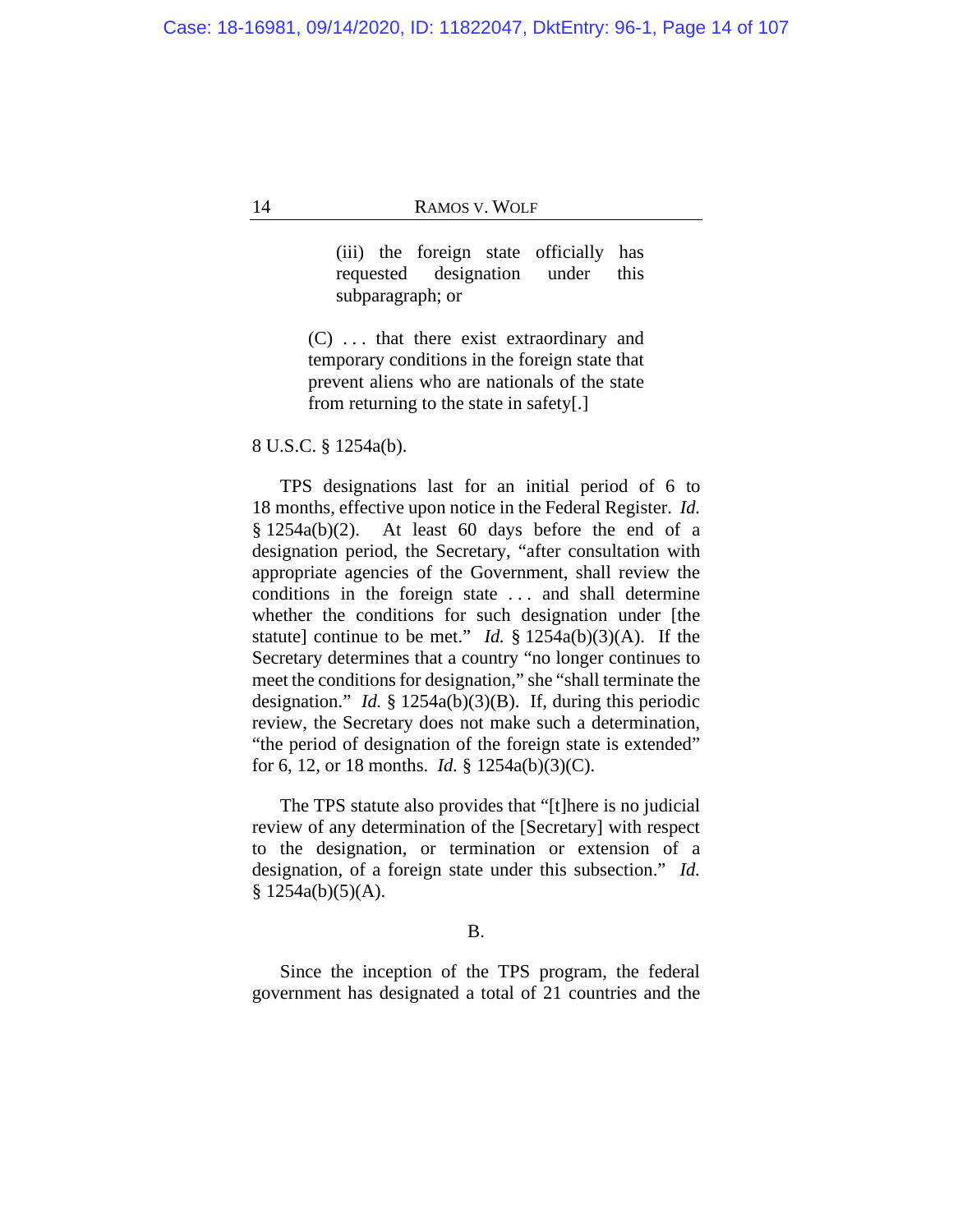Province of Kosovo for TPS. Prior to 2017, the government terminated twelve of those designations, including three terminations in 2016.

In 2017 and 2018, DHS announced the termination of TPS designations for four countries: Sudan, Nicaragua, El Salvador, and Haiti. During this same period, DHS also extended the TPS designations of four other countries: Somalia, South Sudan, Syria, and Yemen.**[2](#page-14-0)** The TPS terminations for Sudan, Nicaragua, El Salvador, and Haiti form the basis of Plaintiffs' claims.

*1. Sudan*

Sudan was originally designated for TPS in 1997 because of an ongoing civil war that prevented the safe return of Sudan nationals. *Designation of Sudan Under Temporary Protected Status*, 62 Fed. Reg. 59737-01, 59737 (Nov. 4. 1997). From that time until 2017, the country was periodically extended or redesignated for TPS fifteen times by prior administrations, based on factors such as forced relocation, human rights abuses, famine, and denial of access to humanitarian agencies.**[3](#page-14-1)**

**<sup>2</sup>** *See Extension of South Sudan for TPS*, 82 Fed. Reg. 44,205-01 (Sept. 21, 2017); *Extension of the Designation of Syria for TPS*, 83 Fed. Reg. 9329-02 (Mar. 5, 2018); *Extension of the Designation of Yemen for TPS*, 83 Fed. Reg. 40,307-01 (Aug. 14, 2018); *Extension of Designation of Somalia for TPS*, 83 Fed. Reg. 43,695 (Aug. 27, 2018).

<span id="page-14-1"></span><span id="page-14-0"></span>**<sup>3</sup>** *See Extension of Designation of Sudan Under Temporary Protected Status Program*, 63 Fed. Reg. 59,337-01 (Nov. 3, 1998); 64 Fed. Reg. 61,128-01 (Nov. 9, 1999) (extension and redesignation); 65 Fed. Reg. 67,407-01 (Nov. 9, 2000); 66 Fed. Reg. 46,031-01 (Aug. 31, 2001); 67 Fed. Reg. 55,877-01 (Aug. 30, 2002); 68 Fed. Reg. 52,410- 01 (Sept. 3, 2003); 69 Fed. Reg. 60,168-01 (Oct. 7, 2004) (extension and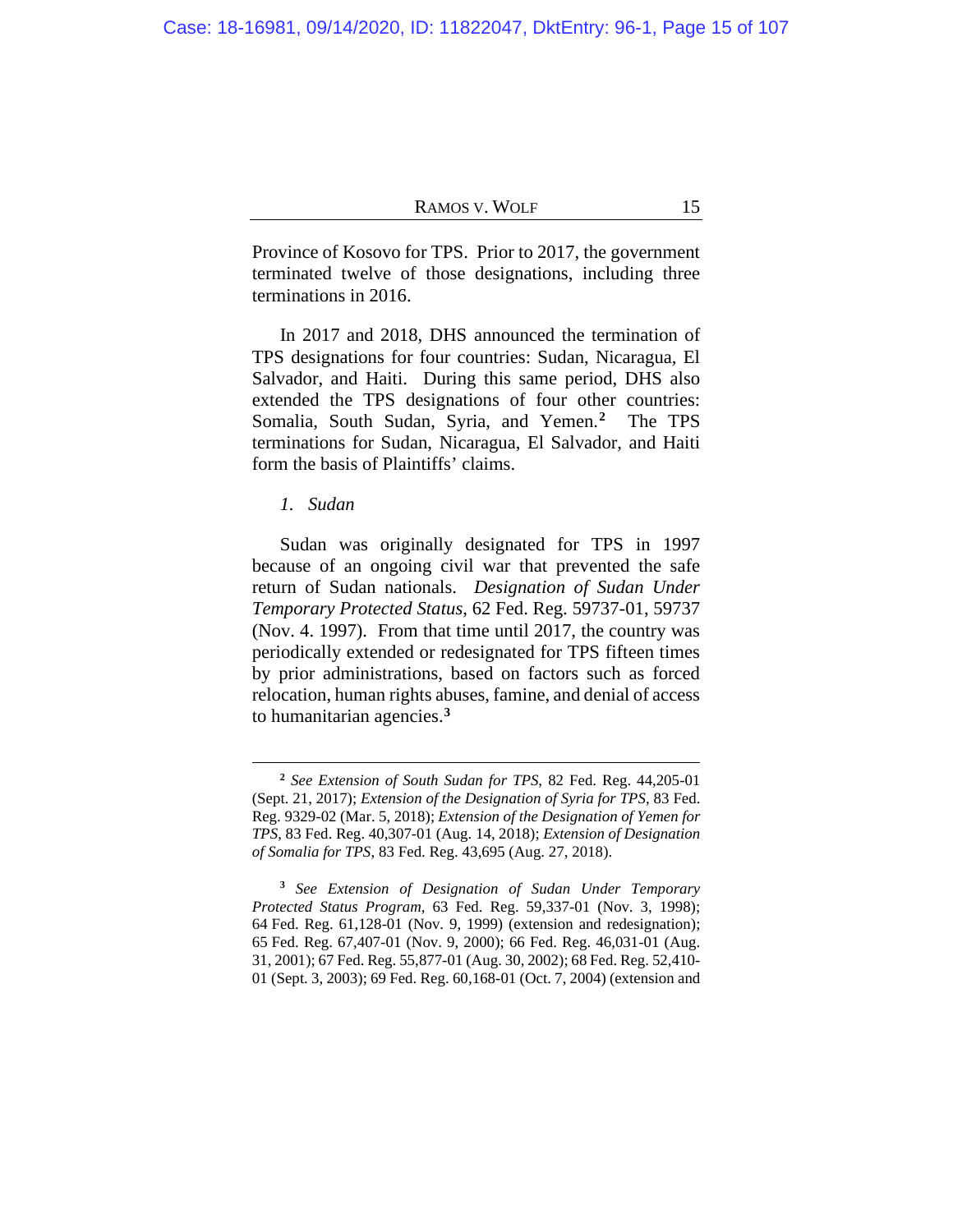In October 2017, Acting Secretary Duke terminated the TPS designation of Sudan, effective November 2, 2018. *Termination of the Designation of Sudan for TPS*, 82 Fed. Reg. 47,228-02, 47,228 (Oct. 11, 2017). The termination notice concluded that the conflict in Sudan was now "limited to Darfur and the Two Areas (South Kordofan and Blue Nile states)." *Id.* It explained that "in Darfur, toward the end of 2016 and through the first half of 2017, parties to the conflict renewed a series of time-limited unilateral cessation of hostilities declarations, resulting in a reduction in violence and violent rhetoric from the parties to the conflict," and "[t]he remaining conflict [was] limited and [did] not prevent the return of nationals of Sudan to all regions of Sudan without posing a serious threat to their personal safety." *Id.*

The notice further observed that "food security" had improved "across much of Sudan" because of above-average harvests, and even in conflict-affected areas where food remained scarce, there had been "some improvement in access for humanitarian actors to provide much-needed humanitarian aid." *Id.* at 47,230. Although Sudan's human rights record "remain[ed] extremely poor in general," the notice concluded that, in light of all the above factors, the ongoing conflict and extraordinary and temporary conditions that justified Sudan's most recent TPS redesignation had "sufficiently improved such that they no longer prevent nationals of Sudan from returning in safety to all regions" of the country. *Id.*

redesignation); 70 Fed. Reg. 52,429-01 (Sept. 2, 2005); 72 Fed. Reg. 10,541-02 (Mar. 8, 2007); 73 Fed. Reg. 47,606-02 (Aug. 14, 2008); 74 Fed. Reg. 69,355-02 (Dec. 31, 2009); 76 Fed. Reg. 63,635-01 (Oct. 13, 2011); 78 Fed. Reg. 1872-01 (Jan. 9, 2013) (extension and redesignation); 79 Fed. Reg. 52,027-01 (Sept. 2, 2014); 81 Fed. Reg. 4045-01 (Jan. 25, 2016).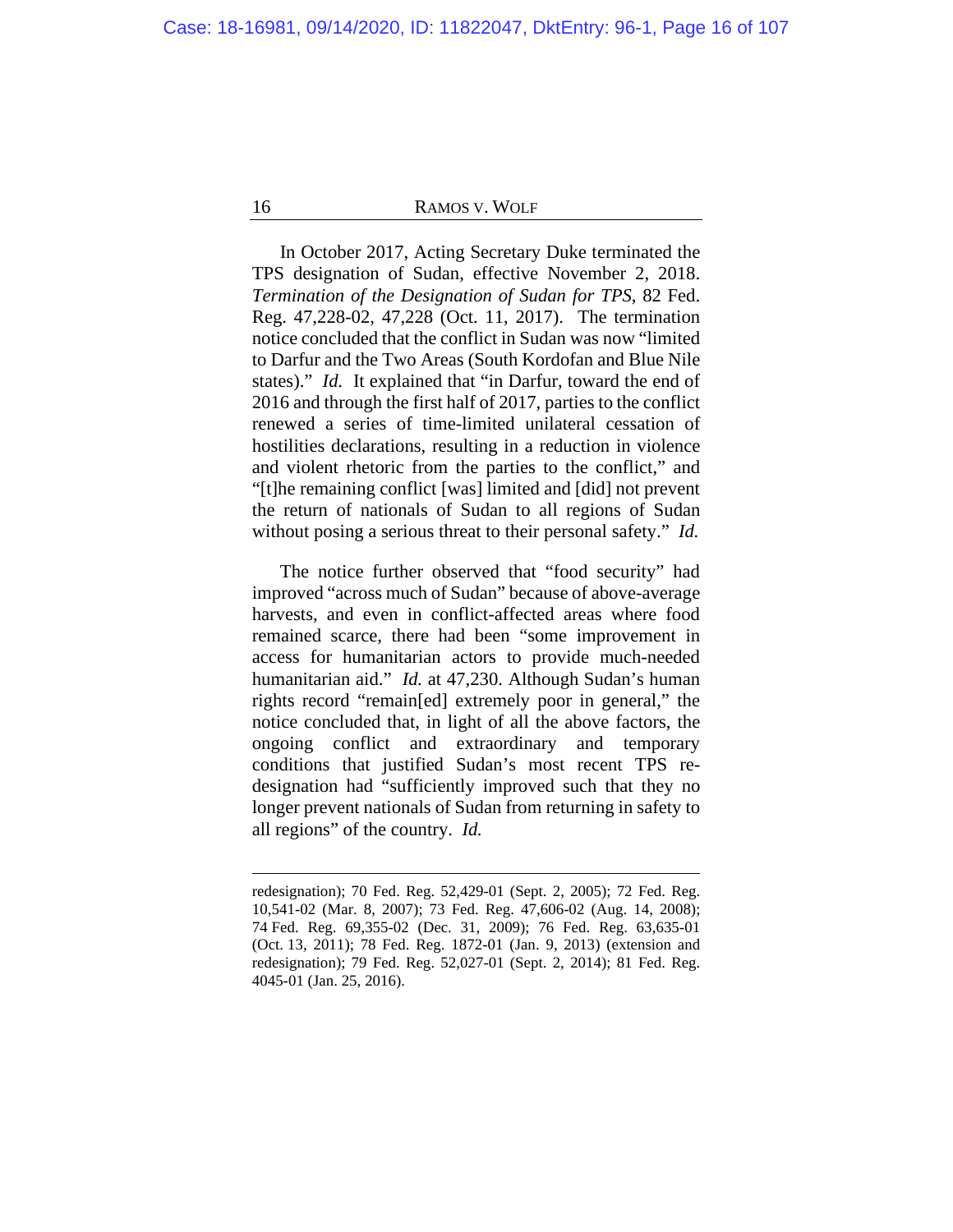## *2. Nicaragua*

Nicaragua was initially designated for TPS in 1999 as a result of conditions caused by Hurricane Mitch. *Designation of Nicaragua Under Temporary Protected Status*, 64 Fed. Reg. 526-01, 526 (Jan. 5, 1999). Nicaragua's designation was then extended thirteen times by prior administrations.**[4](#page-16-0)** Some of the reasons cited for the extensions included "recent droughts as well as flooding from Hurricane Michelle in 2002" and subsequent natural disasters and storms.**[5](#page-16-1)**

In December 2017, the Acting Secretary terminated Nicaragua's TPS designation, effective January 5, 2019. Based on DHS's review of "conditions in Nicaragua," the Secretary "determined that conditions for Nicaragua's 1999 designation for TPS on the basis of environmental disaster is no longer met." *Termination of the Designation of Nicaragua for TPS*, 82 Fed. Reg. 59,636-01, 59,637 (Dec. 15, 2017). The termination notice stated that, by 2017, "[r]ecovery efforts relating to Hurricane Mitch ha[d] largely been completed" and the "social and economic conditions affected by Hurricane Mitch ha[d] stabilized." *Id.* It also noted that Nicaragua had "received a significant amount of international aid to assist in its Hurricane Mitch-related

**<sup>4</sup>** *See Extension of the Designation of Nicaragua Under Temporary Protected Status Program*, 65 Fed. Reg. 30,440-01 (May 11, 2000); 66 Fed. Reg. 23,271-01 (May 8, 2001); 67 Fed. Reg. 22,454-01 (May 3, 2002); 68 Fed. Reg. 23,748-01 (May 5, 2003); 69 Fed. Reg. 64,088-01 (Nov. 3, 2004); 71 Fed. Reg. 16,333-01 (Mar. 31, 2006); 72 Fed. Reg. 29,534-01 (May 29, 2007); 73 Fed. Reg. 57,138-01 (Oct. 1, 2008); 75 Fed. Reg. 24,737-01 (May 5, 2010); 76 Fed. Reg. 68,493-01 (Nov. 4, 2011); 78 Fed. Reg. 20,128-01 (Apr. 3, 2013); 79 Fed. Reg. 62,176-01 (Oct. 16, 2014); 81 Fed. Reg. 30,325-01 (May 16, 2016).

<span id="page-16-1"></span><span id="page-16-0"></span>**<sup>5</sup>** *See, e.g.*, 71 Fed. Reg. at 16,334; 72 Fed. Reg. at 29,535.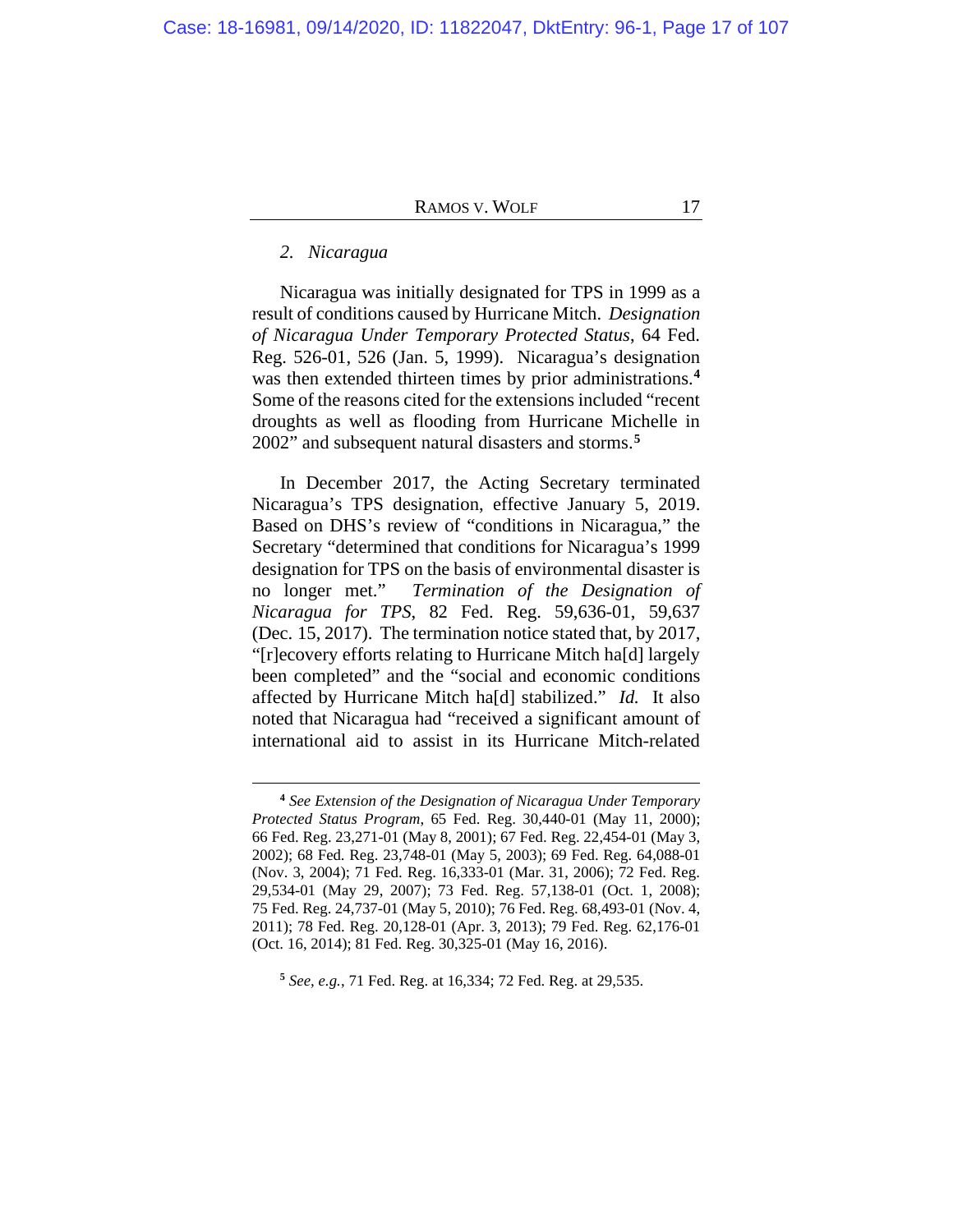recovery efforts," "many reconstruction projects ha[d] now been completed[,]" "[a]ccess to drinking water and sanitation ha[d] improved[,]" 90% of the country had electricity in 2017 (compared to 50% in 2007), and percapita GDP was higher than it had been prior to the hurricane, reaching an all-time high in 2016. *Id.* The notice also emphasized that conditions had improved to the point where the country attracted tourism and foreign investment. *Id.* Based on these conditions, the Acting Secretary concluded that it was "no longer the case that Nicaragua is unable, temporarily, to handle adequately the return of nationals of Nicaragua." *Id.*

## *3. El Salvador*

El Salvador was designated for TPS in 2001 because of the effects of three earthquakes that caused the displacement of 17% of the population; the destruction of 220,000 homes, 1,696 schools, and 856 public buildings; and losses in excess of \$2.8 billion. *Designation of El Salvador Under Temporary Protected Status Program*, 66 Fed. Reg. 14214- 01, 14215 (Mar. 9, 2001). Since then, El Salvador's designation was extended eleven times by prior administrations.**[6](#page-17-0)** The bases for these extensions included "a subsequent drought" (2002 notice), the effects of Tropical Storm Stan, the eruption of the Santa Ana volcano,

<span id="page-17-0"></span>**<sup>6</sup>** *See Extension of the Designation of El Salvador Under the Temporary Protected Status Program*, 67 Fed. Reg. 46,000-01 (Jul. 11, 2002); 68 Fed. Reg. 42,071-01 (Jul. 16, 2003); 70 Fed. Reg. 1450-01 (Jan. 7, 2005); 71 Fed. Reg. 34,637-01 (June 15, 2006); 72 Fed. Reg. 46,649-01 (Aug. 21, 2007); 73 Fed. Reg. 57,128-01 (Oct. 1, 2008); 75 Fed. Reg. 39,556-01 (July 9, 2010); 77 Fed. Reg. 1710-02 (Jan. 11, 2012); 78 Fed. Reg. 32,418-01 (May 30, 2013); 80 Fed. Reg. 893-01 (Jan. 7, 2015); 81 Fed. Reg. 44,645-03 (July 8, 2016).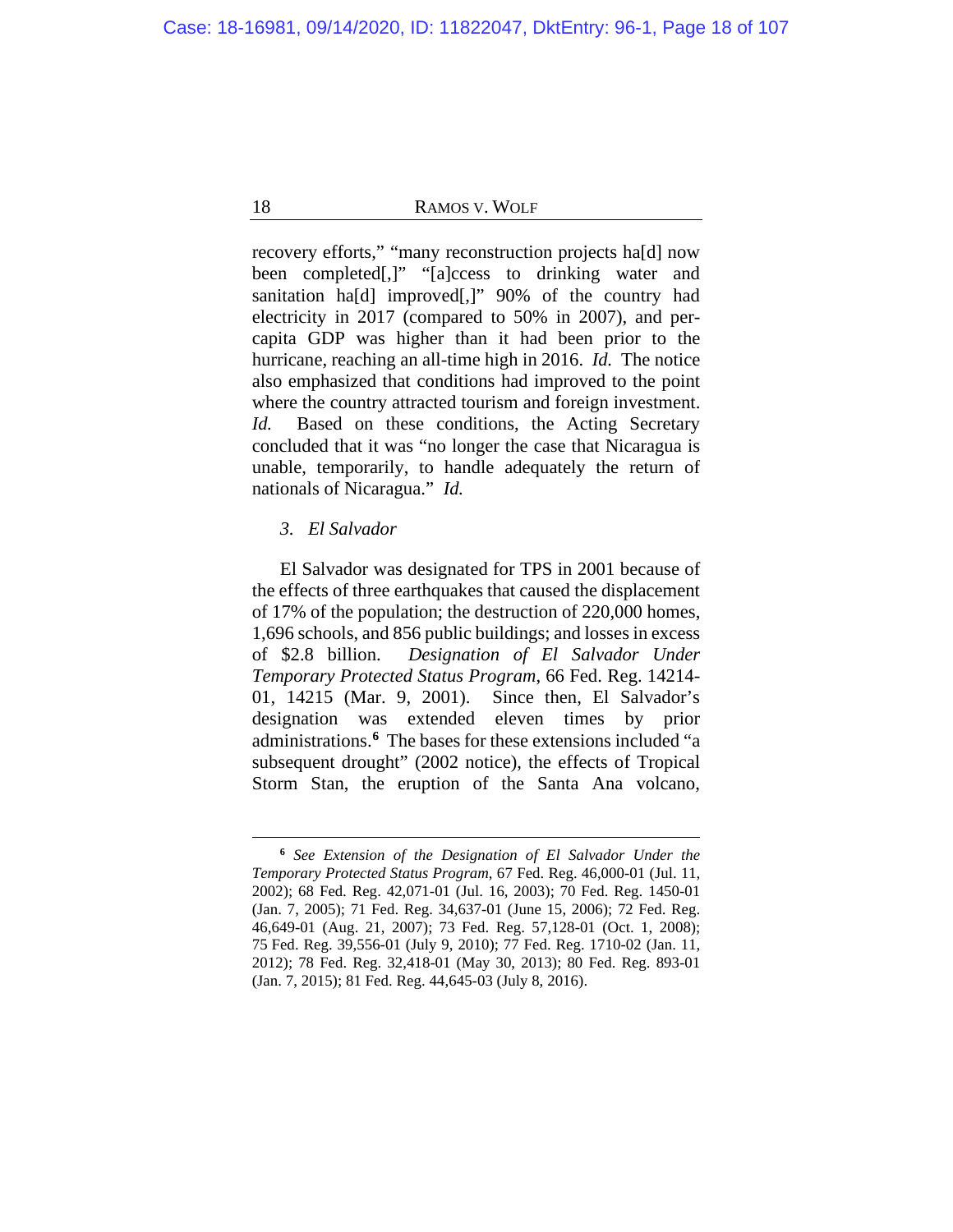subsequent earthquakes, and Hurricane Ida (2010 notice). *Id.*

In January 2018, Secretary Nielsen terminated El Salvador's TPS designation effective September 9, 2019. *Termination of the Designation of El Salvador for Temporary Protected Status*, 83 Fed. Reg. 2654-01, 2654 (Jan. 18, 2018). Secretary Nielsen found that the "conditions supporting El Salvador's 2001 designation for TPS on the basis of environmental disaster due to the damage caused by the 2001 earthquakes are no longer met." *Id.* at 2655–56. The notice highlighted that recovery efforts relating to the 2001 earthquakes "ha[d] largely been completed"; that "social and economic conditions affected by the earthquakes have stabilized"; that El Salvador had received millions of dollars in international aid, enabling it to complete many reconstruction projects; and that "schools and hospitals have been reconstructed and repaired, homes have been rebuilt, and money has been provided for water and sanitation and to repair damaged roads and other infrastructure." *Id.* at 2656. It also emphasized that El Salvador's economy was steadily improving, with GDP reaching an all-time high in 2016 and more growth expected through 2020. *Id.* The Secretary also noted that El Salvador had accepted almost 40,000 of its nationals who had been removed from the United States in 2016 and 2017. *Id.* The notice acknowledged that assistance and resources for returnees are "limited," but that the governments of the United States and El Salvador and international organizations "are working cooperatively to improve security and economic opportunities." *Id.*

# *4. Haiti*

Haiti was originally designated for TPS in 2010 after a 7.0-magnitude earthquake, which affected a third of Haiti's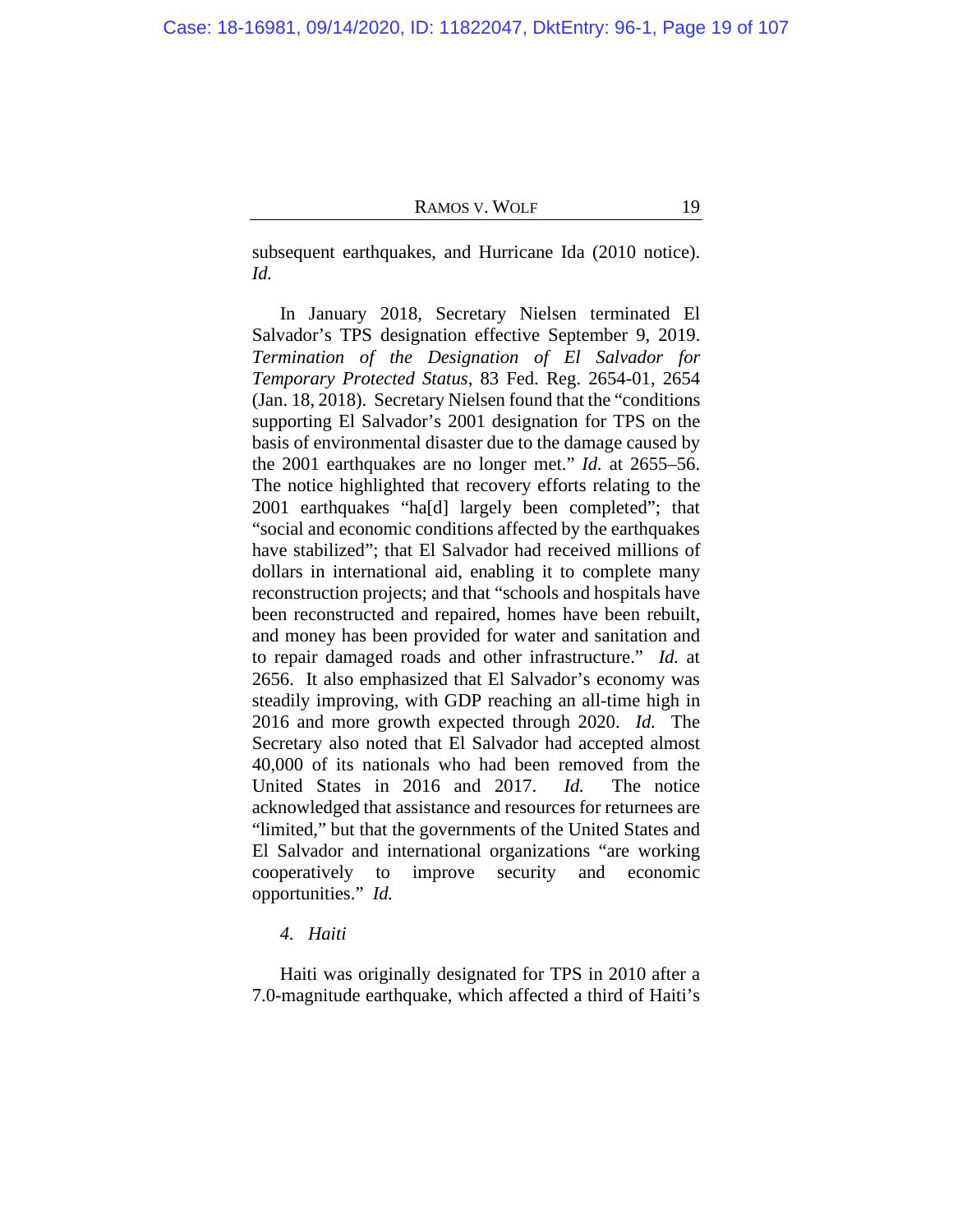population and severely impaired the country's critical infrastructure. *Designation of Haiti for Temporary Protected Status,* 75 Fed. Reg. 3476-02, 3477 (Jan. 21, 2010). Subsequently, Haiti's TPS designation was extended or redesignated five times, including once by the Trump administration.**[7](#page-19-0)** The 2012, 2014, and 2015 extensions cited factors other than the original earthquakes, such as subsequent "steady rains . . . which led to flooding and contributed to a deadly cholera outbreak." *E.g.*, 77 Fed. Reg. at 59944. The 2014 extension noted the Haitian government's "considerable progress in improving security and quality of life of its citizens." 79 Fed. Reg. at 11,809.

In May 2017, Secretary Kelly extended Haiti's designation for six months from its planned expiration on July 2017 to January 2018. 82 Fed. Reg. at 23,830. The extension notice noted that "Haiti has made significant progress in addressing issues specific to the earthquake," that 96% of people living in displaced-person camps had left those camps, and that security had improved enough for the United Nations to announce its intention to withdraw its peacekeeping mission in the following months. *Id.* at 23,832. It also encouraged beneficiaries to prepare to return to Haiti should its TPS designation be terminated after six months. *Id.*

In January 2018, Acting Secretary Duke terminated Haiti's TPS designation with an effective date of July 22, 2019, stating that DHS, in consultation with other federal agencies, had "determined . . . that the conditions for Haiti's

<span id="page-19-0"></span>**<sup>7</sup>** *See Extension of the Designation of Haiti for Temporary Protected Status*, 76 Fed. Reg. 29000-01 (May 19, 2011); 77 Fed. Reg. 59943-01 (Oct. 1, 2012); 79 Fed. Reg. 11,808-01 (Mar. 3, 2014); 80 Fed. Reg. 51,582 (Aug. 25, 2015); 82 Fed. Reg. 23,830-01 (May 24, 2017).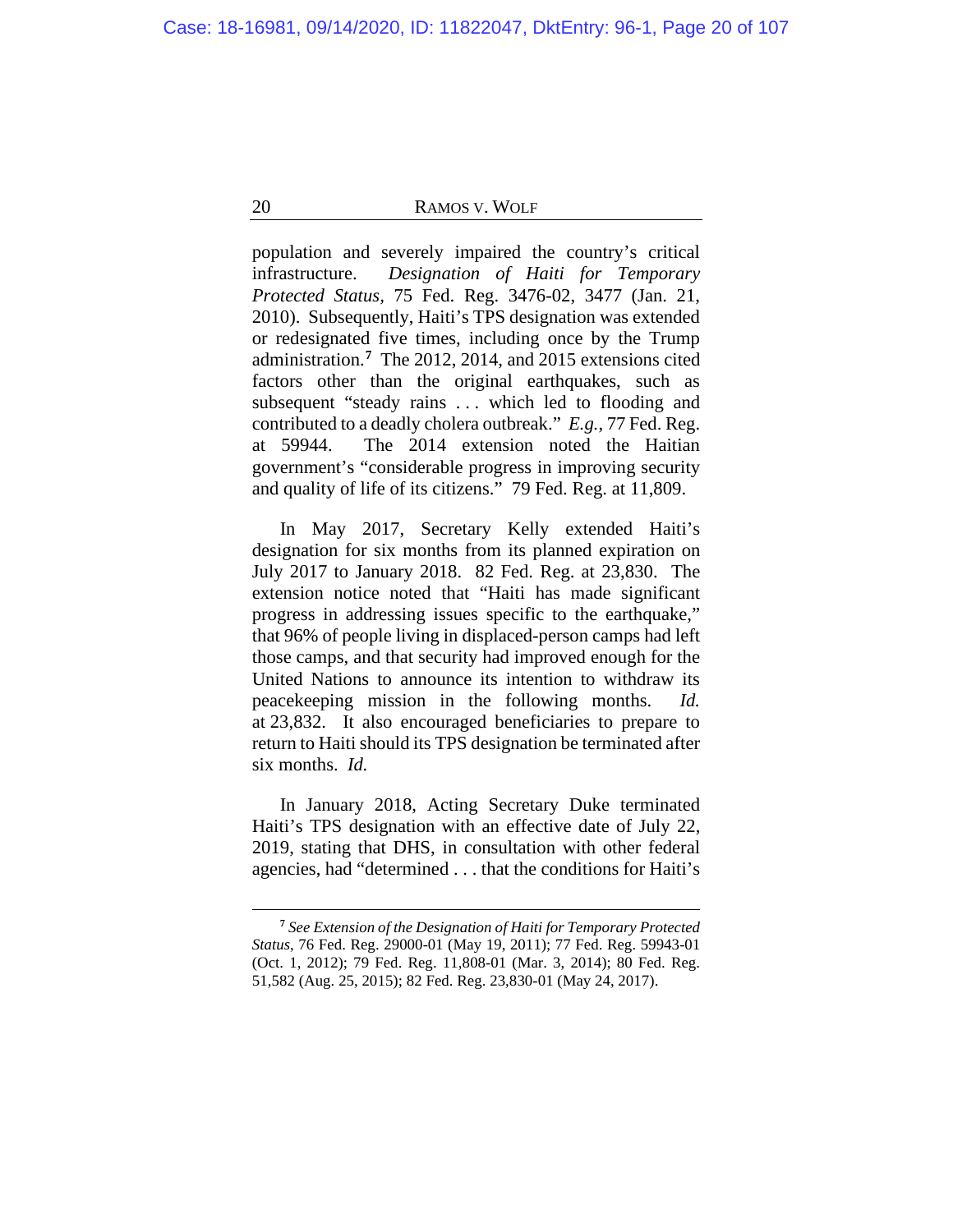designation for TPS—on the basis of 'extraordinary and temporary conditions' relating to the 2010 earthquake that prevented Haitian nationals from returning safely—are no longer met." *Termination of the Designation of Haiti for Temporary Protected Status*, 83 Fed. Reg. 2648-01, 2650 (Jan. 18, 2018). The notice stated that Haiti "has made progress recovering from the 2010 earthquake and subsequent effects that formed the basis for its designation," noting that: Haiti had closed 98% of the displaced-person sites; only approximately 38,000 of the estimated two million Haitians who lost their homes in the earthquake were still living in camps as of June 2017; the United Nations had withdrawn its peacekeeping mission in October 2017; the country had completed a presidential election in February 2017; its Supreme Court was again operational; the country was in the process of rebuilding government infrastructure destroyed by the earthquake and had experienced continuing growth of its GDP since the earthquake. *Id.* The notice also stated that although Haiti had grappled with a cholera epidemic that began after the earthquake, cholera was at its lowest level since the earthquake occurred. *Id.*

# C.

In March 2018, Plaintiffs filed a putative class action challenging the decisions to terminate the TPS status of Sudan, Nicaragua, Haiti, and El Salvador, on the grounds that (1) the Secretary's actions violated the APA by departing from prior practice without an adequate explanation and (2) the decisions were motivated by discriminatory animus in violation of Fifth Amendment equal protection principles.**[8](#page-20-0)** According to Plaintiffs, DHS

<span id="page-20-0"></span>**<sup>8</sup>** Plaintiffs' original complaint also raised two substantive due process claims that are not at issue in this appeal.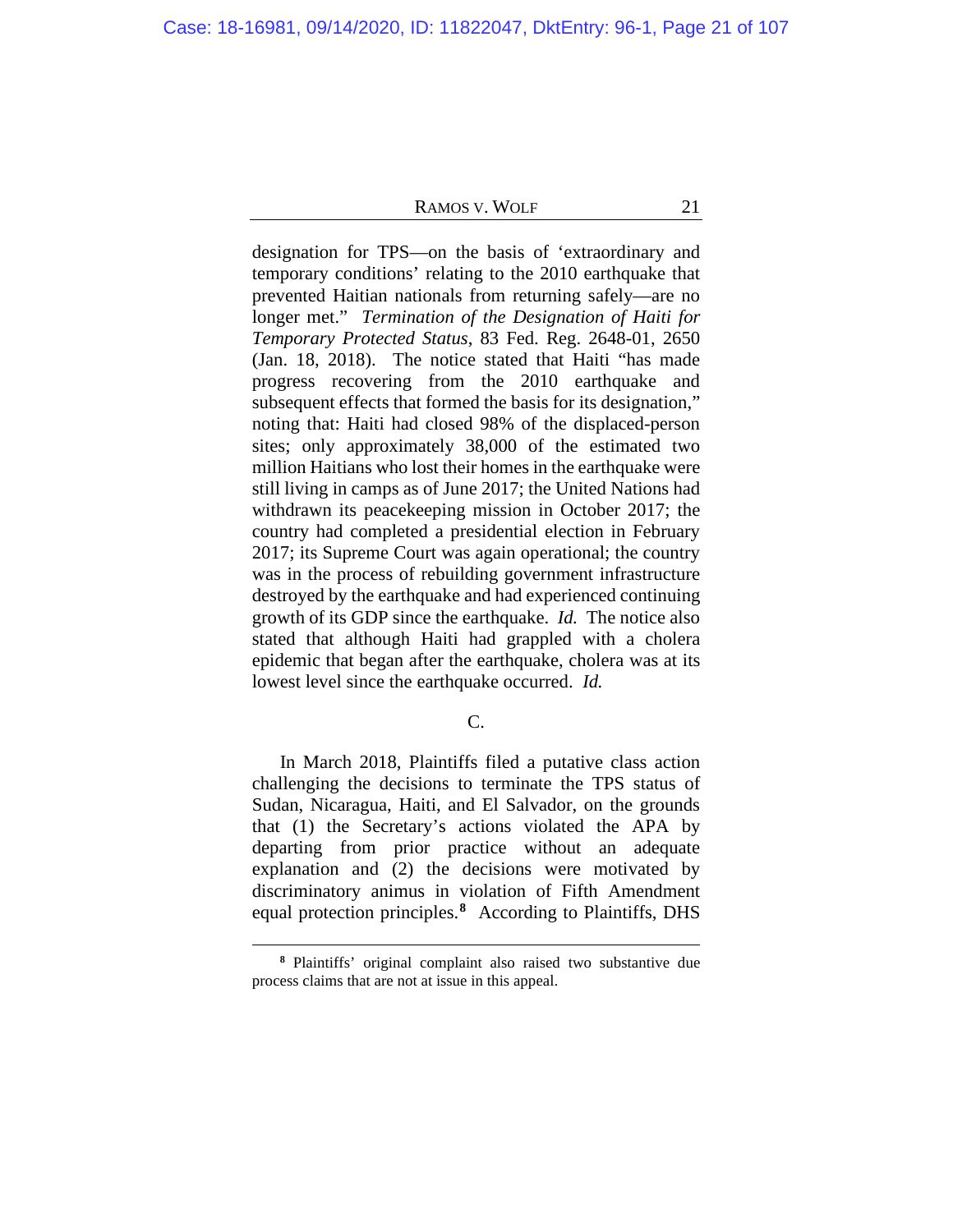justified its TPS terminations with "a novel interpretation of the TPS statute" that rejected without explanation a "decades-old" agency policy and practice of considering "intervening natural disasters, conflicts, and other serious social and economic problems as relevant factors when deciding whether to continue or instead terminate a TPS designation." Plaintiffs alleged that DHS's new rule for making TPS determinations "was motivated in significant part by racial and national-origin animus" against "nonwhite and non-European immigrants," which was "evidenced by numerous statements made by President Donald J. Trump and other officials in his administration." Plaintiffs sought declaratory and injunctive relief regarding the four challenged TPS terminations.

The Government moved to dismiss, arguing that judicial review of Plaintiffs' claims was barred by 8 U.S.C.  $§ 1254a(b)(5)(A)$  and that in any event, the claims failed as a matter of law. After a hearing, the district court denied the motion. The district court held that the statutory bar on judicial review of TPS decisions did not apply to Plaintiffs' claims because the provision did not bar either challenges to general collateral practices or colorable constitutional claims. As to the merits of the claims that the Government sought to dismiss, the district court concluded that Plaintiffs had plausibly alleged both APA and EPC claims.

After the court's denial of the motion to dismiss, Plaintiffs proceeded to conduct limited discovery, which eventually led to several court rulings compelling production by the Government. The court ordered the Government to produce the administrative record for the four termination decisions and further held that "[d]eliberative material that was relied upon directly or indirectly [by the Secretaries] is presumptively part of the administrative record." In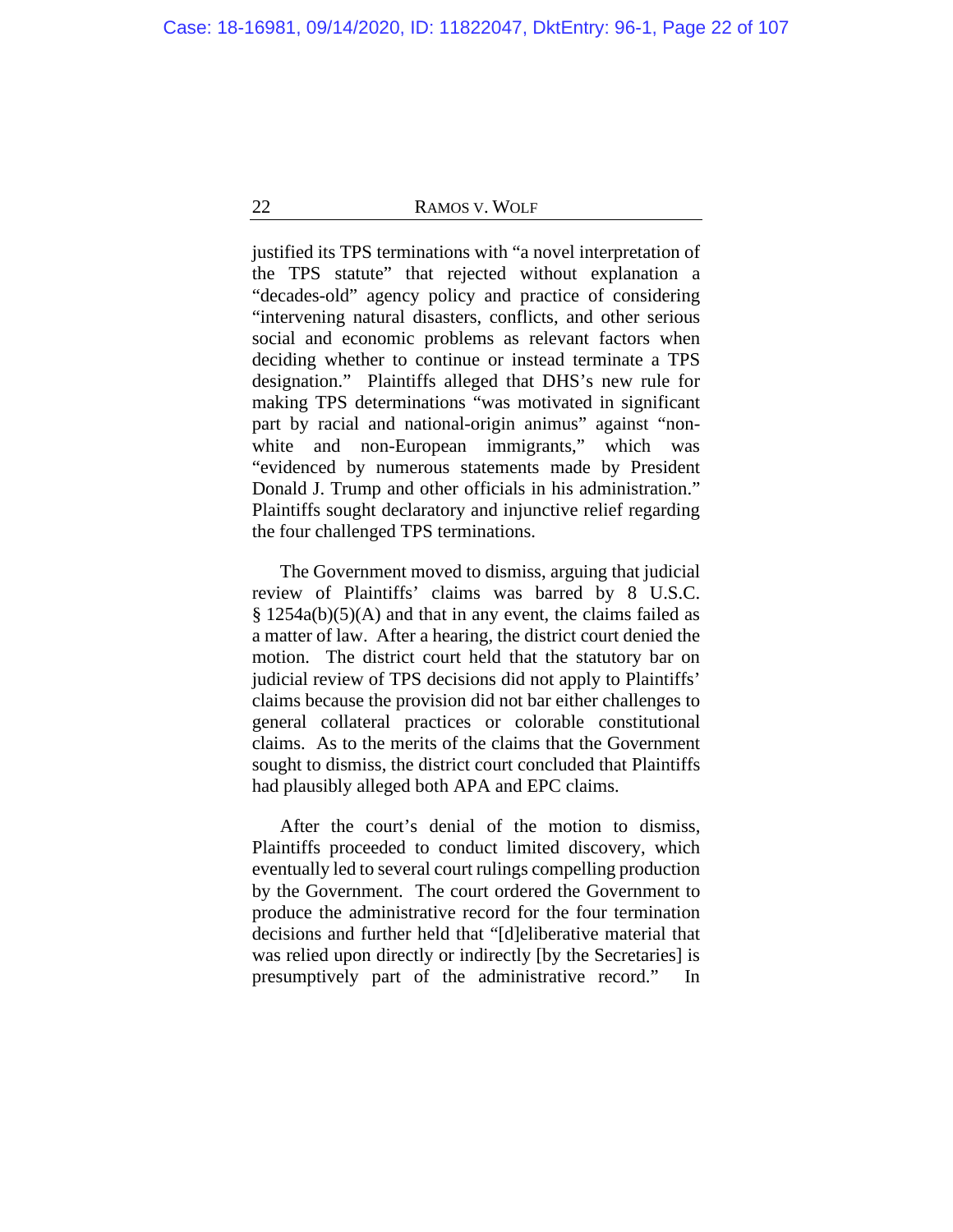subsequent rulings, the district court largely rejected the government's invocation of the deliberative process privilege to shield certain documents. The government produced thousands of documents, including a significant number of drafts, emails, and other deliberative materials.

D.

In August 2018, Plaintiffs moved for a preliminary injunction to enjoin the Government "from engaging in, committing, or performing implementation and/or enforcement of the decisions to terminate" TPS for the four countries at issue pending resolution of the case on the merits. After another hearing, the district court granted the preliminary injunction.

Regarding the first three factors of the preliminary injunction test, the court concluded that the balance of hardships tips "decidedly in Plaintiffs' favor." Accordingly, to satisfy the final factor of likelihood of success on the merits under the Ninth Circuit's "sliding scale" preliminary injunction standard, the district court noted that Plaintiffs "need only show serious questions on the merits have been raised in order to obtain preliminary injunctive relief."

On Plaintiffs' APA claim, the district court found that a "wealth of record evidence" supported their assertion that DHS had made an unexplained change in its approach to evaluating TPS designations. According to the court, "DHS made a deliberate choice to base the TPS decision solely on whether the originating conditions or conditions directly related thereto persisted, regardless of other current conditions no matter how bad, and that this was a clear departure from prior administration practice" that the Secretaries failed to explain. The district court compared the TPS designation notices issued by prior administrations with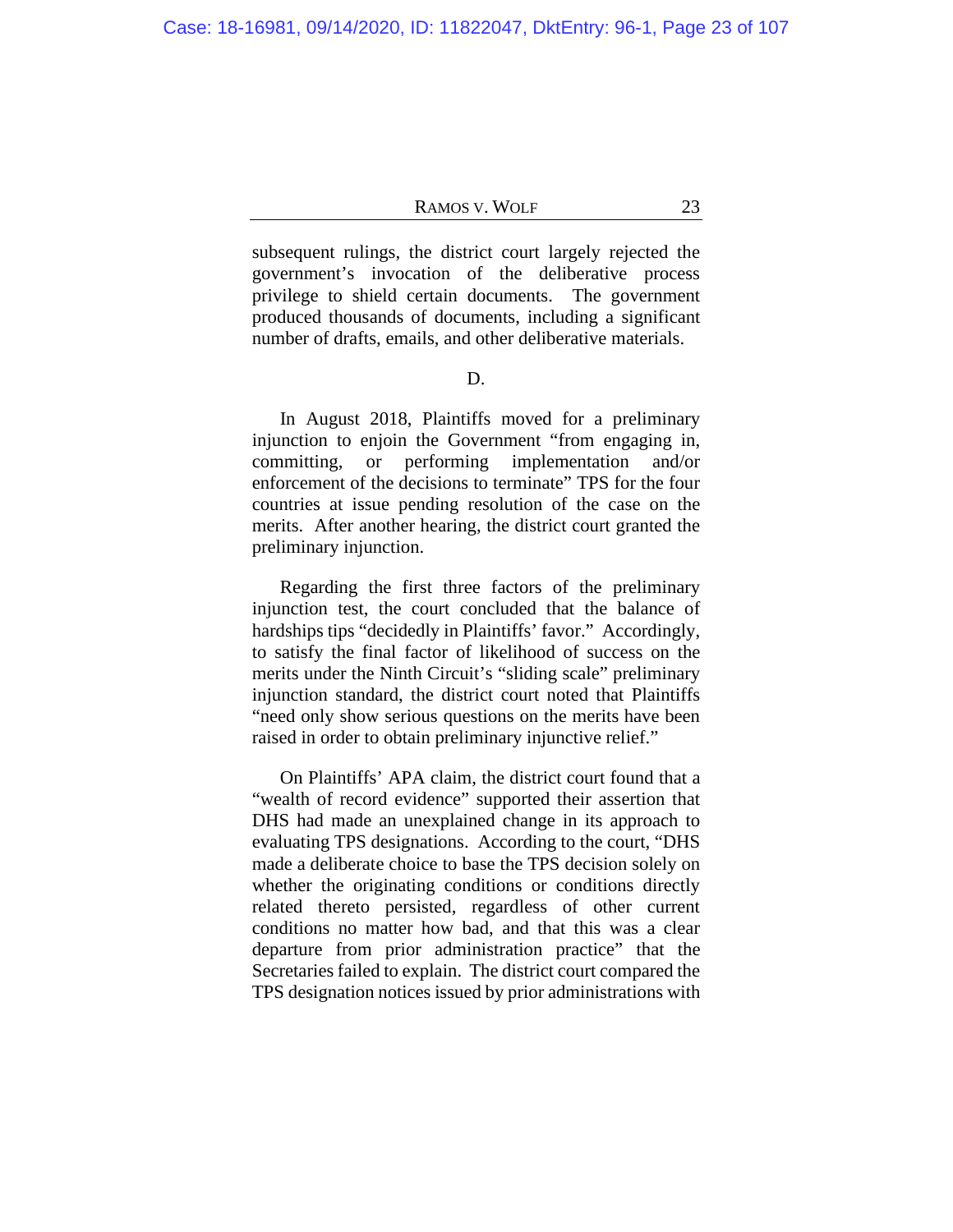the ones issued under the Trump administration, and also relied heavily on testimony and decision memoranda from Leon Rodriguez, a former U.S. Citizenship and Immigration Services (USCIS) director, regarding past policy and practices.**[9](#page-23-0)** It also cited various public statements by former Secretaries and other officials, internal agency emails and communications, and the TPS decision memoranda, all of which indicated or expressed the agency position that TPS extensions would be made based only on country conditions related to the originating event, rather than intervening country conditions.

With respect to the equal protection claim, the court also held that Plaintiffs "provided sufficient evidence to raise serious questions as to whether a discriminatory purpose was a motivating factor in the decisions to terminate the TPS designations" based on (1) evidence that the DHS Secretaries were influenced by President Trump and/or the White House in their TPS decision-making, and (2) evidence that President Trump had expressed animus against nonwhite, non-European immigrants. Applying the standard from *Village of Arlington Heights v. Metropolitan Housing* 

<span id="page-23-0"></span>**<sup>9</sup>** Rodriguez stated in a declaration that, both before and during his tenure at USCIS, there was no agency policy or practice that precluded "consideration of the full range of current country conditions" in assessing whether a TPS designation should be terminated or extended. "Rather, USCIS had broad discretion to consider current conditions in the subject country. Intervening factors arising after a country's original TPS designation, such as subsequent natural disasters, issues of governance, housing, health care, poverty, crime, general security, and other humanitarian considerations were considered relevant to determining whether a country continued to meet the conditions for continuing TPS designation. This was true regardless of whether those intervening factors had any connection to the event that formed the basis for the original designation or to the country's recovery from that originating event."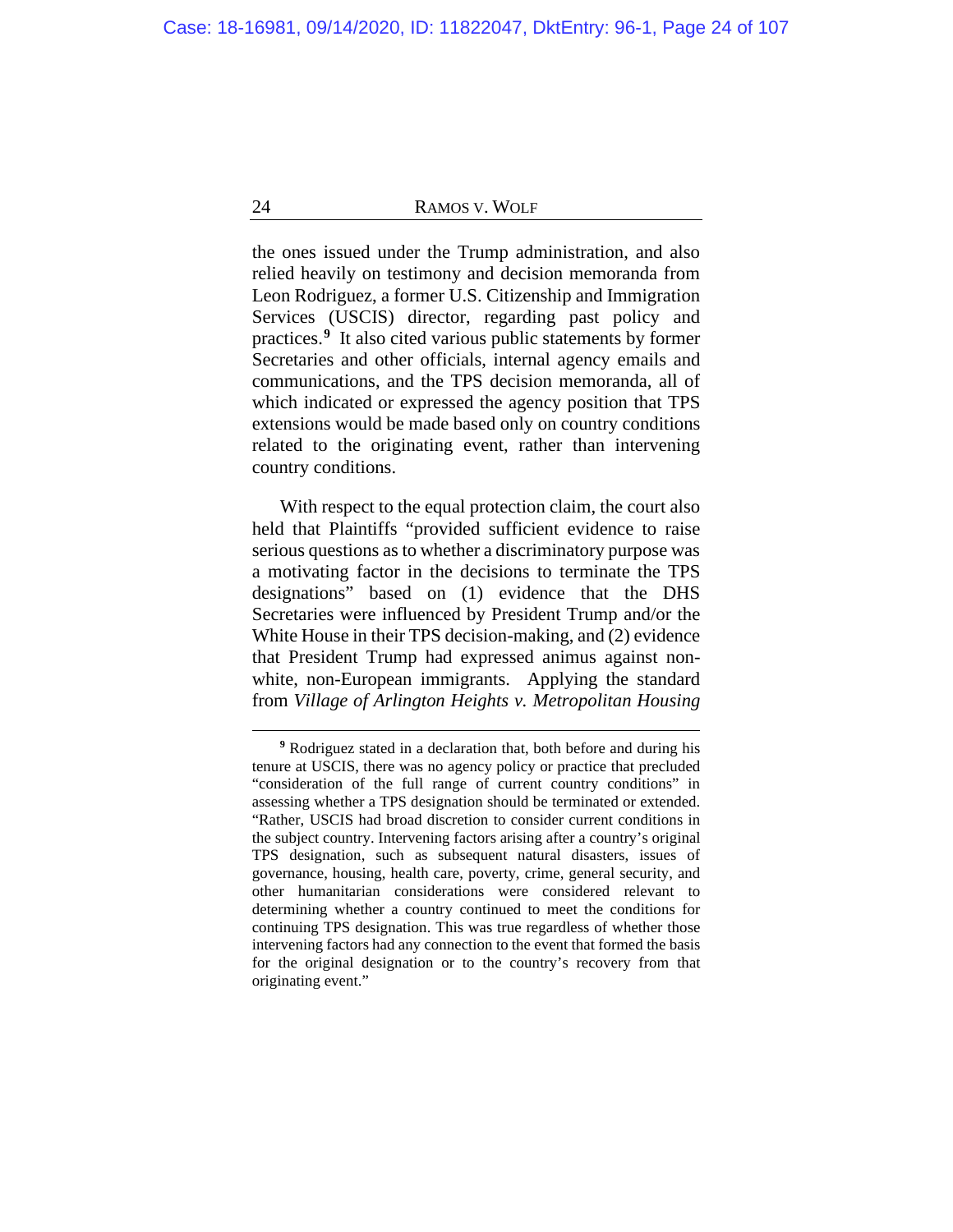*Development Corp*., 429 U.S. 252 (1977),**[10](#page-24-0)** the court found that, even if Acting Secretary Duke or Secretary Nielsen did not personally harbor discriminatory animus, their actions could rise to an equal protection violation if they were influenced or manipulated by President Trump's alleged animus.

In finding "that the White House was putting pressure on DHS to end TPS," and "did, in fact, have influence on the TPS decisions," the district court cited:

- testimony from James Nealon, a former Assistant Secretary for International Affairs under the Trump administration (and a former ambassador to Honduras):
	- o that "the White House was keenly interested in the [DHS] Secretary's decisions related to TPS";
	- o that Stephen Miller, "an important [senior] adviser to the President and the White House," "frequently" reached out to Chad Wolf, the DHS Chief of Staff, about TPS, as well as Gene Hamilton, the Senior Counselor to the DHS Secretary; and

<span id="page-24-0"></span>**<sup>10</sup>** The district court rejected the Government's contention that *Arlington Heights* did not provide the proper legal standard in light of *Trump v. Hawaii*, 138 S. Ct. 2392 (2018), concluding that the latter case was inapplicable because the decisions to terminate TPS did not rest on the same national security or foreign policy concerns. The district court alternative concluded that, even under *Trump v. Hawaii*, Plaintiffs had raised "serious questions" as to the merits of their EPC claim.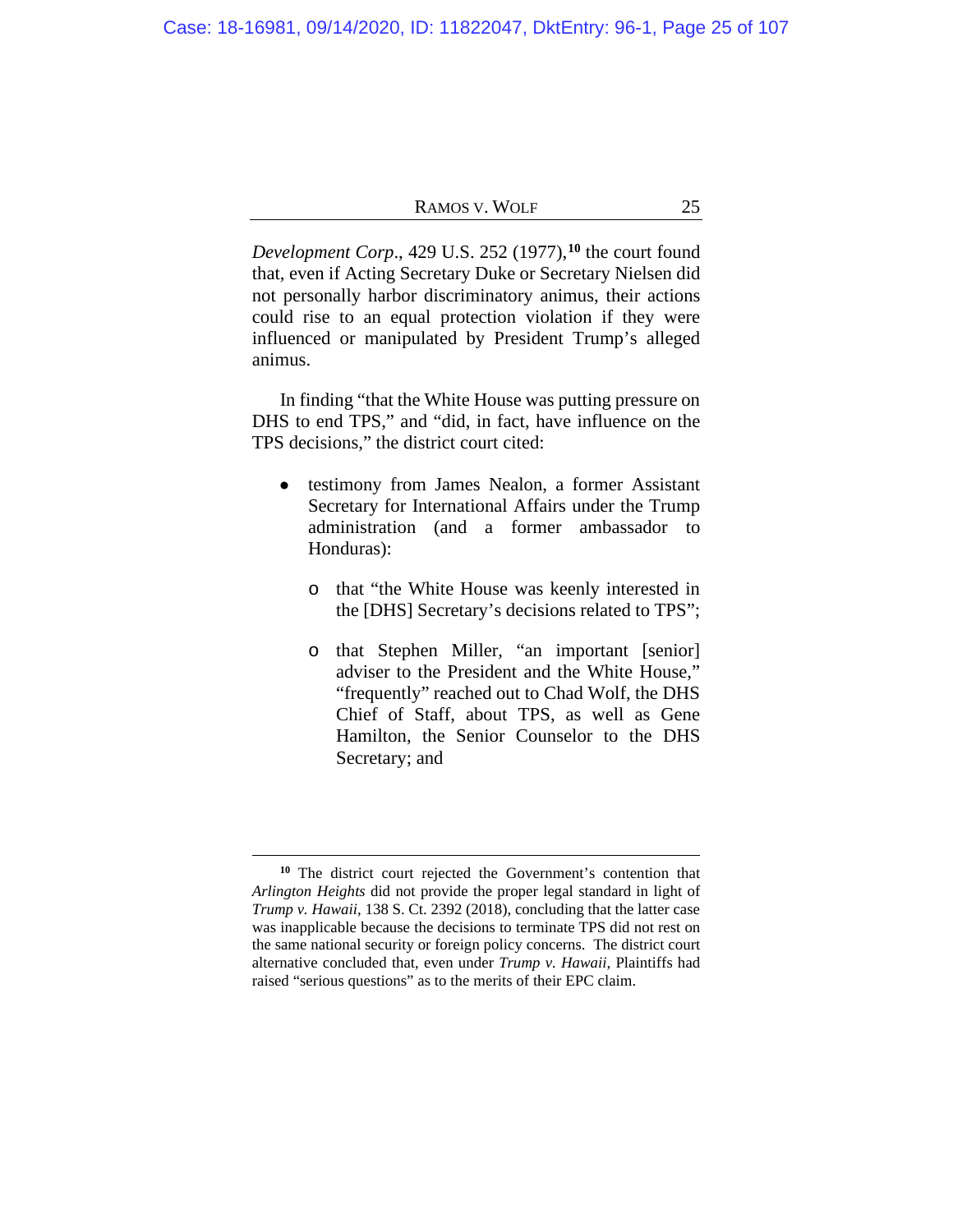- o that, on more than one occasion, Mr. Hamilton stated that "Mr. Miller favored the termination of TPS."
- actions and communications surrounding a White  $\bullet$ House Principals Meeting held to discuss the TPS designations (whose attendees included White House officials such as Chief of Staff Kelly, then-Principal Deputy Chief of Staff Nielsen, and Press Secretary Sanders), which include:
	- o a memo distributed by the White House National Security Council (NSC) in advance of the meeting recommending that the TPS designations be terminated and that Congress be engaged "to pass a comprehensive immigration reform to include a merit-based entry system," which was given to Acting Secretary Duke;
	- o a subsequent conversation between Chief of Staff Kelly with Acting Secretary Duke about the TPS designations for the Central American countries; and
	- o Acting Secretary Duke's termination of the TPS designation for Nicaragua soon after the meeting.
- a November 2017 email from Acting Secretary Duke  $\bullet$ to Chief of Staff Kelly, in which she reported on her decision to terminate TPS for Nicaragua and temporarily extend for Honduras, and stated that:
	- o "[t]hese decisions along with the public statements will send a clear signal that TPS in general is coming to a close. I believe it is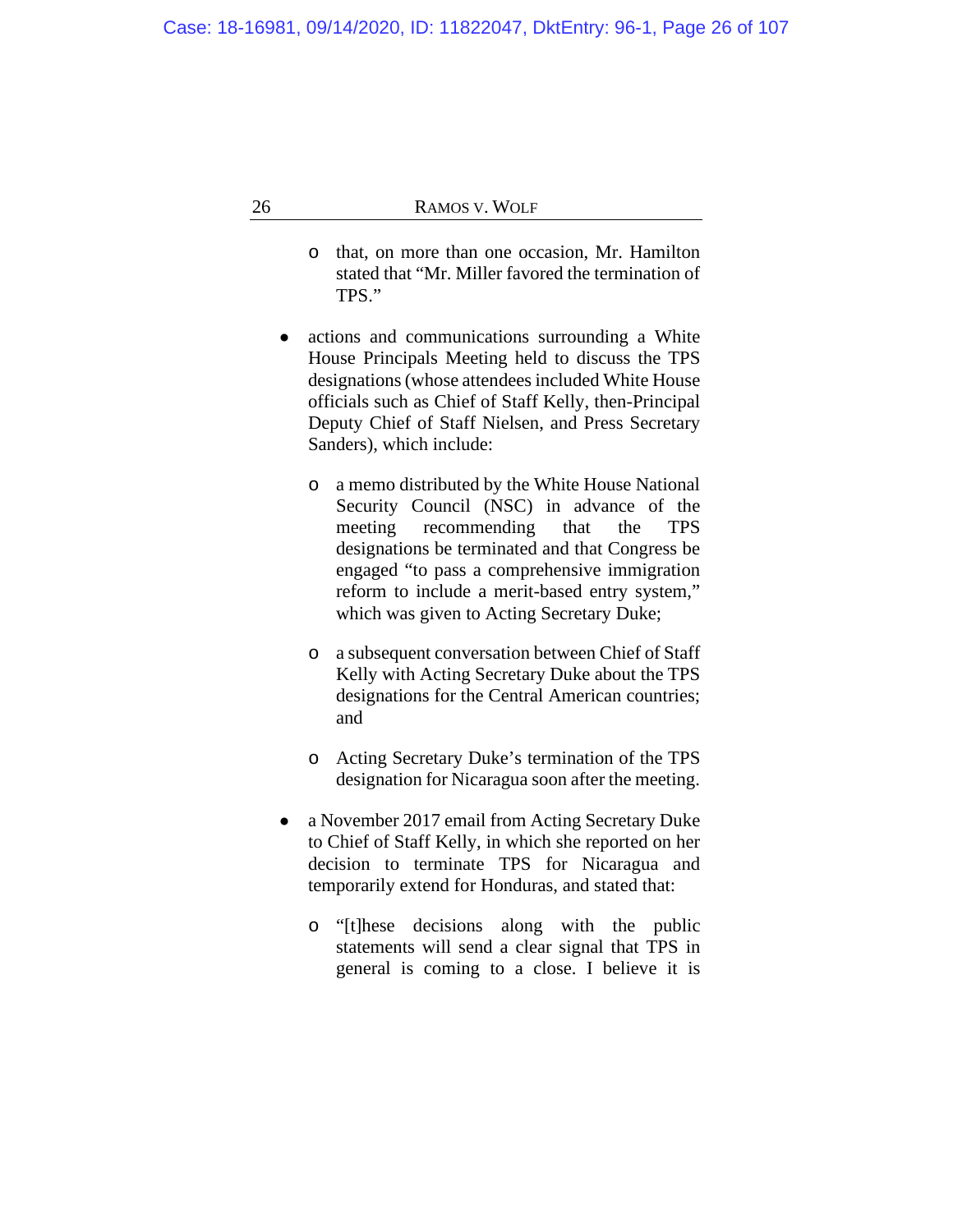consistent with the President's position on immigration . . . ."; and

- o "this decision is really just a difference in strategy to get to the President's objectives."
- a subsequent email from Acting Secretary Duke to Chief of Staff Kelly noting that Tom Bossert of the NSC had "informed [her] of a strategy [she] was not previously aware of" and she had now "incorporated this new information into [her] final decision."
- a draft TPS decision memo by Acting Secretary Duke stating, "The TPS program must end for these countries soon  $\dots$  [[] This conclusion is the result of an America first view of the TPS decision."

In finding that President Trump harbored "an animus against non-white, non-European aliens," the district court cited the following comments made by President Trump, both before and after his election:

- In June 2015, before his election to office, Mr. Trump announced that he was running for President and delivered remarks characterizing Mexican immigrants as drug dealers or users, criminals, and rapists.
- In December 2015, while still a campaign candidate, he called for 'a total and complete shutdown of Muslims entering the United States.'"
- In June 2017, President Trump stated that "15,000 recent immigrants from Haiti 'all have AIDS' and that 40,000 Nigerians, once seeing the United States, would never 'go back to their huts' in Africa."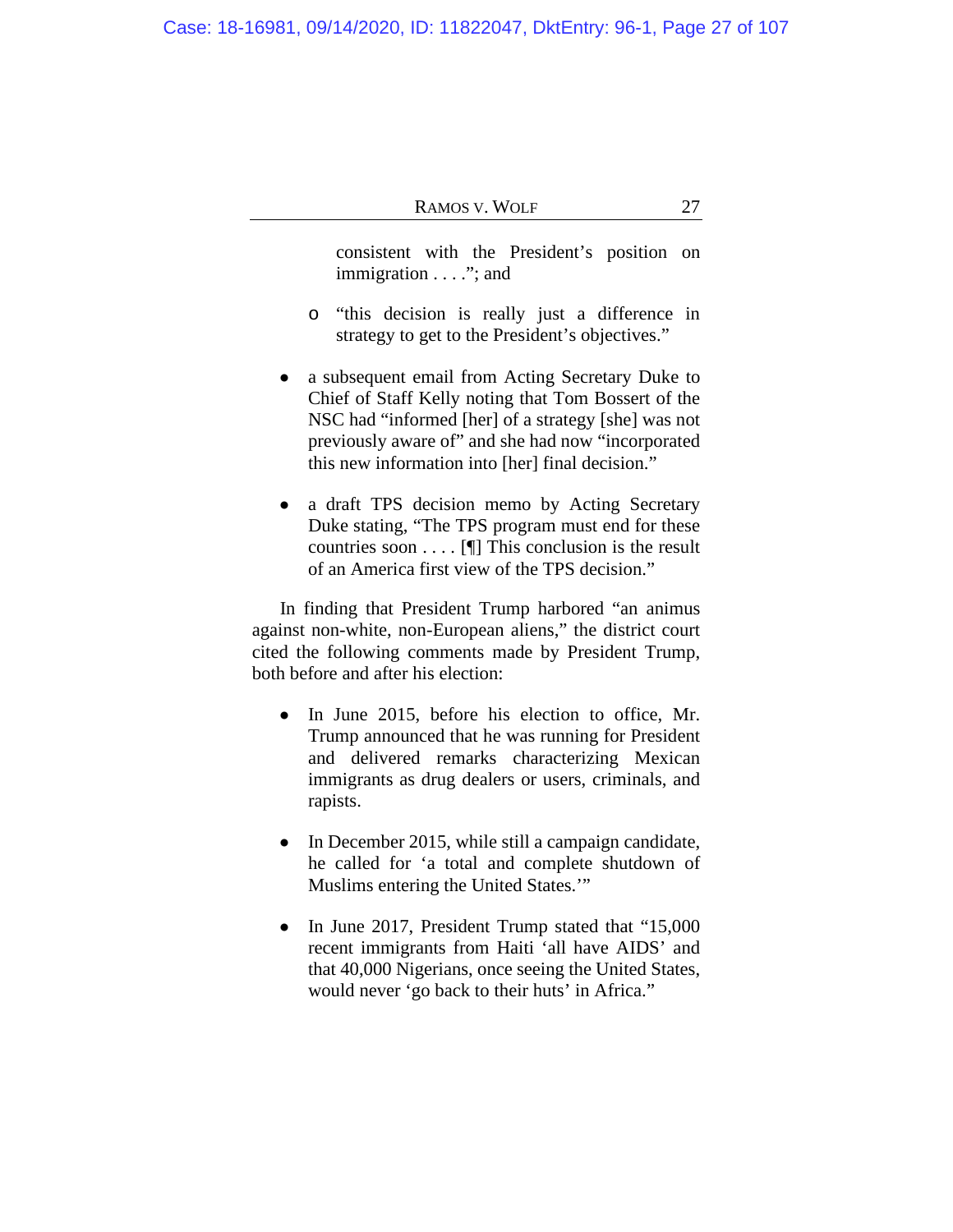- On January 11, 2018, during a meeting with lawmakers where immigrants from Haiti, El Salvador, and African countries were discussed, including with respect to TPS designations that had been terminated, President Trump asked: "'Why are we having all these people from shithole countries come here?' [He] then suggested that the United States should instead bring more people from countries such as Norway," which has a predominantly white population. He also told lawmakers that immigrants from Haiti "must be left out of any deal."
- In February 2018, President Trump gave a speech at the annual Conservative Political Action Conference where he used MS-13—a gang with members having ties to Mexico and Central America—to disparage immigrants, indicating that that they are criminals and comparing them to snakes.
- In July 2018, President Trump told European leaders that "they 'better watch themselves' because a wave of immigration of 'changing the culture' of their countries,'" which he characterized as being "'a very negative thing for Europe.'"

The district court also found that a review of the *Arlington Heights* factors provided "circumstantial evidence of race being a motivating factor" in the challenged TPS terminations. Of note, the district court found that "the sequence of events leading up to the challenged decisions" were "irregular and suggestive of a pre-determined outcome not based on an objective assessment," given the record evidence of, "after receiving Decision Memos from career DHS employees, higher-level DHS employees—i.e., the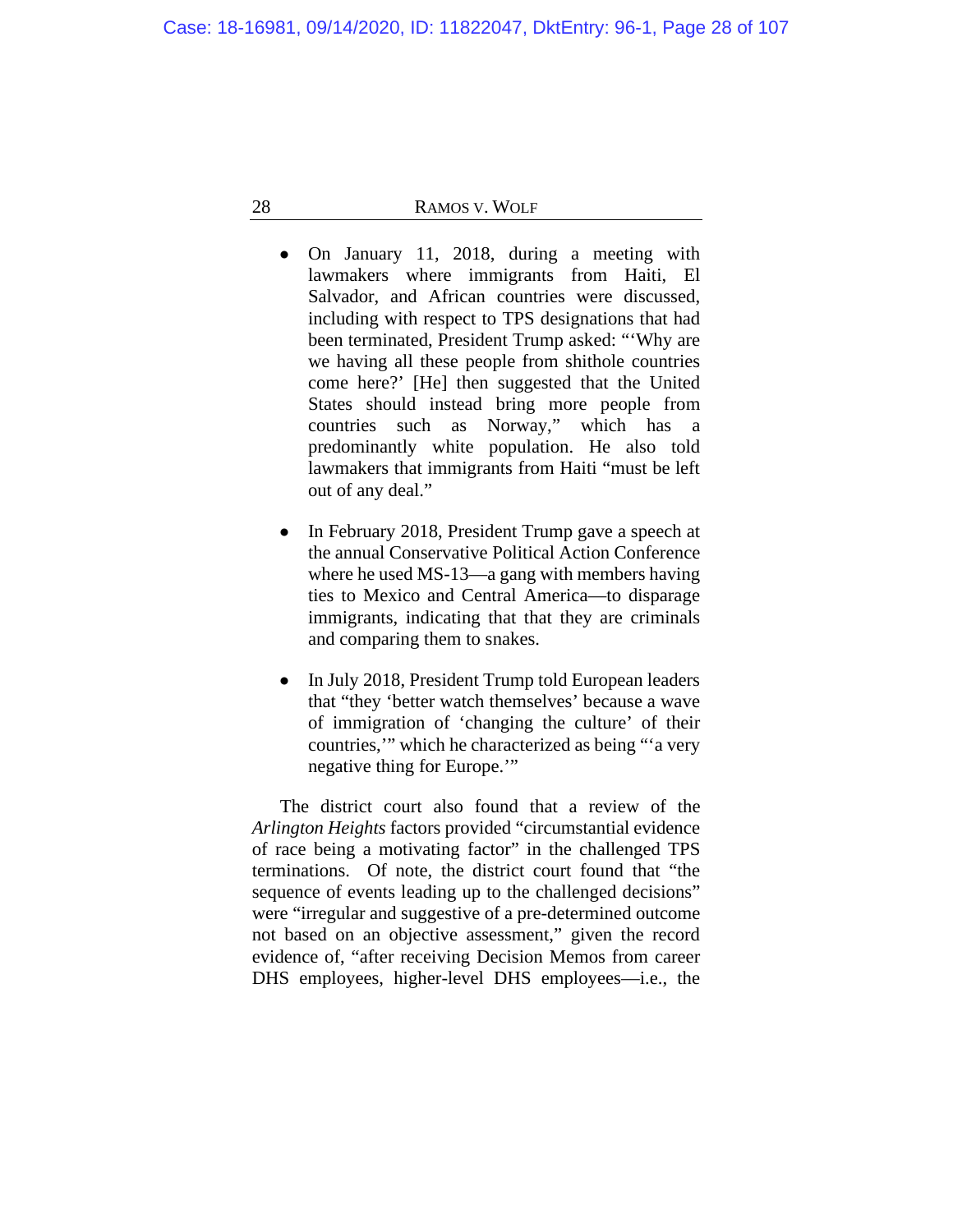political appointees—'repackaging' the memos in order to get to the President/White House's desired result of terminating TPS." The court found that this "was especially apparent with respect to the process on Sudan," and that a similar "repackaging" process also occurred "for the decisions on Honduras, Nicaragua, and El Salvador." The district court also found significant the acknowledgement from Acting Secretary Duke that "terminations of TPS designations were 'a strong break with past practice'" but "consistent with the President's position on immigration" and "the result of an America first view of the TPS decision." Based on the above, the district court concluded that the evidence submitted by Plaintiffs raised serious questions on the merits of the Equal Protection Claim."

The district court enjoined the Government "from engaging in, committing, or performing . . . implementation and/or enforcement of the decisions to terminate TPS for Sudan, Haiti, El Salvador, and Nicaragua pending a resolution of this case on the merits." In addition, it ordered the Government to "take all administrative actions needed to preserve the status quo pending completion of discovery and a ruling on the merits ...." After the Government filed its notice of appeal to this court, the district court, pursuant to the parties' request, entered an order staying further proceedings pending appellate review of the preliminary injunction.**[11](#page-28-0)**

<span id="page-28-0"></span>**<sup>11</sup>** Under that order, the Government stipulated that the TPS designations for Sudan, Nicaragua, Haiti, and El Salvador will remain in effect on a nationwide basis until the later of (a) 120 days following the issuance of any mandate to the district court reversing the injunction or (b) the Secretary's previously announced termination date.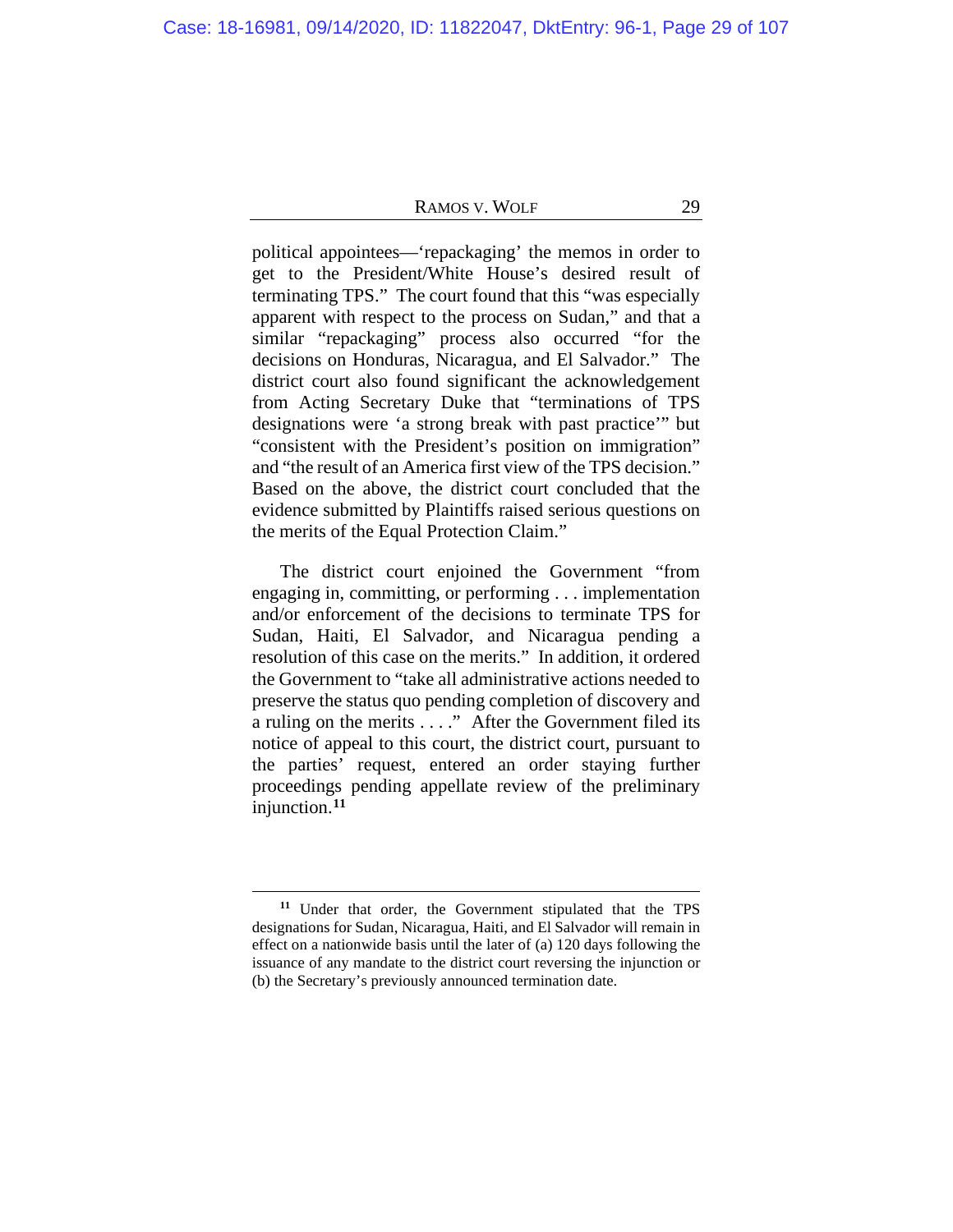# II.

"[The] purpose of a preliminary injunction . . . is to preserve the status quo and the rights of the parties until a final judgment issues in the cause." *U.S. Philips Corp. v. KBC Bank N.V.*, 590 F.3d 1091, 1094 (9th Cir. 2010). "A preliminary injunction . . . is not a preliminary adjudication on the merits but rather a device for preserving the status quo and preventing the irreparable loss of rights before judgment." *Sierra On-Line, Inc. v. Phx. Software, Inc*., 739 F.2d 1415, 1422 (9th Cir. 1984)."A party seeking a preliminary injunction must meet one of two variants of the same standard." *All. for the Wild Rockies v. Pena*, 865 F.3d 1211, 1217 (9th Cir. 2017). Under the original standard, plaintiffs seeking a preliminary injunction must establish that: (1) they are likely to succeed on the merits; (2) they are likely to suffer irreparable harm in the absence of preliminary relief; (3) the balance of equities tips in their favor; and (4) an injunction is in the public interest. *Winter v. Nat. Res. Def. Council, Inc*., 555 U.S. 7, 20 (2008). The Ninth Circuit employs an alternative "serious questions" standard, also known as the "sliding scale" variant of the *Winter* standard, which we have upheld as a viable test even after *Winter*. *All. for the Wild Rockies v. Cottrell*, 632 F.3d 1127, 1134 (9th Cir. 2011) (concluding that "the 'serious questions' version of the sliding scale test for preliminary injunctions remains viable after the Supreme Court's decision in *Winter*").Under this alternate standard, we weigh the preliminary injunction factors "on a sliding scale, such that where there are only 'serious questions going to the merits'—that is, less than a 'likelihood of success' on the merits—a preliminary injunction may still issue so long as 'the balance of hardships tips sharply in the plaintiff's favor' and the other two factors are satisfied." *Short v. Brown*, 893 F.3d 671, 675 (9th Cir. 2018) (citations omitted).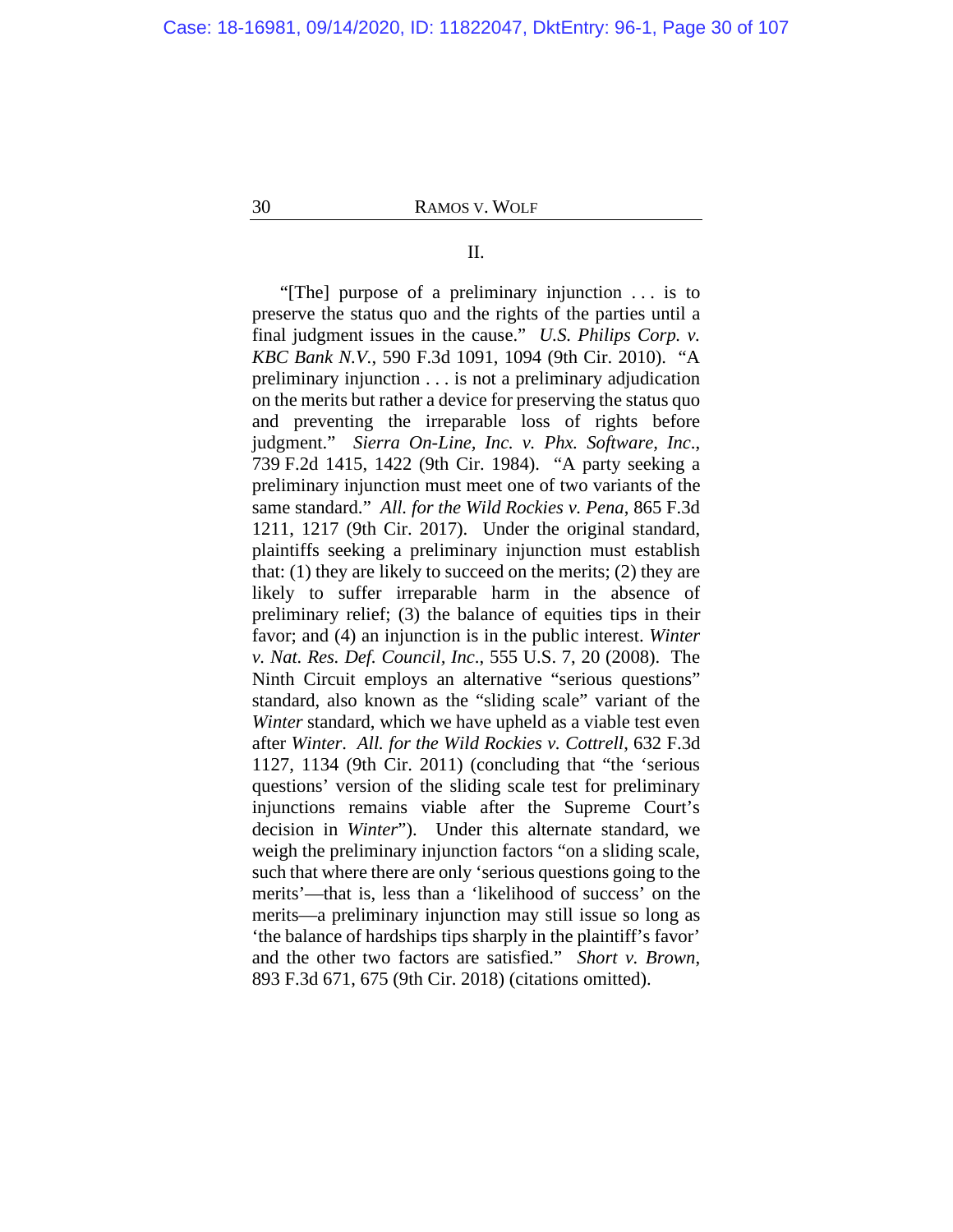On appeal, the Government's arguments focus only on Plaintiffs' likelihood of success on the merits, arguing that Plaintiffs fail to meet this prong of the preliminary injunction standard because (1) their APA claim is not reviewable under the TPS statute, but even if it were, the claim would fail on the merits, and (2) their EPC likewise fails, even under the "serious questions" standard. We address each of these issues in turn. We review for an abuse of discretion the district court's decision to grant a preliminary injunction. *GoTo.com, Inc. v. Walt Disney Co.*, 202 F.3d 1199, 1204 (9th Cir. 2000). Within this inquiry, we review the district court's legal conclusions de novo and its factual findings for clear error. *Hernandez v. Sessions*, 872 F.3d 976, 987 (9th Cir. 2017).

# III.

## A.

We consider first whether Plaintiffs' claims are reviewable in light of 8 U.S.C. § 1254a(b)(5)(A), which states: "There is no judicial review of any determination of the [Secretary of Homeland Security] with respect to the designation, or termination or extension of a designation, of a foreign state under this subsection." To answer this question, we must first determine the type of claims that this provision precludes from judicial review, and then determine whether Plaintiffs' particular claims fall within the scope of this statutory bar.

# *1. Scope of Section 1254a*

In construing the scope of any jurisdictional statute, we are guided by the well-established presumption in favor of judicial review over colorable constitutional claims, *see Webster v. Doe*, 486 U.S. 592, 603 (1988) ("[W]here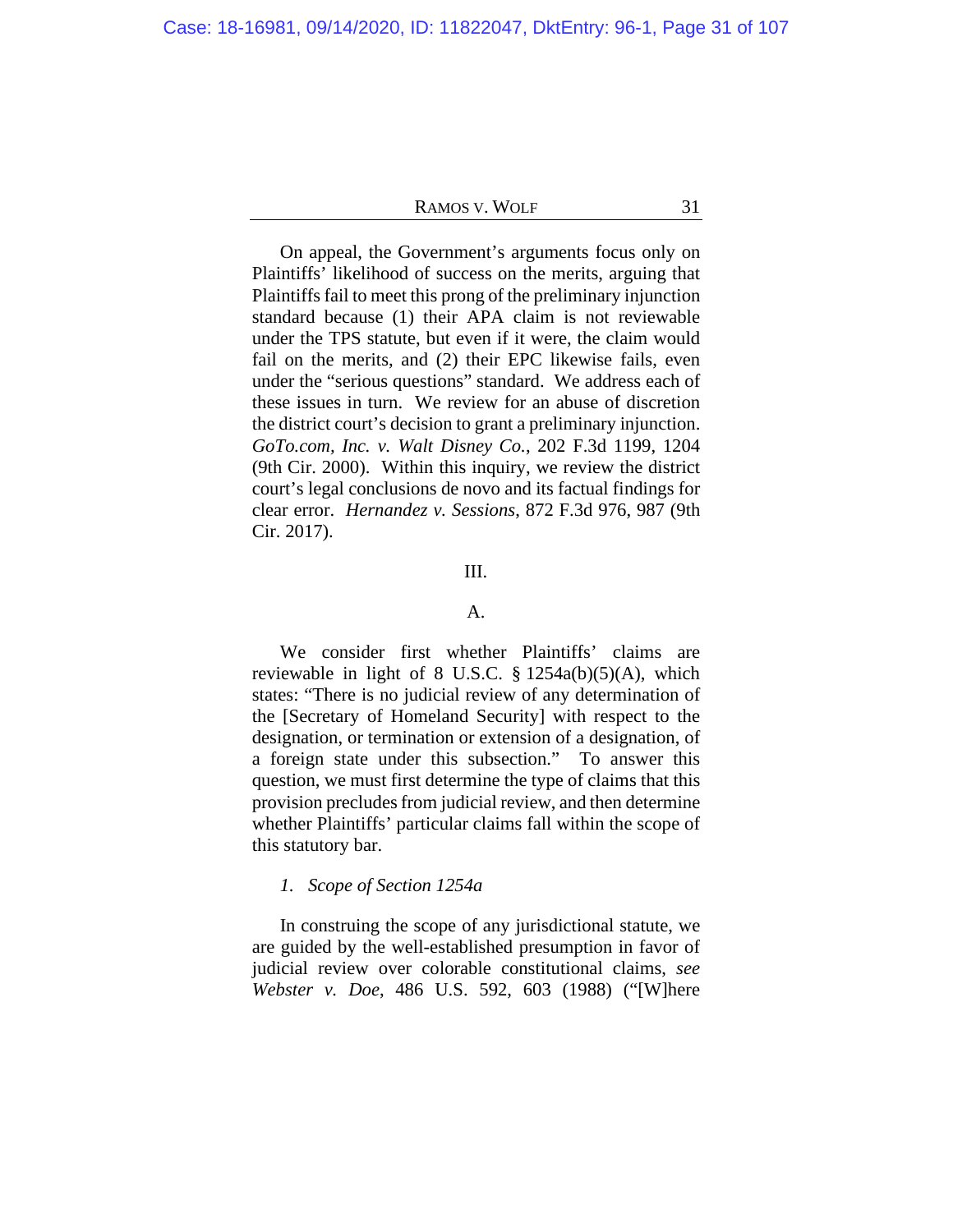Congress intends to preclude judicial review of constitutional claims its intent to do so must be clear."), as well as over challenges to agency actions, *see Dep't of Homeland Sec. v. Regents of the Univ. of Cal.*, 140 S. Ct. 1891, 1905 (2020) (beginning its reviewability analysis with the APA's "basic presumption of judicial review [for] one 'suffering legal wrong because of agency action'" (quoting *Abbott Labs. v. Gardner*, 387 U.S. 136, 140 (1967))); *Love v. Thomas*, 858 F.2d 1347, 1356 (9th Cir. 1988) ("The courts have long recognized . . . a presumption in favor of judicial review of administrative actions."). "This presumption, like all presumptions used in interpreting statutes, may be overcome by specific language or specific legislative history that is a reliable indicator of congressional intent." *Block v. Cmty. Nutrition Inst.*, 467 U.S. 340, 349 (1984); *see also Abbott Labs.*, 387 U.S. at 141 ("[O]nly upon a showing of 'clear and convincing evidence' of a contrary legislative intent should the courts restrict access to judicial review." (citation omitted)).

Keeping these principles in mind, we turn first to the text of the statute. *See Los Angeles Lakers, Inc. v. Fed. Ins. Co.*, 869 F.3d 795, 802 (9th Cir. 2017) ("[W]e start, as we must, with the text of the statute."). Section  $1254a(b)(5)(A)$ precludes review of "any determination . . . with respect to the designation, or termination or extension of a designation, of a foreign state under this subsection." 8 U.S.C.  $§ 1254a(b)(5)(A).$  The statute does not define the phrase "any determination" except to use it in immediate reference to "the designation . . . of a foreign state" for TPS. However, the Supreme Court has placed significance on the term "determination" in its analysis of a similar judicial review bar provision in the Immigration Reform and Control Act of the 1986 ("Reform Act"), which states: "There shall be no administrative or judicial review of a determination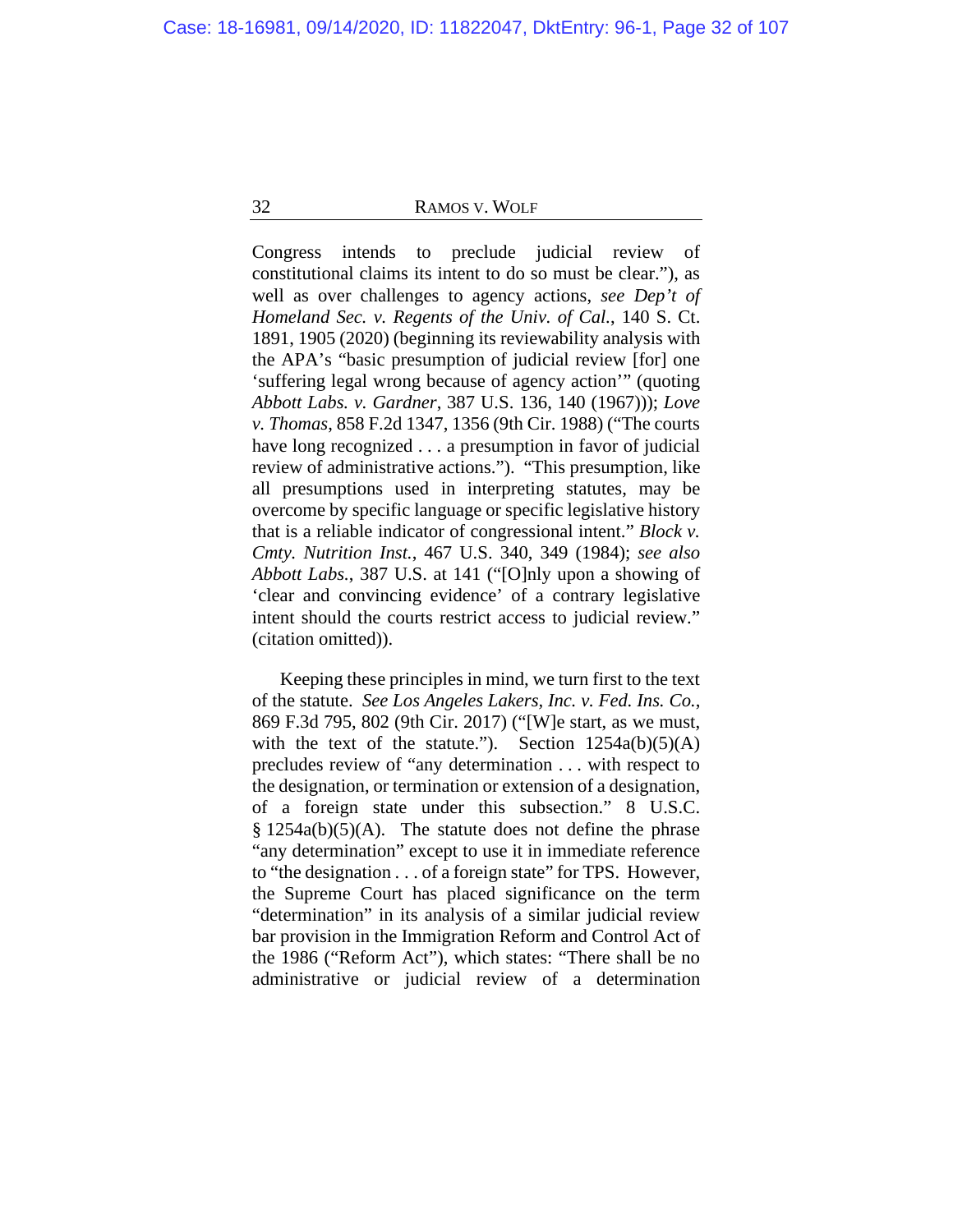respecting an application for adjustment of status" under the Reform Act's Special Agricultural Workers ("SAW") amnesty program. *McNary v. Haitian Refugee Center, Inc.*, 498 U.S. 479, 486 n.6 (1991) (quoting 8 U.S.C. § 1160(e)(1)). According to the Court in *McNary*, the "critical words" in that statute "describe the provision as referring only to review 'of a *determination* respecting an *application*' for SAW status," and "[s]ignificantly, the reference to 'a determination' describes a single act rather than a group of decisions or a practice or procedure employed in making decisions." *McNary*, 498 U.S. at 491– 92 (emphasis in original). When read in the context of the surrounding statutory provisions, the Court concluded that this judicial review bar precluded only "direct review of individual denials of SAW status, rather than . . . general collateral challenges to unconstitutional practices and policies used by the agency in processing applications." *Id.*  at 492.

Two years later, the Court reached the same conclusion in the context of another statutory provision that limited review over "determination[s] respecting . . . application[s] for adjustment of status." *See Reno v. Catholic Soc. Servs., Inc*., 509 U.S. 43, 53 (1993) ("*CSS*") (analyzing 8 U.S.C. § 1255a(f)). Applying *McNary*, the Court found that the "language setting the limits of the jurisdictional bar 'describes the denial of an individual application.'" *Id.* at 56 (quotation omitted). Consequently, the Court concluded that "an action challenging the legality of a regulation without referring to or relying on the denial of any individual application" was not barred from judicial review under the statute. *Id.* at 56.

The textual similarities between section  $1254a(b)(5)(A)$ and the provisions at issue in *McNary* and *CSS*, *see* 8 U.S.C.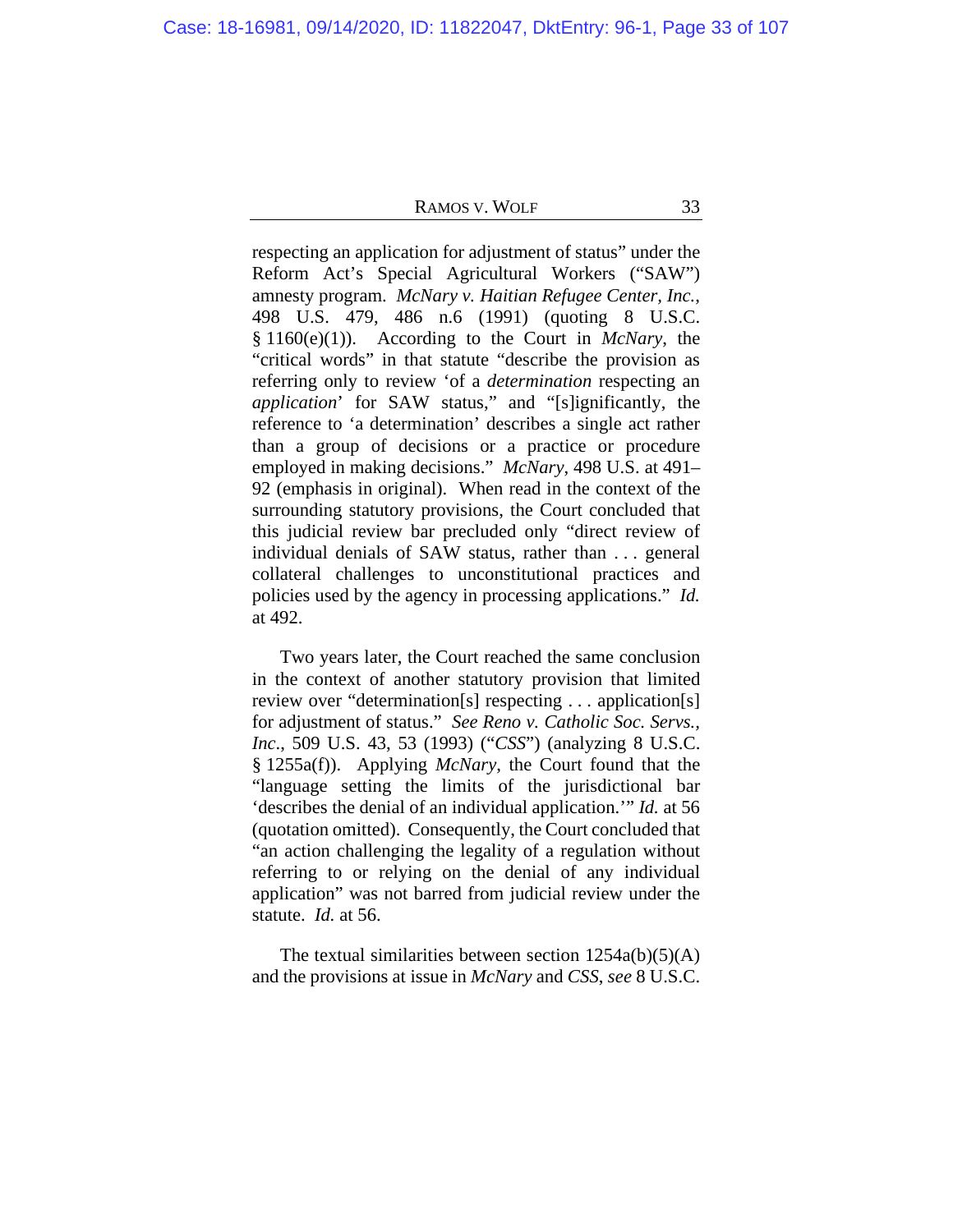§ 1160(e)(1), § 1255a(f), provide us an important starting point for understanding the scope of the TPS statute's judicial review bar. Specifically, like the provisions in *McNary* and *CSS*, section 1254a(b)(5)(A)'s reference to "determination" limits the scope of the provision to individual decisions regarding the designation of a foreign country for TPS. Thus, the provision generally precludes direct review of the Secretary's country-specific TPS determinations, but does not bar review of "general collateral challenges to unconstitutional practices and policies used by the agency" in reaching those determinations. *McNary*, 498 U.S. at 492.

Our view of the limits of section  $1254a(b)(5)(A)$  is further solidified when we compare it with the language of other statutory provisions by which Congress has barred a greater scope of claims from judicial review. *See id.* at 494 ("[H]ad Congress intended the limited review provisions . . . to encompass challenges to INS procedures and practices, it could easily have used broader statutory language."). For instance, in *Gebhardt v. Nielsen*, 879 F.3d 980 (9th Cir. 2018), we considered a pair of jurisdictional provisions that insulated from review the Secretary's "no-risk" determinations under the Adam Walsh Act in adjudicating I-130 petitions. *Id.* at 984. The first provision barred judicial review of any "decision or action . . . the authority for which is specified [as falling under] the discretion of the Attorney General or the Secretary of Homeland Security," 8 U.S.C.  $§ 1252(a)(2)(B)(ii)$ , and the second granted "the Secretary" 'sole and unreviewable discretion' in making 'no-risk' determinations" under the Adam Walsh Act, *Gebhardt*, 879 F.3d at 984 (citing 8 U.S.C. § 1154(a)(1)(A)(viii)(I)). We found that the language of these "provisions clearly demonstrate Congress' intent to prevent us from reviewing how the Secretary exercises his or her 'sole and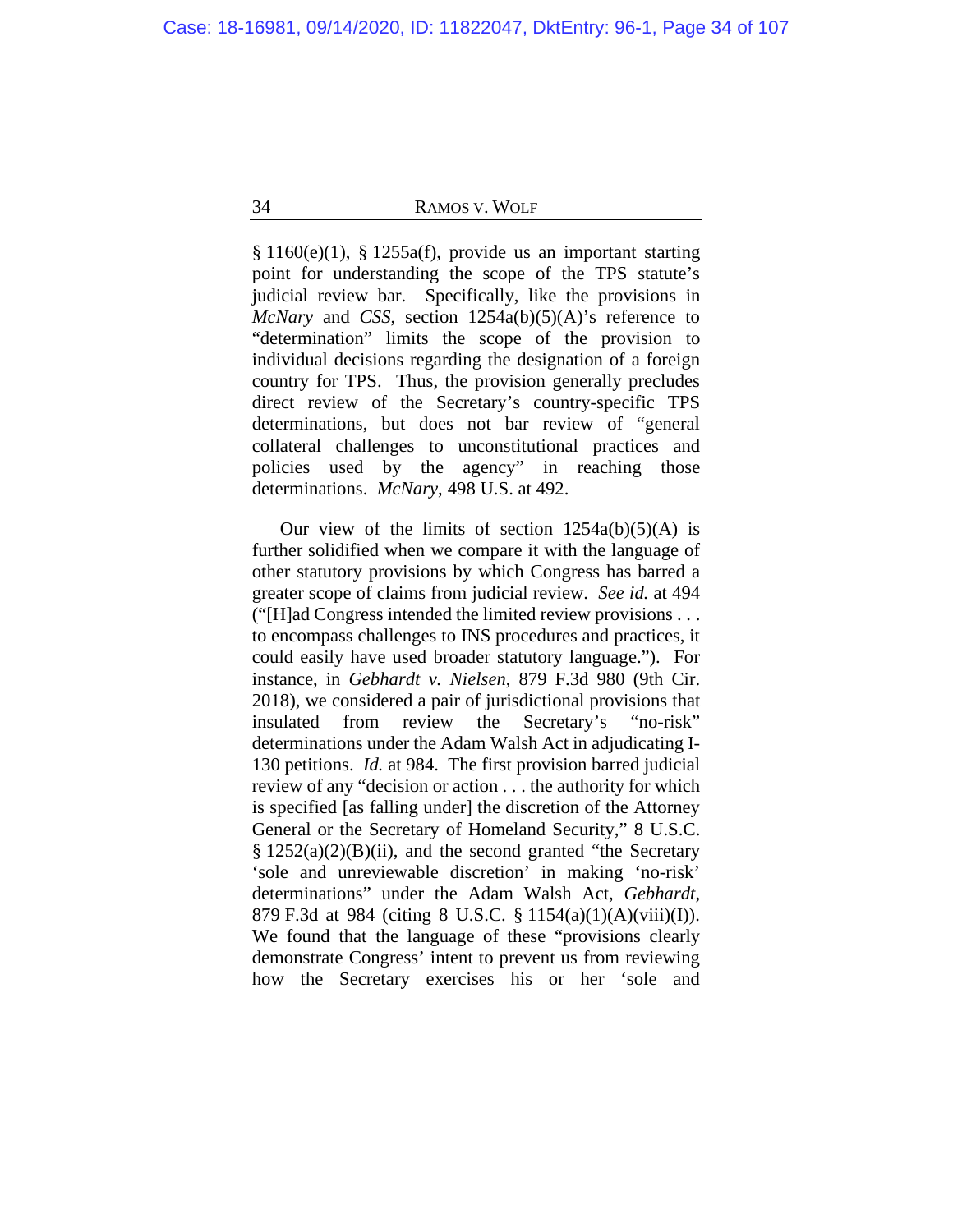unreviewable discretion' to make 'no risk' determinations." *Id.* Accordingly, we held that we lacked jurisdiction to review the claims raised in that case "because each one challenges *how* the Secretary exercises—or has exercised his or her 'sole and unreviewable discretion' to adjudicate I-130 petitions." *Id.* at 987.

Unlike the provisions in *Gebhardt*, section 1254a(b)(5)(A) does not expressly grant the Secretary "sole and unreviewable" discretion in her TPS decision-making or even refer to the discretionary nature of the Secretary's TPS determinations. In fact, the statute sets forth at least *some* limitations on the Secretary's discretion to make TPS decisions. For instance, it specifies the three situations under which the Secretary may designate a country for TPS, 8 U.S.C. § 1254a(b)(1), and imposes a number of procedural requirements—such as interagency consultation and a periodic review process under which the Secretary "shall" consider "conditions in the foreign state" and "determine whether the conditions [for TPS designation] continue to be met."  $8 U.S.C. \S 1254a(b)(1), (b)(3)$ . Thus, unlike decisions in which Congress has expressly granted the Secretary "sole and unreviewable discretion," the Secretary's discretion to make TPS determinations is not wholly unfettered. The fact that Congress enacted the TPS statute to curb and control the executive's previously unconstrained discretion under the EVD process also supports this conclusion.

We therefore find significant that section  $1254a(b)(5)(A)$ is textually more akin to the judicial review bar provisions in *McNary* and *CSS* than those in *Gebhardt*. At the same time, we recognize that the judicial review bar in the TPS statute is not entirely identical to those in *McNary* and *CSS*. Although these provisions may be similar in their use of the term "determination," the TPS statute otherwise differs in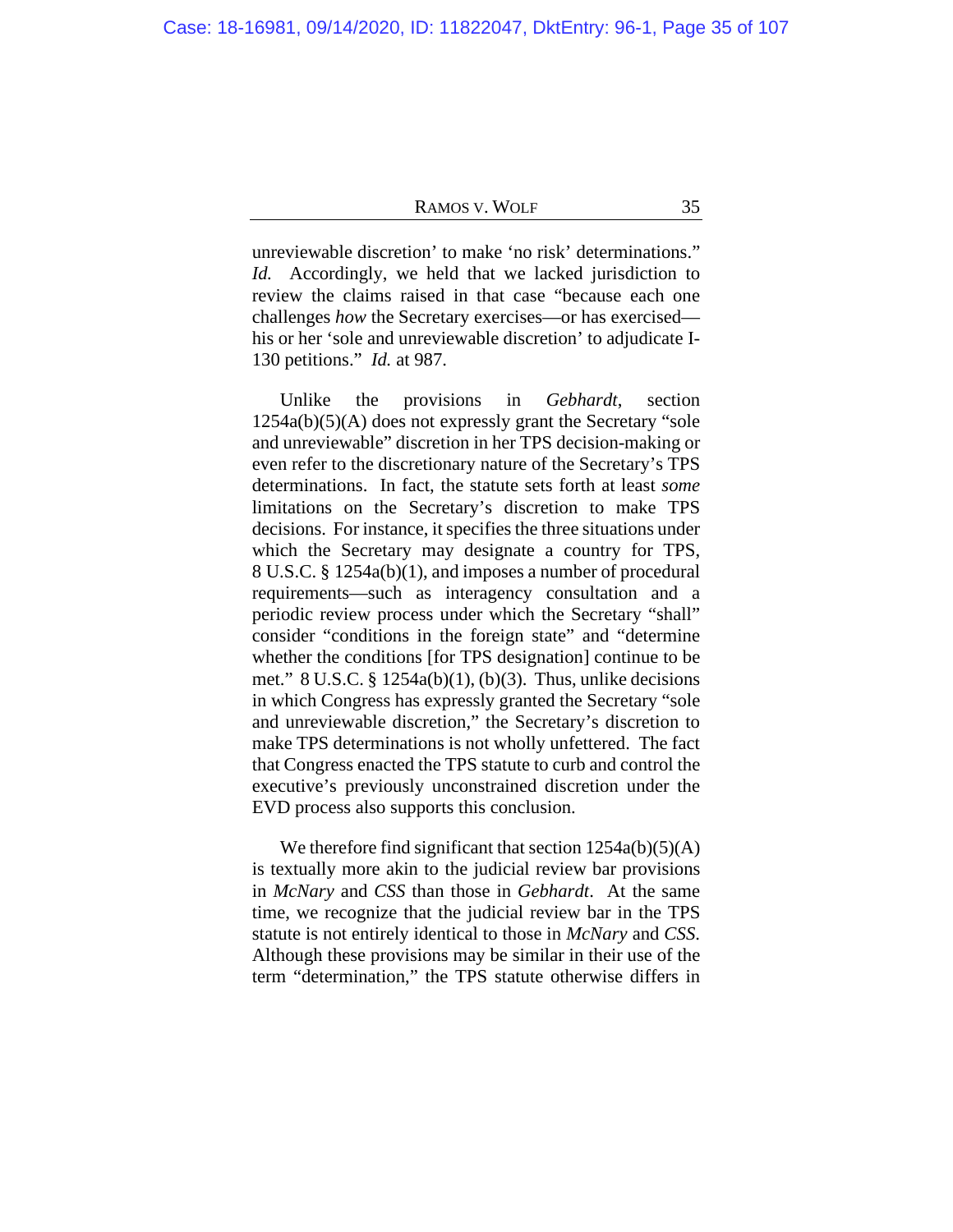both text and context. In effect, while *McNary* and *CSS* may help us understand that section  $1254a(b)(5)(A)$  bars judicial review of the Secretary's country-specific TPS determinations, it sheds little light as to what precisely constitutes such an unreviewable TPS determination. For that, we must look to the rest of the TPS statute.

Under section 1254a, the Secretary's discretion to make TPS determinations, while not without check, is undoubtedly broad and unique in nature. To begin, the authority to designate a foreign country for TPS is vested solely with the Secretary "after consultation with the appropriate agencies of the Government." 8 U.S.C. § 1254a(b)(1). And when it comes to designating a country for TPS, the Secretary "may" do so if she finds that the country has been stricken by a natural disaster, armed conflict, or other "extraordinary and temporary conditions in the foreign state." 8 U.S.C. § 1254a(b). The word "may" indicates that, even if the Secretary finds one of these three requisite criteria is met, she retains the discretion *not* to designate a country for TPS. In contrast, once a country has been designated for TPS, the Secretary "shall" periodically review the country conditions and "shall" terminate TPS if she finds the requisite criteria are no longer met. These provisions, taken together, indicate a legislative intent to limit the designation, redesignation, and extension of TPS by requiring both periodic review as well as termination when those conditions are no longer met. Thus, to the extent the TPS statute places constraints on the Secretary's discretion, it does so in favor of limiting unwarranted designations or extensions of TPS.

Moreover, designations of TPS directly concern the status of "any foreign state (or any part of such foreign state)", *see id.*, rather than that of any individual, even if such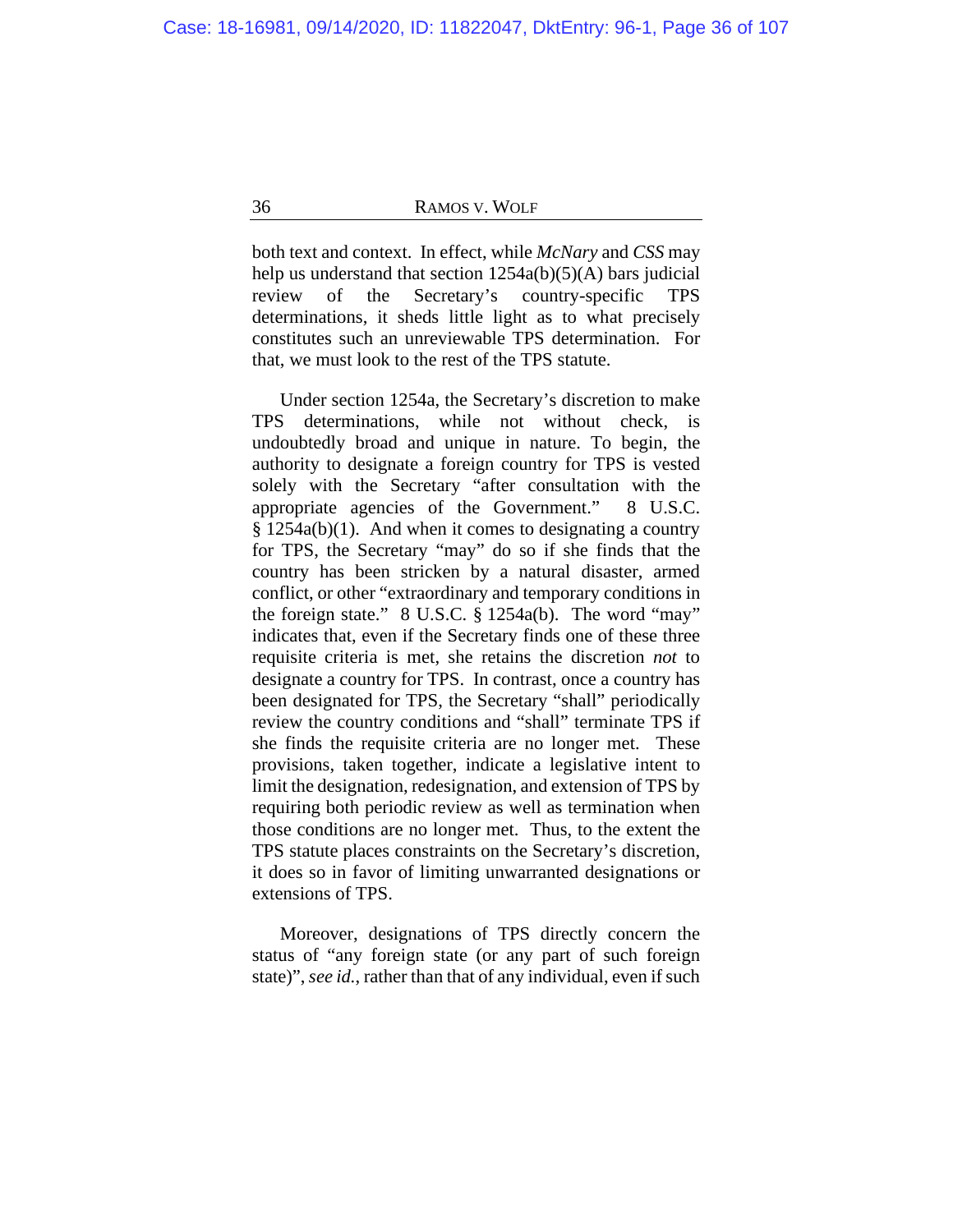designation ultimately benefits individual nationals of the designated foreign states. In that regard, a Secretary's TPS determination under section 1254a is quite unlike an agency "determination respecting an application for adjustment of status" under the immigration relief programs that the Court considered in *McNary* and *CSS*. Here, the TPS statute does not provide any formal avenue or administrative process for foreign citizens to "apply" for TPS designation of their countries. Rather, the decision to designate any foreign country for TPS begins and ends with the Secretary, so long as certain limited statutory criteria are met. This makes perfect sense, given that the TPS program was intended to provide a substitute for EVD under which the executive branch, subject to some legislative control, could continue to exercise its discretionary power to grant humanitarian relief to citizens of foreign countries on a nation-state level.

The TPS statute also does not dictate any substantive guidelines or restrictions on the manner by which the Secretary may reach her TPS determinations, other than setting forth the three possible findings that the Secretary must make before designating a country for TPS. *See*  8 U.S.C. § 1254a(b)(1). Nor does the statute set forth or define the "conditions in the foreign state" that the Secretary must consider in her periodic review, or how she should weigh these conditions. *See id.* § 1254a(b)(1). Read in the context of these provisions, section  $1254a(b)(5)(A)$  makes clear that the Secretary's discretion to consider and weigh various conditions in a foreign country in reaching her TPS determinations is not only broad, but unreviewable. In other words, the statute not only sets forth very few legal parameters on what the Secretary must consider in designating, extending, or terminating TPS for a foreign country, but also expressly bars judicial review over these determinations. Logically then, section  $1254a(b)(5)(A)$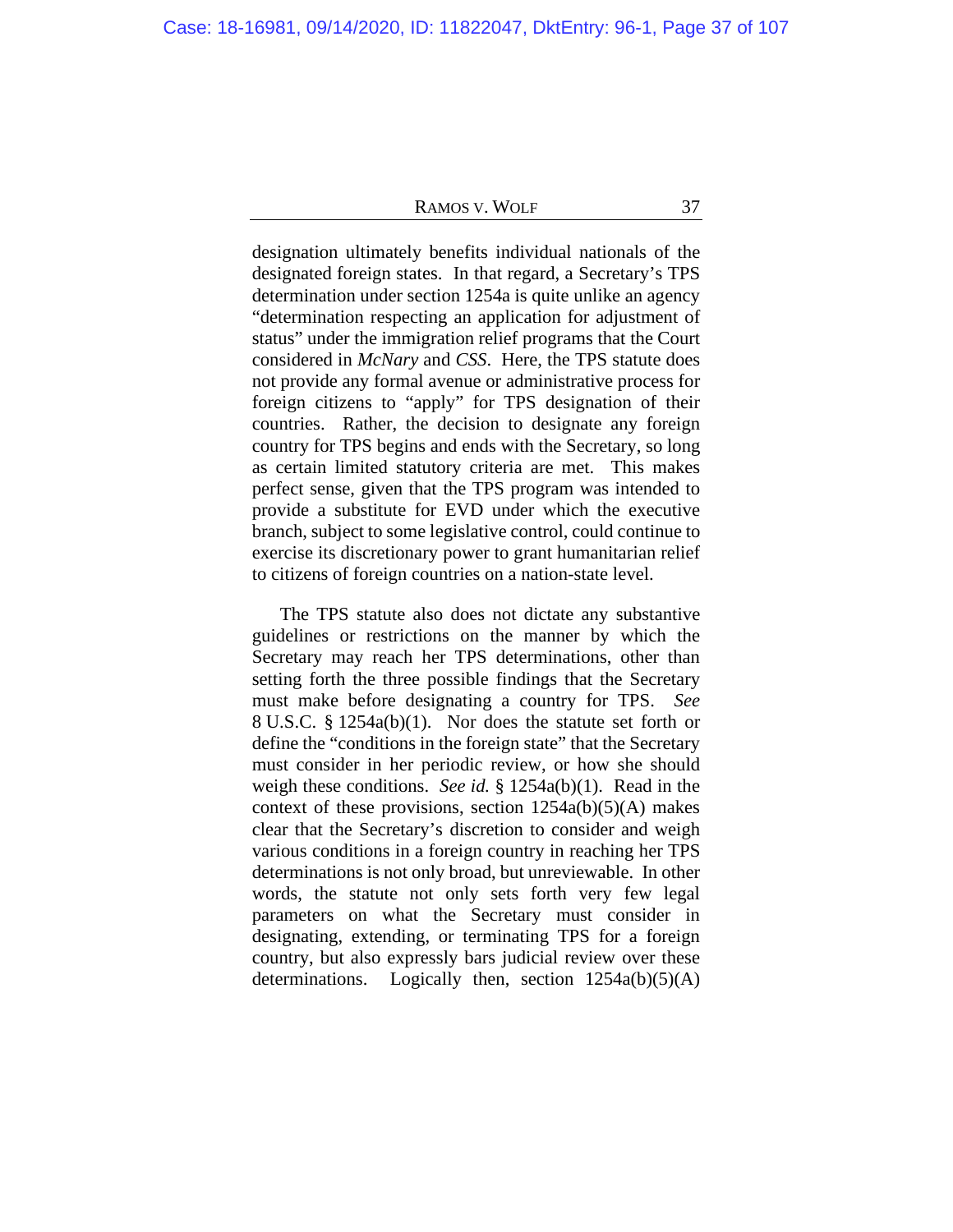generally precludes courts from inquiring into the underlying considerations and reasoning employed by the Secretary in reaching her country-specific TPS determinations.

In short, the TPS statute precludes review of nonconstitutional claims that fundamentally attack the Secretary's specific TPS determinations, as well as the substance of her discretionary analysis in reaching those determinations. But, as *McNary* instructs us, where a court "lacks jurisdiction over a challenge to the agency's 'actions' or 'conduct' 'in adjudicating a specific individual claim,'" it may still have "jurisdiction over 'a broad challenge' to the agency's 'procedures' or 'practices.'" *City of Rialto v. W. Coast Loading Corp*., 581 F.3d 865, 875 (9th Cir. 2009) (quoting *Mace v. Skinner*, 34 F.3d 854, 858–59 (9th Cir. 1994)). To the extent a claim purports to challenge an agency "pattern or practice" rather than a specific TPS determination, we may review it only if the challenged "pattern or practice" is indeed collateral to, and distinct from, the specific TPS decisions and their underlying rationale, which the statute shields from judicial scrutiny.

The scope of section 1254a's bar on judicial review does not change even in the context of the APA, which codifies the "basic presumption of judicial review" over agency action. *Abbott Labs.*, 387 U.S. at 140. Indeed, the APA by its own provisions does not apply where "statutes preclude judicial review" or where the "agency action" challenged is "committed to agency discretion by law." 5 U.S.C.  $§ 701(a)(1)$ , (2). Accordingly, where a claim challenges an agency action over which the TPS statute precludes judicial review, or which the TPS statute has committed to agency discretion, the APA cannot be invoked as an independent basis for affording judicial review. For instance, an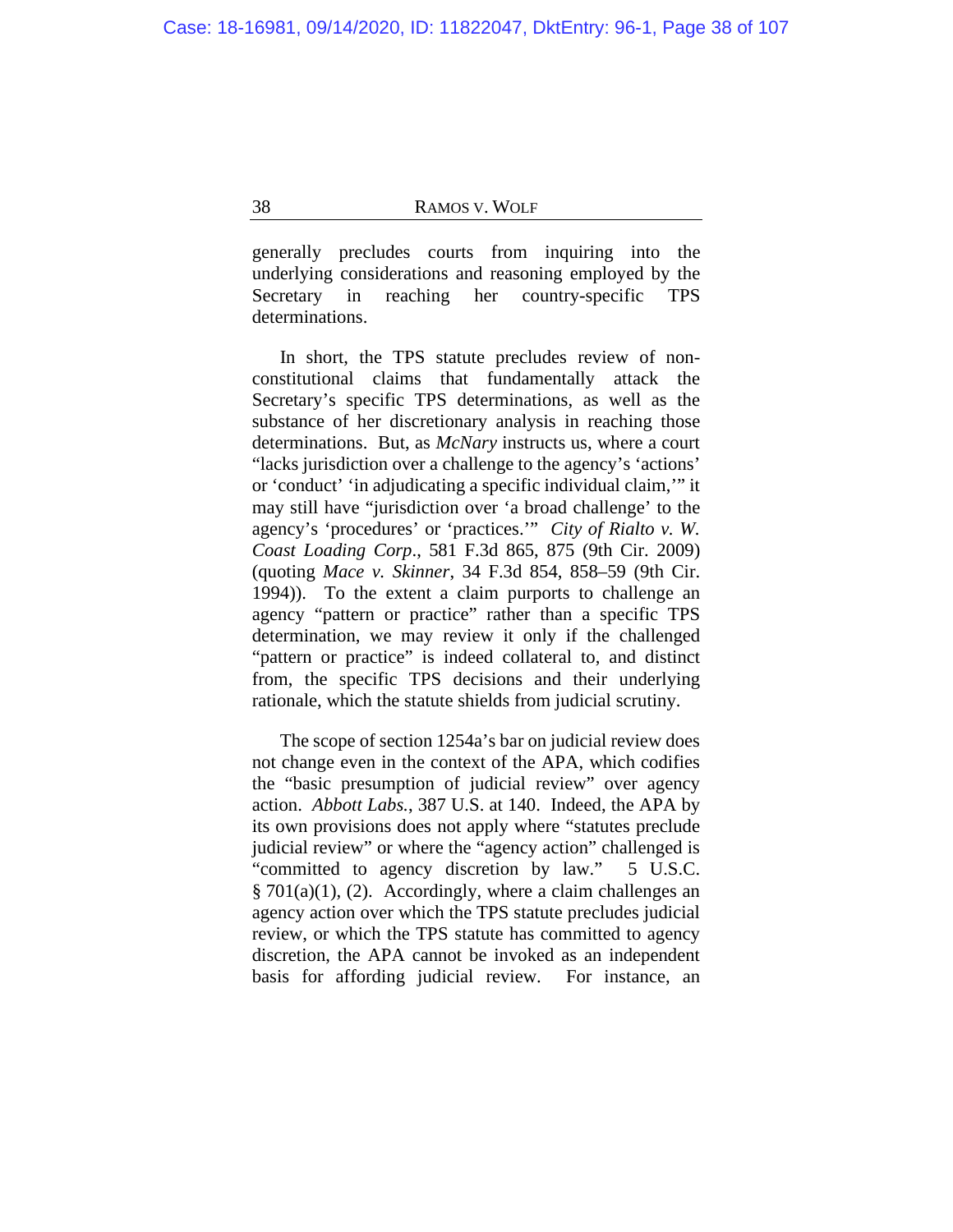allegation that the Secretary reached certain TPS determinations in an "arbitrary and capricious" manner would not be reviewable under section 1254a. Although such a claim raises a cognizable violation of the APA, it also directly attacks the Secretary's specific TPS determinations, rather than a broad agency pattern or practice, and is thereby shielded from judicial review by the TPS statute. With these principles in mind, we turn next to whether Plaintiffs' APA claim qualifies as a reviewable challenge to a collateral agency practice or policy under the TPS statute.

# *2. Plaintiffs' APA Claim*

In assessing whether Plaintiffs' APA claim raises a reviewable challenge to a collateral agency "pattern or practice" rather than a challenge to specific TPS determinations barred by section 1254a, we are guided by several considerations. One "guiding principle" from *McNary* and *CSS* is "whether the claim challenges a procedure or policy that is collateral to an alien's substantive eligibility, for which the administrative record is insufficient to provide a basis for meaningful judicial review." *City of Rialto*, 581 F.3d at 874 (quotations and internal marks omitted). We have also emphasized the distinction between procedural challenges and substantive ones, and between claims seeking collateral relief and those seeking direct relief from an agency decision, finding that the former types of claims may be reviewable under *McNary* while the latter usually are not. *See City of Rialto*, 581 F.3d at 875 (discussing *Skagit Cty. Pub. Hosp. Dist. No. 2 v. Shalala*, 80 F.3d 379, 386 (9th Cir. 1996)). Likewise, we have stated that claims "like those asserted in *McNary*" are reviewable when: (1) they are "not based on the merits of [a plaintiff's] individual situation, but constitute a broad challenge to allegedly unconstitutional [agency] practices"; (2) "the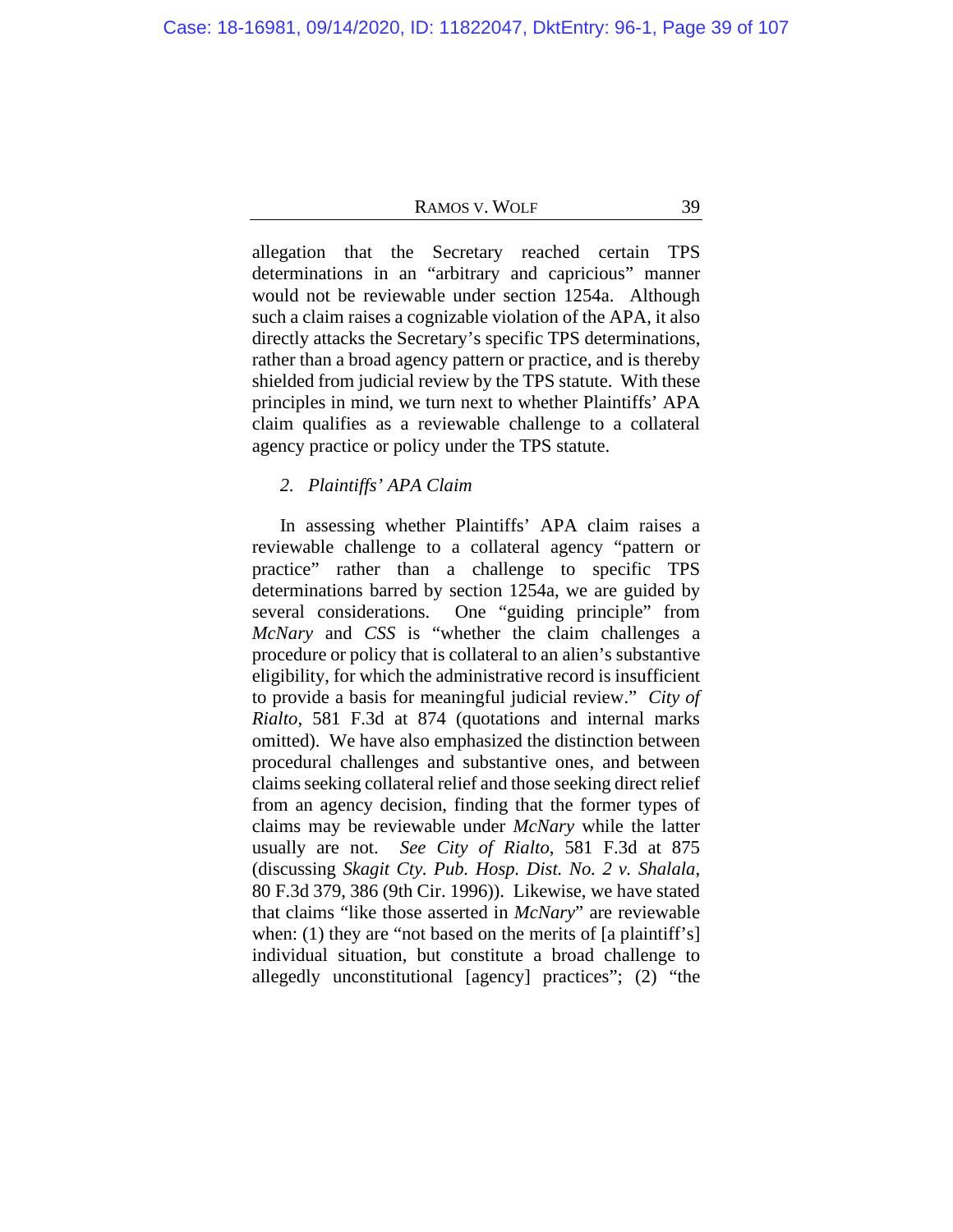administrative record for a single [decision] would have little relevance"; and (3) the court's "examination is neither peculiarly within the agency's 'special expertise' nor an integral part of its 'institutional competence.'" *Mace*, 34 F.3d at 859.

Our cases demonstrate that the nature and scope of a particular claim, the type of agency action that it challenges, and the type of relief sought are all important factors to consider in determining whether the claim is indeed a reviewable *McNary*-like claim. Applied to Plaintiffs' APA claim as alleged in their original complaint, many of these factors lean in favor of concluding that the claim is not reviewable. For one, Plaintiffs' APA claim does not challenge any agency procedure or regulation. "True procedural challenges confront an agency's methods or procedures and do not depend on the facts of any given individual agency action." *City of Rialto*, 581 F.3d at 876. In alleging that the Secretary has violated the APA by no longer considering intervening events in the TPS terminations at issue, Plaintiffs essentially raise a substantive challenge to the Secretary's underlying analysis in reaching those specific decisions. Their claim also largely depends on a review and comparison of the substantive merits of the Secretary's specific TPS terminations, which is generally barred by section 1254a. Moreover, the consideration of "intervening events" in a TPS determination is a task squarely within the agency's "special expertise" and "institutional competence" and which section 1254a commits to the Secretary's discretion. And insofar as Plaintiffs' request declaratory and injunctive relief in setting aside the TPS terminations, they appear to seek direct relief from the challenged decisions, rather than collateral relief from an allegedly unlawful agency practice.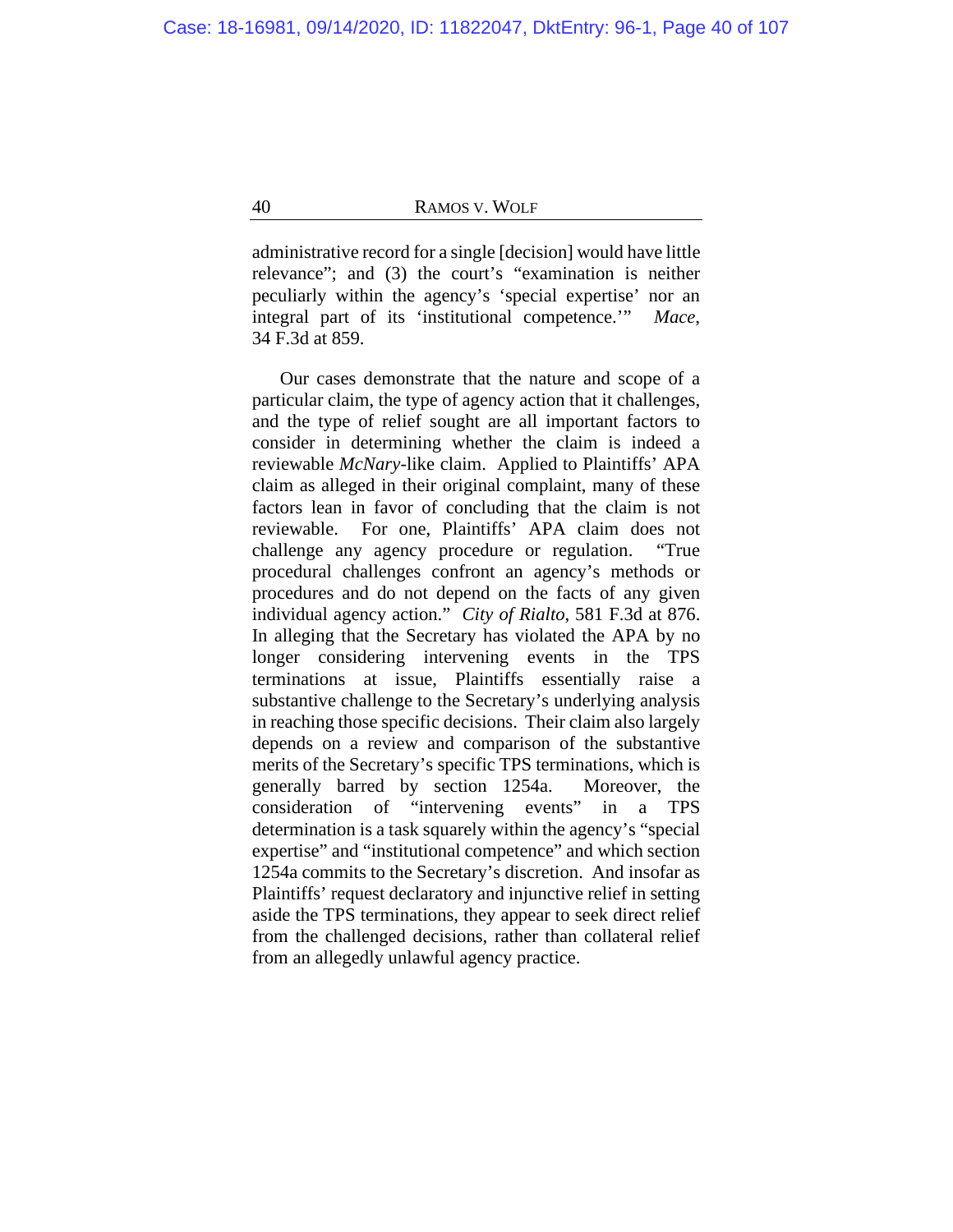Plaintiffs, however, insist that their APA claim does not challenge the specific TPS determinations, but "goes to the agency's underlying practice" and does not "seek to establish that a particular country must remain designated[.]" They characterize their APA claim as a challenge to an "arbitrary and capricious" change in a broad agency practice: specifically, they allege that the agency, without explanation, adopted a new practice of refusing to consider intervening events in its TPS extension determinations, and that this practice is unlawful under the APA.Despite this characterization, we find that Plaintiffs' claim is not reviewable under section 1254a. As we have reiterated several times before, "the phrase 'pattern and practice' is not an automatic shortcut to federal court jurisdiction." *Gebhardt*, 879 F.3d at 987 (citing *City of Rialto v. W. Coast Loading Corp.*, 581 F.3d at 872). In other words, Plaintiffs cannot obtain judicial review over what is essentially an unreviewable challenge to specific TPS terminations by simply couching their claim as a collateral "pattern or practice" challenge. "No matter how a plaintiff characterizes an argument, we can review a claim in this context only if it challenges a genuinely *collateral* action." *Id.*

Our analysis of section 1254a dictates that a claim challenging the Secretary's failure to "consider intervening events"—or even her failure to adequately explain why the agency is no longer considering intervening events when it did so in the past—is essentially an attack on the substantive considerations underlying the Secretary's specific TPS determinations, over which the statute prohibits judicial review.Nothing in the language of the TPS statute requires the Secretary to consider intervening events prior to terminating TPS, or to explain her failure to do so. In fact, the statute is entirely silent as to the specific types of events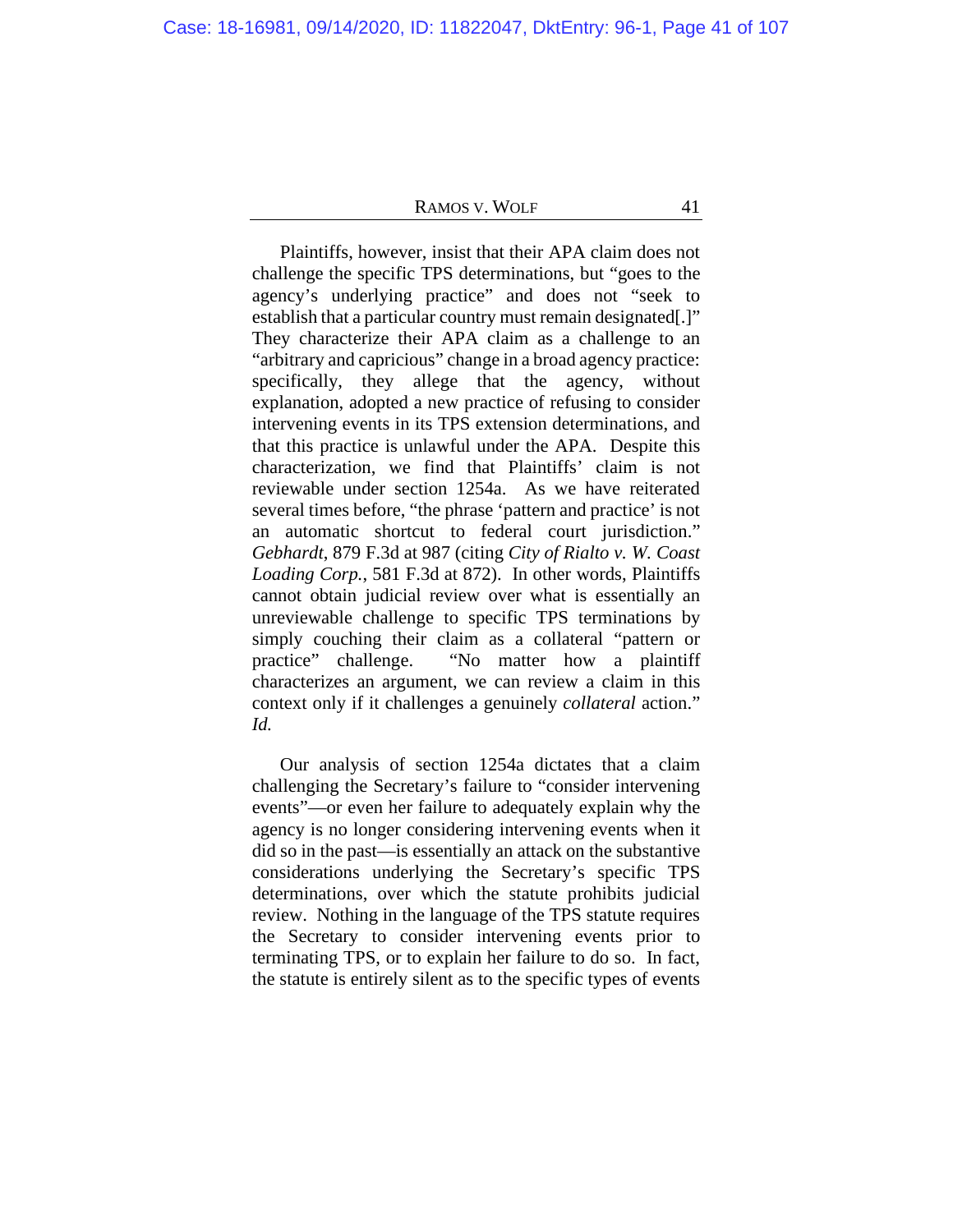or factors the Secretary must consider in reaching her TPS determinations. As far as the TPS statute is concerned, the decision whether to consider intervening events when making TPS determinations appears to be fully within the Secretary's discretion. Thus, even presuming that DHS adopted a new practice of refusing to consider intervening events, as Plaintiffs allege, the TPS statute provides no legal basis to challenge such an action.

Instead, the alleged illegality of the agency action here is based solely on the APA and its requirement that agencies not "arbitrarily and capriciously" depart from past practice. *See* 5 U.S.C. § 706(2)(A); *F.C.C. v. Fox Television Stations, Inc.*, 556 U.S. 502, 513–14 (2009). To review Plaintiffs' claim, we must accept that—even though the TPS statute affords the Secretary full discretion as to whether she considers intervening events (or any other factors) when making her TPS determinations—the APA's prohibition on "arbitrary and capricious" changes in practice may nonetheless require her to consider intervening events if prior Secretaries did so before her, and to explain herself if she chooses to depart from this "practice." We must also presuppose that—even though section 1254a precludes us from reviewing the Secretary's TPS determinations and her underlying considerations—the APA may independently form the basis of a justiciable challenge and thereby allow such a claim to elude the statute's judicial review bar. This cannot be so. As we have noted, the APA cannot be used as the sole basis for conferring justiciability over what would otherwise be unreviewable claim. To conclude otherwise would render section  $1254a(b)(5)(A)$  virtually meaningless and would contradict the APA's express language on the limits of the statute's applicability. *See* 5 U.S.C. § 701(a) ("This chapter applies . . . except to the extent that— (1) statutes preclude judicial review; or (2) agency action is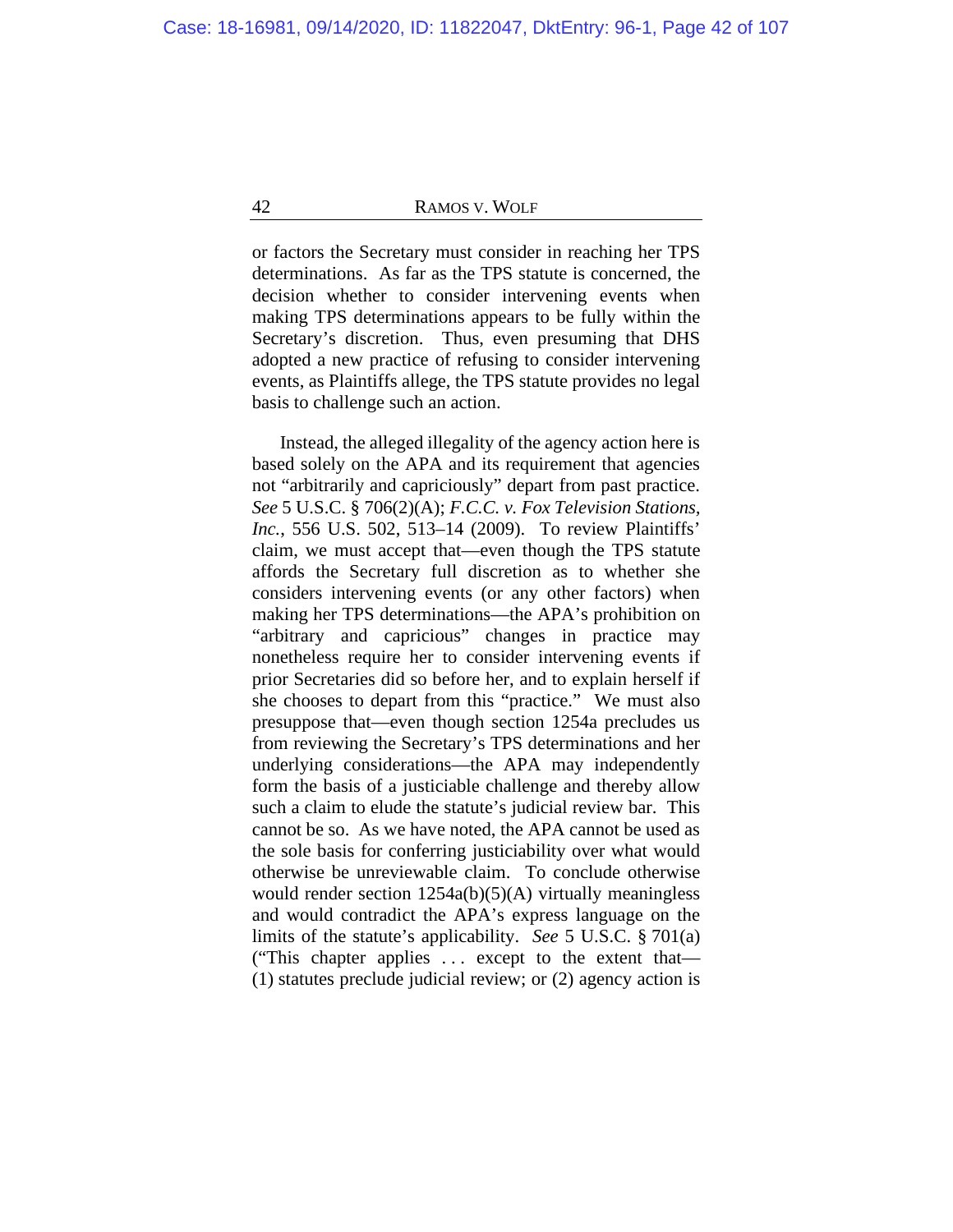committed to agency discretion by law."). Because Plaintiffs' APA claim alleges an "arbitrary and capricious" change in agency practice that is otherwise committed to the Secretary's discretion under the TPS statute and, at its core, challenges only the Secretary's specific TPS determinations, we find that it is unreviewable.

The dissent criticizes our application of the *City of Rialto* factors to Plaintiffs' APA claim, even asserting that we "dismiss[] one of *City of Rialto*'s guiding principles" in our analysis.**[12](#page-42-0)** We think the dissent's criticisms ultimately miss the point in a few respects. For one, the dissent seems to conceive the *City of Rialto* factors as providing a strict mechanical test for reviewing *McNary*-type claims. But this is a misconception. Our court has, in fact, employed a fluid range of considerations in assessing the reviewability of a *McNary*-type claim, which we even recognize in our lengthy discussion of these considerations in *City of Rialto*. Not every factor that we discussed in *City of Rialto* will bear the same weight in every case because not every claim or statutory context is the same.

Under *McNary* and its progeny, a statutory jurisdictional bar that is limited to specific agency "determinations" does not bar challenges to agency "patterns or practices" that are collateral to those individual decisions. But the question of what constitutes an unreviewable agency action, as opposed to a reviewable collateral one, is largely defined by the precise statute at issue. As we have already noted, the

<span id="page-42-0"></span>**<sup>12</sup>** In *City of Rialto*, we identified "two 'guiding principles,'" the first of which we have already discussed, and the second of which is "whether Plaintiffs' claim is ripe." 581 F.3d at 875 (citation omitted). Because the ripeness of Plaintiffs' claim in this case is neither in dispute nor significant to our analysis, we did not need to address it at length.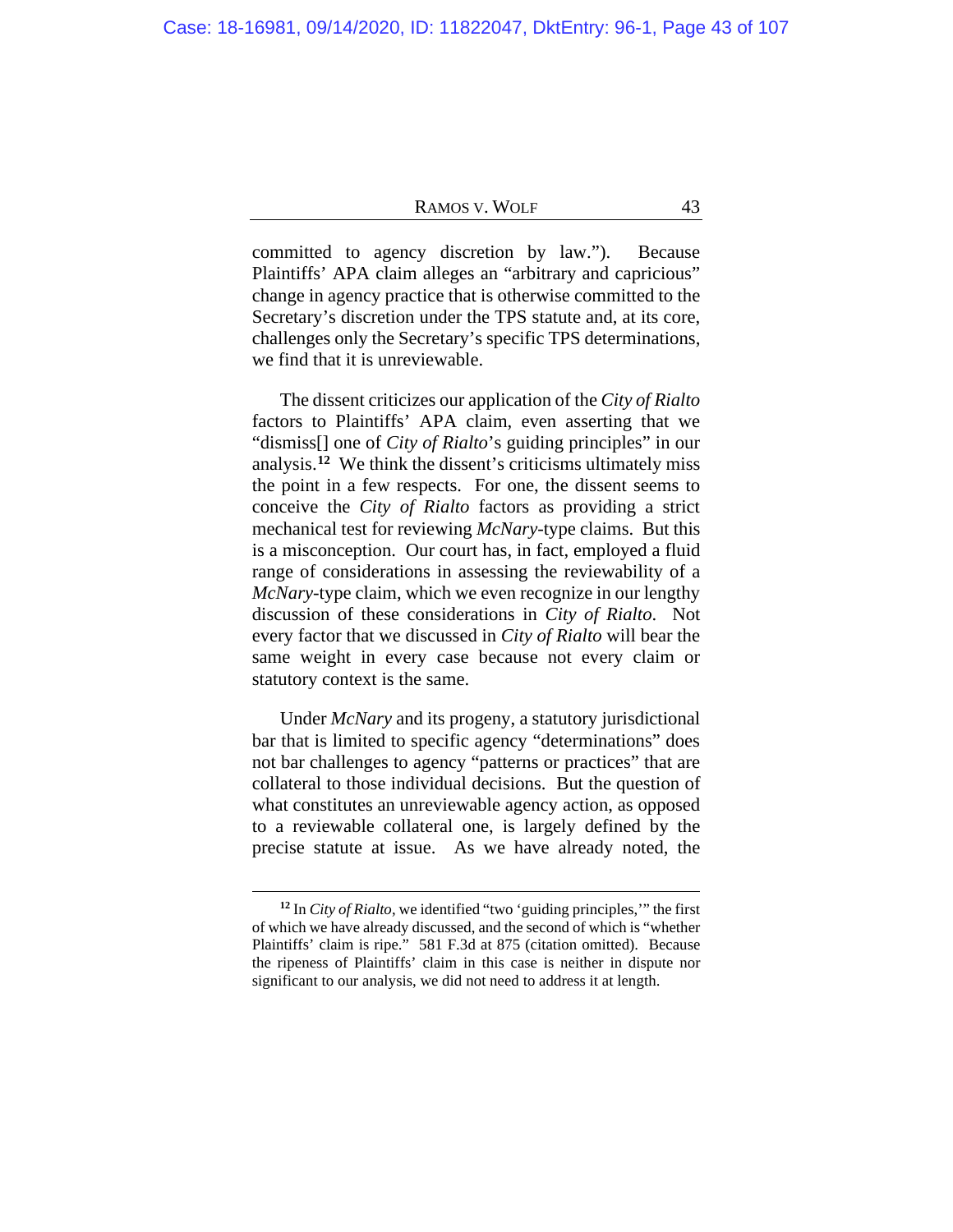statutory judicial review bar in the TPS statute is different in several respects from the Reform Act provisions considered in *McNary* and *CSS*, as it is from other statutory provisions that limit judicial review over agency decisions on individual applications for relief.

In the same vein, the dissent's point regarding the unavailability of another forum for Plaintiffs' APA claim overlooks the unique statutory context of this case. We fully recognize that Plaintiffs cannot raise their APA challenge in another forum or at a different stage in the proceedings. But that is precisely what Congress intended under the TPS statute. The statute not only bars from judicial review APA challenges to specific TPS determinations, but more broadly, it provides no administrative avenue whatsoever for individual aliens, or foreign states, to apply for TPS designation. In light of this critical distinction between the TPS statute and the provisions in *McNary*, *CSS*, and many other immigration statutes, we do not find the lack of an alternative review forum particularly critical to our analysis.

Finally, we decline to adopt the dissent's reconstruction of Plaintiffs' APA claim as a challenge to an agency interpretation of the TPS statute. In general, a claim that an agency has adopted an erroneous interpretation of a governing statute would be reviewable under *McNary*, particularly because the court's resolution of these sort of challenges turns on a review of the law itself, rather than a review of the merits of any specific agency determinations. Plaintiffs, however, do not squarely raise such a claim. Although they loosely assert that "DHS adopted a novel interpretation of the TPS statute" by taking the position of no longer considering intervening events, the facts and arguments they raise pertain almost exclusively to the alleged change in agency practice, rather than any official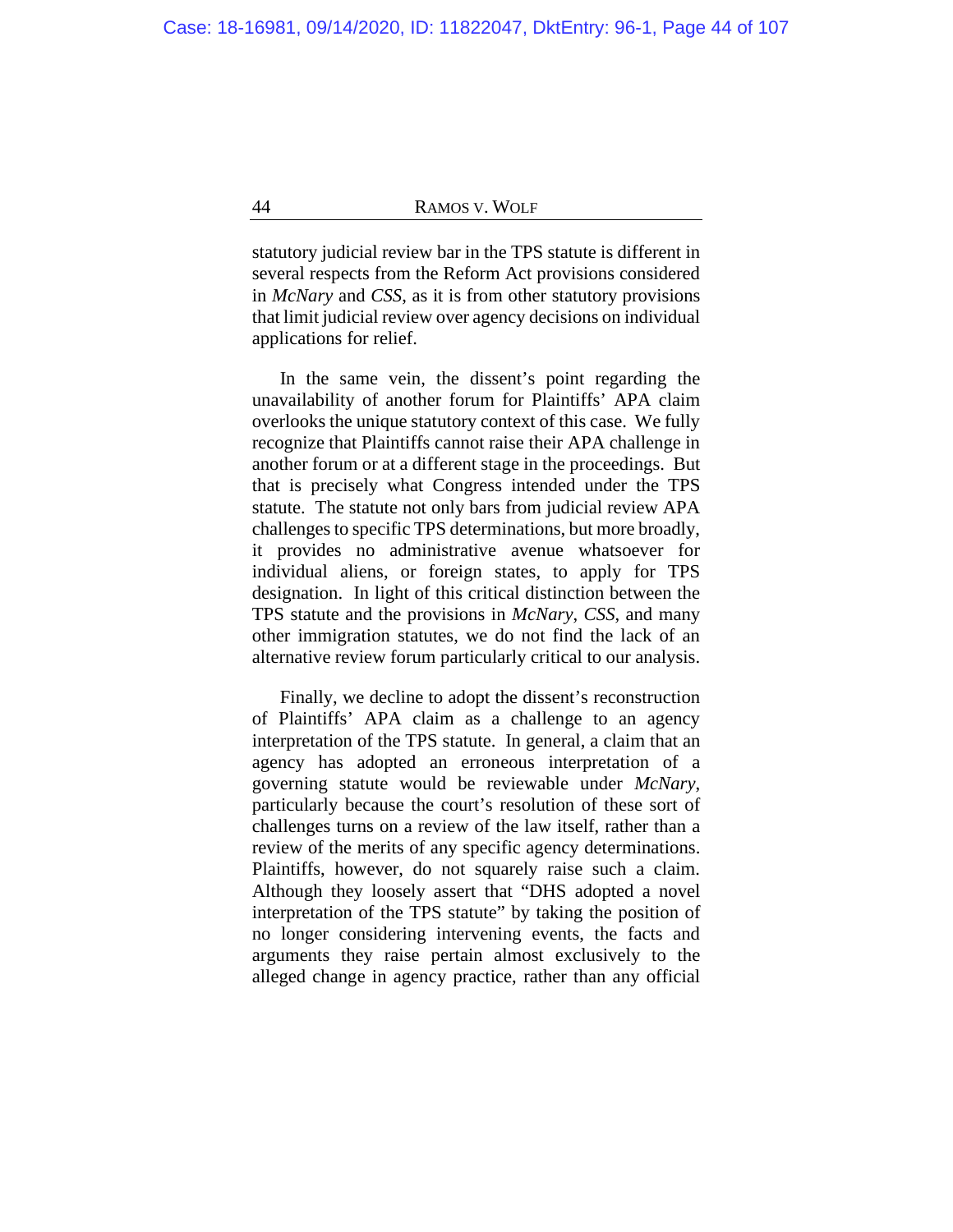DHS interpretation of the statute. As the dissent even highlights, the only facts from the complaint specifically alleging a novel interpretation include several sentences from oral testimony by then-Secretary Nielsen totaling over four and a half hours in front of a Congressional subcommittee, a similar excerpt from testimony by then-Secretary Kelly lasting over two hours, and an informal internal briefing paper prepared for a meeting attended by acting Secretary Duke. Plaintiffs' focus throughout on the alleged change in agency practice dwarf the cursory allegations of a novel interpretation. A bare assertion that DHS adopted a novel interpretation is insufficient to achieve judicial review given our analysis of the statute and its grant of wide discretion for TPS determinations.

We elect to address Plaintiffs' APA claim as they present it—a challenge to the agency's new and unexplained practice of refusing to consider intervening events in its TPS decisions. Because such a claim fundamentally attacks the Secretary's specific TPS determinations, we find that it is barred from review by section 1254a. Given that Plaintiffs may not raise their APA claim as a matter of law, the claim cannot serve as a basis for the preliminary injunction and we need not consider its likelihood of success on the merits.

B.

The remaining issue is whether Plaintiffs have raised serious questions to the merits of their EPC claim so as to warrant the issuance of the preliminary injunction.

# *1. Applicable Legal Standard for Plaintiffs' EPC Claim*

The Government argues that, in light of *Trump v. Hawaii*, the district court erred by applying the standard from *Arlington Heights* to Plaintiffs' EPC claim. In *Trump*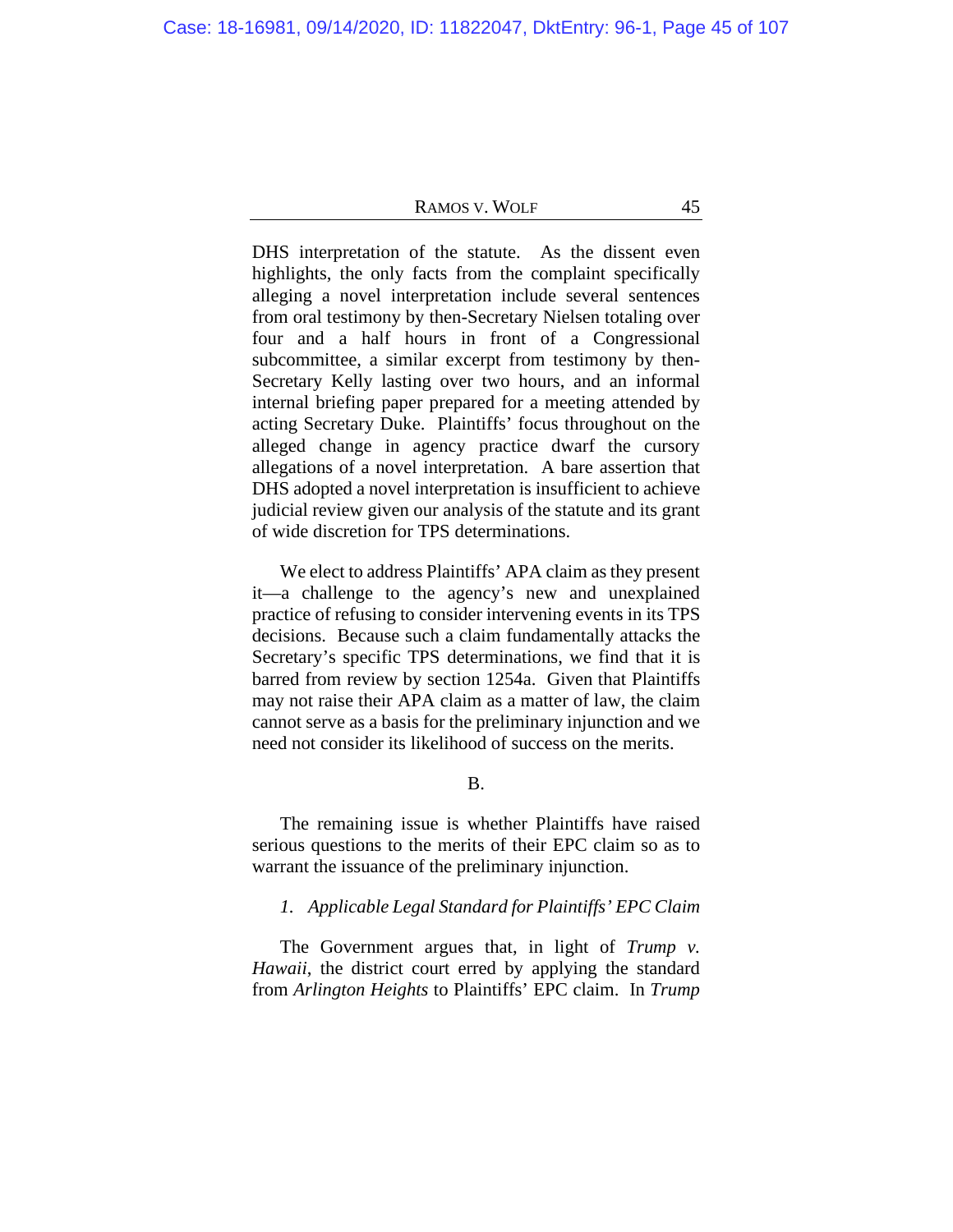*v. Hawaii*, the Supreme Court applied the rational basis review standard in upholding an executive order suspending the entry of aliens into the United States against an EPC challenge based on alleged animus by the President. The Court prefaced its reliance on the deferential standard with a discussion of cases that "recognized that the admission and exclusion of foreign nationals is a 'fundamental sovereign attribute exercised by the Government's political departments largely immune from judicial control.'" *Trump*, 138 S. Ct. at 2418 (citing *Fiallo v. Bell*, 430 U.S. 787, 792 (1977)). Thus, the deferential standard of review applied in *Trump v. Hawaii* turned primarily on the Court's recognition of the fundamental authority of the executive branch to manage our nation's foreign policy and national security affairs without judicial interference. *See id.* at 2419 ("The upshot of our cases in this context is clear: 'Any rule of constitutional law that would inhibit the flexibility' of the President 'to respond to changing world conditions should be adopted only with the greatest caution,' and our inquiry into matters of entry and national security is highly constrained." (citation omitted)).

Here, the executive's administration of the TPS program, which provides widescale, nationality-based humanitarian harbor for foreign citizens, also involves foreign policy and national security implications, albeit to a lesser extent than the executive order suspending the entry of foreign nationals in *Trump v. Hawaii*. The former involves the implementation of a congressionally created program subject to certain statutory guidelines, while the latter falls squarely in the core realm of executive power to make foreign policy decisions. As the Supreme Court has recognized, "[t]he distinction between an alien who has effected an entry into the United States and one who has never entered runs throughout immigration law." *Zadvydas*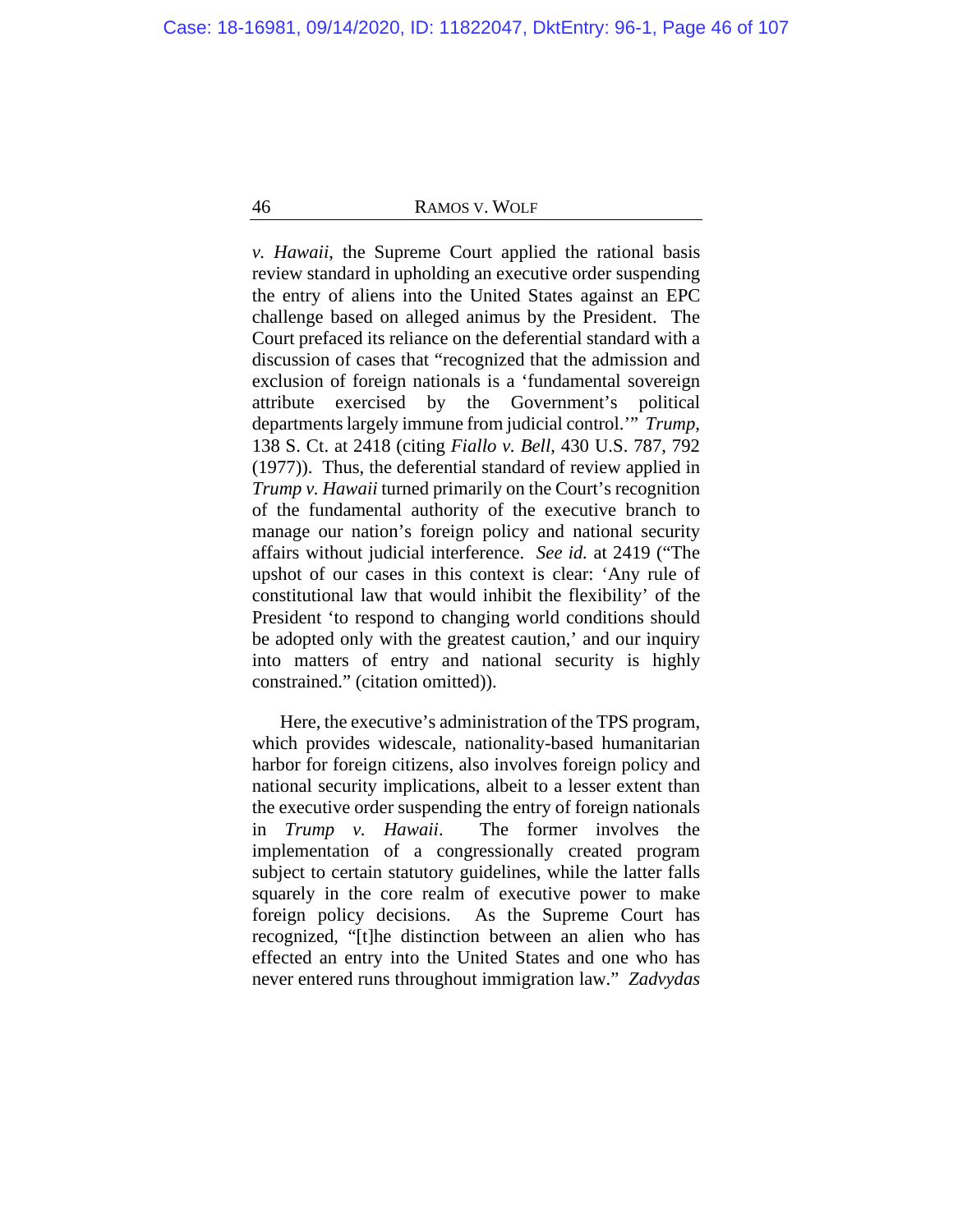*v. Davis*, 533 U.S. 678, 693 (2001). Accordingly, the level of deference that courts owe to the President in his executive decision to exclude foreign nationals who have not yet entered the United States may be greater than the deference to an agency in its administration of a humanitarian relief program established by Congress for foreign nationals who have lawfully resided in the United States for some time.

For similar reasons, we declined to apply the *Trump v. Hawaii* standard in favor of the *Arlington Heights* standard in our review of an equal protection challenge to the administration's rescission of the Deferred Action for Childhood Arrivals (DACA) program. *See Regents of the Univ. of Cal. v. DHS*, 908 F.3d 476, 519–20 (9th Cir. 2018), *rev'd in part, vacated in part*, 140 S. Ct. 1891 (2020) (distinguishing *Trump v. Hawaii* "in several potentially important respects, including the physical location of the plaintiffs within the geographic United States, the lack of national security justification for the challenged government action, and the nature of the constitutional claim raised." (citation omitted)). The Supreme Court, in its review of the same EPC claim on appeal, also applied the *Arlington Heights* standard. *See Regents*, 140 S. Ct. at 1915–16. Given the similarities between the EPC claim in this case and *Regents*, we reject the Government's contention that *Trump v. Hawaii*'s standard of review should apply in this case. We therefore review Plaintiffs' likelihood of success on their EPC claim under the *Arlington Heights* standard.

## *2. Merits of the EPC Claim*

Under *Arlington Heights*, "[p]roof of racially discriminatory intent or purpose is required to show a violation of the Equal Protection Clause." 429 U.S. at 265. However, a plaintiff asserting an equal protection claim need not "prove that the challenged action rested solely on racially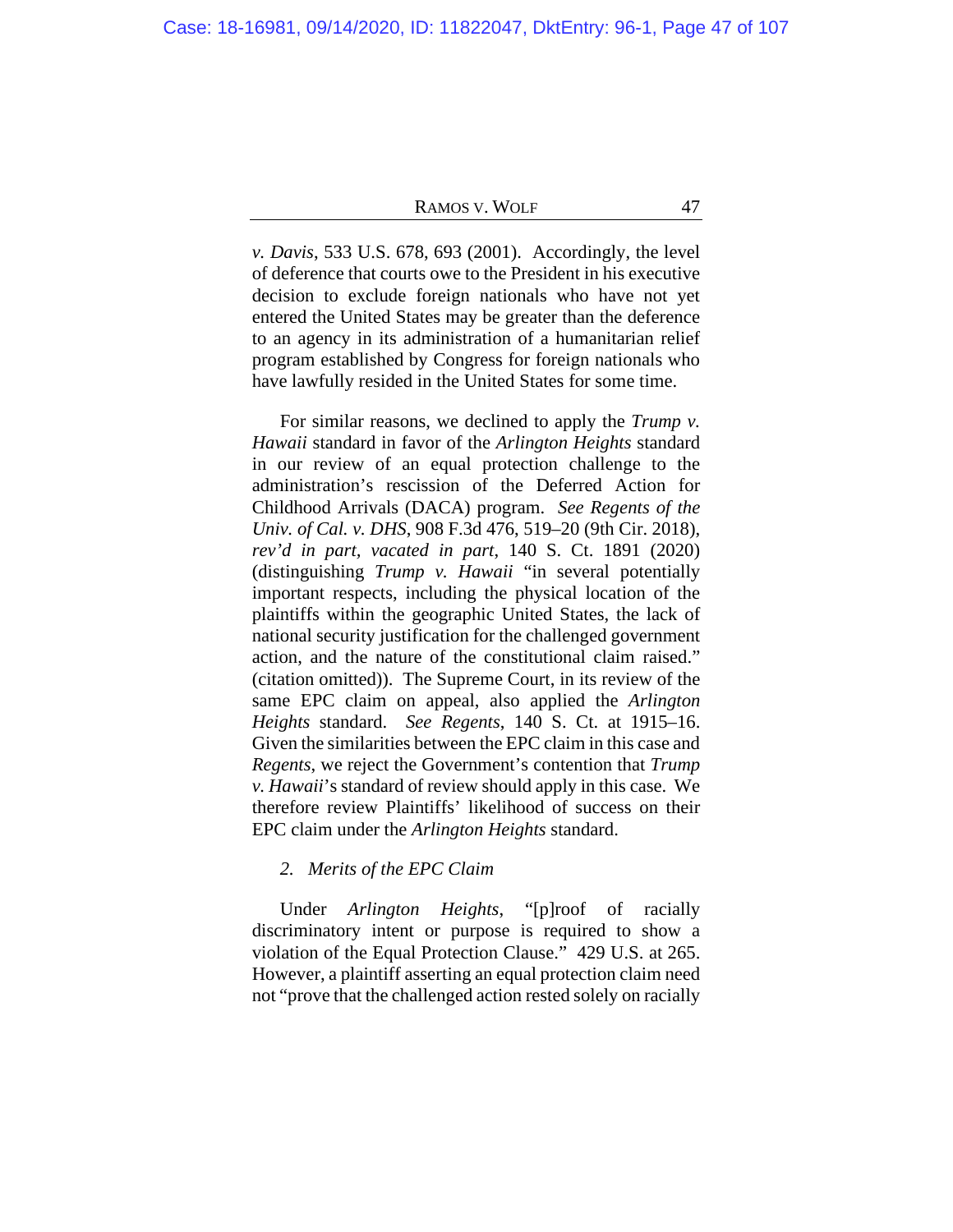discriminatory purposes" or even that racial discrimination was "the 'dominant' or 'primary'" purpose. *Id.* Rather, Plaintiffs need only show that racial discrimination was at least "a motivating factor" for the challenged TPS terminations in order to prevail on their equal protection claim. *Id.* at 265–66 ("When there is a proof that a discriminatory purpose has been a motivating factor in the decision, th[e] judicial deference [that courts normally afford legislators and administrators] is no longer justified."). "Determining whether invidious discriminatory purpose was a motivating factor demands a sensitive inquiry into such circumstantial and direct evidence of intent as may be available." *Id.* at 266. Factors to consider in this inquiry include: the "impact of the official action" and whether it "bears more heavily on one race than another"; the "historical background of the decision" and whether it "reveals a series of official actions taken for invidious purposes"; the "specific sequence of events leading up the challenged decision" and whether it departs procedurally or substantively from normal practice; and the "legislative or administrative history" and what it reveals about the purpose of the official action. *Id.* at 266–68 (citations omitted).

Applying this standard, we conclude that Plaintiffs fail to present even "serious questions" on the merits of their claim that the Secretaries' TPS terminations were improperly influenced by the President's "animus against non-white, non-European immigrants." The Supreme Court recently rejected a similar equal protection claim in *Regents*  that the administration's decision to rescind DACA was motivated by racial animus under *Arlington Heights*. There, the Court held that none of the points raised by the plaintiffs—*i.e.*, the "disparate impact of the rescission on Latinos from Mexico," "the unusual history behind the rescission," and "pre- and post-election statements by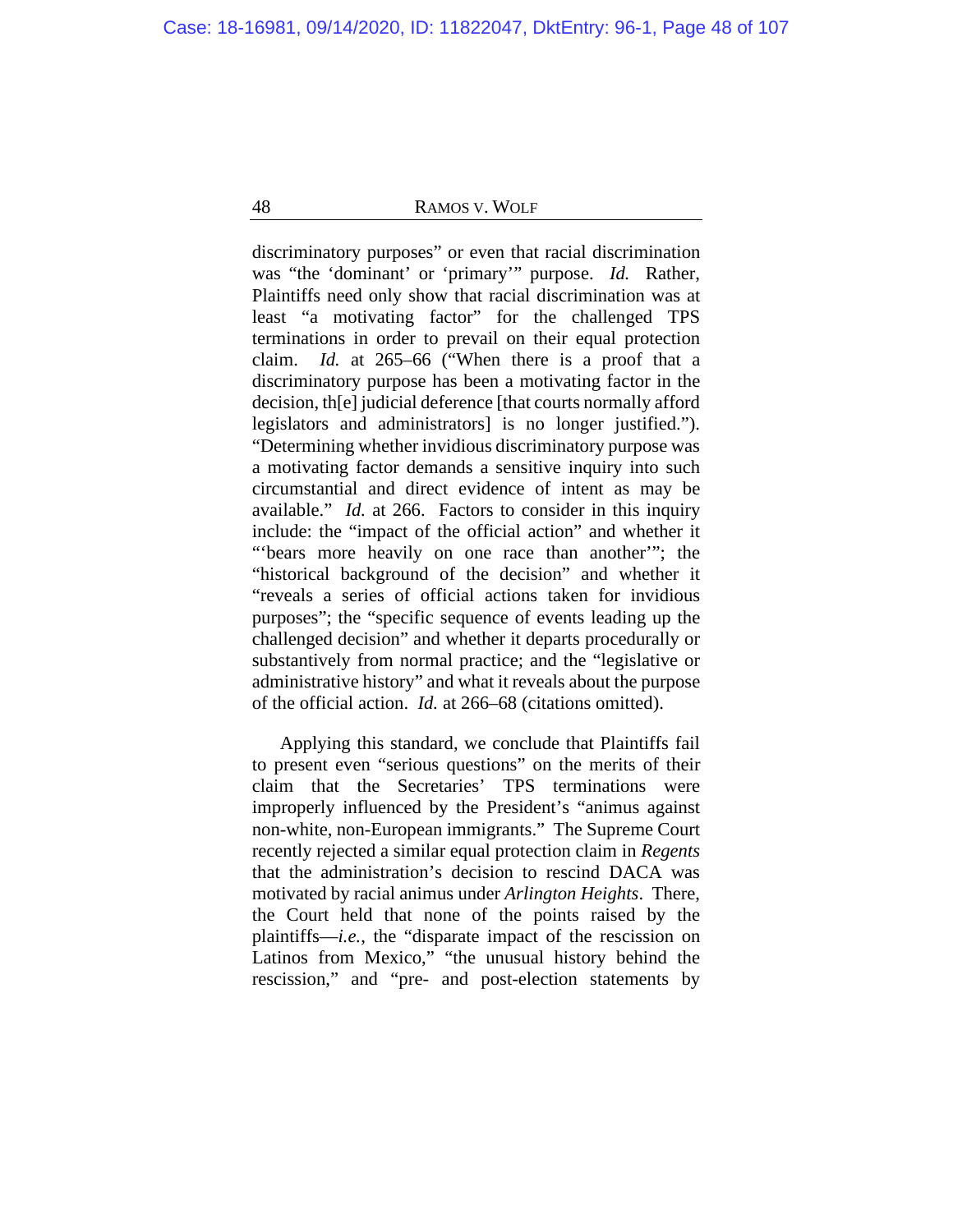President Trump"—"either singly or in concert, establishes a plausible equal protection claim." *Id.*

Here, Plaintiffs' EPC claim fails predominantly due to the glaring lack of evidence tying the President's alleged discriminatory intent to the specific TPS terminations—such as evidence that the President personally sought to influence the TPS terminations, or that any administration officials involved in the TPS decision-making process were themselves motivated by animus against "non-white, non-European" countries. While the district court's findings that President Trump expressed racial animus against "nonwhite, non-European" immigrants, and that the White House influenced the TPS termination decisions, are supported by record evidence, the district court cites no evidence linking the President's animus to the TPS terminations. Rather, the district court makes this leap by relying on what appears to be a "cat's paw" theory of liability—wherein the discriminatory motive of one governmental actor may be coupled with the act of another to impose liability on the government. We doubt that the "cat's paw" doctrine of employer liability in discrimination cases can be transposed to this particular context. *See Staub v. Proctor Hosp.*, 562 U.S. 411, 418 (2011) (noting that, while "the answer is not so clear," one agency law treatise "suggests that the malicious mental state of one agent cannot generally be combined with the harmful action of another agent to hold the principal liable for a tort that requires both." (citing Restatement (Second) of Agency § 275, Illustration 4 (1957)). Plaintiffs argue that this court has employed the "cat's paw" doctrine in several employment discrimination cases involving government actors, but do not provide any case where such a theory of liability has been extended to governmental decisions in the foreign policy and national security realm.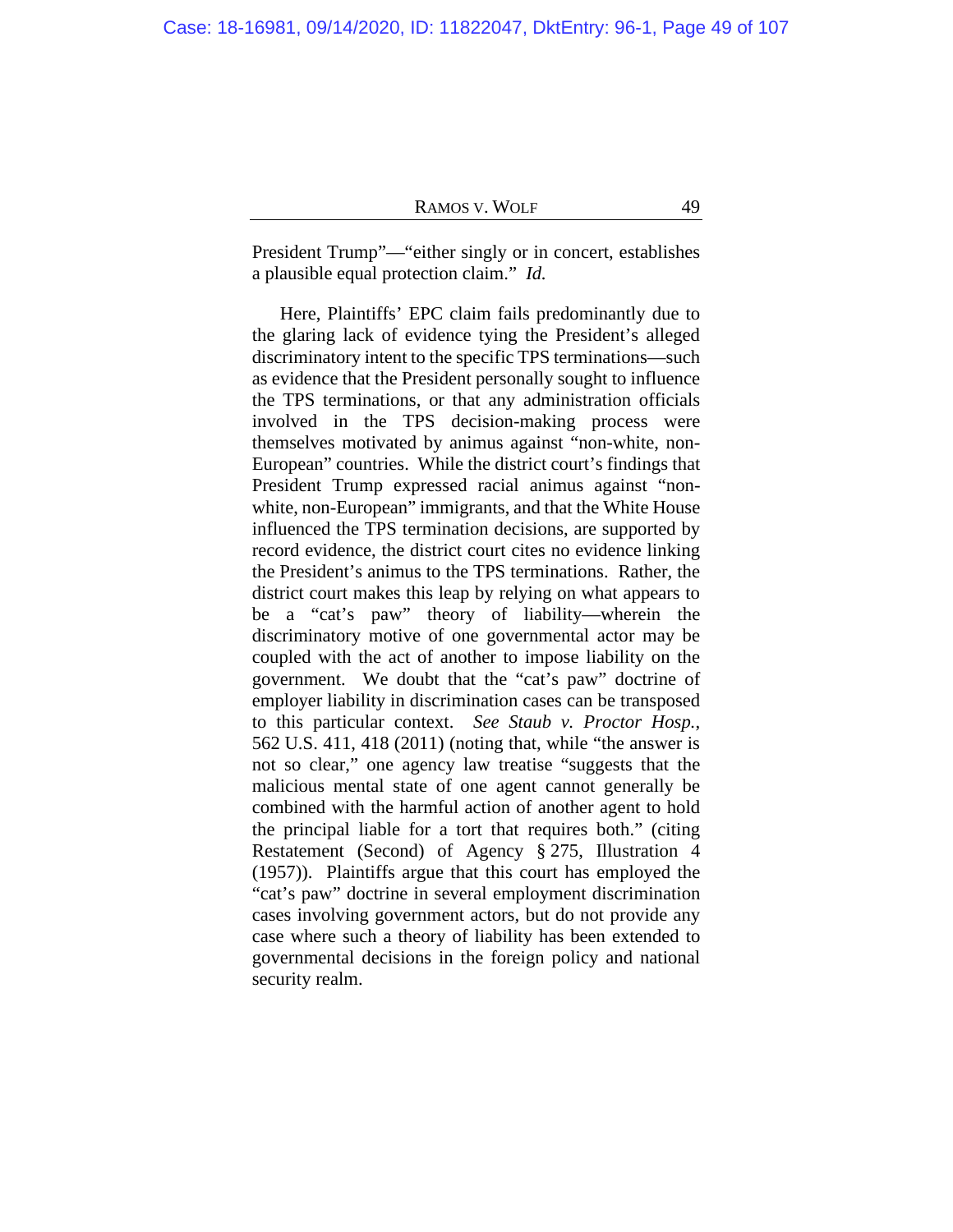Moreover, while the record contains substantial evidence that White House officials sought to influence the Secretaries' TPS decisions, and that the Secretaries sought and acted to conform their TPS decisions to the President's immigration policy, we find these facts neither unusual nor improper. It is expected—perhaps even critical to the functioning of government—for executive officials to conform their decisions to the administration's policies. The mere fact that the White House exerted pressure on the Secretaries' TPS decisions does not in itself support the conclusion that the President's alleged racial animus was a motivating factor in the TPS decisions.

Nor do we find that an inference of racial animus behind the TPS terminations is any stronger when the evidence of White House pressure on DHS is joined by evidence of the President's expressed animus towards "non-white, non-European" countries and ethnicities. While we do not condone the offensive and disparaging nature of the President's remarks, we find it instructive that these statements occurred primarily in contexts removed from and unrelated to TPS policy or decisions. *See Regents*, 140 S. Ct. at 1916 (finding that the "President's critical statements about Latinos," which were "remote in time and made in unrelated contexts . . . do not qualify as 'contemporary statements' probative of the decision at issue."). Here, the only "contemporary statement" might be the President's comments at the January 11, 2018 meeting with lawmakers, during which TPS terminations were discussed; however, the influence of these remarks on the actual decisions to terminate TPS is belied by the fact that the meeting occurred three days *after* the TPS termination notices for Haiti and El Salvador issued. Without evidence that the President's statements played any role in the TPS decision-making process, the statements alone do not demonstrate that the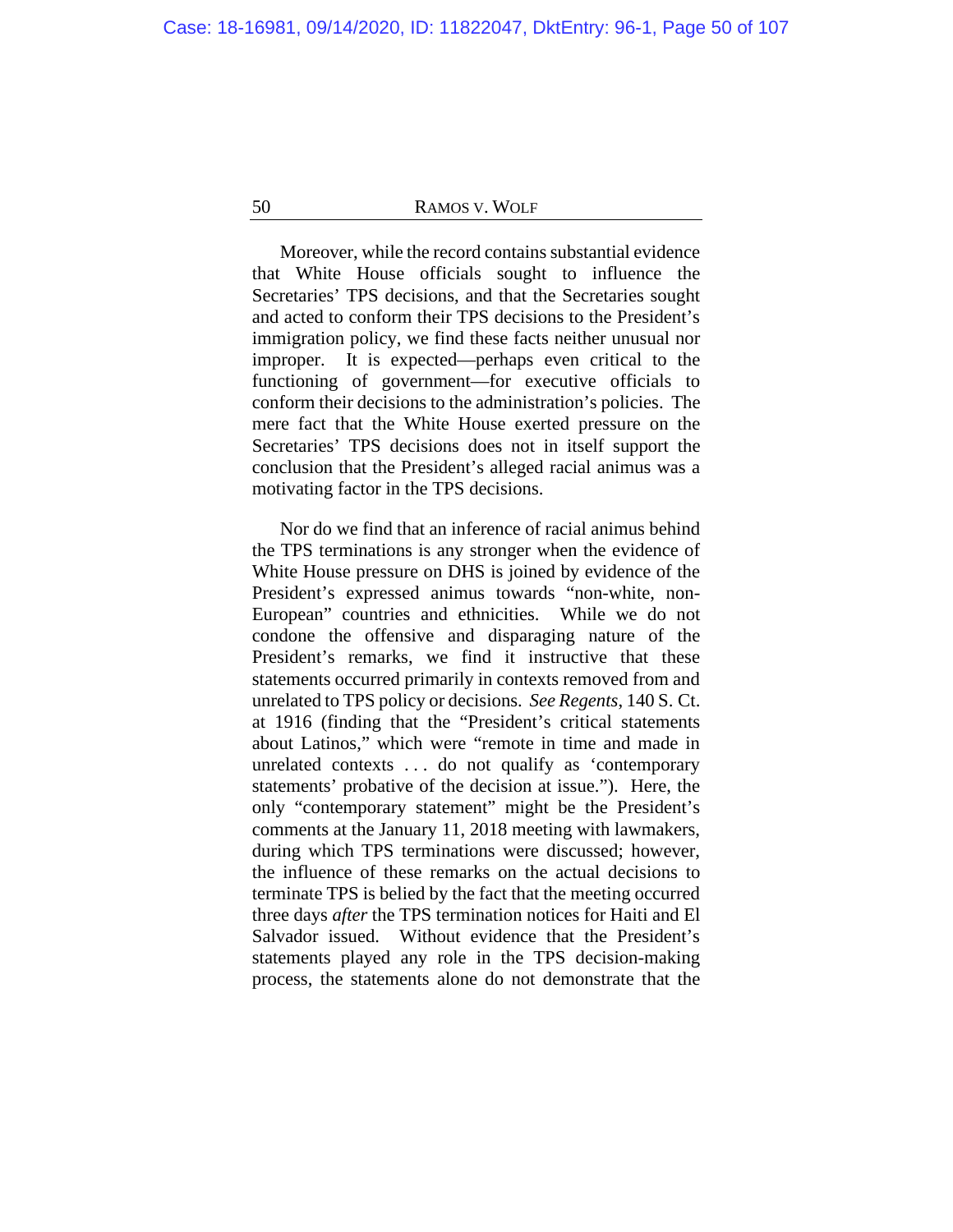President's purported racial animus was a motivating factor for the TPS terminations. *See Mendiola-Martinez v. Arpaio*, 836 F.3d 1239, 1261 (9th Cir. 2016) (holding that "offensive quotes about Mexican nationals attributed to Sherriff Arpaio" that did "not mention" the policy in question did not "lead to any inference" that the policy "was promulgated to discriminate against Mexican nationals").

As *Arlington Heights* instructs us, circumstantial evidence may be sufficient to prove a discriminatory intent claim. Even so, we find that the circumstantial evidence here do not help Plaintiffs much. First, there is no indication that the impact of the TPS terminations bear more heavily on "non-white, non-European" countries. The district court concluded otherwise by finding that "it affects those populations exclusively." While the four countries at issue in this case are "non-European" with predominantly "nonwhite" populations, the same is true for the four other countries whose TPS designations were extended by the Trump Administration during the same period. In fact, virtually every country that has been designated for TPS since its inception has been "non-European" (with the exception of Bosnia and the Province of Kosovo) and most have majority "non-white" populations. Under the district court's logic, almost any TPS termination in the history of the program would bear "more heavily" on "non-white, non-European" populations and thereby give rise to a potential equal protection claim. This cannot be the case, as the Supreme Court recently pointed out in rejecting the disparate impact argument in *Regents*. 140 S. Ct. at 1915 ("[B]ecause Latinos make up a large share of the unauthorized alien population, one would expect them to make up an outsized share of recipients of any cross-cutting immigration relief program. Were this fact sufficient to state a claim, virtually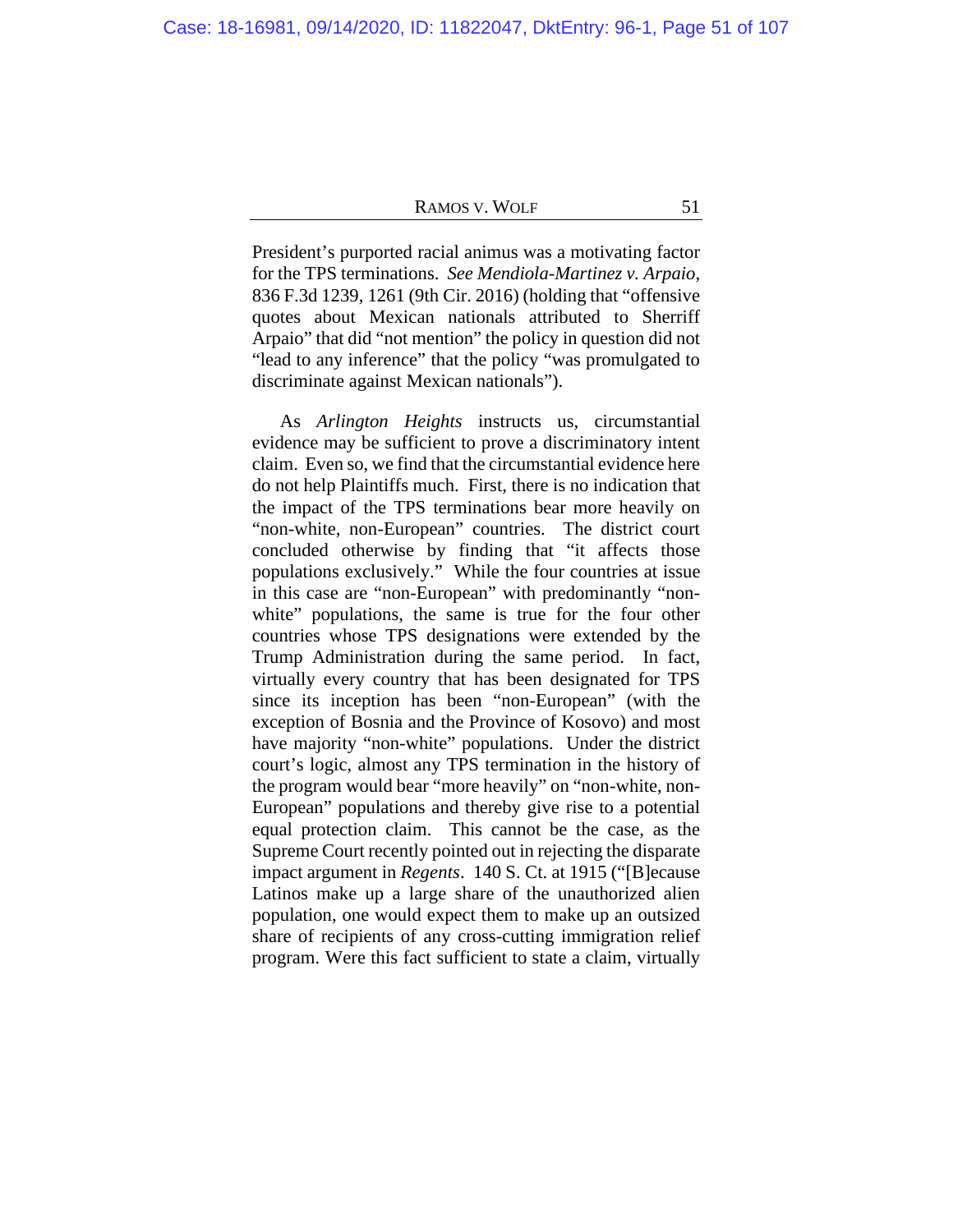any generally applicable immigration policy could be challenged on equal protection grounds.").

Nor does the historical background of the TPS terminations reveal "a series of official actions taken for invidious purposes" or otherwise indicate a racially discriminatory purpose behind the TPS terminations. The district court found that the specific sequence of events leading up to the TPS terminations were "irregular and suggestive of a predetermined outcome not based on an objective assessment," particularly based on the "repackaging" of the decision memos by higher-level DHS employees. But even accepting that the agency made its decisions with a predetermined objective to terminate TPS, there is still no evidentiary support for the conclusion that this overarching goal was motivated by racial animus. Instead, the record indicates that any desire to terminate TPS was motivated by the administration's immigration policy, with its emphasis on a "merit-based entry" system, its focus on America's economic and national security interests, and its view on the limitations of TPS and the program's seeming overextension by prior administrations. As to the evidence that higher agency officials "repackaged" the TPS decision memoranda and overruled the recommendations of lowerlevel employees, this seems to be a commonplace aspect of how agencies often operate that, without more, does not demonstrate discriminatory animus. *See Wisconsin v. City of New York*, 517 U.S. 1, 23 (1996) ("[T]he mere fact that the Secretary's decision overruled the views of some of his subordinates is by itself of no moment in any judicial review of his decision."); *St. Marks Place Hous. Co. v. HUD*, 610 F.3d 75, 83 (D.C. Cir. 2010) (noting that the "[S]ecretary, like all agency heads, usually makes decisions after consulting subordinates, and those subordinates often have different views").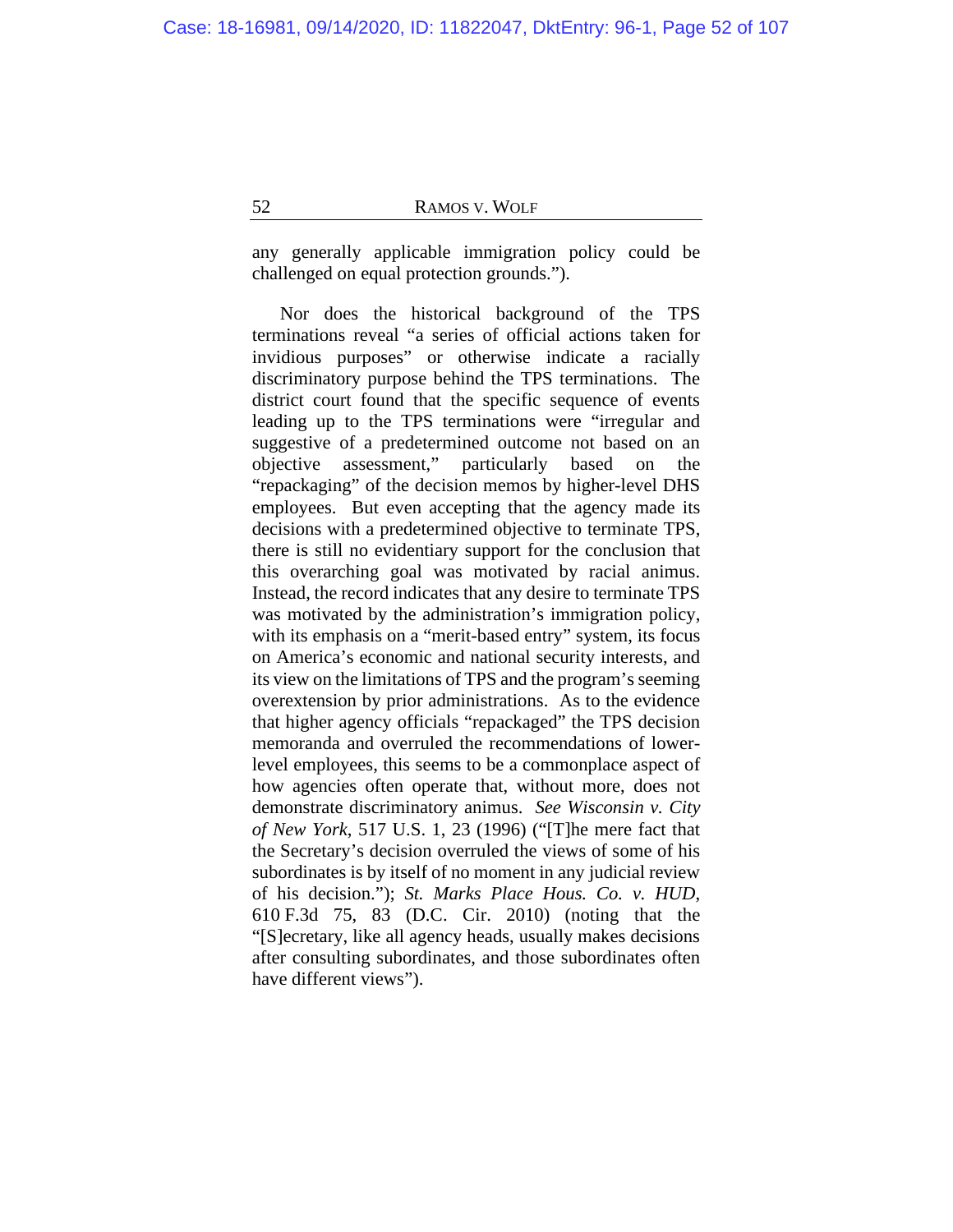In sum, Plaintiffs fail in their burden of showing a likelihood of success, or even serious questions, on the merits of their claim that racial animus toward "non-white, non-European" populations was a motivating factor in the TPS terminations.

## IV.

We hold that the district court abused its discretion in issuing the preliminary injunction on two grounds. First, the district court committed legal error when it deemed Plaintiffs' APA claim reviewable, despite 8 U.S.C. § 1254a's bar to judicial review of challenges to the Secretary's TPS determinations. Plaintiffs assert, and the district court accepted, that their claim is reviewable because they challenge only the agency's new practice of refusing to consider "intervening events" in its TPS extension determinations. However, under the TPS statute, the Secretary possesses full and unreviewable discretion as to whether to consider intervening events in making a TPS determination. Plaintiffs' attempt to rely on the APA to invoke justiciability over what would otherwise be an unreviewable challenge to specific TPS determinations, constitutes an impermissible circumvention of 8 U.S.C. § 1254a(b)(5)(A). Accordingly, the district court did not have jurisdiction to review Plaintiffs' APA claim.

Second, the district court also abused its discretion in concluding that Plaintiffs present at least serious questions going to the merits of their EPC claim. The district court found that the DHS Secretaries were influenced by President Trump and/or the White House in their TPS decisionmaking, and that President Trump had expressed animus against non-white, non-European immigrants. However, without any evidence linking them, these two factual findings alone cannot support a finding of discriminatory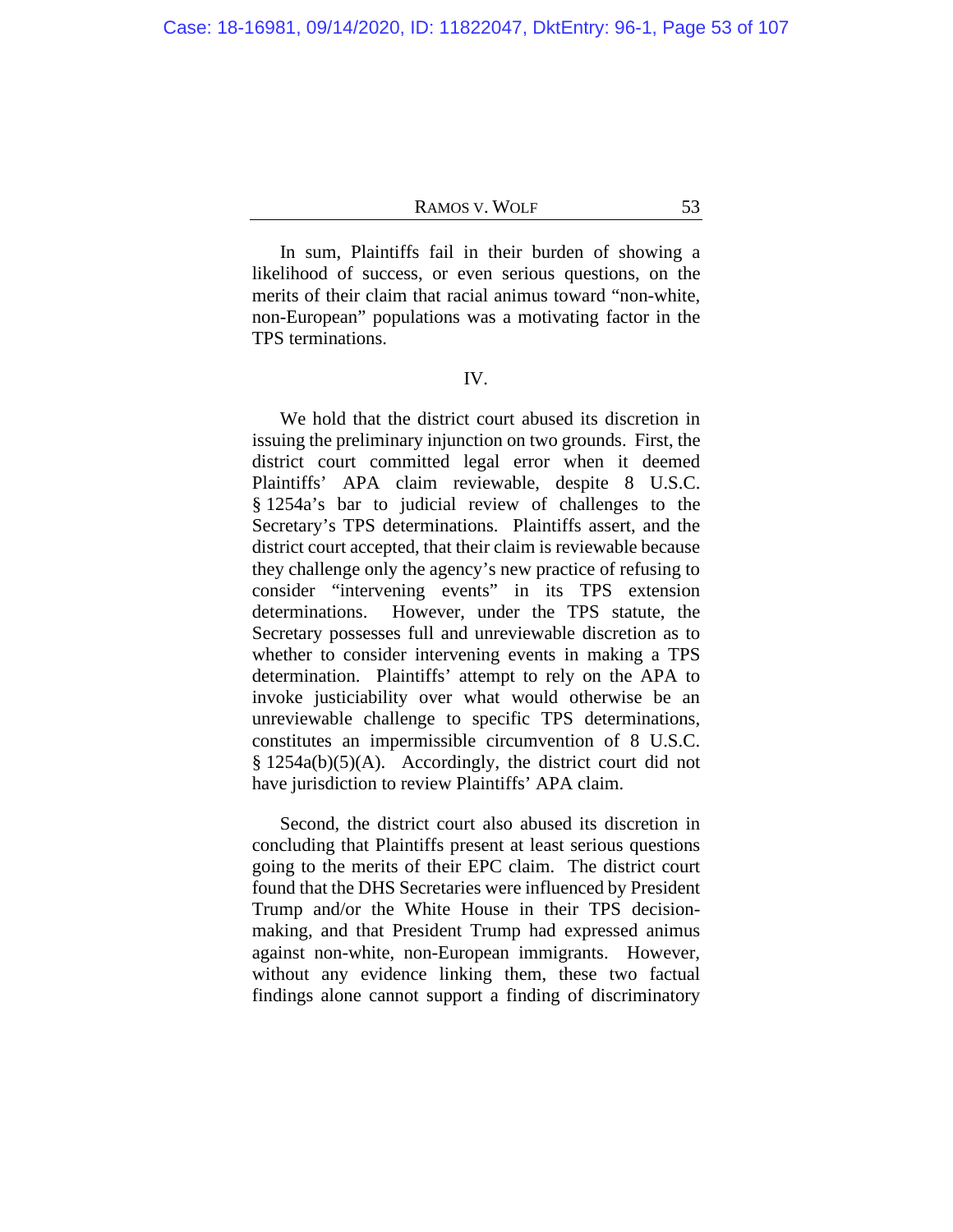purpose for the TPS terminations. Based on our review of the evidence, we find that Plaintiffs do not meet their burden of showing a likelihood of success, or even serious questions, on the merits of their EPC claim.

Therefore, we **VACATE** the preliminary injunction and remand to the district court for further proceedings.

# R. NELSON, Circuit Judge, concurring:

<span id="page-53-0"></span>The executive action at issue affects at least 300,000 immigrants and their families—probably more—many of whom have lived in this country for years, if not decades. Each of them has, undoubtedly, contributed to the United States in meaningful ways, culturally, economically, and otherwise. As just one example, Plaintiff Ebtihal Abdalla and her husband are TPS beneficiaries from Sudan who have lived in the United States since the late 1990s and have three children. There is no question that these individuals deserve our sympathy. And they may well warrant legislative protection. *City & Cty. of San Francisco v. USCIS*, 944 F.3d 773, 809 (9th Cir. 2019) ("By constitutional design, the branch that is qualified to establish immigration policy and check any excesses in the implementation of that policy is Congress.") (Bybee, J., concurring).

But that does not dictate the outcome of this case. Our sole responsibility as Article III judges is narrow—"to say what the *law* is." *Marbury v. Madison*, 5 U.S. (1 Cranch) 137, 177 (1803) (emphasis added). And here, the most salient human components of this case do not answer that question. But the law does. Plaintiffs' APA procedural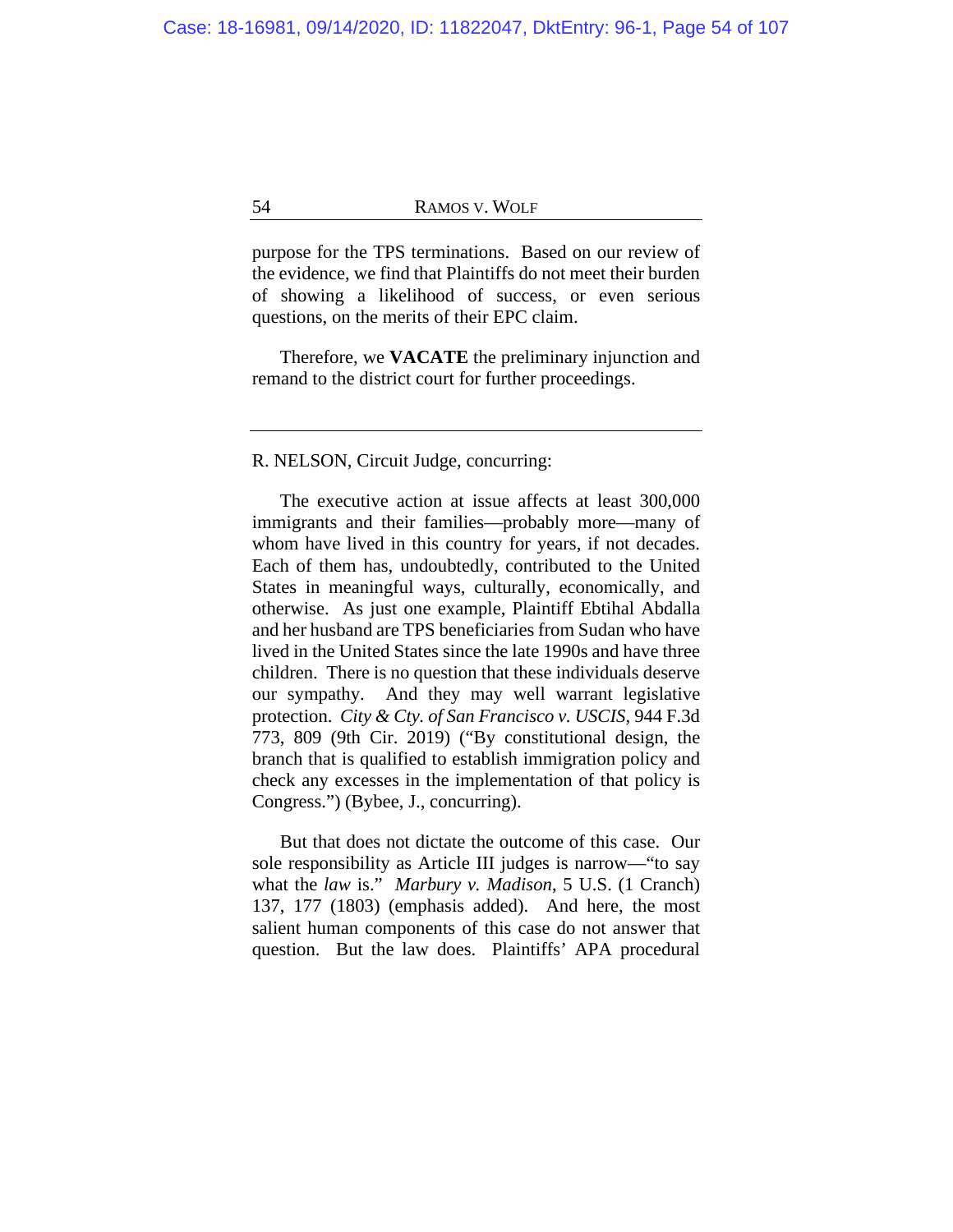claim is not reviewable**[1](#page-54-0)** and there are no serious questions going to the merits of Plaintiffs' equal protection claim. I concur in the panel's holding, which does not opine on the moral equities or the merits of President Trump's political statements.

I write separately, however, to address two additional errors by the district court, both implicating separation-ofpowers concerns: the scope of the administrative record in cases challenging agency action and the advent of the socalled "nationwide" or "universal" injunction.

**I**

First, the scope of the administrative record. Proper consideration of the administrative record has become a stumbling block for district courts and even some appellate courts in recent years. It is a fundamental issue, and vitally important to APA review. After all, under the APA, the United States waives sovereign immunity. 5 U.S.C. § 702. But that waiver—which "must be construed strictly in favor of the sovereign and not enlarged beyond what the language requires," *United States v. Nordic Vill., Inc.*, 503 U.S. 30, 34 (1992) (internal quotation marks and alterations omitted) is subject to certain limitations, one of which is the APA's record-review requirement. 5 U.S.C § 706. As such, the record-review requirement is not just a meaningless

<span id="page-54-0"></span>**<sup>1</sup>** I express no view on the merits of Plaintiffs' APA procedural claim because we lack jurisdiction to decide that claim. *Righthaven LLC v. Hoehn*, 716 F.3d 1166, 1173 (9th Cir. 2013) (holding it "not appropriate" to resolve the merits in the alternative); *see also Steel Co. v. Citizens for a Better Env't*, 523 U.S. 83, 101 (1998) (rejecting concept of assuming "hypothetical jurisdiction" to rule on the merits).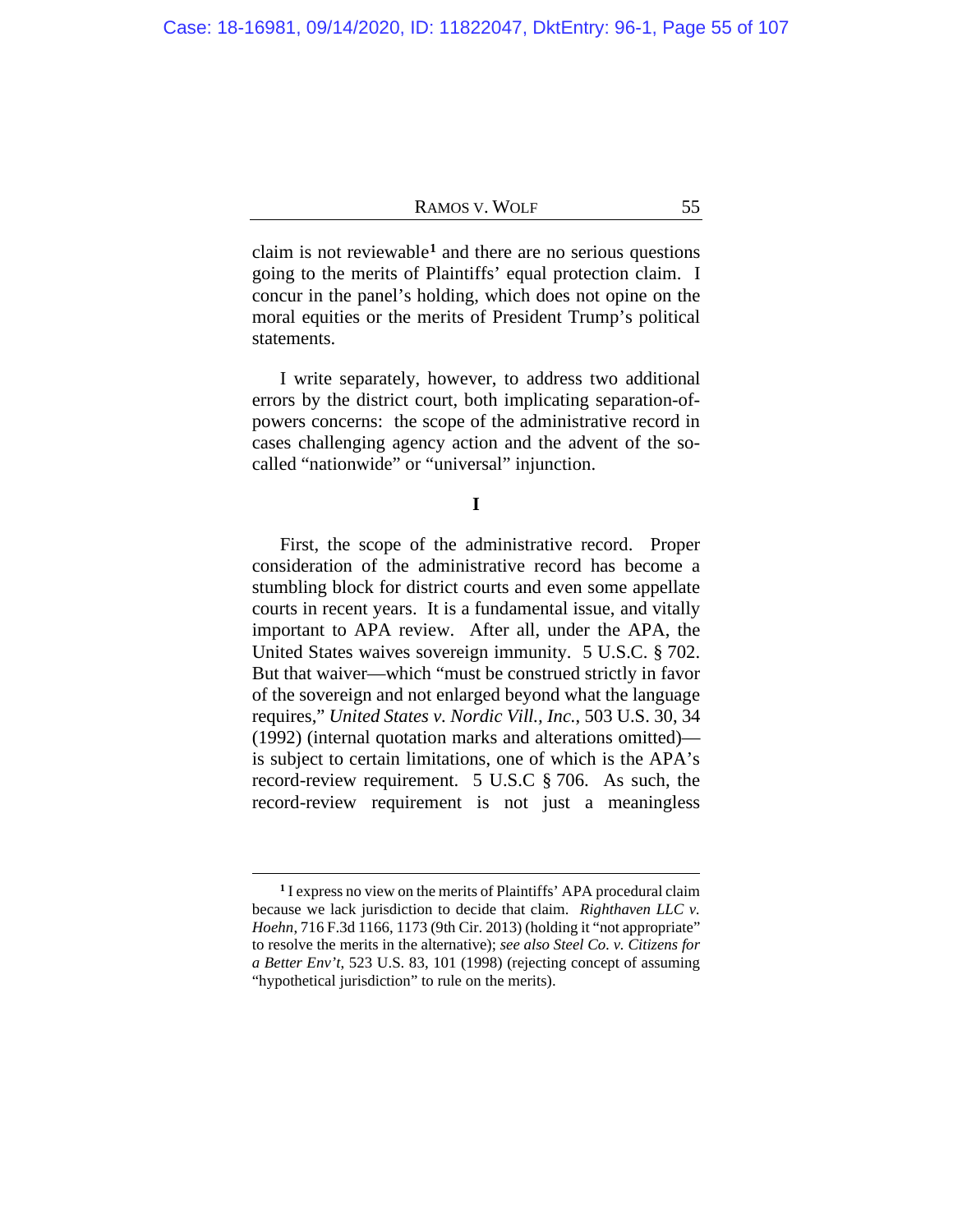procedural hurdle to overcome, but a fundamental constitutional protection to government agency action.

Under that requirement, a court's review of agency action is typically "based on the record the agency presents to the reviewing court." *Fla. Power & Light Co. v. Lorion*, 470 U.S. 729, 743–44 (1985). This principle "reflects the recognition that further judicial inquiry into executive motivation represents a substantial intrusion into the workings of another branch of Government and should normally be avoided." *Dep't of Commerce v. New York*, 139 S. Ct. 2551, 2573 (2019) (internal quotation marks omitted). In other words, the APA's record-review limitation reflects a desire to avoid interfering with the decisionmaking process of a co-equal branch of government. *Id.*

Despite these separation-of-powers considerations, the general rule is not absolute. Extra-record discovery may be permitted "in limited circumstances." *Great Basin Mine Watch v. Hankins*, 456 F.3d 955, 975 (9th Cir. 2006) (internal quotation marks omitted). These limited circumstances may include, for example, when there has been a "strong showing of bad faith or improper behavior," *Citizens to Preserve Overton Park, Inc. v. Volpe*, 401 U.S. 402, 420 (1971), or "[w]hen it appears the agency has relied on documents or materials not included in the record," *Portland Audubon Soc'y v. Endangered Species Comm.*, 984 F.2d 1534, 1548 (9th Cir. 1993).

But as the Supreme Court recently reiterated in *Department of Commerce*, any such extra-record discovery should only be ordered *after* the government produces the administrative record. In *Department of Commerce*, the plaintiffs brought APA and equal protection challenges to the Secretary of Commerce's decision to add a citizenship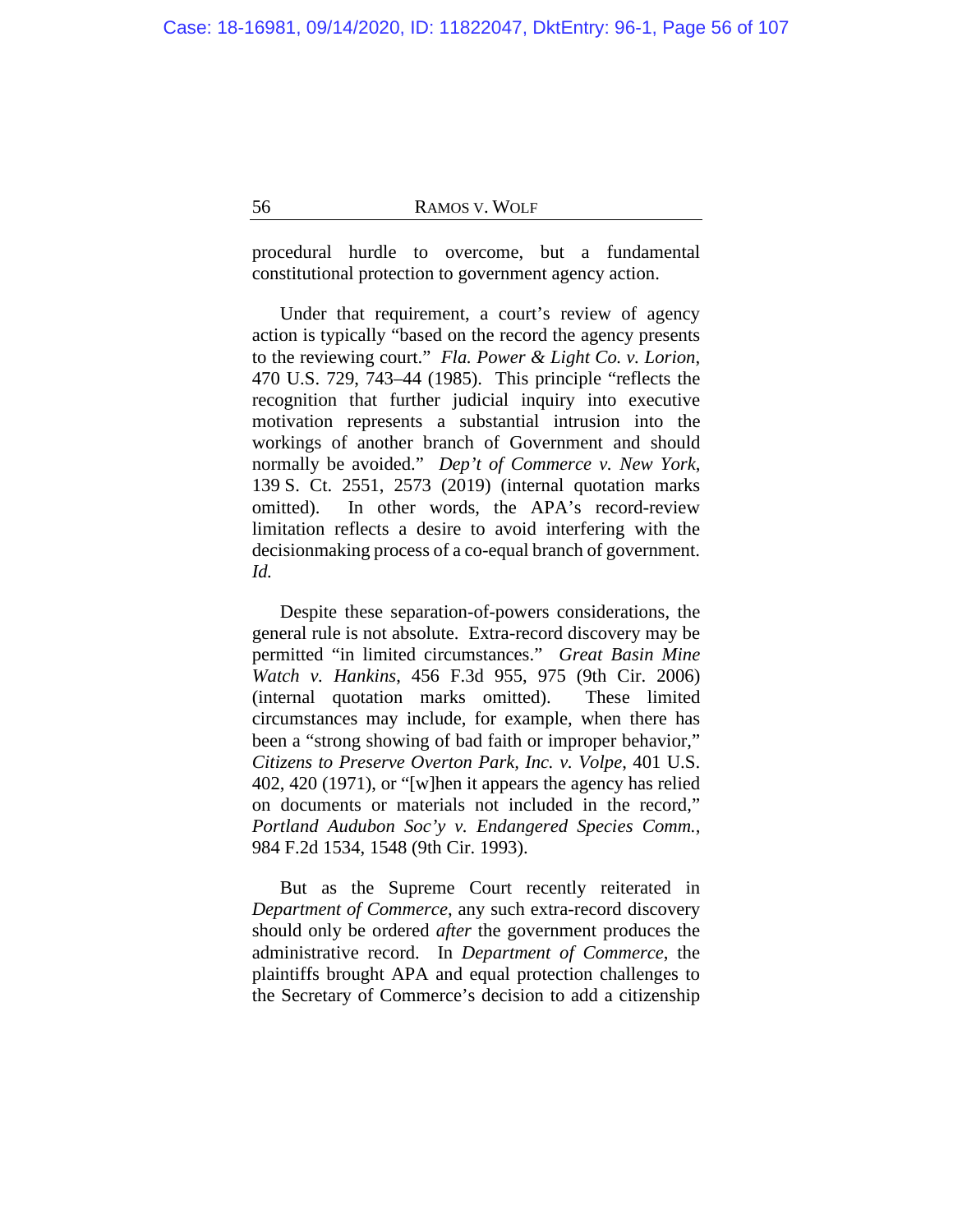question to the 2020 census. 139 S. Ct. at 2562–64. After briefing on a motion to dismiss, the administrative record was still not complete. *Id.* at 2563–64. As a result, the district court ordered the government to complete the administrative record. *Id.* at 2564. But it also went a step further, ordering extra-record discovery in the same hearing. *Id.* The Supreme Court held—and eight Justices who reached the question agreed—that the district court abused its discretion in "order[ing] extra-record discovery when it did." *Id.* at 2574; *id.* at 2580 (Thomas, J., concurring in part and dissenting in part) (noting that "all Members of the Court who reach the question agree that the District Court abused its discretion in ordering extra-record discovery" when it did). "At that time, the most that was warranted was the order to complete the administrative record." *Id.* at 2574.

The district court committed that same legal error here, albeit prior to the Supreme Court's clear directive in *Department of Commerce*. The district court ordered additional discovery at the same time it ordered the government to complete the administrative record—that is, before it could even determine whether any exception to the APA's record-review requirement applied. In addition, it ordered that some of the discovery be turned over before the deadline to produce the administrative record. The district court then compounded this error by relying on what both parties recognize as significant extra-record evidence in assessing Plaintiffs' APA procedural claim, including internal emails, a declaration from a former USCIS official, congressional testimony, and press call minutes, among other things.

Whether the district court could have eventually justified ordering extra-record discovery under an exception to the APA's record-review requirement, like the district court did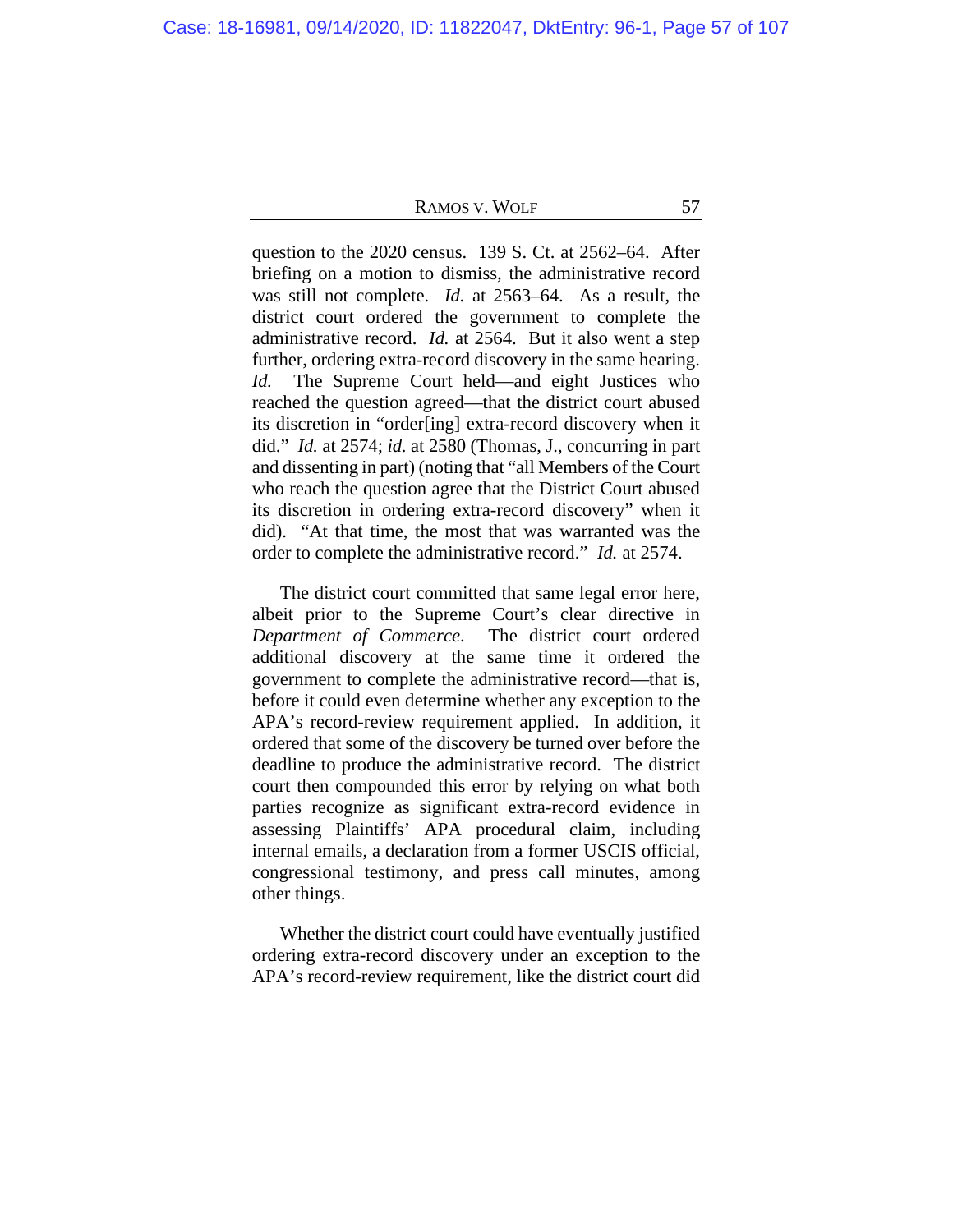in *Department of Commerce*, is beside the point. At the time the district court ordered discovery—before the administrative record was even complete—the district court could not make such a determination. The district court therefore abused its discretion in "order[ing] extra-record discovery when it did." *Dep't of Commerce*, 139 S. Ct. at 2574.

It is true that a majority of the Supreme Court looked to improperly ordered extra-record evidence to vacate the Secretary of Commerce's decision under the APA. *Id.* But those were "unusual circumstances" in which the "sole stated reason" for agency action "seem[ed] to have been contrived." *Id.* at 2575–76. Put differently, there was a "disconnect between the decision made and the explanation given" because the explanation given actually "played an insignificant role in the decisionmaking process." *Id.*  at 2574–75. Here, there may well be "stated and unstated reasons" for the decision, as is true in "a typical case," *id.* at 2575, but nothing brings this within the realm of the "unusual circumstances" of *Department of Commerce*, *id.* at 2576.**[2](#page-57-0)**

Ultimately, the government made a strategic decision not to contest the district court's erroneous discovery ruling via a mandamus petition. But the government should not be forced to seek extraordinary mandamus relief to correct such fundamental APA errors. *E.g.*, *In re United States*, 875 F.3d 1200, 1205 (9th Cir. 2017), *vacated*, 138 S. Ct. 443, 444–45 (2017) (mem.) (vacating an opinion that upheld a district

<span id="page-57-0"></span>**<sup>2</sup>** My dissenting colleague does not dispute that the district court erred under *Department of Commerce* in ordering discovery before the administrative record was filed or that the district court relied on documents outside the administrative record. Dissent at [102–](#page-101-0)[104.](#page-103-0)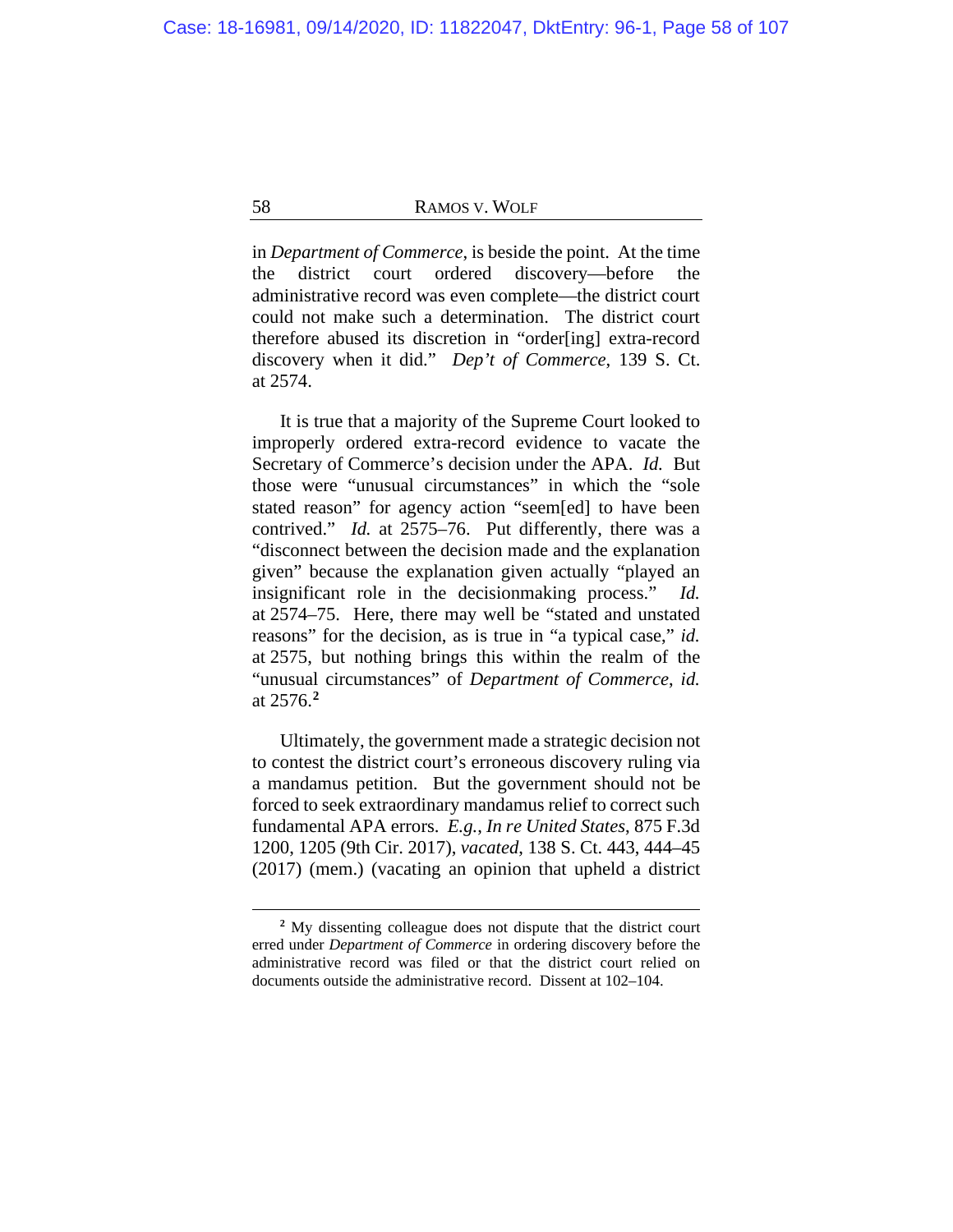court's grant of extra-record discovery in an APA case). Whether extra-record discovery may be available for APA claims can only be decided by applying the well-established rules for making such a decision.

Fundamental errors like this are an affront to the United States' limited waiver of sovereign immunity under the APA. 5 U.S.C. §§ 702, 706. Such errors also disrespect "the integrity of the administrative process." *United States v. Morgan*, 313 U.S. 409, 422 (1941). True, "the administrative process" "pursues somewhat different ways from those of courts." *Id.* But "they are to be deemed collaborative instrumentalities of justice and the appropriate independence of each should be respected by the other." *Id.* Just as we would not probe the mental processes of a judge, we cannot probe further into agency action without first assessing whether the law would allow such probing. Our co-equal branch of government must be allowed to do its job—subject to the proper mechanisms for judicial review. Any other approach subverts the executive branch to the judiciary, a result precluded by the legislative branch's enactment of the APA.

## **II**

On to the scope of relief. Today, we vacate the district court's injunction. Majority Op. at [54.](#page-53-0) Still, even if we had upheld the injunction, the district court erred in granting an injunction that could be construed to apply universally—that is, to all individuals regardless whether they were a party to the case.**[3](#page-58-0)** That is because the district court never specifically

<span id="page-58-0"></span><sup>&</sup>lt;sup>3</sup> The term "universal" rather than "nationwide" injunction is more "precise," *Trump v. Hawaii*, 138 S. Ct. 2392, 2425 n.1 (2018) (Thomas,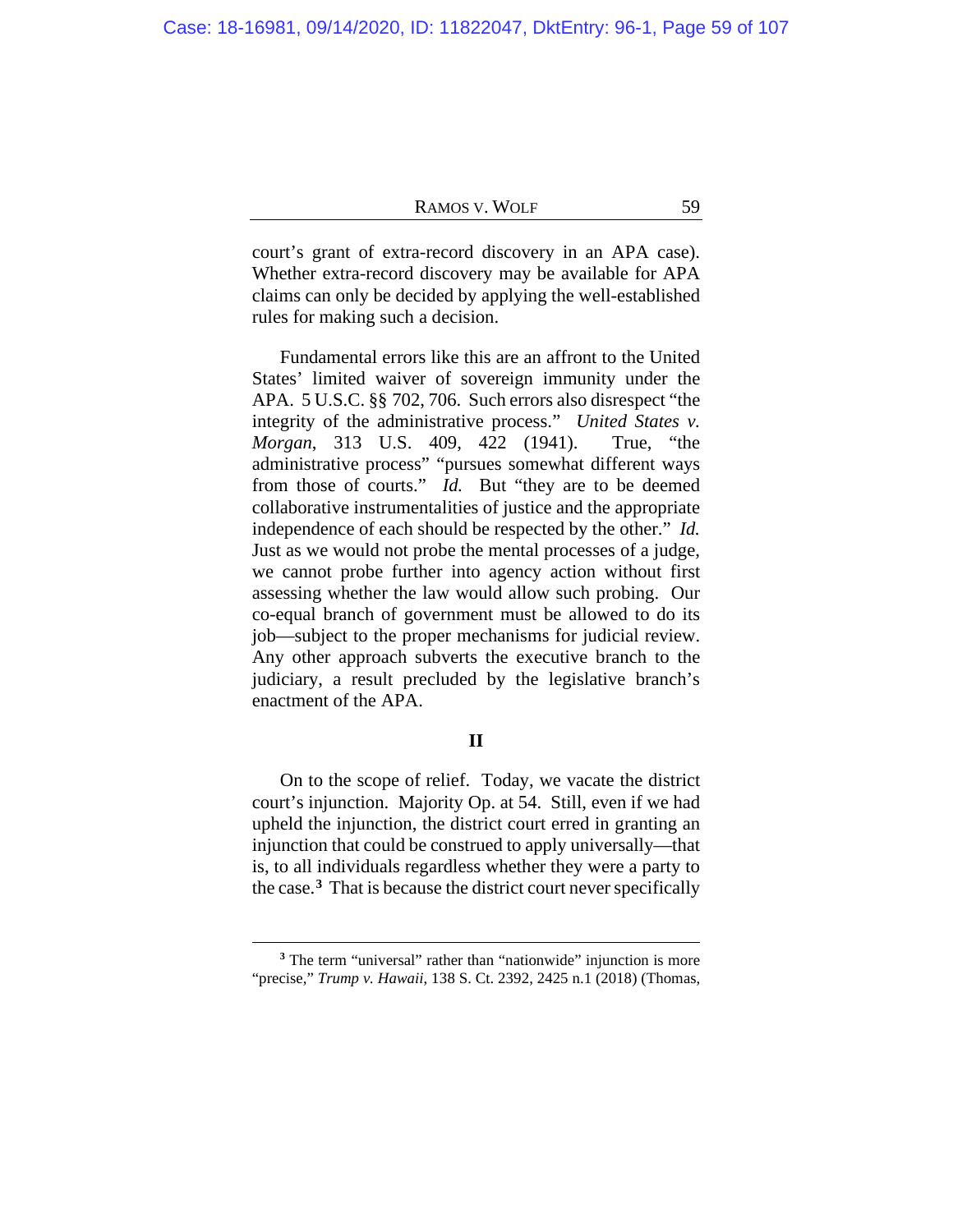addressed "whether a nationwide injunction [was] necessary to remedy [the] alleged harm." *E. Bay Sanctuary Covenant v. Barr*, 934 F.3d 1026, 1029 (9th Cir. 2019). The answer here would be no. So even if we were to uphold the preliminary injunction, it would have to be substantially narrowed to be no broader than necessary to give Plaintiffs complete relief. *See Califano v. Yamasaki*, 442 U.S. 682, 702 (1979).

But a bigger problem looms. "Nothing we say or do in today's decision has any practical effect" on the government's ability to carry out its planned revocation of Haiti's TPS designation, even within our jurisdiction. *California v. U.S. Dep't of Health & Human Servs.*, 941 F.3d 410, 432 (9th Cir. 2019) (Kleinfeld, J., dissenting). That is because a judge in the Eastern District of New York has also preliminarily enjoined the government's ability to carry out its plans—on a universal basis—as to the decision to revoke Haiti's TPS designation. *Saget v. Trump*, 375 F. Supp. 3d 280, 378 (E.D.N.Y. 2019). It is a strange rule indeed that would allow a district court in New York to effectively nullify our panel opinion today, even partially. Judicial comity alone—separate from inherent limitations on a court's injunctive authority—suggest a different outcome. *United States v. AMC Entm't, Inc.*, 549 F.3d 760, 770 (9th Cir. 2008) ("Courts ordinarily should not award injunctive relief that would cause substantial interference with another court's sovereignty.")

This previously rare situation has occurred with increasing frequency since the advent of the universal injunction. In the case involving military service for

J., concurring), because it refers to *who* is protected and bound by the injunction—in this context, everyone, including nonparties.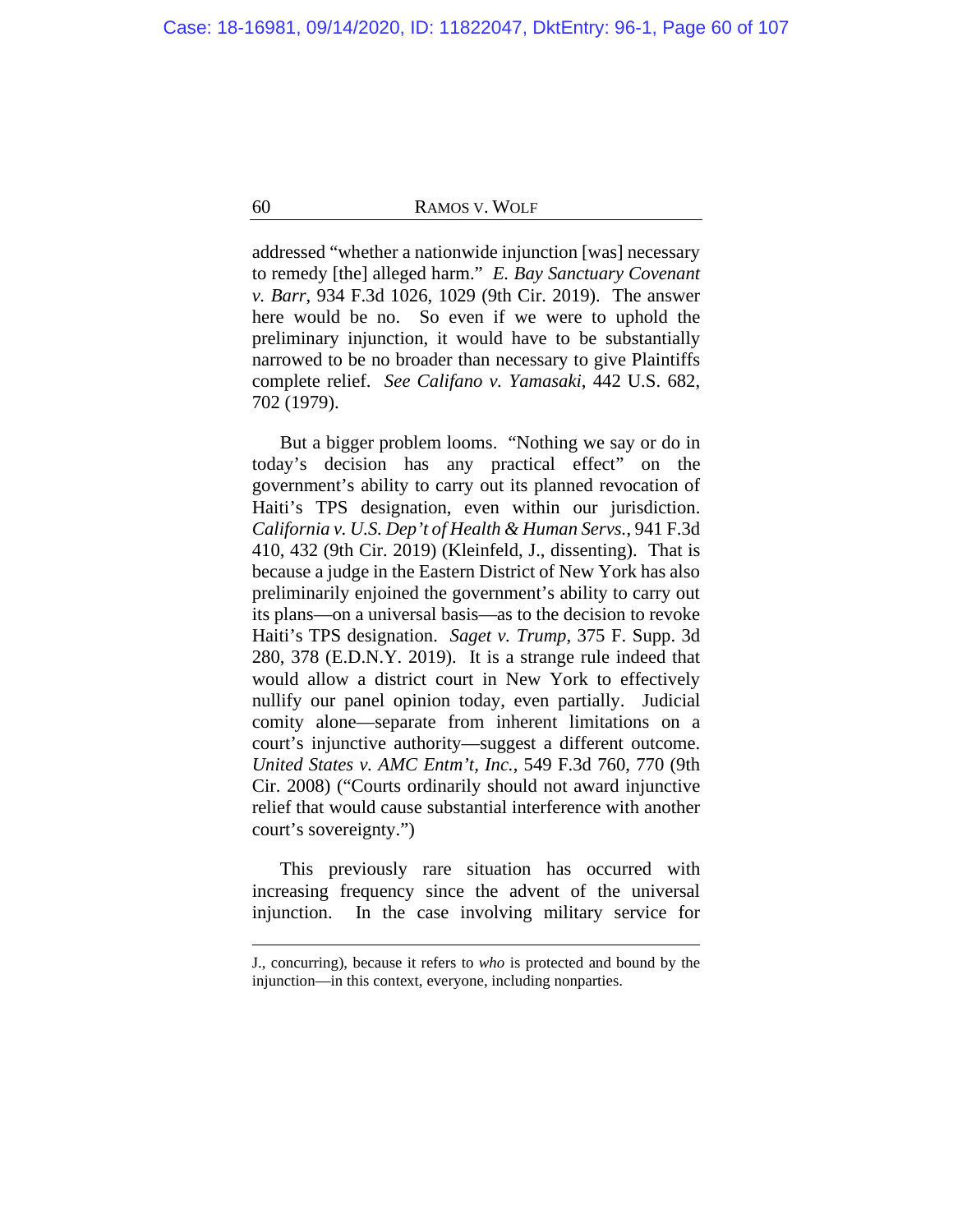transgender individuals, for example, the D.C. Circuit vacated one universal injunction. *Doe 2 v. Shanahan*, 755 F. App'x 19, 23–24 (2019). But that vacatur had no effect because other district courts had also granted universal injunctions. *Stockman v. Trump*, 2017 WL 9732572, at \*16 (C.D. Cal. Dec. 22, 2017); *Karnoski v. Trump*, 2017 WL 6311305, at \*10 (W.D. Wash. Dec. 11, 2017).

This scenario results in a balance of power between the executive and legislative branches and the judicial branch that is, in my view, more than slightly off kilter. The judiciary, for its part, now regularly issues rulings that govern parties not directly before the court, in disregard of usual constraints on judicial power. *See Trump*, 138 S. Ct. at 2425–29 (Thomas, J., concurring); *Rodgers v. Bryant*, 942 F.3d 451, 460–62 (8th Cir. 2019) (Stras, J., concurring in part and dissenting in part) (explaining "party-centered" original "understanding of injunctions"). In doing so, it can halt an entire executive policy or Congressional mandate with one stroke of the judicial pen, without Congressional authority to do so. *Cf.* 42 U.S.C. § 7607(b)(1) (mandating that certain challenges to "nationally applicable" rules be filed in the D.C. Circuit).

And the executive and legislative branches, for their part, can do little about it. Generally, the government can take advantage of the "non-acquiescence doctrine, under which [it] may . . . relitigate issues in multiple circuits." *Nat'l Mining Ass'n v. U.S. Army Corps of Eng'rs*, 145 F.3d 1399, 1409 (D.C. Cir. 1998). Now, however, the government must halt enforcement of its objectives and policies even if it bats .999 in court. If one out of 100 district court judges is willing to declare a statute, rule, or regulation invalid and enjoin its enforcement, the other nine—or even 99—at bats before the judiciary have no effect. *Dep't of Homeland Sec. v. New*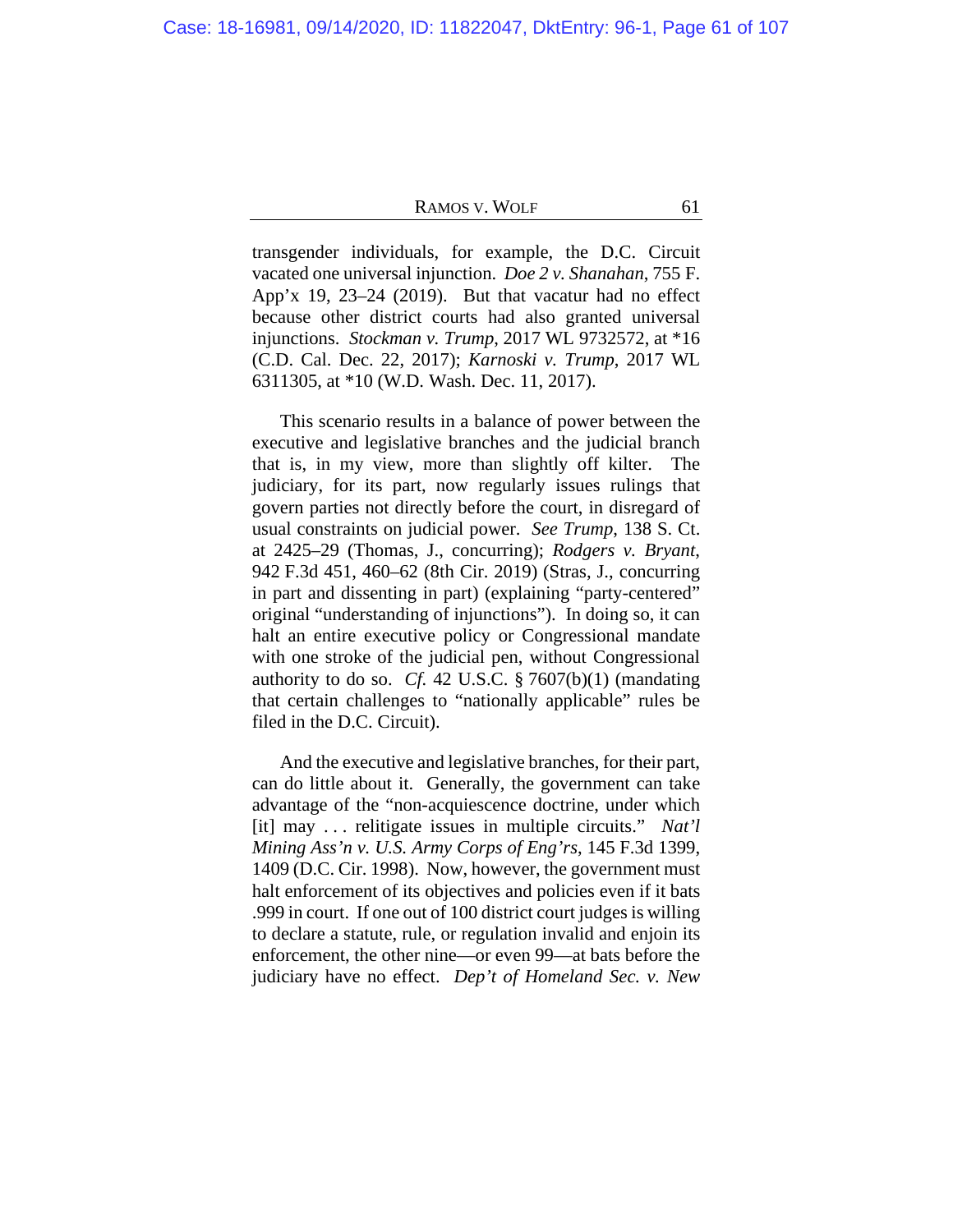*York*, 140 S. Ct. 599, 601 (2020) (mem.) (Gorsuch, J., concurring). This scenario, of course, forces the government to repeatedly seek urgent review before the Supreme Court, resulting in an oft-repeated "familiar pattern." *Wolf v. Cook Cty.*, 140 S. Ct. 681, 681 (2020) (mem.) (Sotomayor, J., dissenting).

The effect of all of this is that there is no time for issues to percolate among the circuits before Supreme Court review. *California v. Azar*, 911 F.3d 558, 583 (9th Cir. 2018). Take, for example, *Texas v. United States*, which was the only case to address the viability of President Obama's "Deferred Action for Parents of Americans and Lawful Permanent Residents" before the issue was decided by an equally divided Supreme Court. 86 F. Supp. 3d 591 (S.D. Tex.), *aff'd*, 809 F.3d 134 (5th Cir. 2015), *aff'd*, 136 S. Ct. 2271 (2016) (mem.). Or, consider the two cases addressing President Trump's so-called "travel ban," which were quickly decided on parallel tracks, without further analysis from other circuits, before the Supreme Court stepped in. *Int'l Refugee Assistance Project v. Trump*, 883 F.3d 233 (4th Cir. 2018); *Hawaii v. Trump*, 878 F.3d 662 (9th Cir. 2017).

These cases "involve[d] important or difficult questions of law" that would undoubtedly "benefit from development in different factual contexts and in multiples decisions by the various courts of appeal." *Los Angeles Haven Hospice, Inc. v. Sebelius*, 638 F.3d 644, 664 (9th Cir. 2011). That is how our judicial system is designed to work, by allowing lower courts to reach conflicting interpretations of federal law unless and until the Supreme Court resolves those conflicts. Yet very little percolation on these important questions is happening.

This lack of percolation has serious consequences for judicial decisionmaking. And it breeds another, more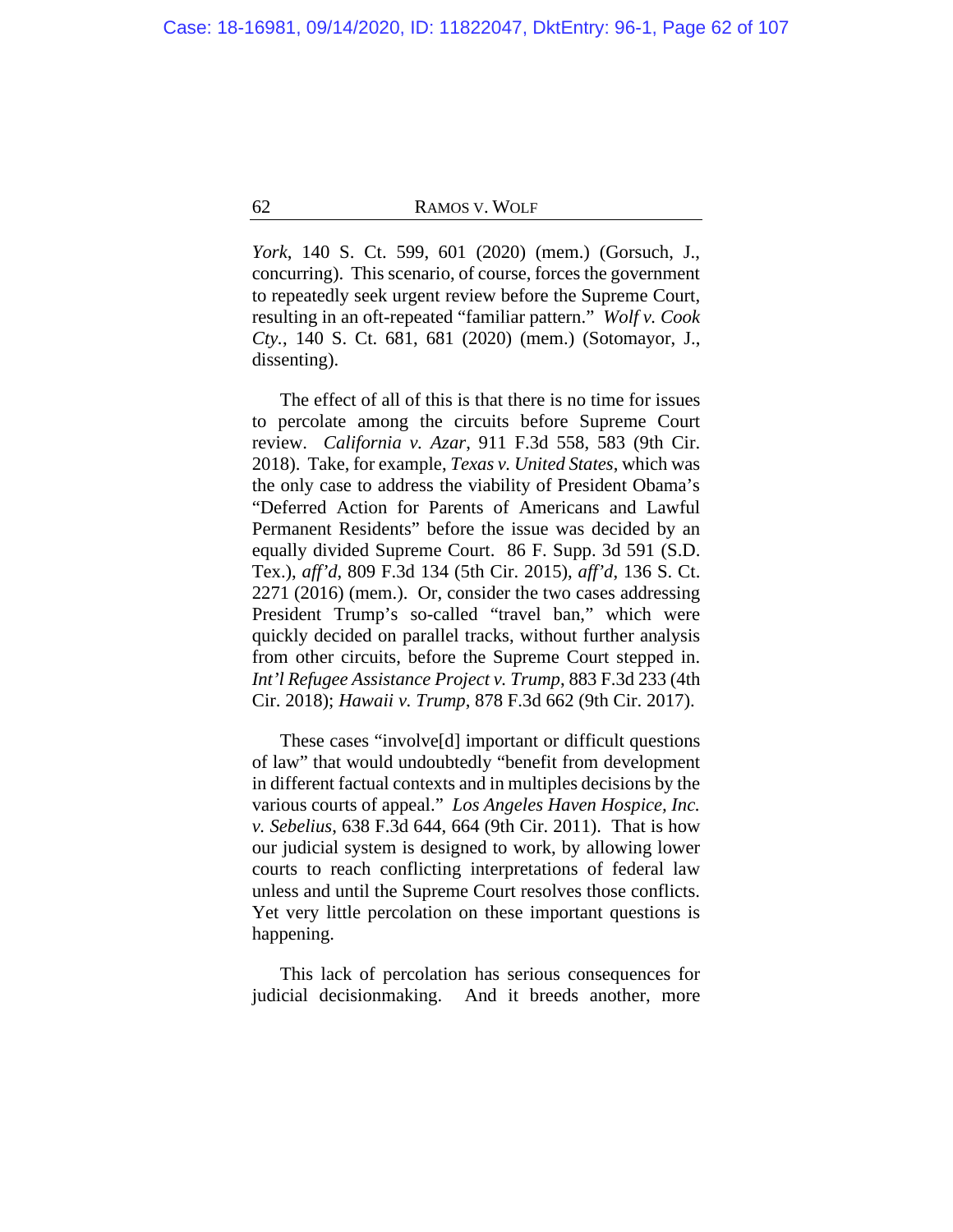serious problem—that of "forum shopping." *Azar*, 911 F.3d at 583. When one judge can halt the implementation of a policy nationwide, the natural inclination is to "shop 'til the statute, [regulation, or executive order] drops." Samuel L. Bray, *Multiple Chancellors: Reforming the National Injunction*, 131 Harv. L. Rev. 417, 460 (2017). That is what has repeatedly happened of late. *E.g.*, *Regents of Univ. of Cal. v. U.S. Dep't of Homeland Sec.*, 279 F. Supp. 3d 1011 (N.D. Cal. 2018); *County of Santa Clara v. Trump*, 250 F. Supp. 3d 497, 539 (N.D. Cal. 2017); *Saget*, 375 F. Supp. 3d at 378. This type of litigation conduct, in turn, undermines public confidence in the judiciary and "hinders the equitable administration of laws." *Azar*, 911 F.3d at 583.

This Court has already offered some solutions to the myriad problems caused by universal injunctions. We have limited the scope of injunctive relief to "the geographical boundaries of the Ninth Circuit." *Innovation Law Lab v. Wolf*, 951 F.3d 986, 990 (9th Cir. 2020) We have also declined to issue a universal injunction because "several other courts of appeals [were] currently reviewing decisions of other district courts" on the same issue. *Haven Hospice*, 638 F.3d at 665.

But these approaches are largely prudential. Any more lasting fix—absent resolution by the Supreme Court**[4](#page-62-0)** or Congress—will only come by returning universal injunctions to their proper status as the exception rather than the rule. Our caselaw repeatedly recognizes that universal injunctions are warranted only in "exceptional cases." *City & Cty. of San Francisco v. Trump*, 897 F.3d 1225, 1244 (9th

<span id="page-62-0"></span>**<sup>4</sup>** The Supreme Court recently declined to address the propriety of universal injunctions in *Department of Homeland Security v. Regents of the University of California*, 140 S. Ct. 1891, 1916 n.7 (2020).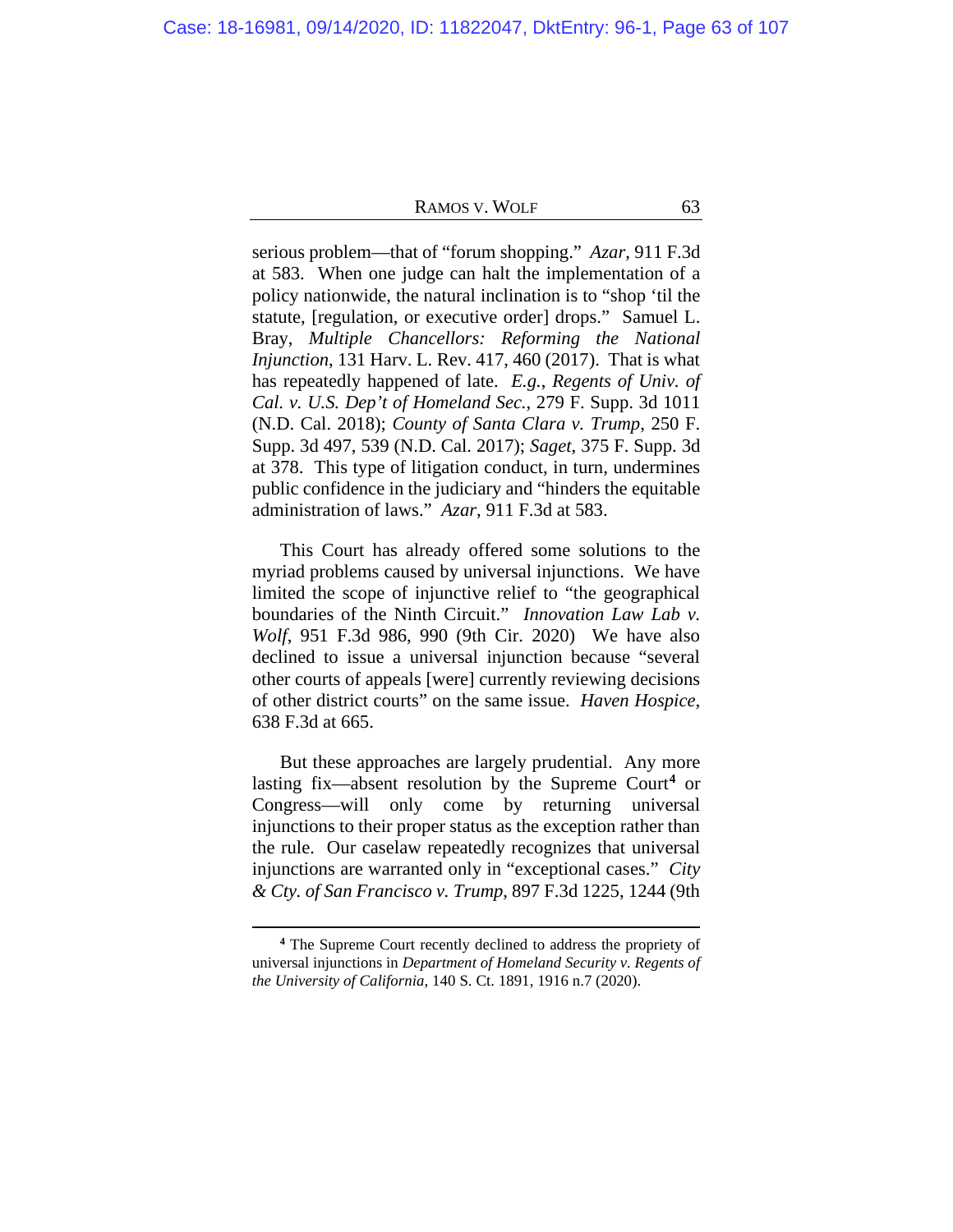Cir. 2018). Yet many district courts have done just the opposite, "treat[ing] this exceptional mechanism as a new normal," granting—and affirming—universal injunctions "reflexively." *Cf. Barr v. E. Bay Sanctuary Covenant*, 140 S. Ct. 3, 6 (2019) (mem.) (Sotomayor, J., dissenting)*.*  This reflexive reaction should be eliminated by recognizing the requirement that universal relief is warranted only when "necessary to give Plaintiffs a full expression of their rights." *Trump*, 878 F.3d at 701, *rev'd on other grounds*, 138 S. Ct. at 2393.

To do so, we must first abandon factors that have nothing to do with that requirement. For example, our cases frequently cite a need for uniformity in the law as a reason to uphold a universal injunction. *E.g.*, *Regents of the Univ. of Cal. v. U.S. Dep't of Homeland Sec.*, 908 F.3d 476, 511 (9th Cir. 2018), *rev'd in part, vacated in part*, 140 S. Ct. at 1916. But disuniformity in the law has nothing to do with the plaintiff's rights. Nor is it a convincing justification for a universal injunction. Temporary disuniformity in federal law is an intentional feature of our constitutional system. That is how issues percolate in the lower courts until they can be decided by the Supreme Court. So any "interim uncertainty about a rule's final fate" does not justify granting relief to parties not before the court. *Dep't of Homeland Sec.*, 140 S. Ct. at 600 (Gorsuch, J., concurring).**[5](#page-63-0)** There is

<span id="page-63-0"></span>**<sup>5</sup>** We have also justified universal injunctions on the ground that a more limited injunction would "needlessly complicate" immigration enforcement. *E. Bay Sanctuary Covenant v. Trump*, 950 F.3d 1242, 1284 (9th Cir. 2020). This justification also has nothing to do with giving full relief to plaintiffs. What's more, "it is the Executive Branch, not the courts, that [is] charged with enforcing the immigration laws." *Doe #1 v. Trump*, 957 F.3d 1050, 1097 (Bress, J., dissenting). Any decision by the judicial branch about the best way to enforce immigration law is "far outside our role and competence" and a severe overreach. *Id.*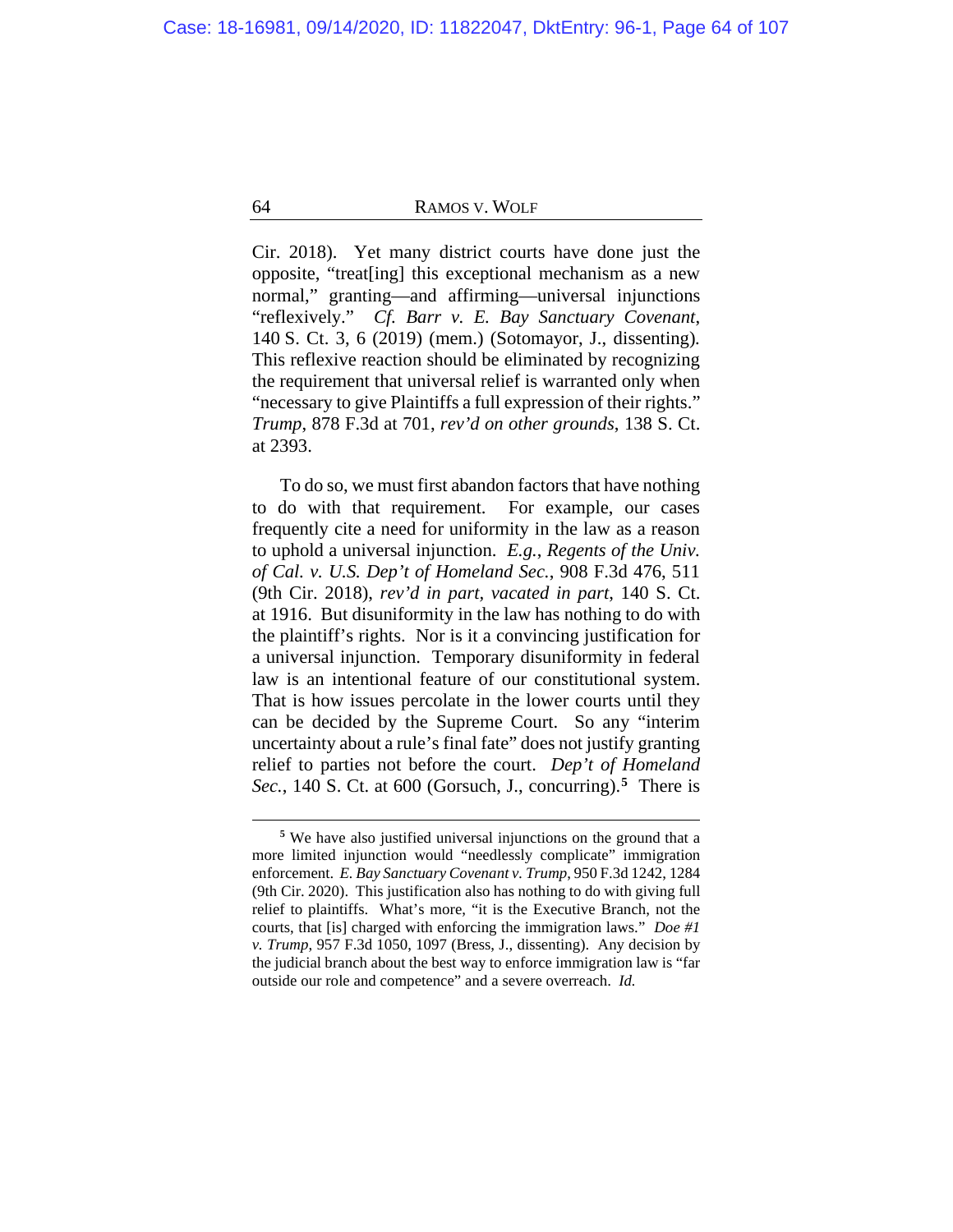nothing inherently problematic about agency action being implemented differently in different areas of the country. *See id.*

Another common justification for universal injunctions in these types of cases—that APA claims can lead to universal vacatur of a rule or action if they are arbitrary or capricious, *e.g.*, *Regents*, 908 F.3d at 511—also has nothing to do with the scope of relief "necessary to give Plaintiffs a full expression of their rights." *Trump*, 878 F.3d at 701, *rev'd on other grounds*, 138 S. Ct. at 2393. And just because agency action can be vacated after a trial on the merits does not mean such action need be—or even should be preliminarily enjoined on a universal basis. *See E. Bay Sanctuary Covenant v. Barr*, -- F. 3d --, 2020 WL 3637585, at \*24 (9th Cir. July 6, 2020) (Miller, J., concurring in part and dissenting in part) ("[W]e have not construed section 706 to require vacatur in every case in which an agency action is determined to be unlawful."). The costs of doing so—including no percolation, forum shopping, and emergency appeals—are too high to justify such extraordinary relief.

Once these erroneous justifications are stripped out, universal injunctions should become much rarer. This case is illustrative. A universal injunction would not be warranted here. Had we upheld the injunction, we could have limited the scope of it to the individual Plaintiffs in this case while still giving them full relief. *See City & Cty. of San Francisco v. Barr*, -- F.3d --, 2020 WL 3957184, at \*10 (9th Cir. July 13, 2020) ("Accordingly, we vacate the nationwide reach of the permanent injunction and limit its reach to California's geographical boundaries."); *Azar*, 911 F.3d at 584 (narrowing injunction to apply only to plaintiff states because doing so still "would provide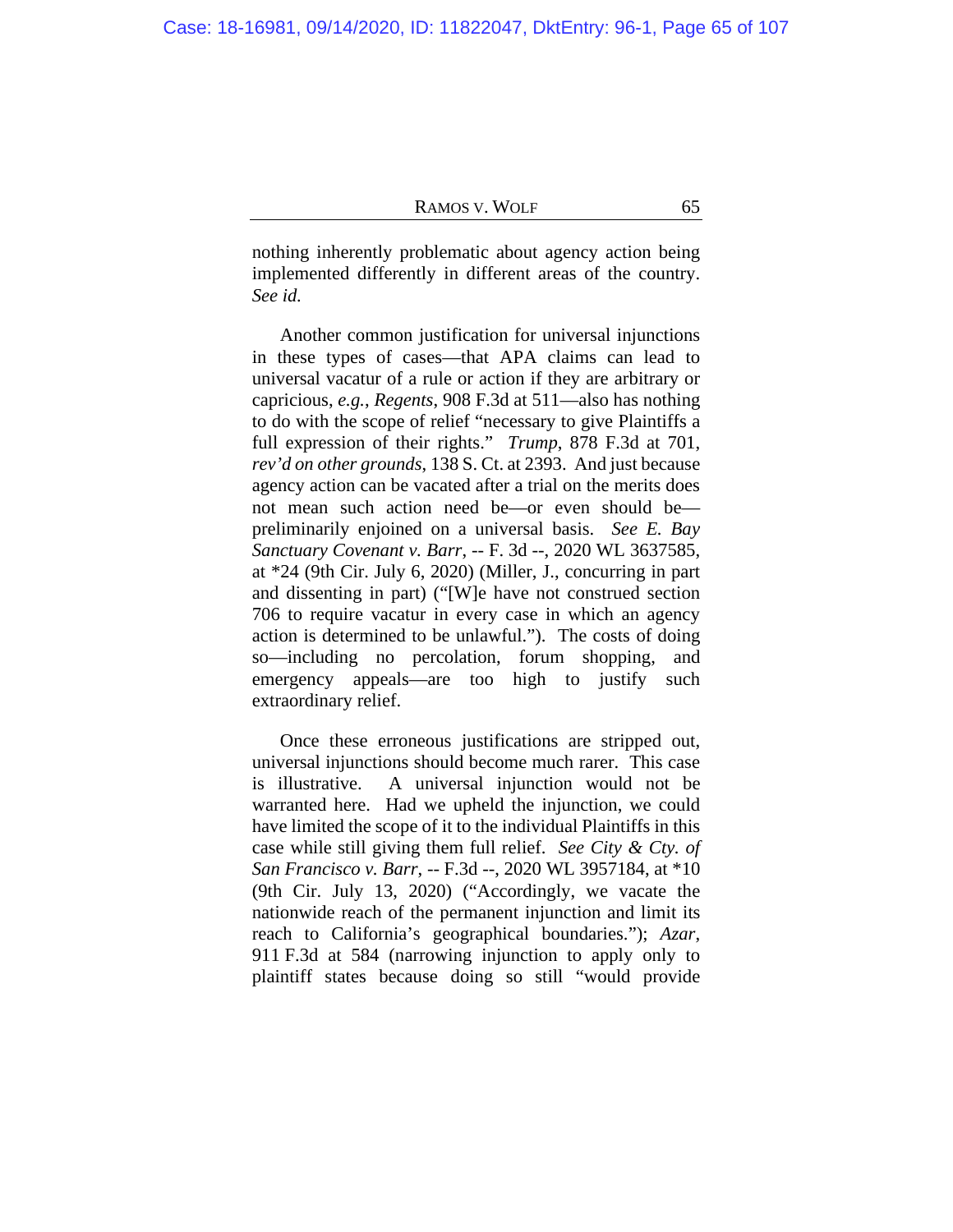complete relief to them"); *Haven Hospice*, 638 F.3d at 665 (vacating the nationwide portion of an injunction barring enforcement of a regulation because an injunction limited to the plaintiff "would have afforded the plaintiff complete relief").**[6](#page-65-0)**

That Plaintiffs seek relief on behalf of a putative class does not change that conclusion. "[I]n the absence of class certification, [a] preliminary injunction may properly cover only the named plaintiffs." *Nat'l Ctr. for Immigrants Rights, Inc. v. INS*, 743 F.2d 1365, 1371 (9th Cir. 1984). Here, no class has been certified. So putative class members can only benefit from injunctive relief incidentally—not by design. *Easyriders Freedom F.I.G.H.T. v. Hannigan*, 92 F.3d 1486, 1501–02 (9th Cir. 1996) (upholding injunction "extending benefit or protection to persons other than prevailing parties in the lawsuit" because the benefit was incidental to a properly tailored injunction).

To be sure, litigation involving certified class actions may minimize some of the problems presented by universal injunctions. For example, in a certified class action, the government would not be the only party unable to re-litigate its position in multiple courts. *City of Chicago v. Sessions*, 888 F.3d 272, 298 (7th Cir. 2018) (Manion, J., concurring in part and dissenting in part). That is so because any rulings by a court after certification would bind not only the

<span id="page-65-0"></span>**<sup>6</sup>** My dissenting colleague suggests a universal injunction would be proper here because revoking a TPS designation is a "single decision on a nationwide policy" that does not involve "case-by-case enforcement." Dissent at [103](#page-102-0) n.12. But this ignores the key question for injunctive relief: whether a more limited injunction would have afforded Plaintiffs complete relief. Regardless, there is no dispute that the district court erred under our precedent by not explaining the need for a universal injunction. *See Trump*, 897 F.3d at 1244–45.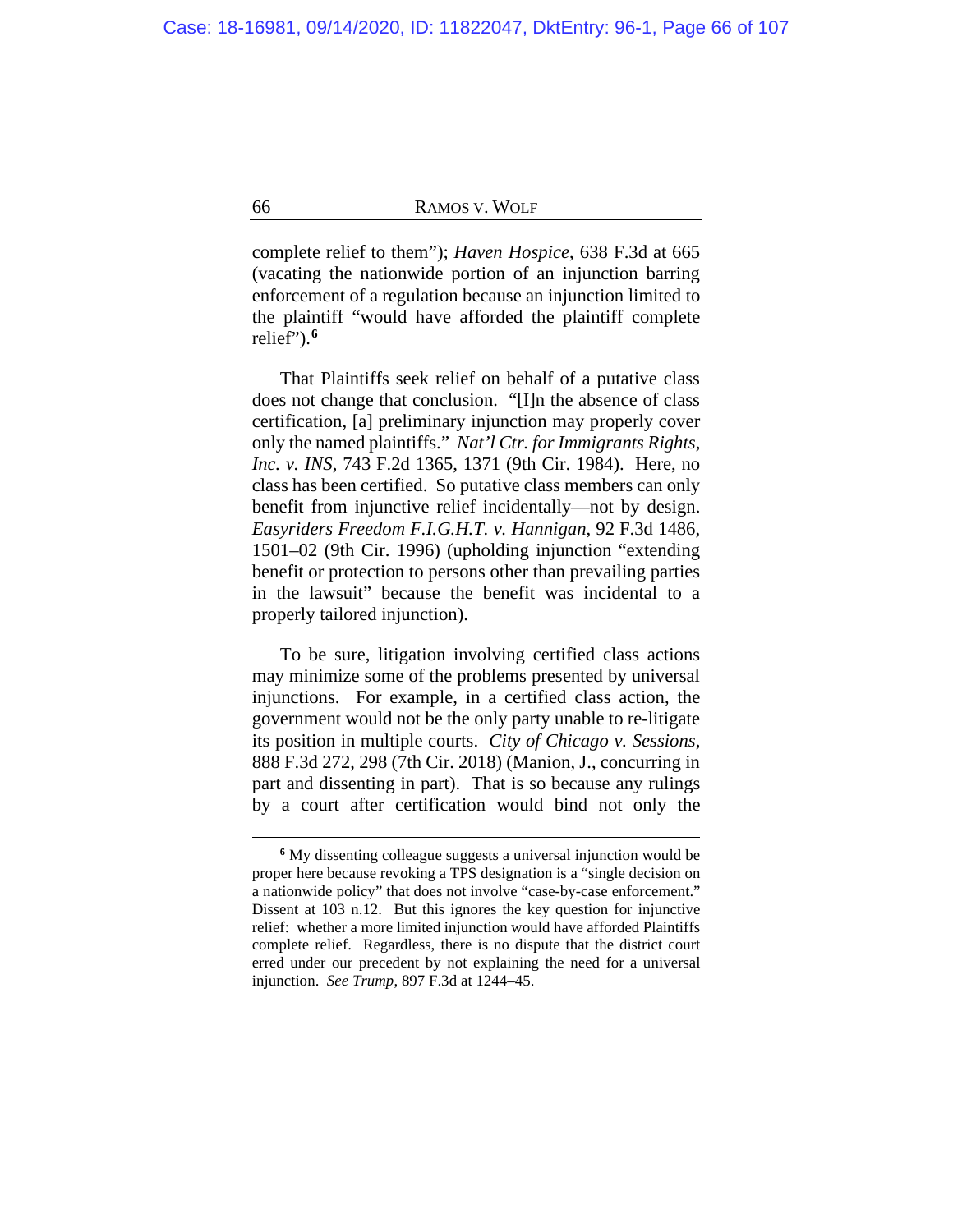government, but also all class members who did not opt out. *See Crawford v. Honig*, 37 F.3d 485, 487 n.2 (9th Cir. 1994). But the percolation problem and its effect on judicial decisionmaking would continue. *See United States v. Mendoza*, 464 U.S. 154, 160 (1984) (binding government to ruling in one case "would substantially thwart the development of important questions of law by freezing the first final decision rendered on a particular legal issue"). To avoid nationwide class actions becoming a substitute for universal injunctions and leaving many of these same problems unsolved, courts must carefully assess not only limits on injunctive relief, but also those under Rule 23, before granting universal relief. *Doe #1*, 957 F.3d at 1096 (Bress, J., dissenting).

# CHRISTEN, Circuit Judge, dissenting:

In 2017 and 2018, the Secretary of Homeland Security terminated the Temporary Protected Status (TPS) designations for Sudan, Haiti, El Salvador, and Nicaragua. In doing so, the Secretary decided that the TPS statute, 8 U.S.C. § 1254a, did not allow her the discretion to consider intervening events that occurred in these countries after they were designated for TPS. The Secretary's new statutory interpretation resulted in a practice that sharply differed from the way the TPS statute was applied by previous administrations.

Because my colleagues insist the complaint seeks judicial reconsideration of the Secretary's four TPS termination decisions, they conclude the district court lacked jurisdiction to hear plaintiffs' Administrative Procedure Act (APA) claim. But their premise is incorrect. The complaint plainly alleges that the Secretary of Homeland Security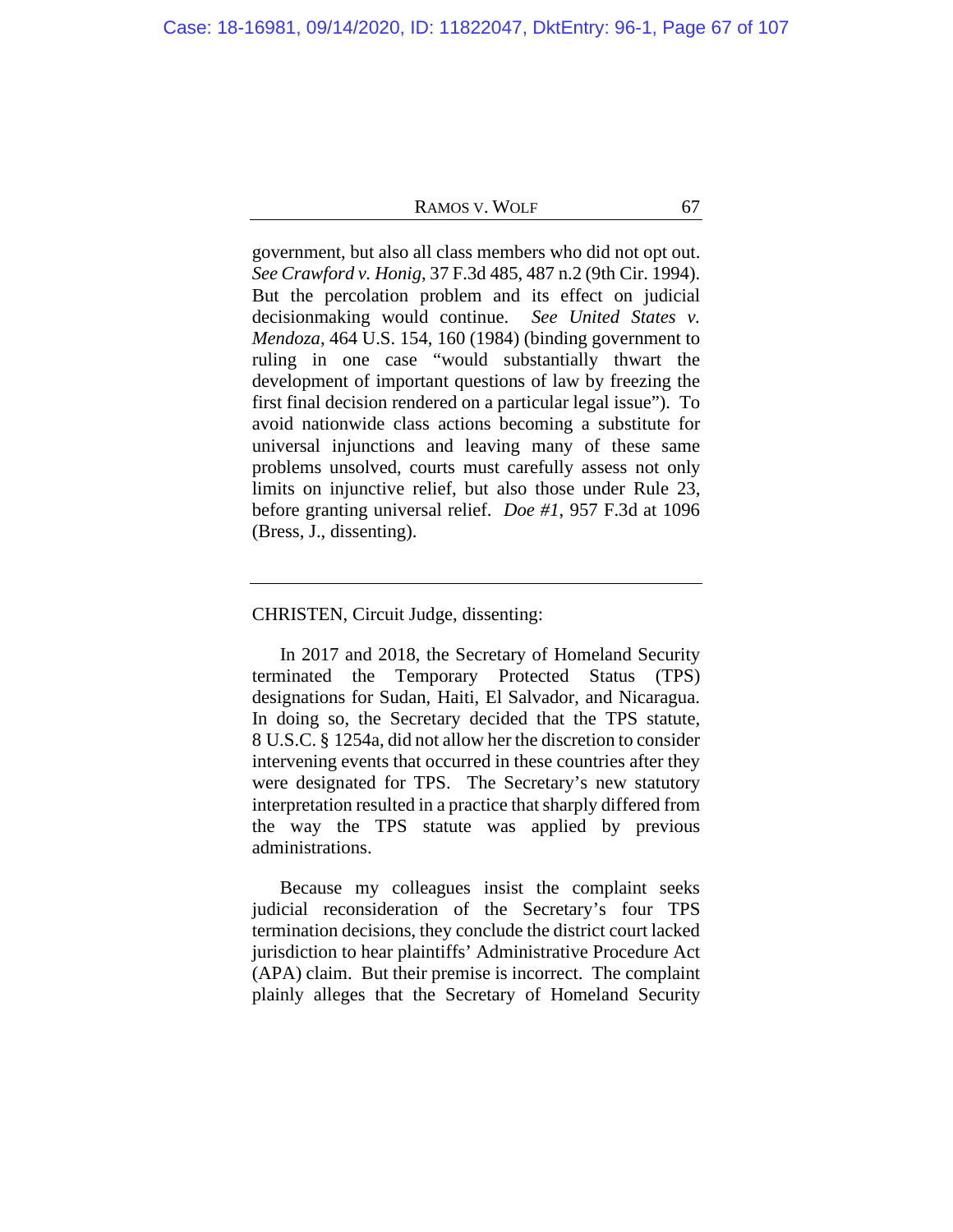violated the APA by interpreting the TPS statute in a way that starkly differs from previous administrations, and denying that there had been any resulting change to the agency's practice of considering intervening events. Plaintiffs' claim is a classic collateral challenge.

The TPS statute's judicial review bar prevents courts from second-guessing the Secretary's decisions to grant, extend, or terminate TPS, but that provision has no bearing on plaintiffs' collateral challenge to the Secretary's new practice of ignoring intervening events when making TPS determinations. The complaint challenges the process used to make TPS termination decisions, not the decisions themselves. Plaintiffs did not ask the district court to reweigh the factors the Secretary considered when she terminated TPS for these four foreign states, nor did they seek a ruling that Sudan, Haiti, El Salvador, and Nicaragua are entitled to TPS designations. In fact, even if plaintiffs ultimately prevail on their APA claim and the decisions are reconsidered, the Secretary could still decide to terminate these country designations.

Plaintiffs demonstrated a likelihood of success on the merits of their APA claim. Though the government denies that it changed any policy or practice, the district court identified an unambiguous and abrupt change in DHS's practice, and the record includes compelling evidence including the Secretaries' frank party-opponent admissions—that the process DHS used resulted from the Secretaries' new interpretation of the TPS statute.

The district court also decided that plaintiffs demonstrated serious questions going to the merits of their Equal Protection claim. This part of the district court's order catalogued a long list of evidence of racial animus and concluded that internal agency documents raised serious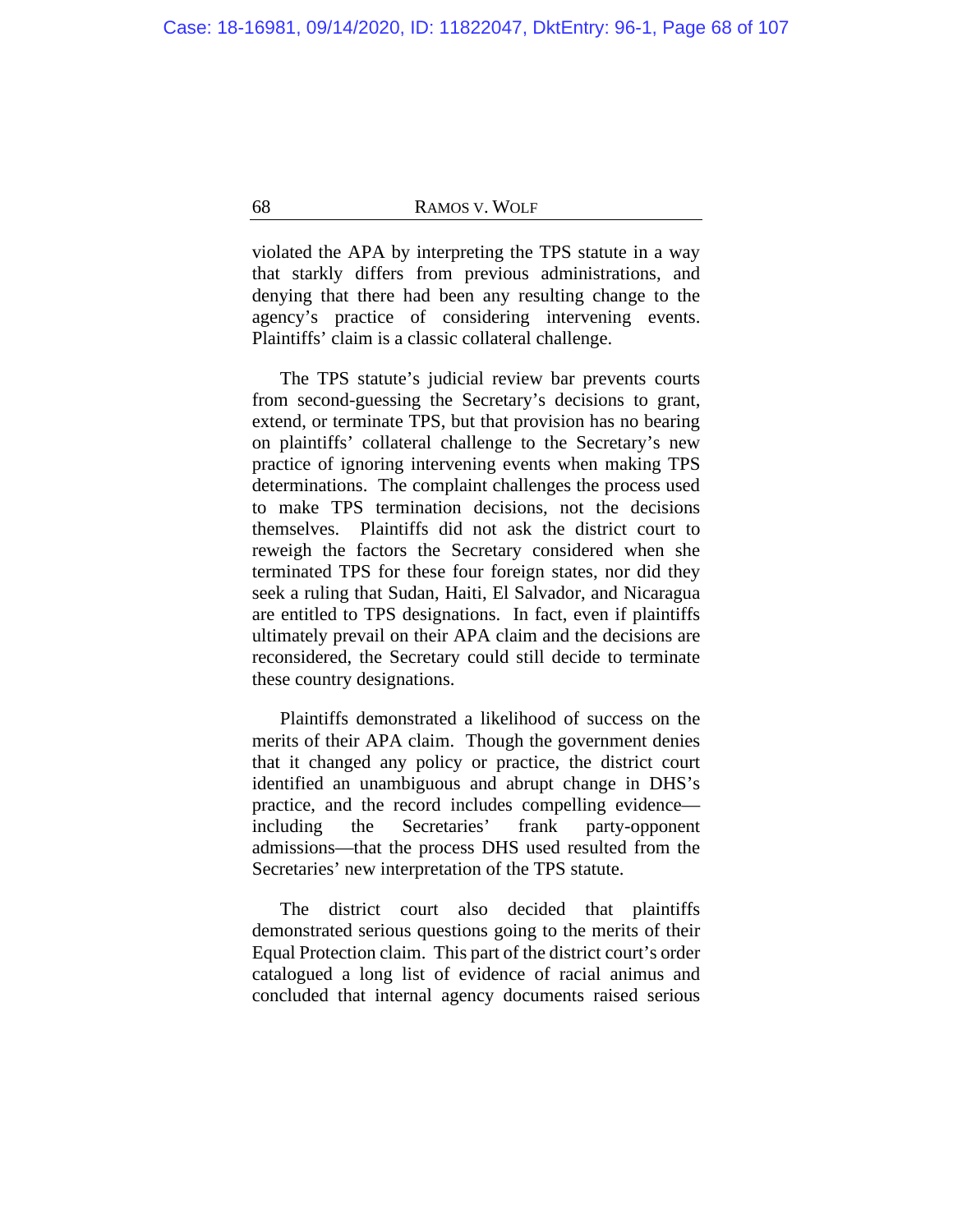questions about whether the terminations were motivated, at least in part, by racial animus. *See Vill. of Arlington Heights v. Metro. Hous. Dev. Corp*., 429 U.S. 252, 265–66 (1977). The court found that the Secretary's decisions were the result of an irregular process and "suggestive of a pre-determined outcome not based on an objective assessment."The majority itemizes the same list of profoundly denigrating statements, but finds a lack of evidence tying them to the TPS terminations. In my view, the doctrine of constitutional avoidance counsels that we should not reach the Equal Protection claim at this stage because the preliminary injunction is easily supported by plaintiffs' demonstration that they will likely succeed on their APA claim alone.

Our task on appeal is limited to deciding whether the district court abused its discretion when it granted preliminary injunctive relief. Unquestionably, it did not. Plaintiffs' APA claim is collateral to the Secretary's merits decisions, and we owe significant deference to the district court's order granting preliminary injunctive relief. Accordingly, I would affirm the district court's wellreasoned decision.

## **A.**

This case is not about allowing noncitizens to cross our borders. Plaintiffs are U.S. citizen children, their non-citizen parents, and other non-citizens who are already in the United States legally. They have lived in this country lawfully for many years, some for more than twenty years. Plaintiffs filed a putative class action challenging the Department of Homeland Security's (DHS) new interpretation of the TPS statute and the resulting change to the practice used to decide whether to terminate or extend the TPS designations for Sudan, Haiti, El Salvador, and Nicaragua.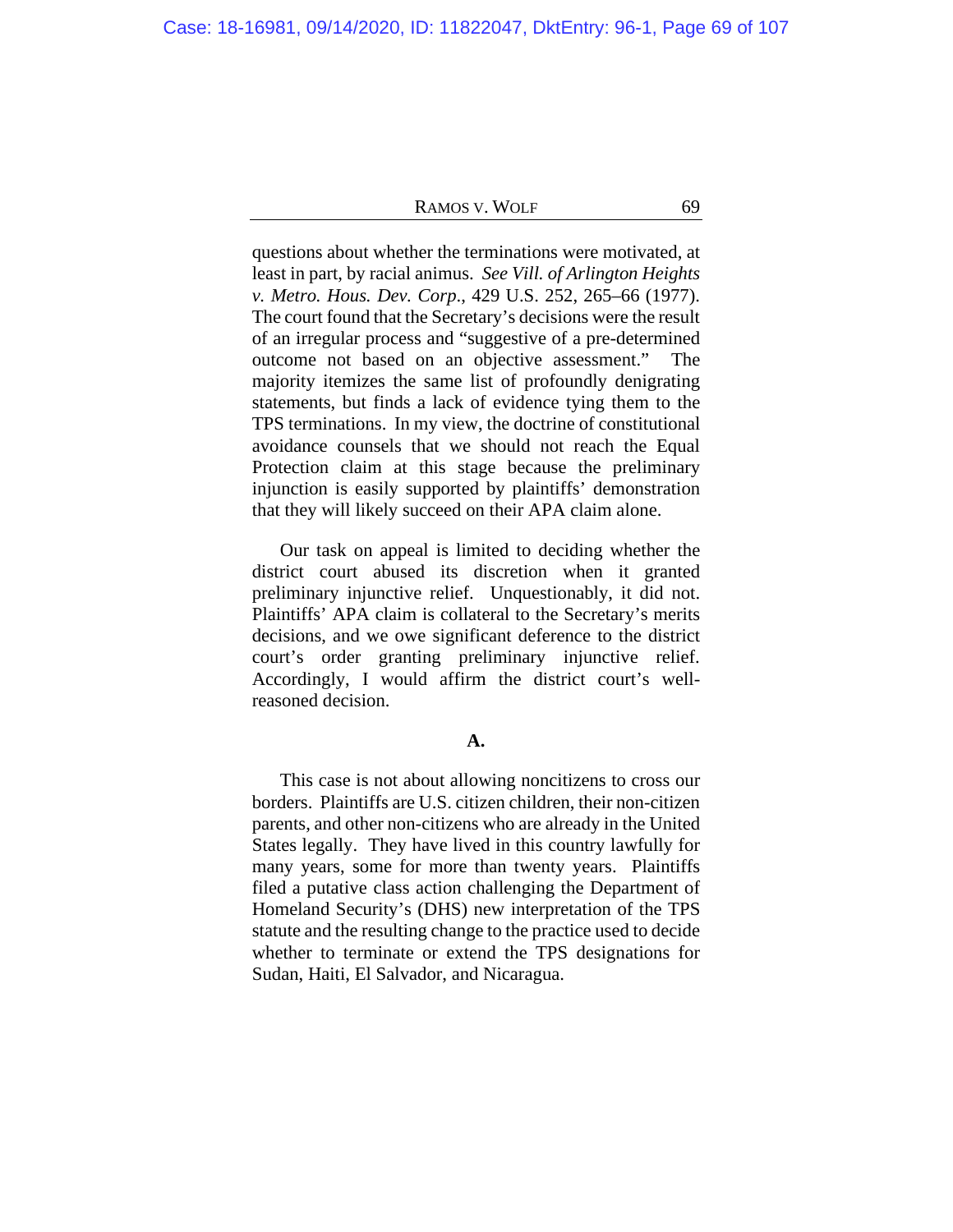TPS is a form of humanitarian immigration relief that allows individuals from "designated" countries to live and work lawfully in the United States when they cannot return safely to their country of origin due to armed conflict, natural disaster, or other extraordinary and temporary circumstances. *See* 8 U.S.C. § 1254a. Once a country receives a TPS designation, nationals of that country who are already lawfully present in the United States may apply for individual temporary protected status.**[1](#page-69-0)** *Id.* § 1254a(a)(1). Individual TPS status is only available to foreign nationals who: (1) have been continuously physically present in the United States since the date of their home country's most recent TPS designation; (2) have continuously resided in the United States from a date identified by the Secretary; and (3) are otherwise admissible as immigrants. *Id.* § 1254a(c). A non-citizen granted TPS receives authorization to work in the United States and protection against removal while their home country has a TPS designation. *Id*. § 1254a(a)(1).

Congress created the TPS program in 1990 to establish formal criteria and procedures to replace Extended Voluntary Departure (EVD), a practice the executive branch had used for decades to provide similar relief on an *ad hoc* basis. Although some countries' TPS designations last for short periods, other countries' designations have lasted for many years, including the four in this case. El Salvador has been designated since 2001, Nicaragua has been designated since 1999, Sudan has been designated since 1997, and Haiti has been designated since 2010.

<span id="page-69-0"></span>**<sup>1</sup>** The TPS program also applies to noncitizens without nationality if they "last habitually resided" in the designated state. 8 U.S.C.  $§ 1254a(a)(1).$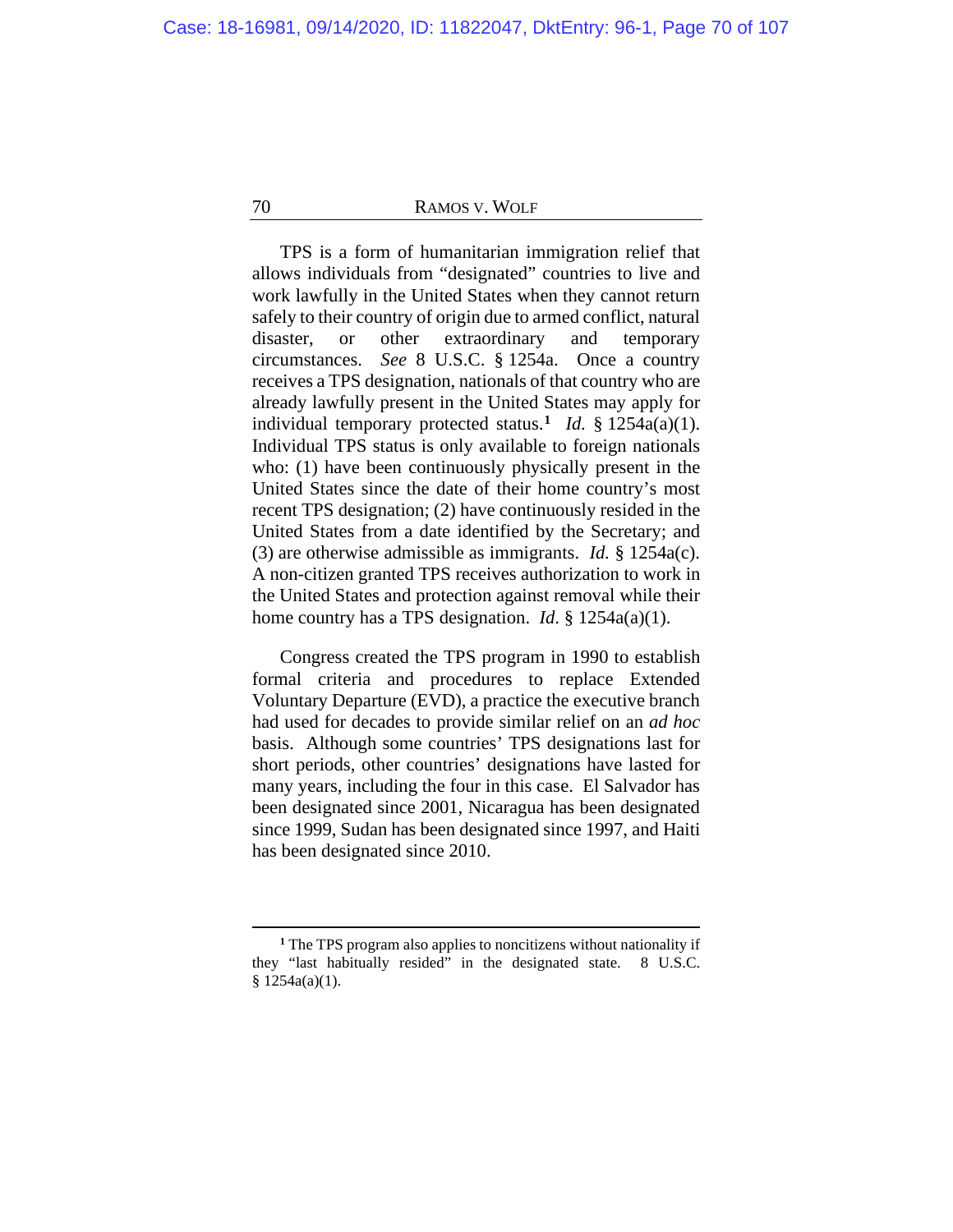The district court recognized that if the subject countries' TPS designations are terminated, over 200,000 U.S. citizen children will face the prospect of leaving the only home they have ever known, or growing up without one or both of their parents. In addition, some 300,000 non-citizens face the loss of their homes, jobs, careers, and communities.

The complaint alleges that when previous administrations decided whether to extend or terminate a foreign state's TPS designation, the Secretary regularly considered intervening circumstances such as natural disasters and social or economic crises that occurred after the country was designated for TPS. For example, plaintiffs assert that Haiti received a TPS designation after a 7.0 magnitude earthquake in 2010, and that when Haiti's TPS status was extended most recently, the Secretary considered "crime, poverty, unemployment, lack of adequate social services, and successive health and environmental disasters, including destruction caused by The complaint also alleges that although "no relevant statute or regulation has changed in the intervening decades," DHS now takes the position that intervening events cannot be considered. According to the complaint, the Secretaries adopted a novel interpretation of the TPS statute, and concluded that they lacked the statutory authority to consider intervening events. This change was adopted "without a formal announcement to disclose its rationale for making a dramatic change to a decades-old policy."**[2](#page-70-0)**

<span id="page-70-0"></span>**<sup>2</sup>** Secretary John Kelly served as the administration's first Secretary for DHS, but the four TPS terminations decisions were made by Acting Secretary Elaine Duke and Secretary Kirstjen Nielsen. For the sake of clarity, I refer to a singular Secretary except where relevant.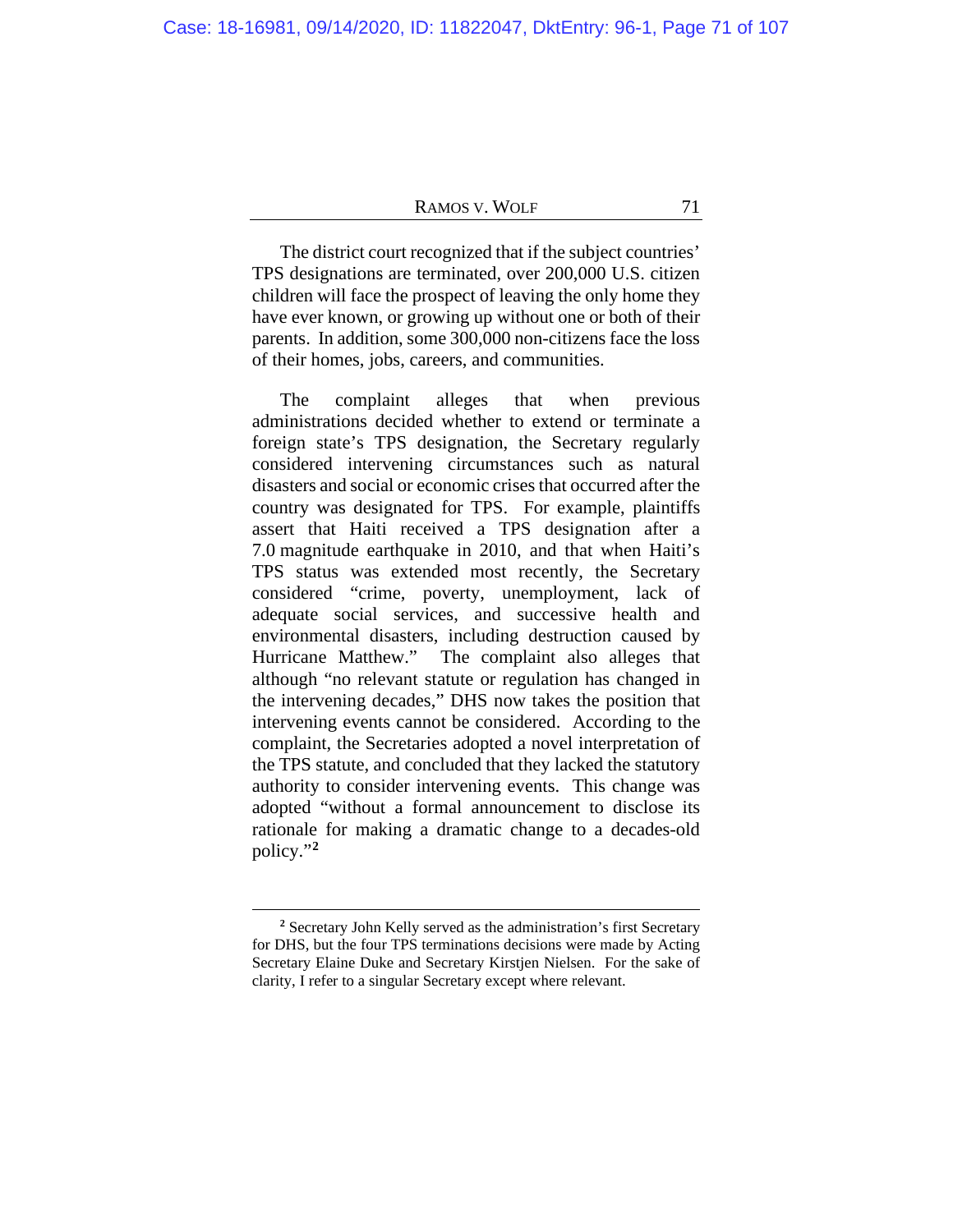The district court ruled that it had jurisdiction to consider plaintiffs' claims, that plaintiffs demonstrated a likelihood of success on their APA claim and serious questions going to the merits of their Equal Protection claim, and it entered a preliminary injunction to preserve the status quo while the parties' dispute is litigated. Three of the district court's four *Winter* findings are uncontested.**[3](#page-71-0)** The only *Winter* factor challenged on appeal is whether the district court erred by finding that plaintiffs sufficiently demonstrated they will succeed on the merits of their claims.

**i.**

We begin with the strong presumption favoring judicial review of agency action. *See, e.g*., *Dep't of Homeland Sec. v. Regents of the Univ. of Cal.*, 140 S. Ct. 1891, 1905 (2020); *Columbia Riverkeeper v. United States Coast Guard*, 761 F.3d 1084, 1091 (9th Cir. 2014). Yet the majority decides the district court lacked jurisdiction to consider plaintiffs' APA claim. The text of the TPS statute certainly does not overcome the presumption of reviewability. Indeed, the judicial review bar in the TPS statute mirrors the review bars at issue in *McNary v. Haitian Refugee Center, Inc.*, 498 U.S. 479 (1991), and *Reno v. Catholic Social Services*, 509 U.S. 43 (1993) (*Catholic Social Services*), and the Supreme Court has already ruled that this statutory language does not bar collateral challenges. Though the majority does not contest this part of the analysis, a brief recap of *McNary* and *Catholic Social Services* is important

<span id="page-71-0"></span>**<sup>3</sup>** Plaintiffs seeking a preliminary injunction must establish that they are "likely to succeed on the merits, that [they are] likely to suffer irreparable harm in the absence of preliminary relief, that the balance of equities tips in [their] favor, and that an injunction is in the public interest." *Winter v. Nat. Res. Def. Council*, 555 U.S. 7, 20 (2008).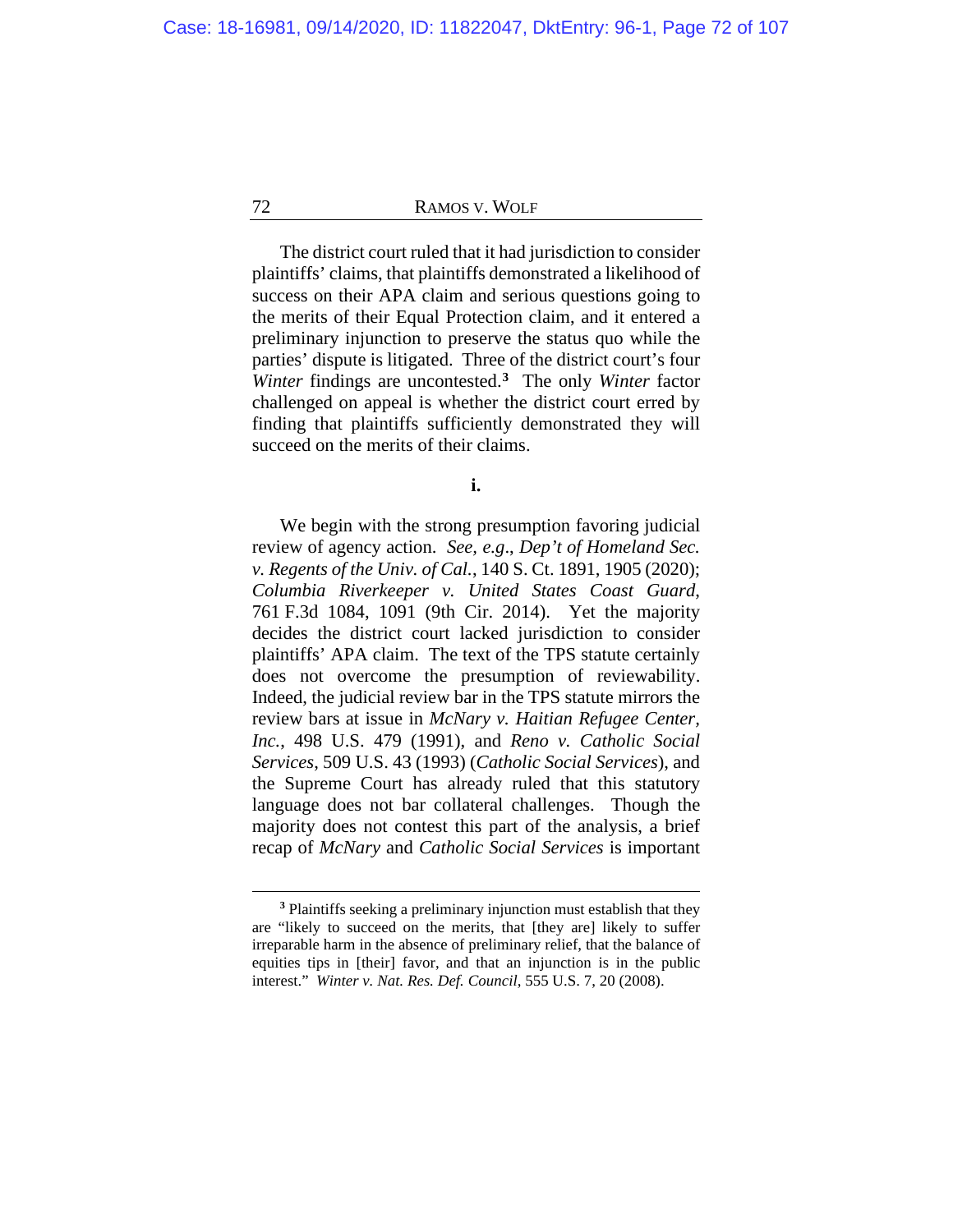to illustrate why the majority's ultimate conclusion is incorrect.

*McNary* involved Special Agricultural Worker (SAW) status, an amnesty program codified in the Immigration and Nationality Act at 8 U.S.C. § 1160. 498 U.S. at 483. Much like TPS, SAW status allows work authorization for certain non-citizens and temporary protection from removal. *Id.* at 490. The *McNary* plaintiffs claimed that the SAW interview process was arbitrary and violated their due process rights because, among other things, applicants were not given notice of adverse evidence or allowed an opportunity to respond to it. *Id.* at 487–88. The *McNary* plaintiffs' challenge was not to the merits of the agency's SAW decisions; they challenged the process the agency used to make the decisions. *Id.* at 491–92. Nevertheless, the government argued that the judicial review bar in the SAW statute required dismissal of the claim. *Id.* The Supreme Court disagreed.

*McNary* is critical to the subject appeal because the SAW statute's judicial review bar mirrors the one in the TPS statute. *Id.* at 486 n.6. The SAW provision reads:

> There shall be no administrative or judicial review *of a determination* respecting an application for adjustment of status under this section except in accordance with this subsection.

8 U.S.C. § 1160(e)(1) (emphasis added). The Supreme Court reasoned that the SAW statute's "reference to 'a determination' describes a single act rather than a group of decisions or a practice or procedure employed in making decisions." *Id.* at 492. The Court concluded the statutory bar did not preclude plaintiffs' collateral challenge to the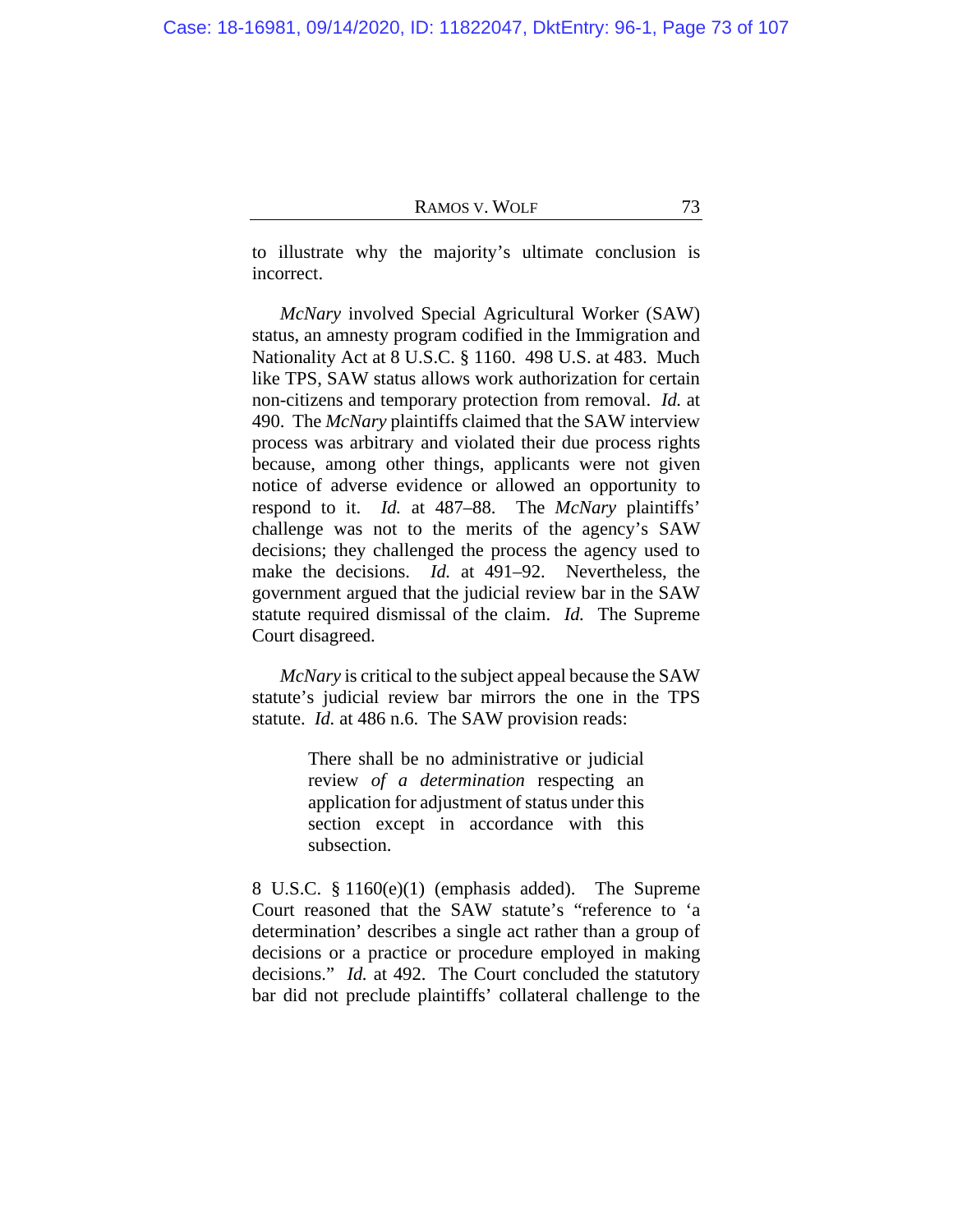practice or procedure used to make the SAW determinations. *Id.* In *Catholic Social Services*, the Supreme Court addressed another judicial review bar in the INA, § 1255a(f)(1), and reached the same result.**[4](#page-73-0)** 509 U.S. at 55– 56. The judicial review bar in the TPS statute includes the critical language at issue in *McNary* and *Catholic Social Services*:

> There is no judicial review *of any determination* of the [Secretary] with respect to the designation, or termination or extension of a designation, of a foreign state under [the TPS statute].

8 U.S.C. § 1254a(b)(5)(A) (emphasis added). *McNary* and *Catholic Social Services* leave no doubt that the TPS statute bars direct review of the Secretary's TPS determinations, but not the policies or practices used to make them.

The government's contrary argument relies on *Gebhardt v. Nielsen*, 879 F.3d 980 (9th Cir. 2018), a case in which we considered the Adam Walsh Child Protection and Safety Act. *Id.* at 984 (citing 8 U.S.C. § 1154(a)(1)(A)(viii)(I)). The INA allows United States citizens to submit I-130 petitions for noncitizen relatives to lawfully enter or remain in the United States. *See* 8 U.S.C. § 1154(a)(1)(A)(i). The Adam Walsh Act created an exception to that provision to prevent citizens who had been convicted of specified crimes against minors from submitting I-130 petitions, unless the

<span id="page-73-0"></span>**<sup>4</sup>** The statutory provision in *Catholic Social Services* read, "There shall be no administrative or judicial review *of a determination* respecting an application for adjustment of status under this section except in accordance with this subsection."  $8 \text{ U.S.C. }$   $\frac{8}{1255a(f)(1)}$ (emphasis added).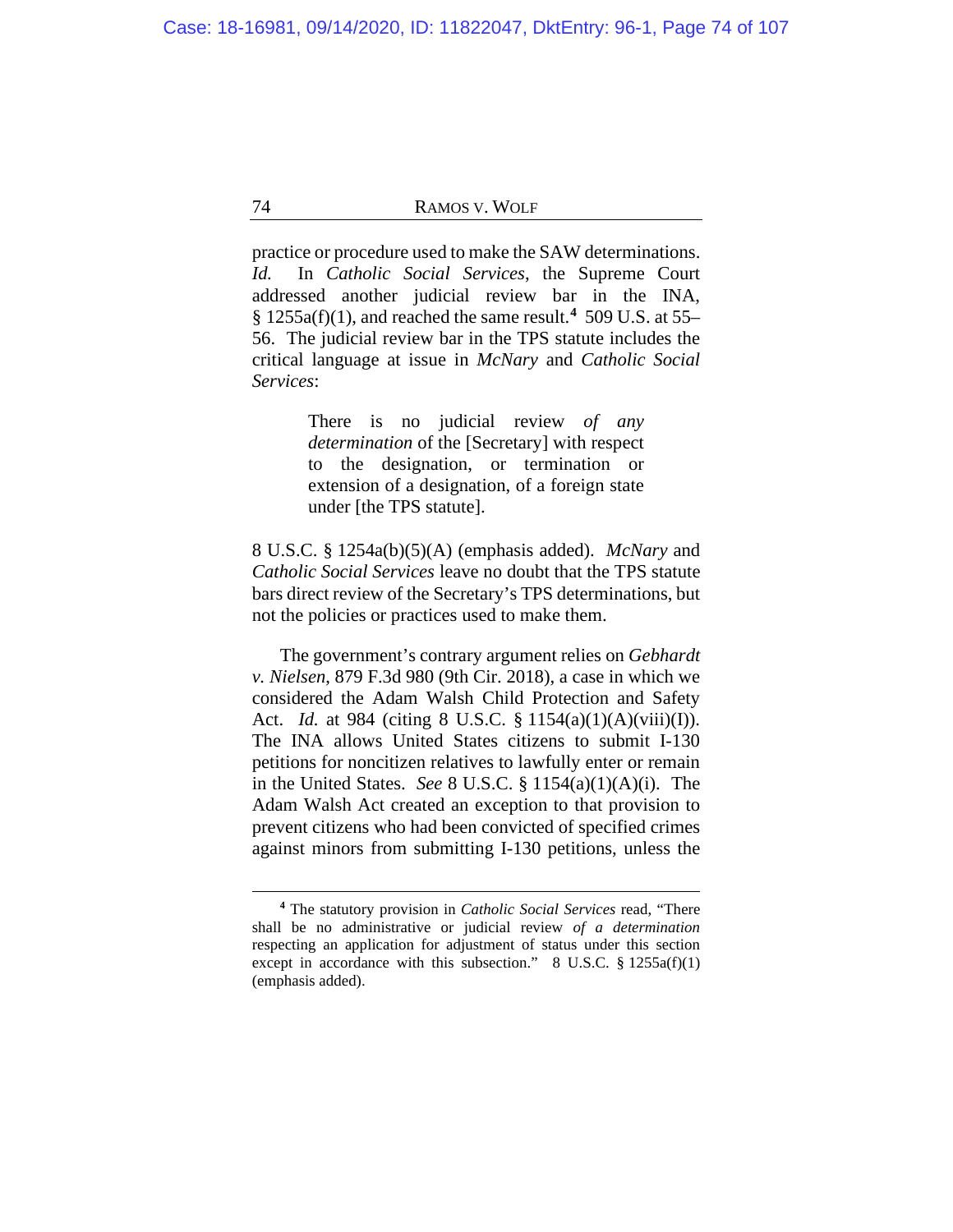Secretary of Homeland Security, in her "sole and unreviewable discretion," determined that the citizen posed "no risk" to the subject of the petition. *Gebhardt*, 879 F.3d at 984. The judicial review bar in the Adam Walsh Act is demonstrably stronger and broader than the one in § 1254a. *See, e.g.*, *Bremer v. Johnson*, 834 F.3d 925, 931 (8th Cir. 2016) (comparing the judicial review bar in the Adam Walsh Act with the statute at issue in *McNary* and noting, among other differences, that "[a] grant of 'sole' discretion [in the Adam Walsh Act] is among the strongest known to the law"). By contrast, as the majority itself explains, the TPS program was created to rein in the unfettered discretion the executive branch previously exercised through the EVD program.**[5](#page-74-0)** *See Amici Curiae* Immigration Law Scholars Br. at 2–5.**[6](#page-74-1)** The government's reliance on *Gebhardt* is sorely misplaced. The judicial review bar in the TPS statute, § 1254a(b)(5)(A), contains the same operative phrase used in the statutes described in *McNary* and *Catholic Social Services*, and those cases, not *Gebhardt*, control the outcome of this appeal. *See McNary*, 498 U.S. at 494 ("[H]ad Congress intended the limited review provisions . . . to

**<sup>5</sup>** The parties agree that TPS designations are made by the Secretary of Homeland Security, and that the Secretary's discretion is not unfettered. The statute requires the Secretary to consult "with appropriate agencies of the Government." *See* 8 U.S.C. 1254a(b)(1). The Secretary receives a Country Conditions Memo and Decision Memo from at least two different divisions within United States Citizenship and Immigration Services (USCIS). The Decision Memo contains a recommendation to grant, extend, or terminate a TPS designation. The State Department also provides input, including country conditions and recommendations, and the statute allows the Secretary to receive input from other governmental sources.

<span id="page-74-1"></span><span id="page-74-0"></span>**<sup>6</sup>** Citing H.R. Rep. No. 100-627, 100th Cong., 2d Sess. at 4, 6 (1988); 136 Cong. Rec. (House) 8686–8687.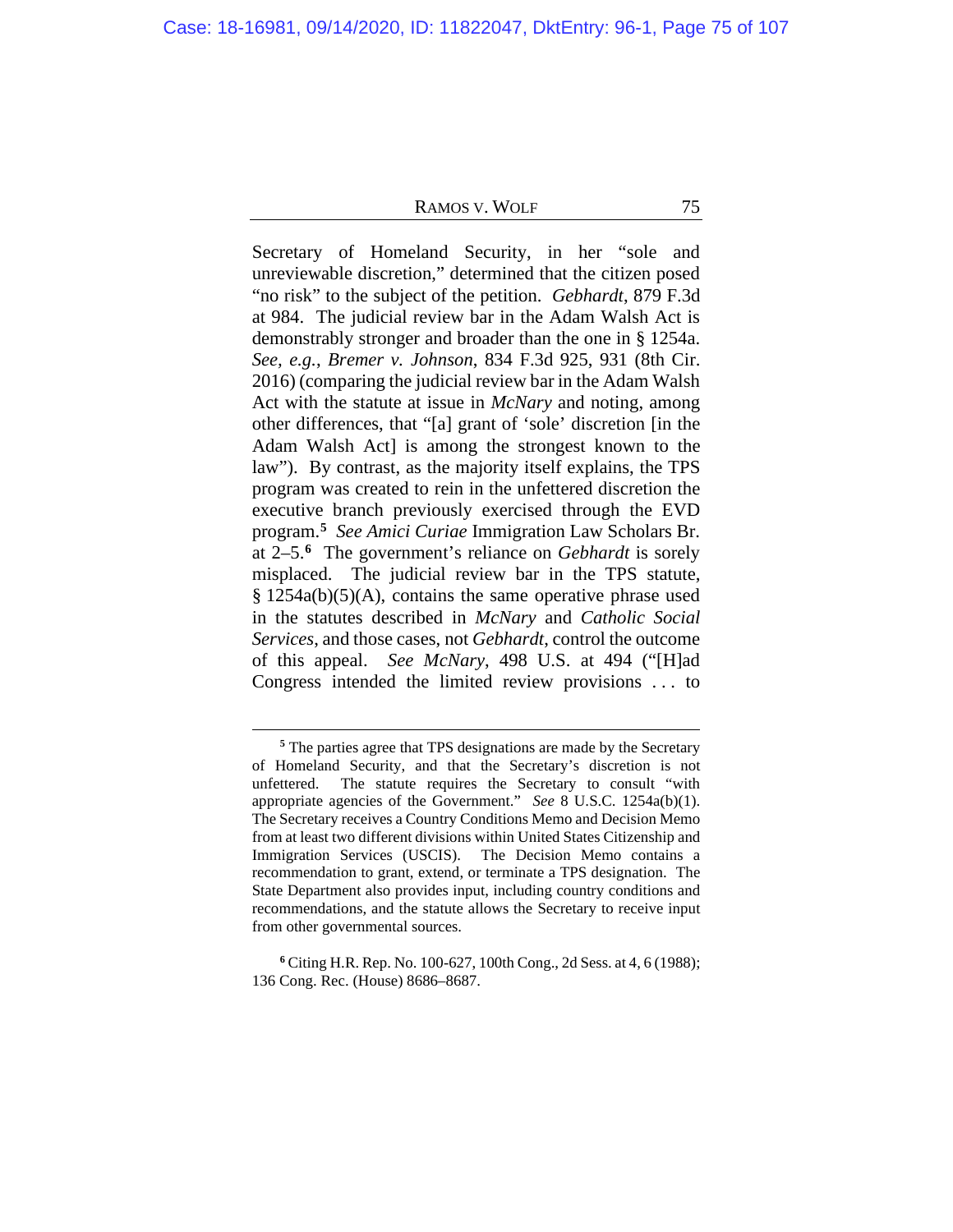encompass challenges to [DHS] procedures and practices, it could easily have used broader statutory language.").

Up to this point, the majority's analysis does not differ from this dissent. It agrees we must begin with a presumption of reviewability; it does not deny the holdings of *McNary* or *Catholic Social Services*; and it agrees that the Adam Walsh Act does not support the government's position because the outcome in that case depended on a statute vastly more restrictive of judicial review than the one at issue here. Boxed in, the majority circles back and strains to find reason to give the phrase "a determination" different meaning in the TPS statute. The majority's efforts are in vain. The Supreme Court ruled that the phrase does not bar collateral challenges: "'*a determination' describes a single act*," the Supreme Court explained, "*rather than a group of decisions or a practice or procedure employed in making decisions*." *McNary*, 498 U.S. at 492 (emphasis added). The judicial review bars in these statutes do not foreclose collateral challenges.

Yet the majority forges on. At pages [36](#page-35-0)[–38,](#page-37-0) it advances an argument not made by the government, and conjures from whole cloth a new meaning for the phrase "a determination." This part of the opinion includes the undisputed observation that TPS designation decisions are the Secretary's to make, and devotes considerable effort to explaining that the TPS statute was clearly intended to limit the discretion exercised by the executive under the now-replaced EVD program. The opinion goes on to argue the uncontested point that the TPS statute still affords the Secretary considerable discretion to decide what factors to consider, and how to weigh them, when making TPS determinations.

Plaintiffs do not dispute that the judicial review bar in the TPS statute prevents courts from second-guessing the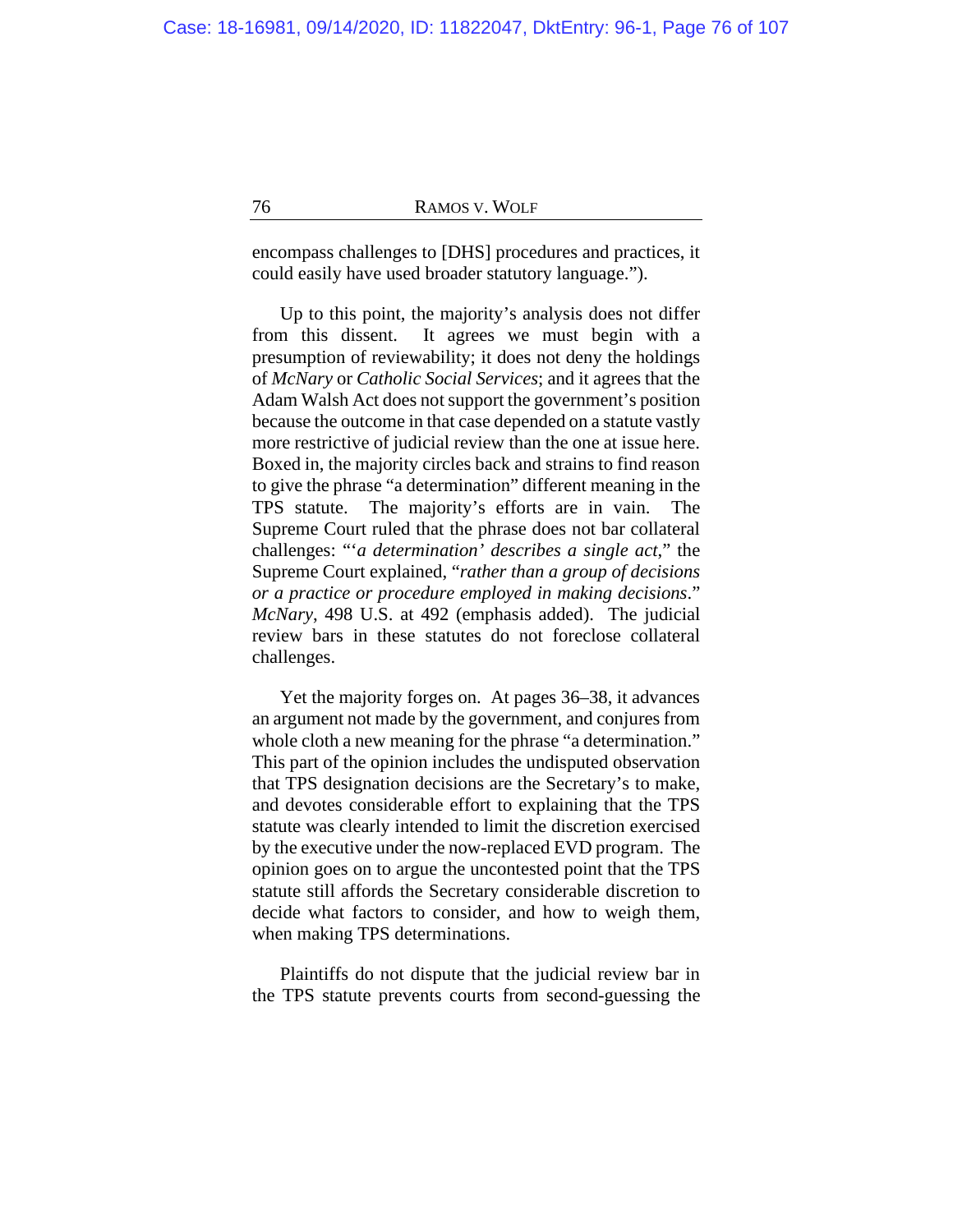Secretary's TPS determinations, but there is no way to stretch "a determination" so that it bars consideration of plaintiffs' APA claim. One need not look past the statute's text to discern the types of "determinations" that may not be reviewed by the court:

> There is no judicial review of any determination of the [Secretary] with respect to the designation, or termination or extension of a designation, of a foreign state under this subsection.

8 U.S.C. § 1254a(b)(5)(A) (emphasis added). The majority claims the *McNary* rule emanated from the context of surrounding statutory provisions. But the decision shows otherwise. The Supreme Court's decision hinged upon "Congress' choice of statutory language," not the statute's overall context. *McNary*, 498 U.S. at 494. After the Supreme Court's interpretation of the judicial review bars in the INS provisions at issue in *McNary* and *Catholic Social Services*, it is clear the Secretary's TPS merits decisions are unreviewable; collateral challenges to those decisions are not.

# **ii.**

Because the TPS statute bars review of TPS determinations only, not collateral challenges, the question is whether plaintiffs' APA claim is collateral. Our case law clearly delineates the factors we consider to distinguish between direct challenges to agency action and collateral challenges to agency action. All of them weigh in favor of the conclusion the complaint makes obvious: the nature of plaintiffs' APA claim is collateral to the Secretary's TPS determinations, and thus it is plainly reviewable.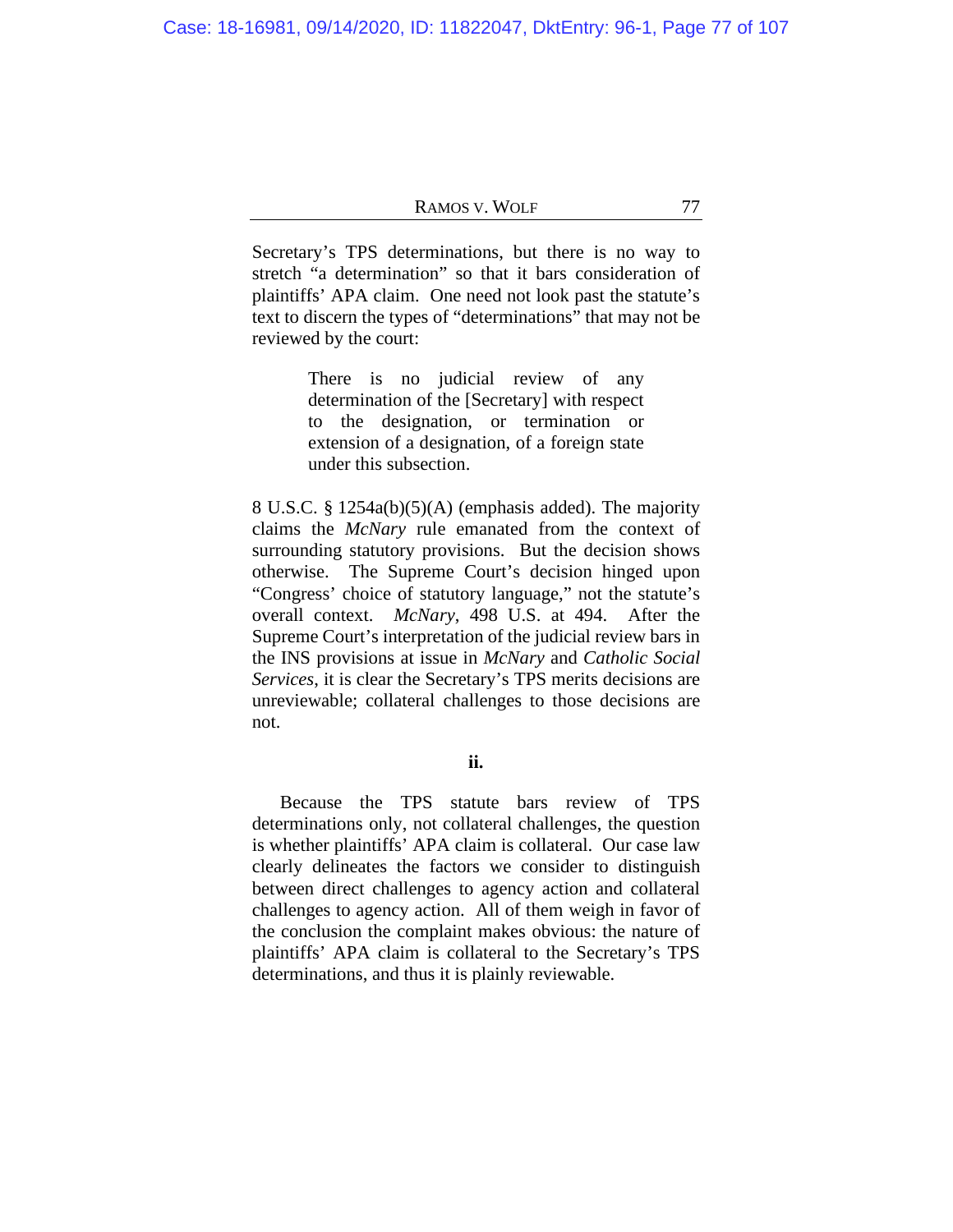In *City of Rialto v. West Coast Loading Corp.*, we "distilled two 'guiding principles'" from our case law to differentiate between direct and collateral challenges. 581 F.3d 865, 874 (9th Cir. 2009) (quoting *Ortiz v. Meissner*, 179 F.3d 718, 721–22 (9th Cir. 1999)). First, we ask "whether the claim challenges a 'procedure or policy that is collateral to an alien's substantive eligibility,' for which 'the administrative record is insufficient to provide a basis for meaningful judicial review.'" *Id.* (quoting *Proyecto San Pablo v. INS*, 189 F.3d 1130, 1138 (9th Cir. 1999)). This first principle highlights the central importance of meaningful judicial review of agency action, and examines whether the plaintiff's claims can be effectively advanced in another forum or stage in the proceedings. *Id.*; *see also Naranjo-Aguilera v. INS*, 30 F.3d 1106, 1114 (9th Cir. 1994). *City of Rialto*'s second factor requires that we look to whether the plaintiff's claims satisfy all of the traditional elements of justiciability; i.e., whether plaintiffs can show that their claims are ripe, that they have standing, and that they exhausted their administrative remedies by taking the steps available to them before the agency blocked their path. *City of Rialto*, 581 F.3d at 874 (citing *Catholic Social Services*, 509 U.S. at 56). Here, the government does not contest the court's jurisdiction based on ripeness, standing, or administrative exhaustion grounds.

As in *McNary* and *Catholic Social Services*, plaintiffs' APA claim is not based on their own substantive eligibility for a statutory benefit, or even on the merits of the TPS designations for Haiti, Sudan, El Salvador, and Nicaragua. Plaintiffs challenge the sudden shift in the Secretary's statutory interpretation and the Secretary's changed practice used to make TPS determinations. As the district court specifically recognized, if plaintiffs are successful, the Secretary will "not be compelled to extend each country's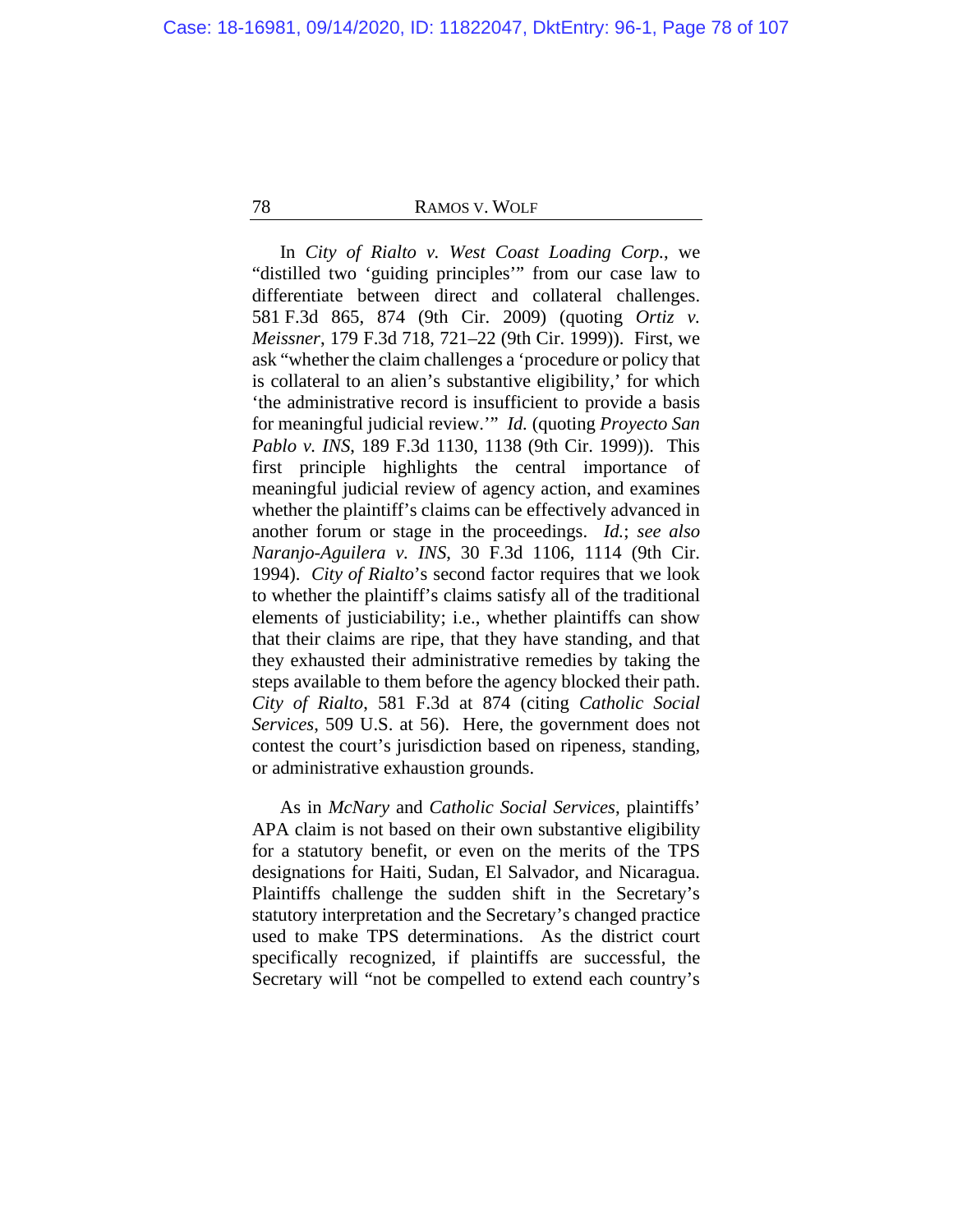TPS designation." Instead, the Secretary will have the opportunity to reconsider the four TPS country designations with the discretion to take into account intervening events. Individual Haitians, Sudanese, Salvadorans, and Nicaraguans will still be required to qualify for TPS status pursuant to § 1254a(c). The Secretary may reach the same result if she considers intervening events; plaintiffs do not dispute that these determinations are the Secretary's to make. *See, e.g.*, *Immigrant Assistance Project of the L.A. Cty. Fed'n of Labor v. INS*, 306 F.3d 842, 863 (9th Cir. 2002) (deeming plaintiffs' challenge collateral where the relief the district court granted compelled the agency to use a particular procedure, not to reach a particular outcome).

*City of Rialto* also directs us to consider whether a claim necessarily requires looking beyond the administrative record. 581 F.3d at 874. Plaintiffs' claim does. The central allegation in plaintiffs' APA claim is that DHS arbitrarily changed a practice that had been followed by several administrations. Because DHS continues to deny that any change occurred, the district court looked to previous TPS designation decisions and compared the criteria used in them to the criteria applied when the Secretary terminated the TPS designations for Sudan, Haiti, El Salvador, and Nicaragua. An examination of the administrative records for these four TPS decisions would have allowed the district court to determine what factors the Secretary considered, but it was necessary to compare those factors to records for prior TPS decisions in order to discern whether the agency's treatment of intervening events had changed over time. The need to look outside of the administrative records for these four decisions weighs in favor of concluding that plaintiffs' claim raises a collateral challenge. *See Mace v. Skinner*, 34 F.3d 854, 859 (9th Cir. 1994); *see also City of Rialto*, 581 F.3d at 874 (observing that, when deciding if a claim is collateral,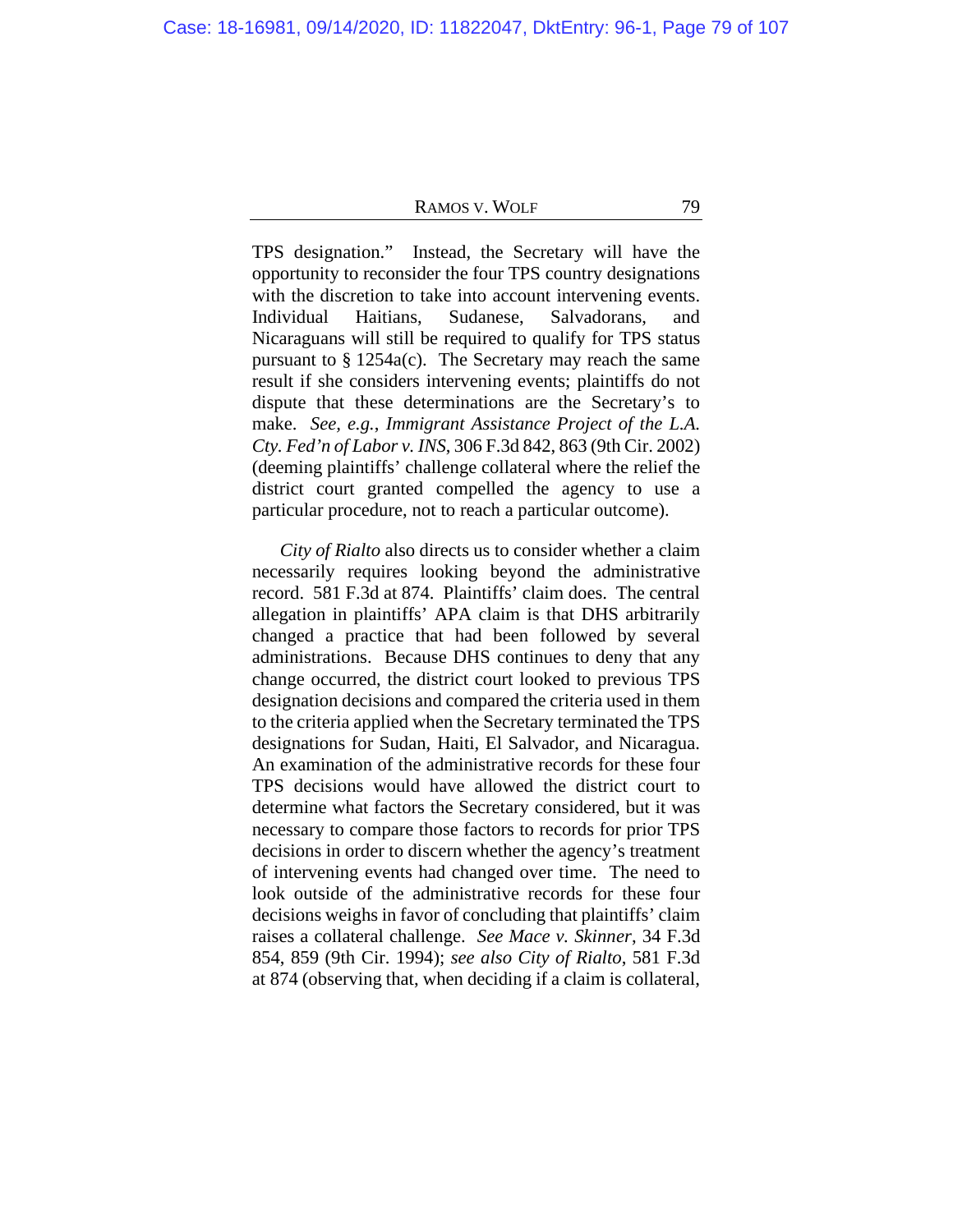courts consider whether the administrative record is "insufficient to provide a basis for meaningful judicial review" (quoting *Ortiz*, 179 F.3d at 722)).

To decide whether a claim is collateral, we also consider whether it requires an examination that is "neither peculiarly within the agency's 'special expertise' nor an integral part of its 'institutional competence.'" *Mace*, 34 F.3d at 859. Applied to the facts of this case, this factor is straightforward. Whether to extend or terminate a foreign state's TPS designation is a question that lies squarely within the agency's province and expertise, but determining whether the Secretary misinterpreted her statutory authority or acted unlawfully by abruptly breaking from past practice *sub silentio*, is not. Compliance with the APA is a legal question routinely and properly addressed by the courts. *See, e.g.*, Charles H. Koch, Jr. & Richard Murphy, 4 Admin. L. & Prac. § 11:41 (3d ed. 2020). Whether the Secretary correctly interpreted the extent of her statutory authority when she made these four decisions is a question of law that is collateral to the Secretary's TPS merits decisions. *See, e.g.*, *John v. United States*, 247 F.3d 1032, 1038 (9th Cir. 2001) (en banc) (Tallman, J., concurring).

Finally, *City of Rialto* teaches that we must consider whether another forum exists where plaintiffs' claim may be heard. 581 F.3d at 874. Application of this factor is also straightforward. The TPS statute includes an administrative review process for challenging denials of individual noncitizen TPS applications, *see* 8 U.S.C. § 1254a(b)(5)(B), but it does not include a path for challenging the termination of a foreign state's TPS designation. The administrative record from the denial of individual noncitizens' TPS applications could not possibly allow review of plaintiffs' APA claim because evaluating the claim requires a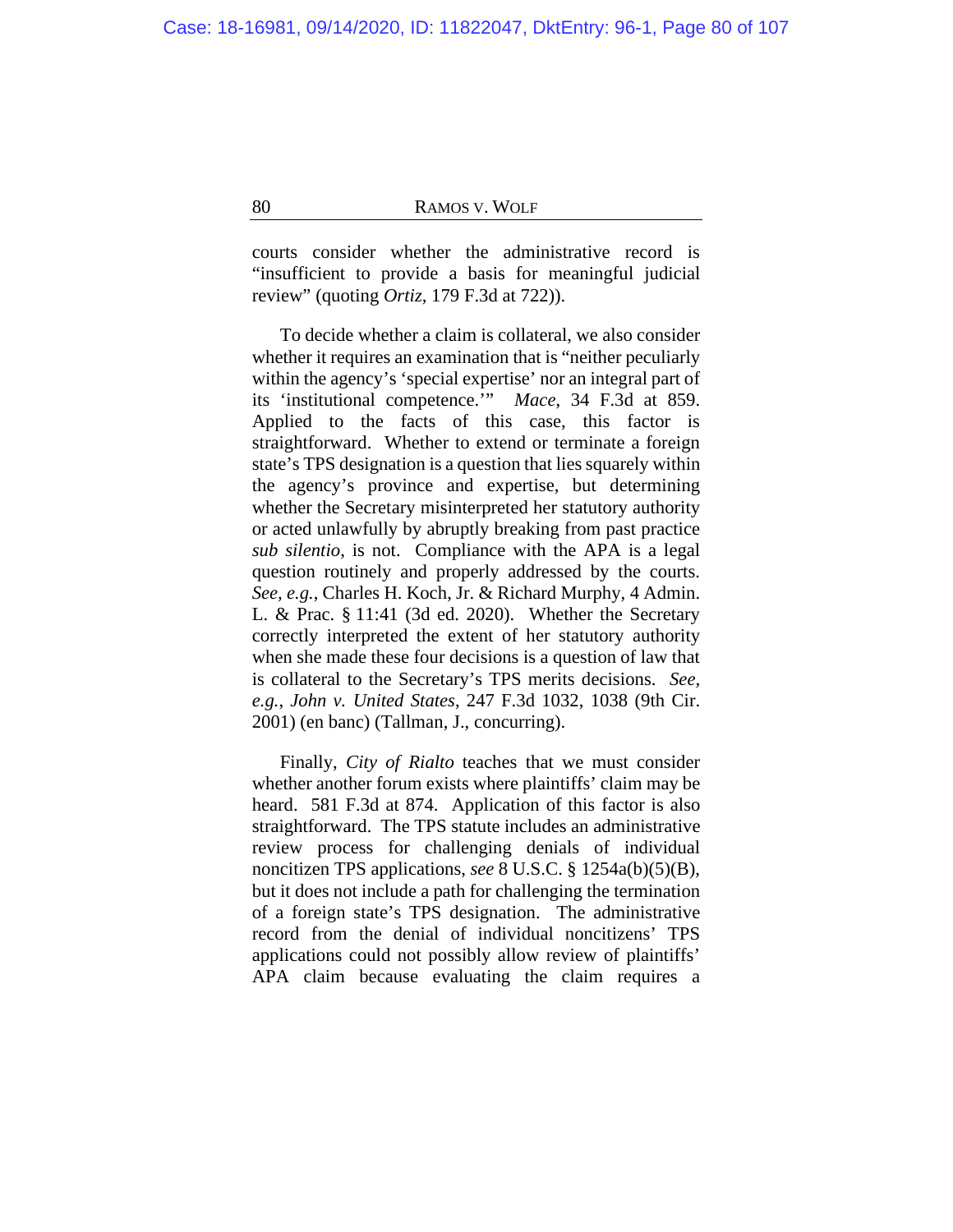longitudinal comparison of the criteria the agency considered when deciding country designations, not individual eligibility for temporary protected status.

The majority points to no other administrative process available for considering this type of claim. Accordingly, the majority's conclusion that § 1254a precludes judicial review of plaintiffs' APA claim requires it to concede that there will be no review at all of the claim that the Secretary made an unannounced change in the practice used to make TPS country determinations. *See McNary*, 498 U.S. at 497 (observing that restricting judicial review to individual deportation orders "is the practical equivalent of a total denial of judicial review of generic constitutional and statutory claims"). The absence of any forum for review would leave the Secretary with complete discretion—a result plainly inconsistent with the purpose of the TPS statute, which the majority concedes was intended to curb the previously unchecked discretion exercised by the executive branch in the form of EVD. We know that when Congress wants to grant "sole and unreviewable discretion" to the Secretary, it does so. *See Gebhart*, 879 F.3d at 984. But Congress took a different approach in the TPS statute. It employed the same language used in *McNary* and *Catholic Social Services* rather than the language used in the Adam Walsh Act. *See McNary*, 498 U.S. at 494 (discussing *McNary*'s review bar and concluding "had Congress intended the limited review provisions . . . to encompass challenges to INS procedures and practices, it could easily have used broader statutory language").

The majority also concedes that a legal challenge to the agency's interpretation of its statutory authority would be a *McNary*-style claim reviewable under § 1254a(b)(5)(A), so it is equally boxed in on this part of plaintiffs' APA claim.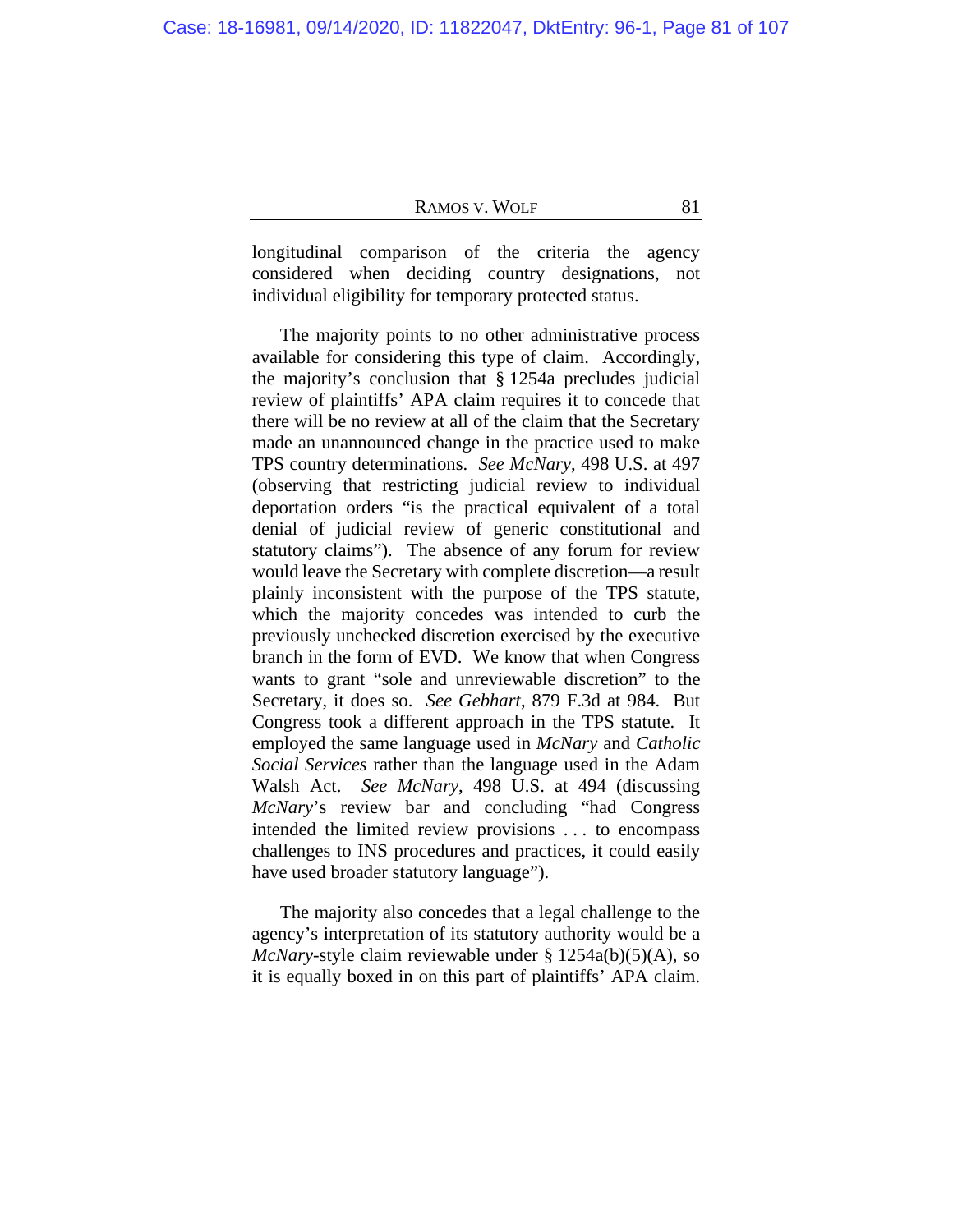The majority's only response is to deny the complaint's express allegations and argue that the Secretary's new and unannounced interpretation of the TPS statute is not part of plaintiffs' APA claim. According to the majority, plaintiffs only "loosely assert" such a challenge. But this characterization of plaintiffs' APA claim cannot be squared with the complaint's actual allegations, nor with the arguments plaintiffs advanced in the district court.

What the complaint alleges is that the agency's new statutory interpretation and practice of not considering intervening events "constitutes an arbitrary, unexplained abandonment of the government's longstanding interpretation of the TPS statute, on which several hundred thousand people have come to rely." The complaint expressly alleges that the agency's changed practice resulted from the Secretary's re-interpretation of the TPS statute. It asserts that in testimony she gave to Congress, the Secretary explained that "DHS has now taken the position that such factors *cannot* be considered." The complaint even quotes Secretary Nielsen, who testified before Congress that, "[T]he law *does not allow me* to look at the country conditions of a country writ large. It requires me to look very specifically as to whether the country conditions originating from the original designation continue to exist." The complaint also alleges that then-Secretary Kelly described the scope of his statutory authority the same way in his testimony before a Senate subcommittee.

The majority attempts to minimize the significance of the Secretaries' testimony because both of the Secretaries' statements were made during fairly lengthy congressional hearings. But the Secretaries' descriptions of their authority were unequivocal, and the relevant point is the prominence of the statements in the complaint, not the number of minutes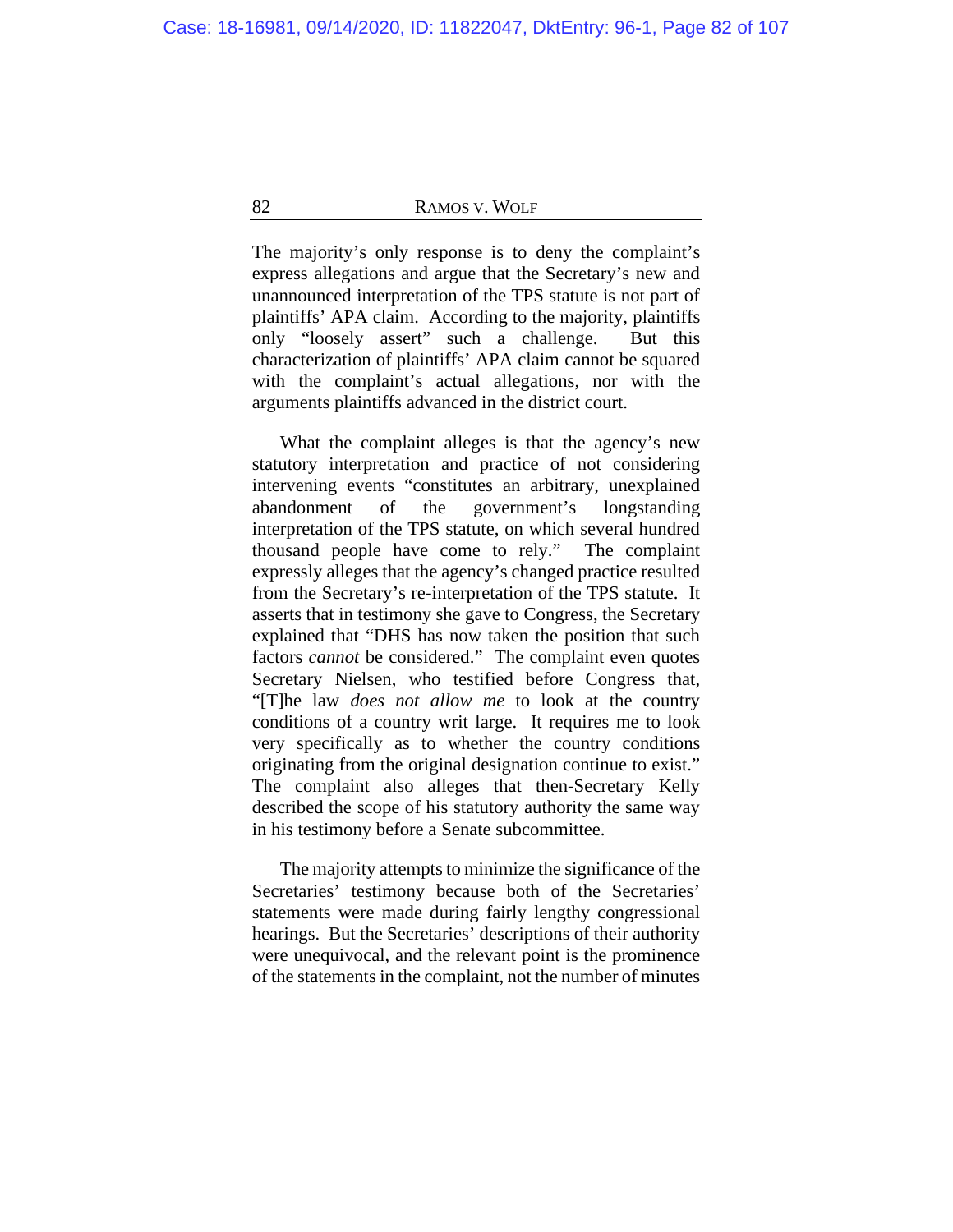it took to deliver the testimony. The complaint quoted both statements verbatim, and as party-opponent admissions go, plaintiffs could not have hoped for statements more favorable to their claims. *See* Fed. R. Evid. 801(d)(2).

Plaintiffs have not engaged in *post hoc* revision of their legal theory in order to avoid the TPS statute's jurisdictional bar. The complaint alleges that "without any formal announcement or other explanation—[DHS] adopted a new, novel interpretation of the TPS statute that eschews consideration of any intervening country conditions," and that "[u]nder previous administrations, DHS regularly considered natural disasters and social or economic crises that occurred *after* a country was originally designated for TPS in deciding whether to continue or instead terminate a country's designation." The complaint unmistakably asserts that "Defendants' sudden and unexplained departure from decades of consistent interpretation and corresponding practice violates the Administrative Procedure Act." The complaint is replete with these allegations, but the APA section summarizes the claim in one succinct paragraph:

> Defendants' adoption of a new, drastically narrower interpretation of the TPS statute was arbitrary, capricious, and contrary to law in violation of the APA because it represented a sudden and unexplained departure from decades of decision-making practices and ordinary procedures. By shifting the decision-governing standard for country designations without explanation, Defendants have ignored a clear statutory command and engaged in procedurally flawed decision-making. Further, Defendants changed their policy without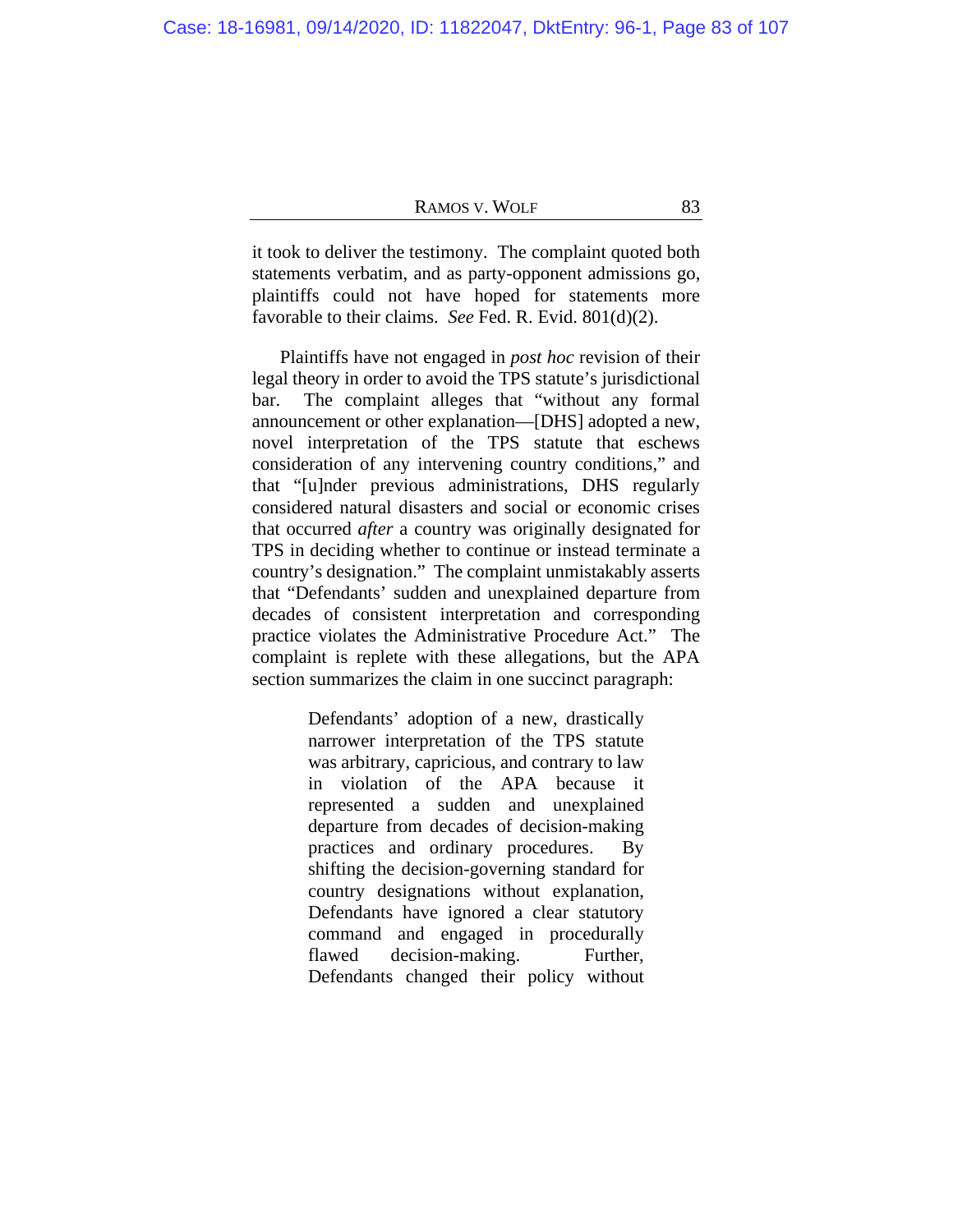taking into account the serious reliance interests that their prior policy had engendered.

Yet the majority denies the words used by the drafters of the complaint. It repeatedly incants the conclusion that plaintiffs' claim must be, "at its core," "an attack on the substantive considerations underlying the Secretary's specific TPS determinations." The majority says this is so because plaintiffs' APA claim challenges the Secretary's failure to consider intervening events or to explain why the agency no longer considers them. The cornerstone of this argument is the majority's assumption that the TPS statute grants the Secretary unbridled discretion to decide whether to consider intervening events. But a key allegation in the complaint is that both Secretary Kelly and Secretary Nielsen testified before Congress that the TPS statute did *not* allow them that discretion. As discussed *infra*, the district court cited additional evidence that strongly suggests Acting Secretary Duke had the same understanding regarding the scope of her statutory authority. The need to resolve whether the Secretaries were mistaken about the degree of discretion afforded to them by the TPS statute compels the conclusion that plaintiffs' claim falls squarely within the ambit of the APA. *See Regents*, 140 S. Ct. at 1916 (observing that "doubts about whether the agency appreciated the scope of its discretion or exercised that discretion in a reasonable manner" raised a valid APA claim).<sup>[7](#page-83-0)</sup>

<span id="page-83-0"></span>**<sup>7</sup>** Indeed, despite Secretary Kelly's testimony that he did not have the discretion to consider intervening events, it is uncontested that he considered them when he extended Haiti's designation in 2017. 82 Fed. Reg. 23,830, 23,832. As the district court recognized, DHS later adopted a very different interpretation of the statute.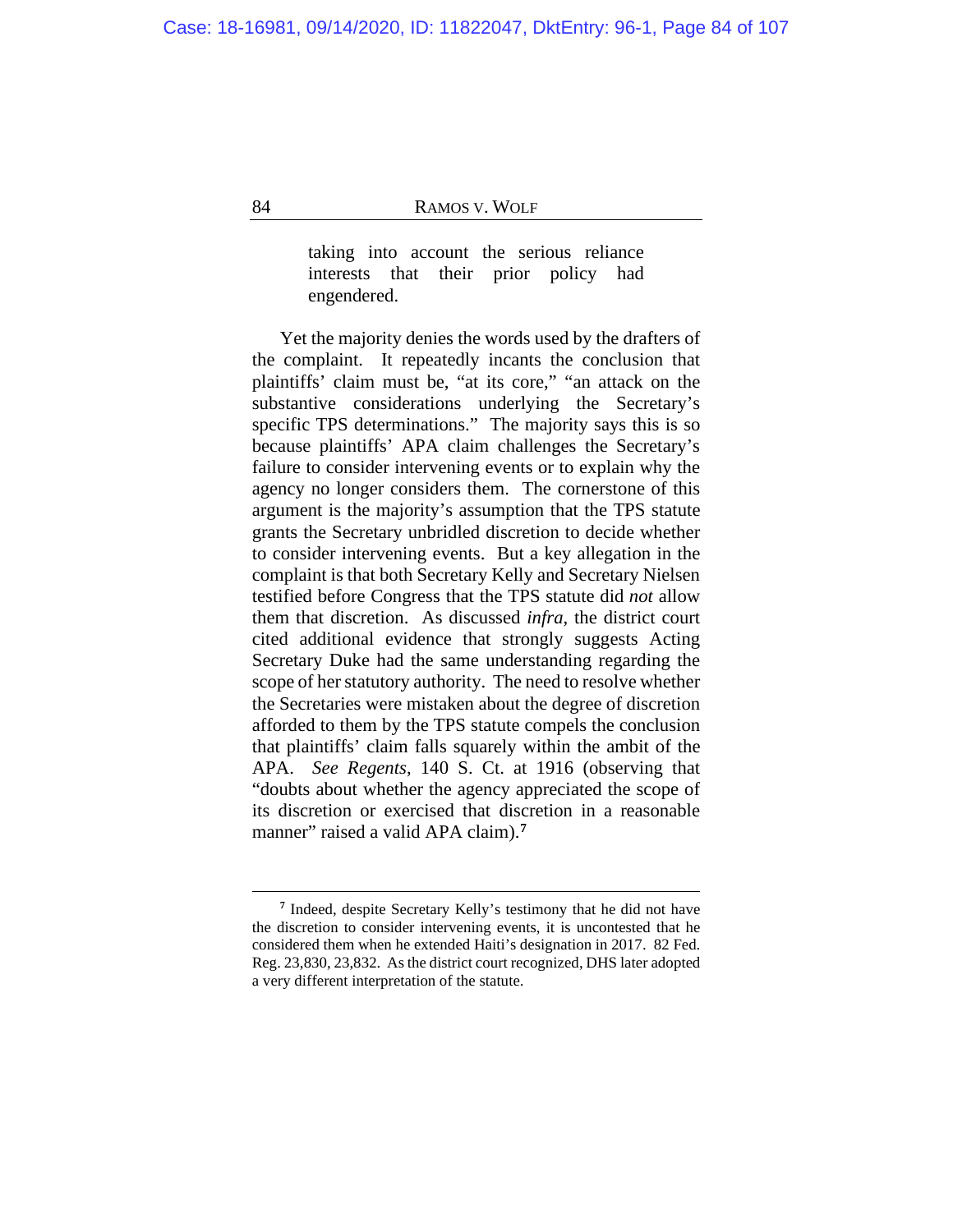The majority's application of the *City of Rialto* factors lends no support to its position. First, the majority lops off the last half of the first factor (which asks whether the claim challenges a procedure or policy that is collateral to an alien's substantive eligibility). 581 F.3d at 874 (quoting *Ortiz*, 179 F.3d at 722). The majority's application of this factor asserts that plaintiffs do "not challenge any agency procedure or regulation." But plaintiffs do just that. Without question, the very centerpiece of the complaint is the allegation that DHS discontinued its decades-long practice of considering intervening events that occur after a country's most recent TPS designation. Plaintiffs do not seek rulings that they are entitled to TPS, nor rulings that their home countries are eligible for TPS, and there is no basis for the majority's assertion that plaintiffs do not challenge an agency procedure. As to the majority's observations that the complaint does not challenge a specific regulation or official interpretation, there is no regulation or official position to challenge because the agency denies that it has changed its practice, and as the complaint explains, "no relevant statute or regulation has changed in the intervening decades."

The majority offers no response to *City of Rialto*'s second factor, which asks whether plaintiffs' claims require looking beyond the administrative record. This factor also favors the conclusion that plaintiffs' claims are collateral.

Considering the "agency's special expertise" factor, the majority again assumes a legal ruling the district court has not yet reached—that the TPS statute allows the Secretary the unfettered discretion to decide whether to consider intervening events. From there, the majority argues that whether or how to weigh intervening events is within the agency's special expertise. In other words, the majority reframes plaintiffs' central allegation. If one focuses on the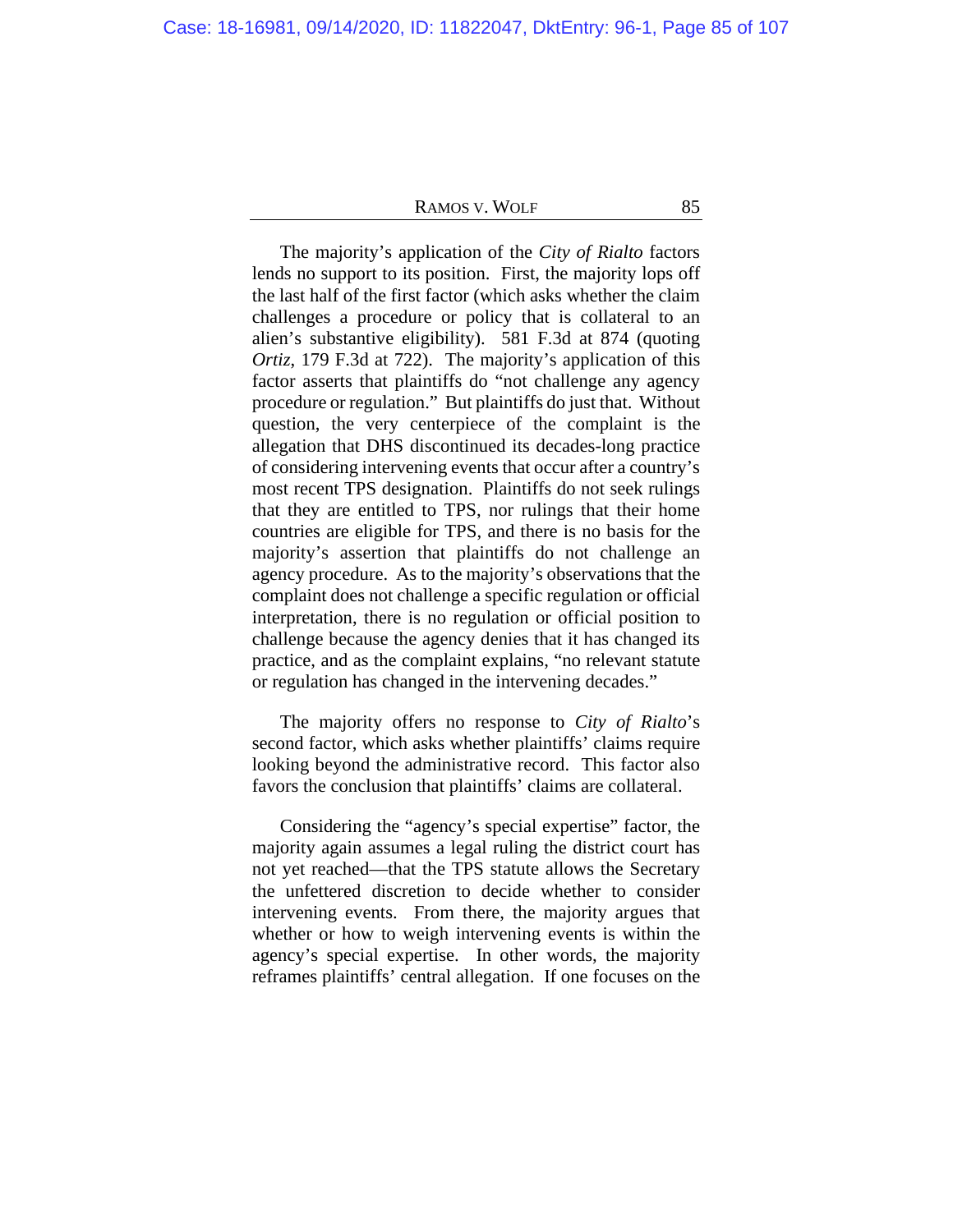complaint as it was written, plaintiffs unambiguously allege that the Secretary's new statutory interpretation resulted in a stark change in the agency's practice and that by "shifting the decision-governing standard for country designations without explanation, Defendants have ignored a clear statutory command and engaged in procedurally flawed decision-making." *City of Rialto*'s third factor asks whether *that* claim lies within the agency's special expertise. The majority's analysis side-steps *City of Rialto*'s third factor and dodges the unrefutable conclusion that review of executive agency action for procedural correctness is not within DHS's special expertise. Instead, this is a task routinely and appropriately undertaken by the court.

The majority brushes aside *City of Rialto*'s final factor, which asks whether an alternative forum is available to hear plaintiffs' APA claim. *City of Rialto*'s first guiding principle comprises this factor, but the majority deems it not "particularly critical" because, the majority decides, Congress intended the TPS statute to grant the Secretary unreviewable discretion. The majority's view on this point cannot be squared with the fact that the TPS statute includes a *McNary*-style judicial review bar, not the complete *Gebhardt*-style judicial review bar that Congress employed elsewhere.

In the end, the majority's consideration of the *City of Rialto* factors repeats a conclusory mantra that plaintiffs' claims are not collateral; ignores some of the complaint's express allegations and reimagines others; and dismisses one of *City of Rialto*'s guiding principles. The majority's only response is to argue that "our court has . . . employed a fluid range of considerations" to determine whether a claim is collateral. But any such "fluidity" cannot permit the conclusion that a claim is not collateral when all the relevant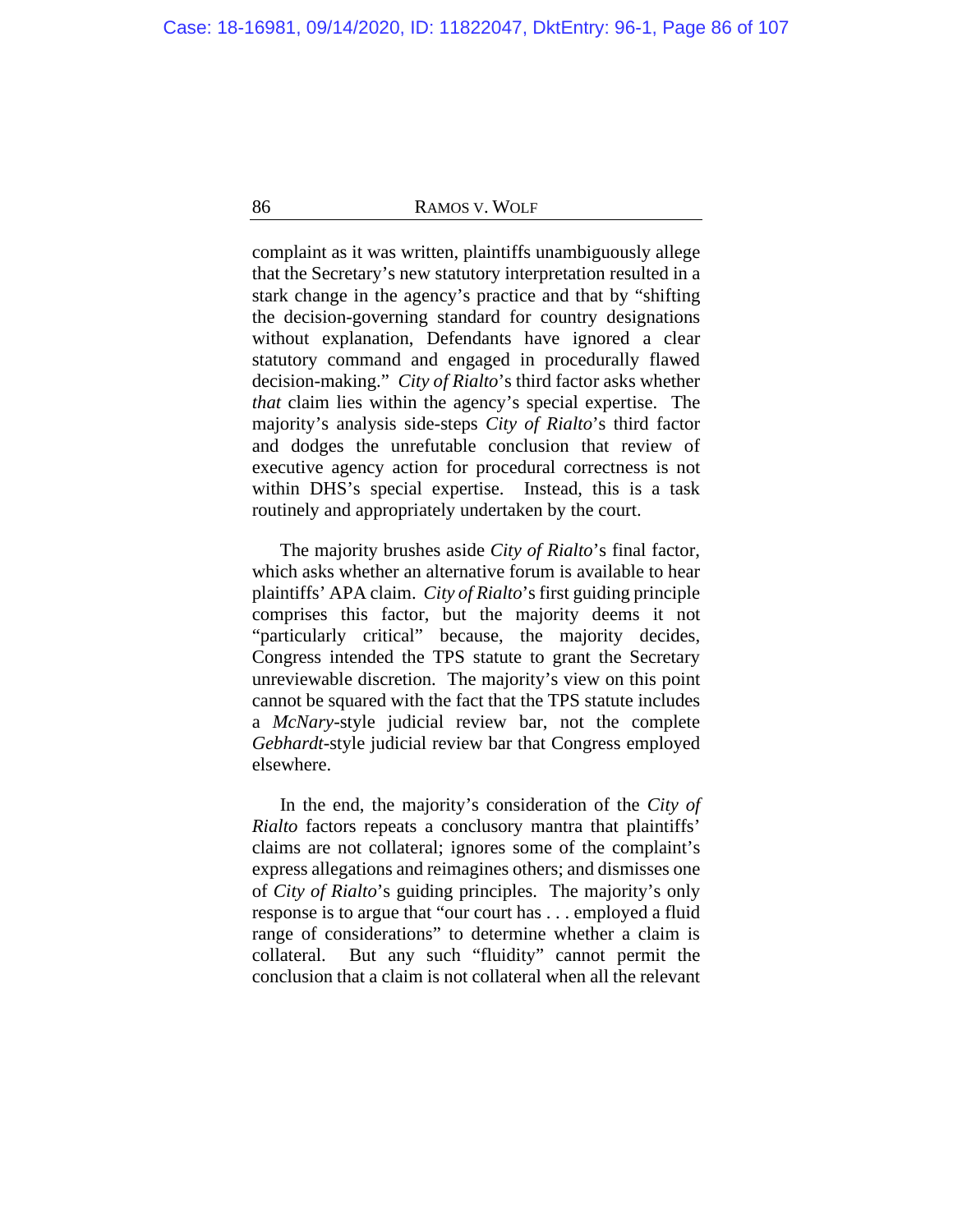factors point in the opposite direction. Every one of the *City of Rialto* factors favors reviewability.

The majority separately argues that the complaint's prayer for relief supports its conclusion that the APA claim is not collateral. In particular, the majority finds it important that the complaint seeks an injunction preventing implementation of the Secretary's decisions to terminate the TPS designations for these four countries. It reasons that because "Plaintiffs request declaratory and injunctive relief in setting aside the TPS terminations, they appear to seek direct relief from the challenged decisions, rather than collateral relief from an allegedly unlawful agency practice." To the contrary, the only conclusion that may fairly be drawn from plaintiffs' request for injunctive relief barring implementation of the TPS terminations is that plaintiffs allege the terminations were unlawful.

There is nothing remarkable about the complaint's prayer for relief. It seeks a declaration that the four TPS terminations were unconstitutional and unlawful under the APA, an order vacating the termination decisions, and an order enjoining enforcement until plaintiffs' claims can be adjudicated on the merits. *See, e.g.*, *Regents*, 591 140 S. Ct. at 1901 (vacating the Secretary's action after concluding that the Secretary violated the APA); *Nw. Env't. Def. Ctr. v. Bonneville Power Admin.*, 477 F.3d 668, 690–91 (9th Cir. 2007) (declaring the agency's decision arbitrary, capricious, and contrary to law and setting aside the decision "unless and until it has established a proper basis" for the departure from its two-decade-old precedent); *see also* 5 U.S.C. § 703 (explicitly authorizing "actions for declaratory judgments ... or mandatory injunction"); 5 U.S.C.  $\frac{8}{9}$  706(2)(A) (empowering reviewing courts to "hold unlawful and set aside agency action" that is arbitrary, capricious, an abuse of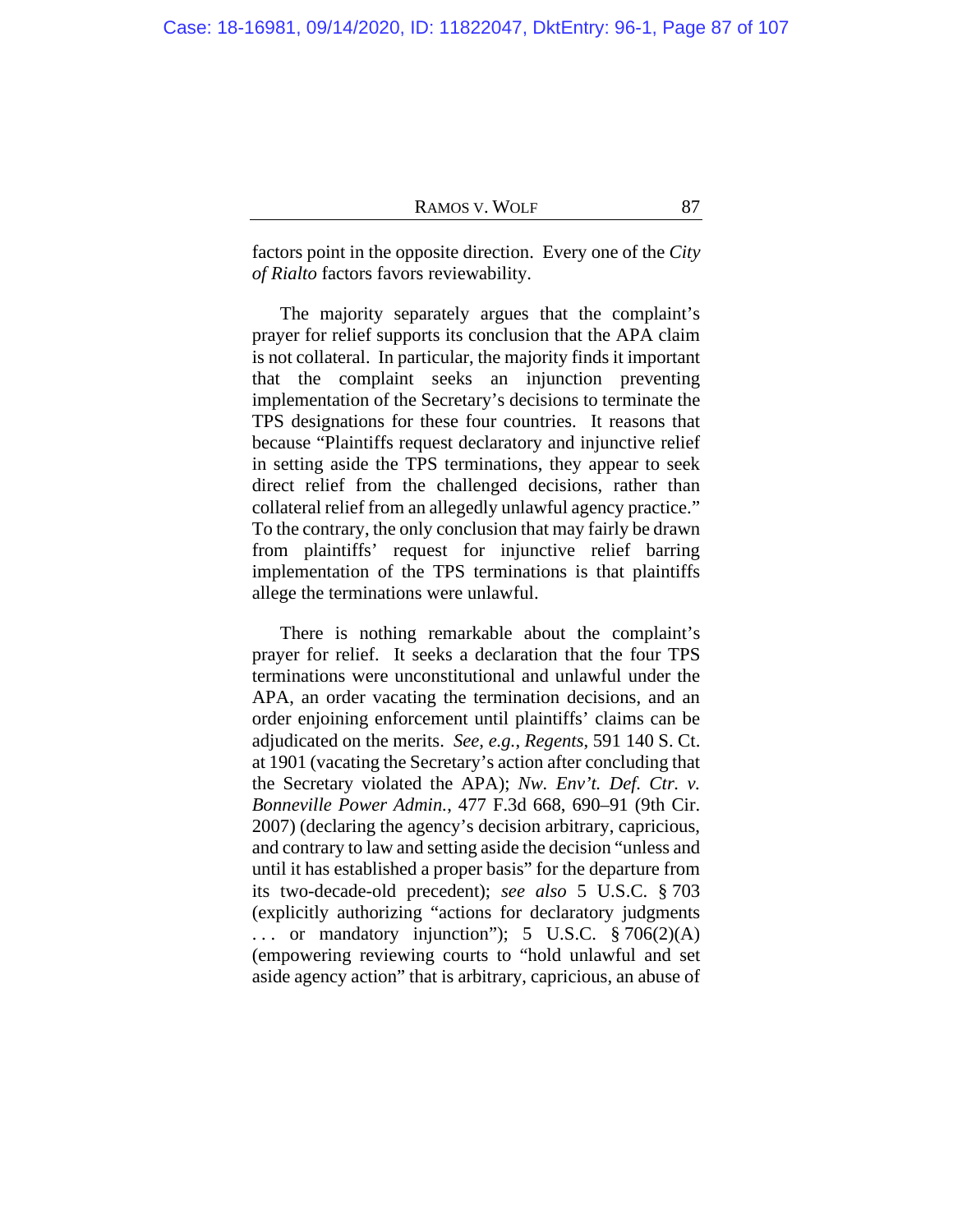discretion, or otherwise not in accordance with law); Koch, & Murphy, 3 Admin. L. & Prac. § 8:31 ("Remand is the proper remedy when agency explanation is inadequate  $\ldots$ .").

The government's argument on this point is slightly different from the majority's. It contends that plaintiffs' APA claim must be deemed a direct challenge because, in the government's view, plaintiffs *only* seek an injunction preventing implementation of the Secretary's decision without also requesting an order "invalidating a collateral agency policy or practice." The government's spin on this argument also falls flat. As the district court recognized, this case is unlike others in which agencies have announced a change in policy or practice and explained the reasons for the change. DHS continues to deny that it changed its practice and it certainly has not offered an explanation for the new practice the complaint describes. Contrary to the government's contention, the complaint does include a request for declaratory relief. And after the district court decides the threshold questions presented by the APA claim (whether a change occurred; if so, what that change was; and whether the agency's decision-making process was flawed), the complaint's prayer for relief would certainly support a declaration clarifying the scope of the Secretary's discretion to consider intervening events, invalidating the terminations, and remanding to the Secretary for reconsideration.

To support its argument that the nature of the claim is determined by the relief plaintiffs seek, the government relies on *Martinez v. Napolitano*, 704 F.3d 620 (9th Cir. 2012). But the government reads *Martinez* wholly out of context. Martinez was denied asylum, withholding, and CAT relief. *Id.* at 621. After he twice unsuccessfully sought review in the Ninth Circuit, Martinez filed an APA claim in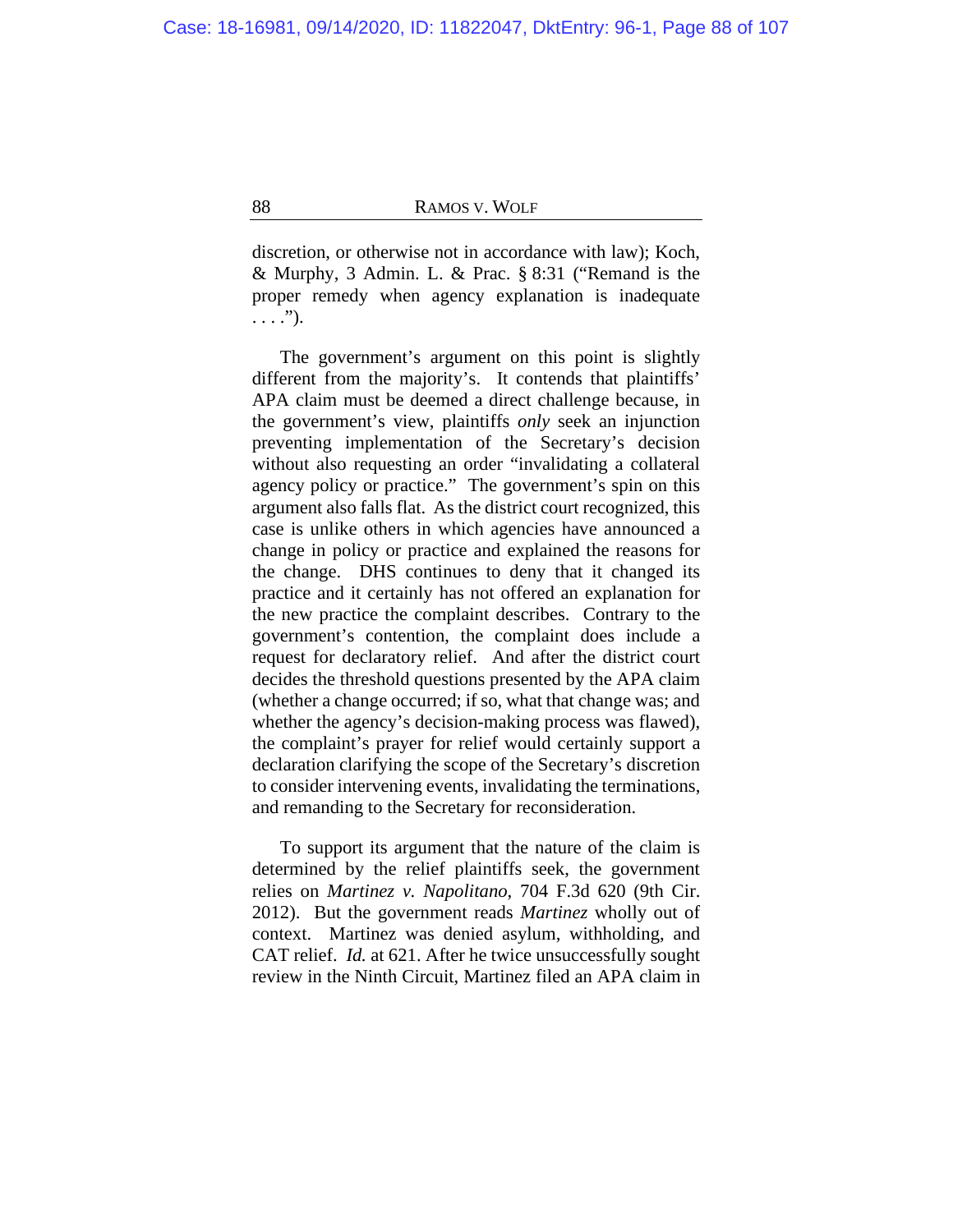the district court seeking an order of mandamus requiring the immigration court to rehear his claims. *Id.* at 622. The district court dismissed the claim for lack of jurisdiction, and we affirmed. The government seizes upon our approval of the dismissal in *Martinez* to argue that the district court lacked jurisdiction over plaintiffs' APA claim. In the government's view, the request for injunctive relief in *Martinez* signaled a direct challenge.

*Martinez* cannot possibly bear the weight the government places on it. The plaintiff in *Martinez* merely repackaged his third attempt to obtain relief as an APA claim. The case stands for the simple proposition that the district court lacked jurisdiction because Martinez sought a third chance to argue that he was entitled to asylum and withholding, rather than following the path Congress specified for seeking review of orders of removal. *Id.* at 622. *Martinez* lends no support to the government's argument that plaintiffs' APA claim is not collateral. Notably, the majority does not try to argue otherwise.

We need look no further than *McNary* for an example of a reviewable collateral challenge that included a similar request for declaratory and injunctive relief vacating and enjoining enforcement of an unlawfully entered administrative order. The relief requested in *McNary* was "an injunction requiring the INS to vacate large categories of [SAW] denials," and reconsider the applications using proper procedures. 498 U.S. at 489. The Supreme Court rejected the government's argument that the complaint challenged the merits of the agency's individual SAW decisions merely because it sought vacation of the agency's decisions. *Id.* at 495. It was critical to the Court's ruling that the complaint did "not seek a substantive declaration that [plaintiffs] are entitled to SAW status," and that plaintiffs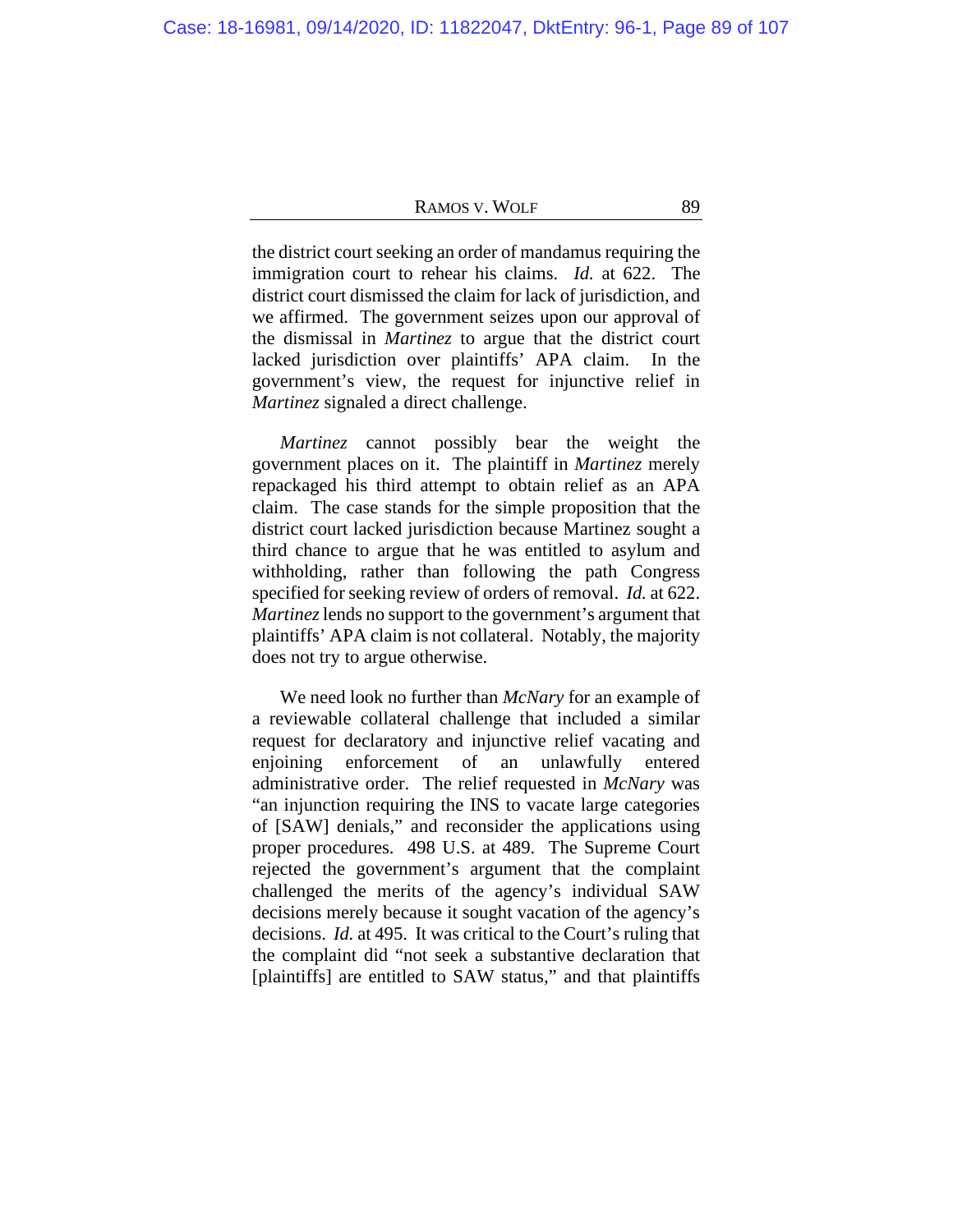would only be entitled to have their applications reconsidered in light of newly prescribed procedures. *Id.*; *cf. Heckler v. Ringer*, 466 U.S. 602, 614 (1984) (holding that although the *Heckler* plaintiffs attempted to frame their claim as a challenge to a policy or practice for Medicare reimbursements, they actually sought to circumvent the administrative appeal process available to them and obtain a court order entitling them to reimbursement).

Finally, the majority contends that the APA cannot be used as an end-run around a judicial review bar. This is an uncontested point, and one that has no application to the plaintiffs' claim because, as explained, the TPS statute does not preclude all judicial review; it precludes only direct challenges to TPS determinations. Here, the majority assumes that the TPS statute grants the Secretary unfettered discretion to consider intervening events, and asserts that she cannot be required to explain the departure from past practice just because previous Secretaries considered them. But Supreme Court precedent establishes that this is precisely what the APA requires. *See F.C.C. v. Fox Television Stations, Inc.*, 556 U.S. 502, 515 (2009) (holding that an agency must display awareness that it is changing its position, and explain what that change is, and the basis for it); *see also Encino Motorcars, LLC v. Navarro*, 136 S. Ct. 2117, 2127 (2016). Just months ago, the Supreme Court admonished that this requirement is particularly pronounced where serious reliance interests are at stake, as they are here. *See Regents*, 140 S. Ct. at 1915 (discussing the termination of the DACA program and explaining that "because DHS was not 'writing on a blank slate,' . . . it *was* required to assess whether there were reliance interests, determine whether they were significant, and weigh any such interests against competing policy concerns." (emphasis in original)).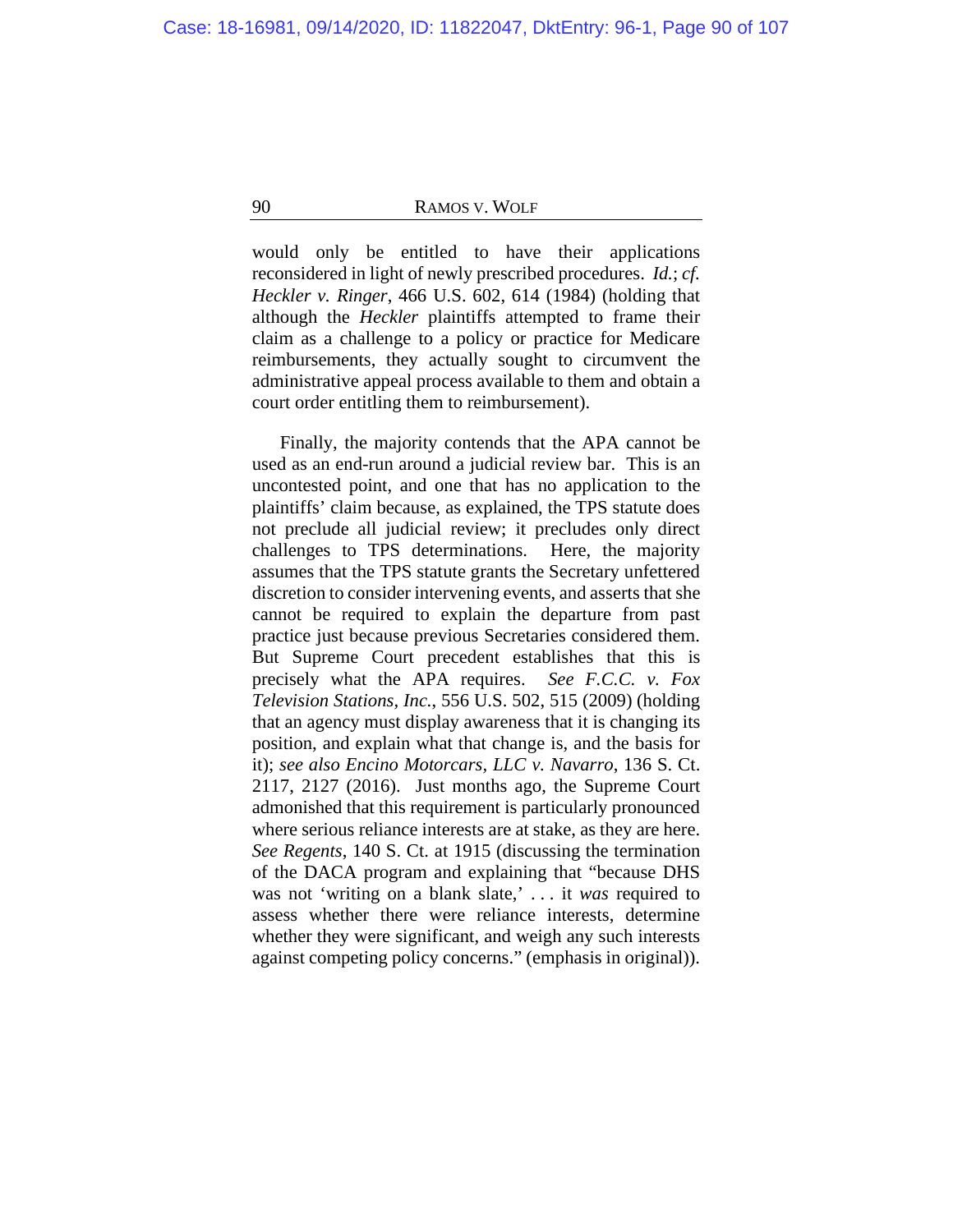# **iii.**

The consequences of the majority's decision are monumental, but the majority's reasoning is deeply flawed. In *City of Rialto*, we recognized that many of the cases addressing judicial review bars arise from immigration statutes, including *McNary* and *Catholic Social Services*. *See* 581 F.3d at 878; *accord Immigrant Assistance Project*, 306 F.3d at 847; *Proyecto San Pablo*, 189 F.3d at 1134. *City of Rialto* also recognized that concern for the substantial liberty interests at stake in immigration cases was front and center in the Supreme Court's *McNary* decision. 581 F.3d at 878 (citing *McNary*, 498 U.S. at 490). Here, the importance of the interests at stake make the argument in favor of reviewability even more compelling, because the lives of 300,000 non-citizens and 200,000 U.S. citizen children will be forever changed by these TPS terminations. Depriving plaintiffs of any opportunity for meaningful judicial review contravenes one of *City of Rialto*'s guiding principles. 581 F.3d at 874.

Ultimately, my colleagues do not point to a single factor from our case law that suggests plaintiffs' APA claim is a direct challenge. Worse, they forget that the starting place for our analysis is the presumption that plaintiffs' APA claim is reviewable. Lacking clear and convincing evidence of "specific language or specific legislative history that is a reliable indicator of congressional intent," the presumption of reviewability remains unrebutted. *Block v. Cmty. Nutrition Inst.*, 467 U.S. 340, 349 (1984). The district court properly asserted jurisdiction over plaintiffs' APA claim.

#### **B.**

After deciding it had jurisdiction to review plaintiffs' APA claim, the district court concluded that plaintiffs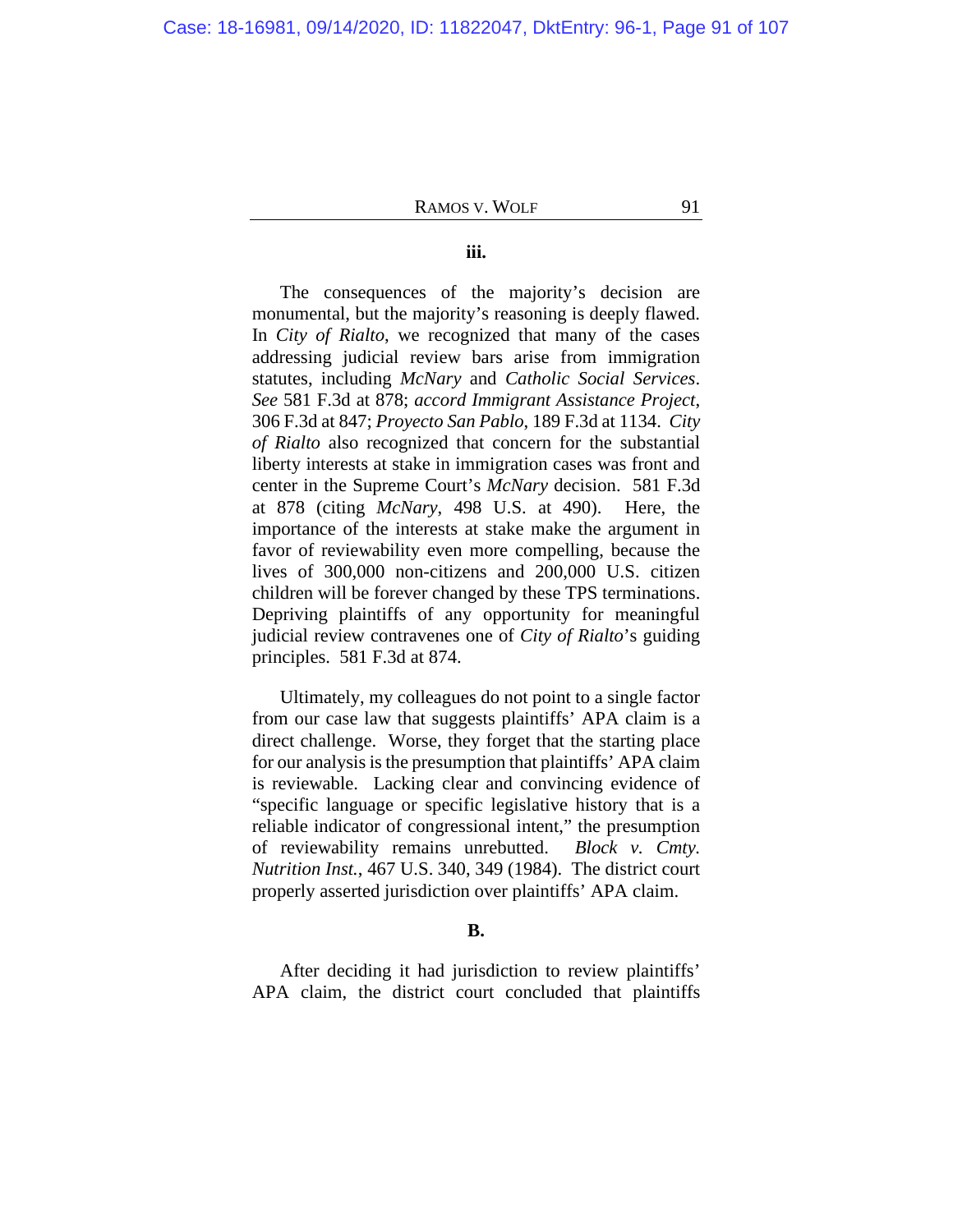demonstrated a likelihood of success on the merits of the claim and enjoined enforcement of the four TPS terminations pending the outcome of this litigation. Specifically, the district court found that "DHS made a deliberate choice to base the TPS decision solely on whether the originating conditions or conditions directly related thereto persisted, regardless of other current conditions no matter how bad," and "this was a clear departure from prior administration practice." The district court found that "this departure was a substantial and consequential change in practice," and the "government has offered no explanation or justification for this change."

The majority fails to acknowledge Supreme Court precedent requiring that an agency cannot depart from its prior policy or practice without acknowledgment or explanation, particularly where a prior agency policy has created serious reliance interests. *See Encino Motorcars*, 136 S. Ct. at 2127 ("Whatever potential reasons the Department might have given, the agency in fact gave almost no reasons at all. In light of the serious reliance interests at stake, the Department's conclusory statements do not suffice to explain its decision."); *see also Smiley v. Citibank (South Dakota), N.A.*, 517 U.S. 735, 742 (1996) (explaining that "[s]udden and unexplained change" in agency position, or change that "does not take account of legitimate reliance on prior interpretation" may be arbitrary and capricious); *California Trout v. FERC*, 572 F.3d 1003, 1023 (9th Cir. 2009) (same).**[8](#page-91-0)**

<span id="page-91-0"></span>**<sup>8</sup>** Even though TPS designations are temporary, the district court found that the risk of harm faced by plaintiffs is not entirely attributable to the temporary nature of the program. According to the complaint, plaintiffs are homeowners, mortgage-holders, employers and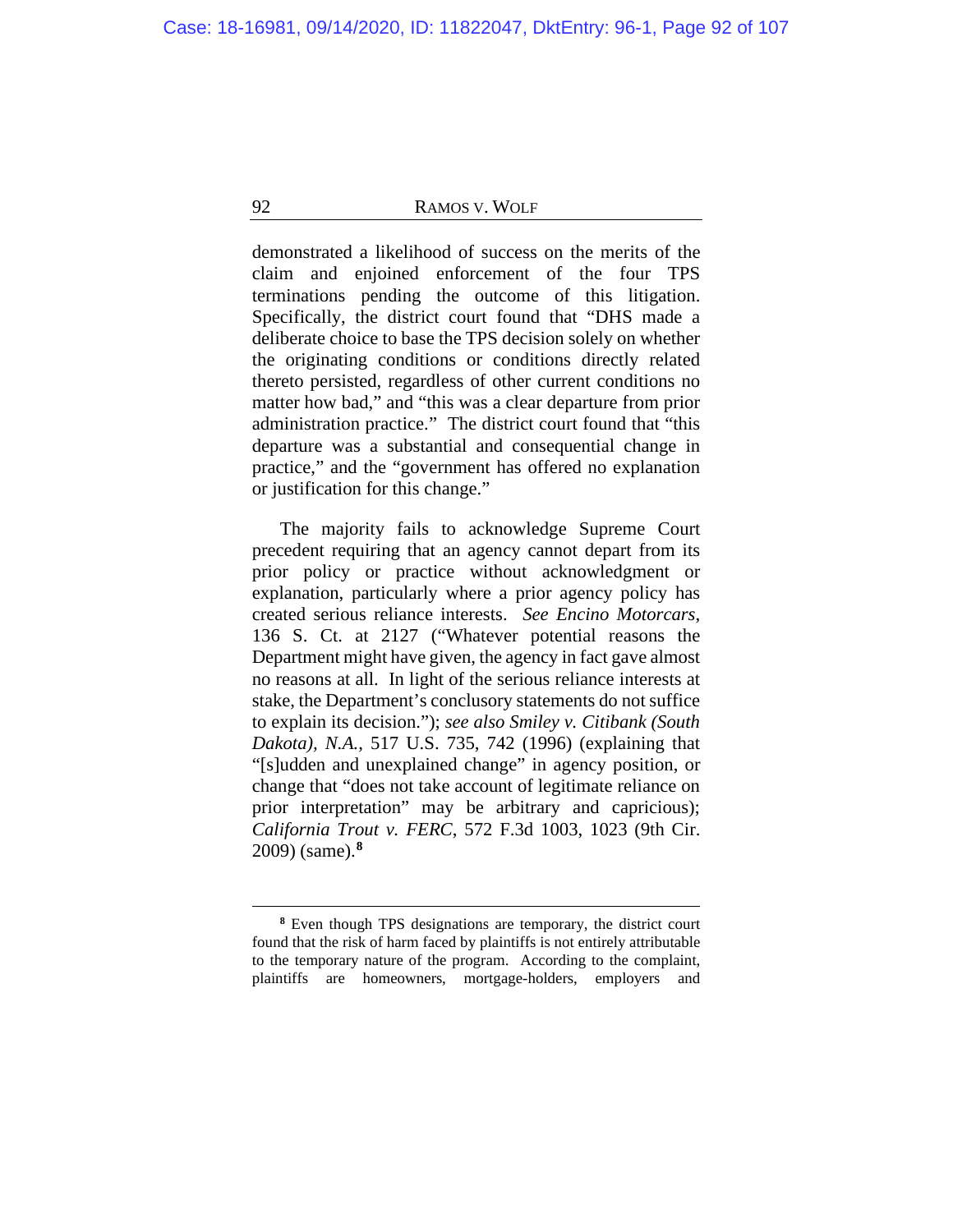The requirement that an agency provide a reasoned explanation for its action demands that the agency first "display awareness that it *is* changing position," and then "show that there are good reasons for the new policy." *Fox*, 556 U.S. at 515. This does not require that the reasons for the new policy "are *better* than the reasons for the old one," only that reasons exist for the change. *Id.* When an agency changes a policy that has engendered serious reliance interests "a more detailed justification" may be necessary. *Id.*; *see also Regents*, 140 S. Ct. at 1915.

The district court prepared a table comparing the Federal Register notices announcing the terminations for Haiti, Sudan, El Salvador, and Nicaragua with notices of TPS extensions granted prior to October 2017.**[9](#page-92-0)** Though the majority attempts to cast plaintiffs' claim as requiring a review and comparison of the substantive merits used to make TPS determinations, the district court's comparison of

<span id="page-92-0"></span>**<sup>9</sup>** The district court created this chart for its order denying the government's motion to dismiss, and later incorporated the table by reference into its order granting plaintiffs' motion for preliminary injunction.

entrepreneurs. They are engaged in careers, faith communities, labor unions, and educational institutions. *See Regents*, 140 S. Ct. at 1913–14 (noting that "DACA recipients have enrolled in degree programs, embarked on careers, started businesses, purchased homes, and even married and had children, all in reliance on the DACA program," and observing that there is no "legal authority establishing that" the temporary nature of DACA "automatically preclude[s] reliance interests" (internal quotation marks omitted)). At the very least, if DHS is required to comply with the APA's procedural requirements, plaintiffs will have additional time to sell their homes and businesses—hopefully avoiding fire sale prices—make difficult decisions regarding the care of their children, and prepare to return to their home countries in an orderly fashion.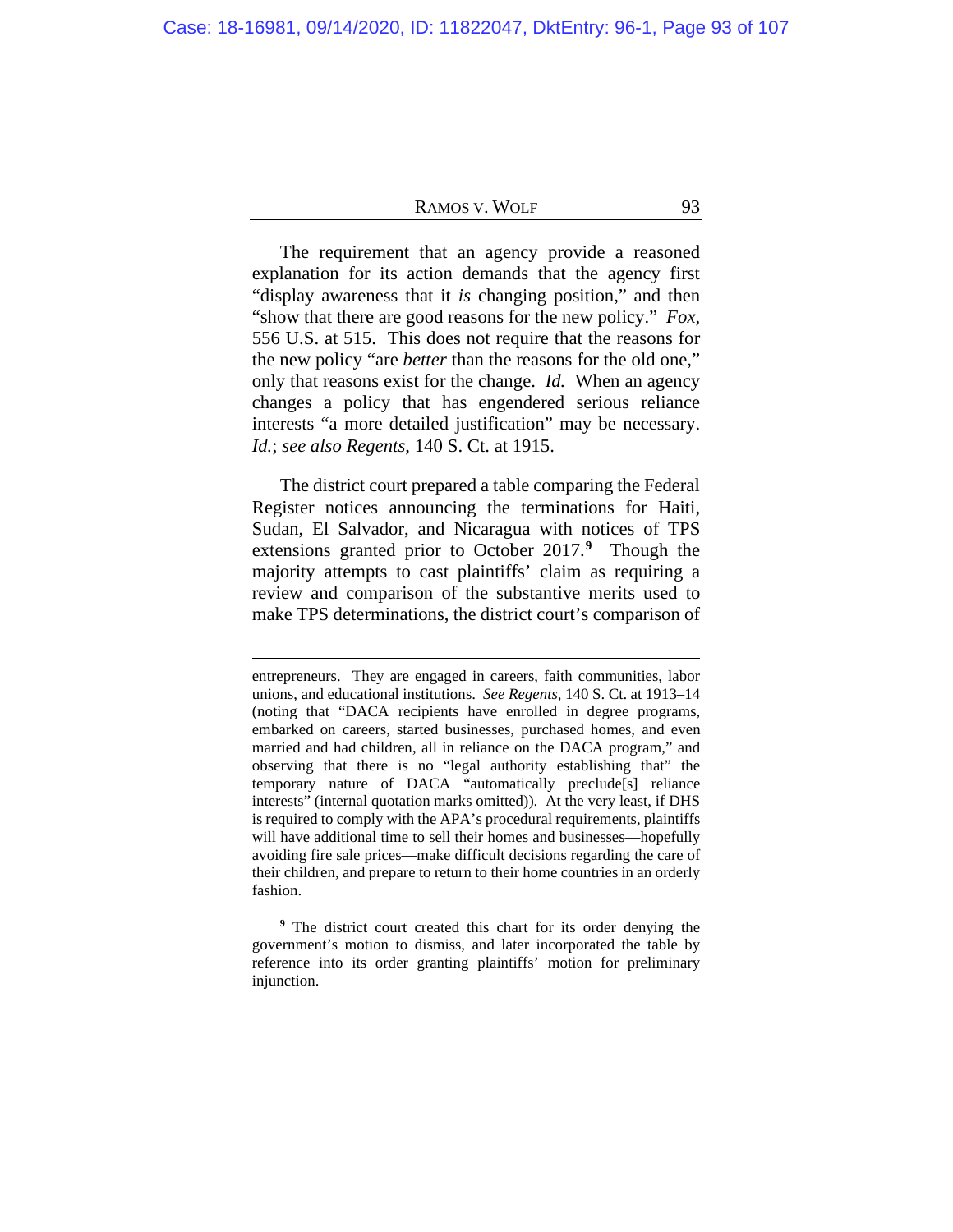the factors DHS has considered in the past only allowed the court to determine whether DHS has changed its practices over time. The court found that previous administrations "consistently considered" intervening events, including instances when intervening events had no causal connection to the original reason a TPS designation was granted. The district court also found that "factors that were explicitly considered recently by prior administrations were wholly absent" from the subject termination notices.

There is no real room for debate that the agency changed its practice. Former Secretary Kelly, former Acting Secretary Duke, and former Secretary Nielsen all said as much. In January 2018, Secretary Nielsen testified before the Senate Judiciary Committee and described the administration's process for making TPS decisions:

- "We did not talk generally about the country conditions, and I want to be very clear on this. The law does not allow me to look at the country conditions of a country, writ large."
- The TPS statute "requires me to look very  $\bullet$ specifically as to whether the country conditions originating from the original designation continue to exist."
- Referring specifically to El Salvador, Secretary Nielsen stated, "[W]e didn't dispute the country conditions are difficult . . . , unfortunately, *the law requires me, if I cannot say that the conditions emanating from the earthquakes still exist, regardless of other systemic conditions, I must terminate TPS*." (second alteration in original).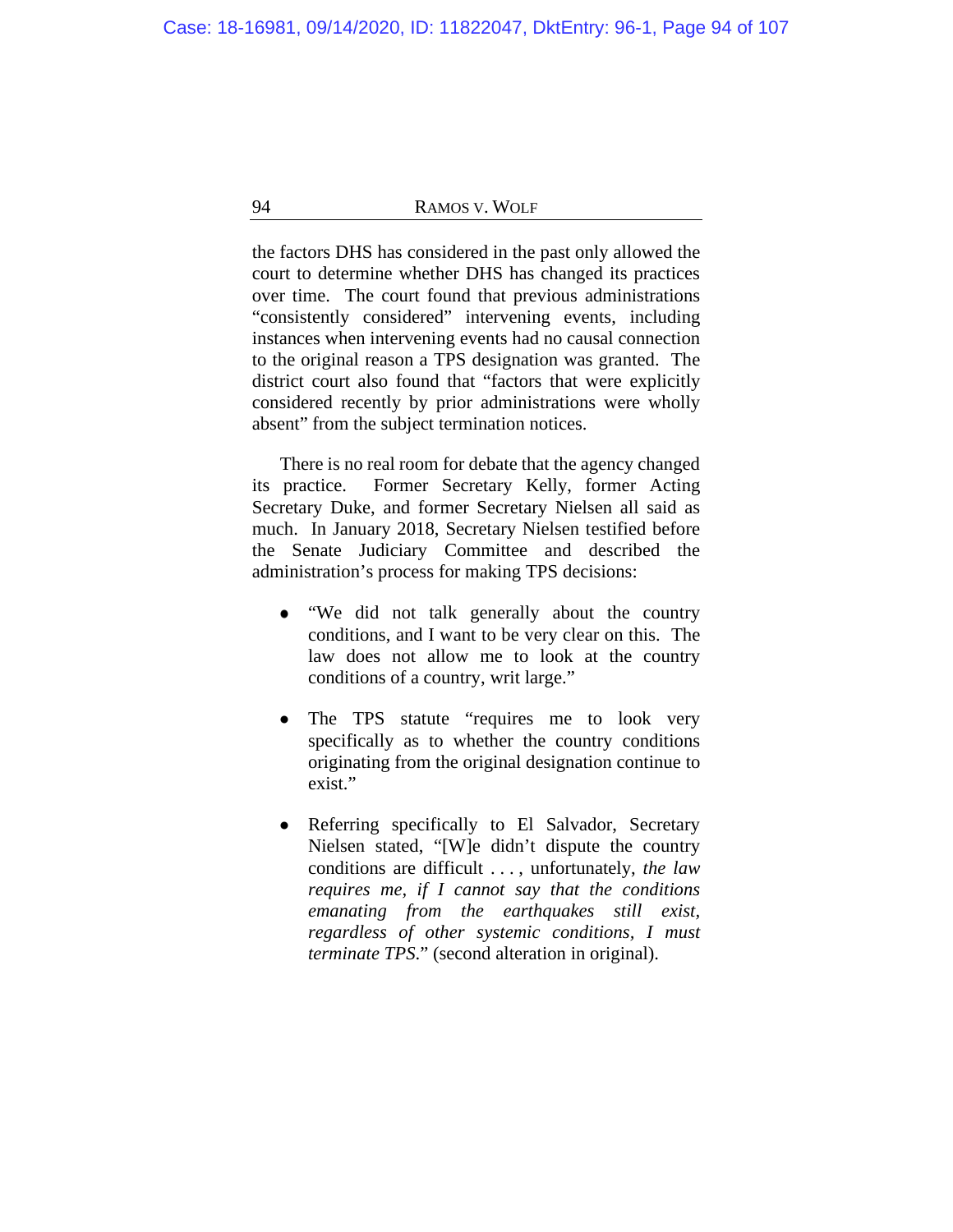Secretary Nielsen also testified in April 2018 before the House Appropriations Subcommittee on Homeland Security. In response to the question, "How can we possibly rationalize sending 59,000 people back to those kinds of conditions?" The Secretary stated:

"[T]he law really restricts my ability to extend TPS. The law says that if the effects of the originating event, so that's a causation issue, do not continue to exist, then the [S]ecretary of Homeland Security must terminate."

In 2017, before Elaine Duke became Acting Secretary, Secretary Kelly testified to a similar understanding of the scope of his authority pursuant to the TPS statute, explaining that TPS is granted "for a specific event," such as the 2010 earthquake in Haiti, and the law required that he look only at whether the original condition warranting the TPS designation had abated. Kelly testified that it was admittedly hard to remove people who had relied on TPS for twenty years, "[b]ut according to the law, I don't have the ability to solve it." Later, in an email to then-White House Chief of Staff Kelly, Acting Secretary Duke made clear that she understood the agency's practice had changed. Acting Secretary Duke wrote that her decision to terminate the TPS designation for Nicaragua reflected "a strong break with past practice" that "will send a clear signal that TPS in general is coming to a close." Additionally, the government's excerpts of record include a briefing paper prepared for Acting Secretary Duke immediately prior to a meeting of principals to discuss several countries' TPS designations, including Nicaragua and Haiti. The discussion paper articulated the same standard that Secretaries Kelly and Nielsen testified to: the TPS statute "*requires* the Acting Secretary of Homeland Security to determine . . . whether to extend or terminate the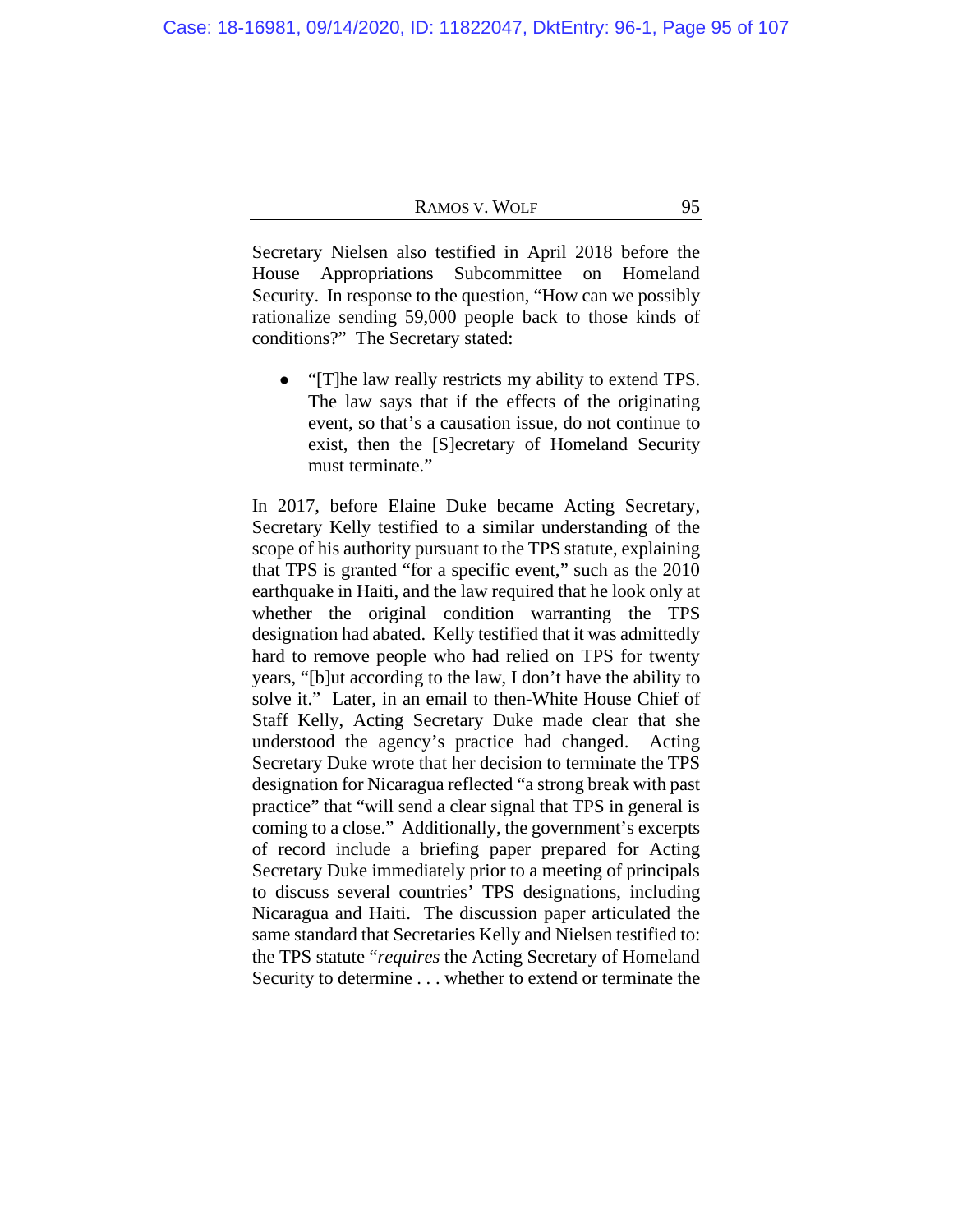status *based on an evaluation of the conditions that initially warranted granting TPS*."

On appeal, the government argues that it did not change its policy, practice, or interpretation of the TPS statute, but in the district court it conceded that there may have been "a change in emphasis" and weight given to various factors. Thus, in the district court the government reframed the complaint's central allegation rather than responding to it. Plaintiffs' claim is not that the Secretary incorrectly weighed intervening events; they contend that intervening events were entirely omitted from the Secretary's calculation because she understood she lacked the discretion to consider them. Before our court, the government more directly responds to the allegation that the agency began treating intervening events as irrelevant. It now argues that the Secretary's assessment of current country conditions "necessarily involved consideration of whether intervening events hampered the country's recovery" from the circumstance that warranted the original TPS designation. But this logic is also faulty. A survey of current country conditions would likely answer whether a foreign state has recovered from an earthquake or flood that prompted its original TPS designation, but such a survey may not say anything at all about *unrelated* intervening events such as an armed conflict or epidemic.**[10](#page-95-0)** *See* 8 U.S.C. § 1254a.

<span id="page-95-0"></span>**<sup>10</sup>** The government also argues on appeal that the Secretary's interpretation of her statutory authority follows from a natural reading of the TPS statute. But we may only review the explanation an agency gave contemporaneously, and here it is undisputed that DHS denied that it changed its practice, and certainly gave no explanation for the change. *See, e.g.*, *Encino Motorcars, LLC v. Navarro*, 136 S. Ct. 2117, 2127 (2016) (holding that although an agency may justify its policy change by explaining that the policy is more consistent with the statutory language,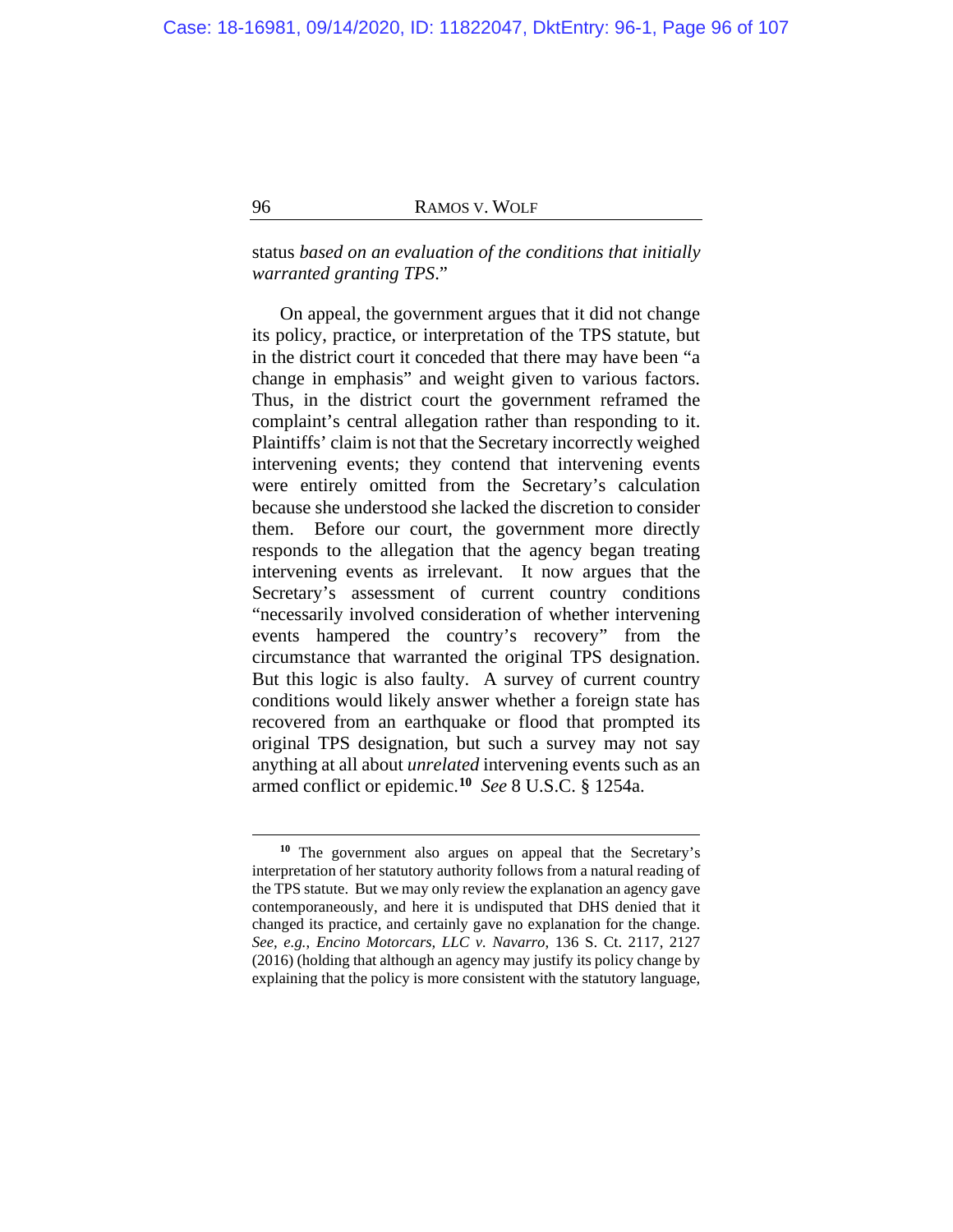The January 18, 2018 termination notice for El Salvador illustrates the very apparent flaw in the government's reasoning. The Secretary summarized the reason for termination by stating "DHS has reviewed conditions in El Salvador" and "determined that the conditions supporting El Salvador's 2001 designation for TPS" based on a series of earthquakes "are no longer met" because "[r]ecovery efforts . . . have largely been completed" and "social and economic conditions affected by the earthquakes have stabilized." 83 Fed. Reg. 2654, 2655–56. By contrast, the previous notice extending El Salvador's TPS designation cited a number of intervening events, many of which were unrelated to the 2001 earthquake:

- "subsequent natural disasters and environmental challenges, including hurricanes and tropical storms, heavy rains and flooding, volcanic and seismic activity, [and] an ongoing coffee rust epidemic";
- $\bullet$ a prolonged drought causing ongoing food insecurity and projected to cause more than \$400 million in agricultural losses, malnutrition, and forced migration;
- outbreaks of mosquito-borne illnesses;
- a housing deficit of 630,000 houses, created *in part* by homes destroyed by the original earthquake;

the agency must provide that explanation at the time of the action). Notably, the government's position on appeal is in significant tension with the majority's view that the statute grants the Secretary unfettered discretion to consider or not consider intervening events.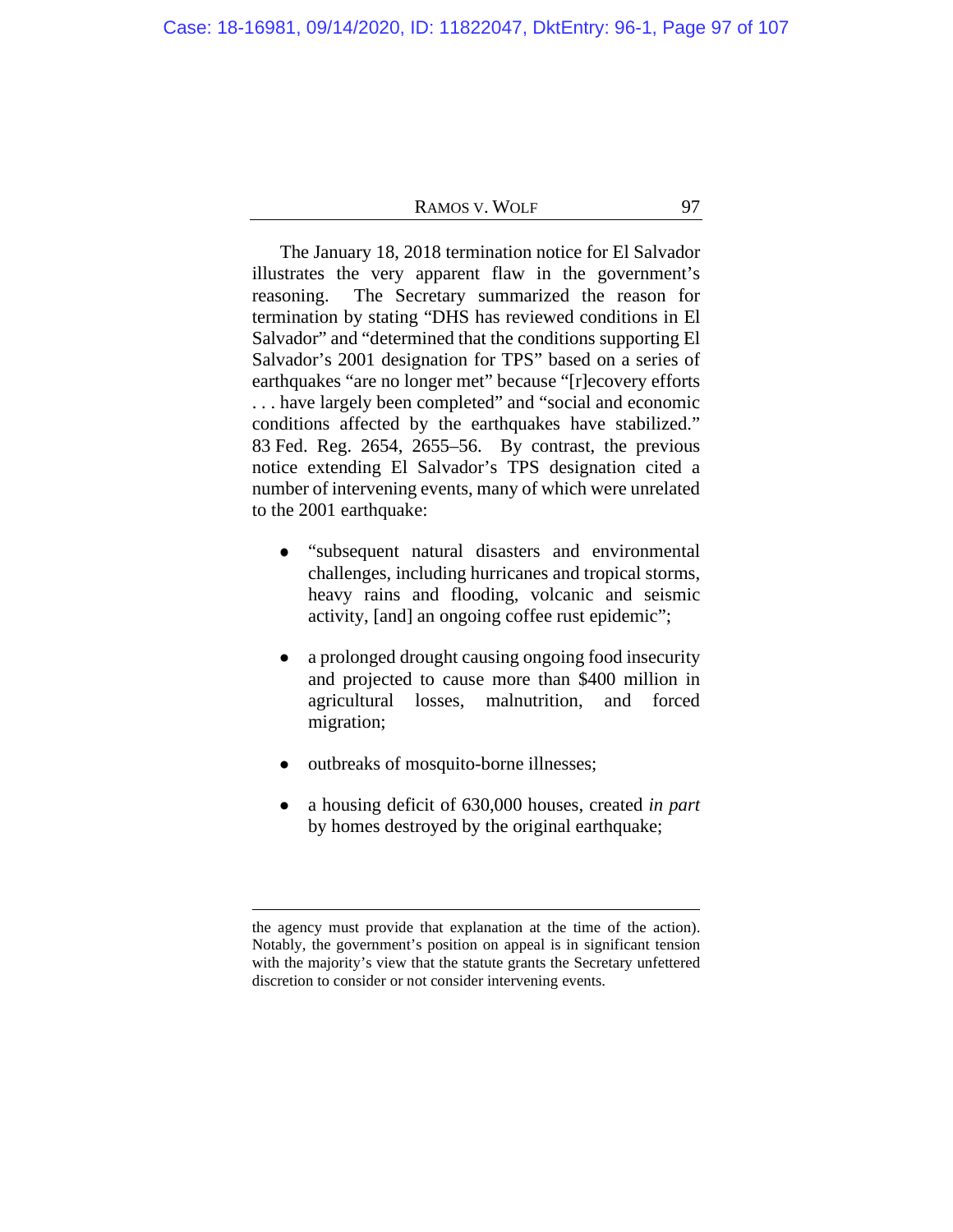- lack of potable water and electricity, water contamination and shortages, and resulting conflicts over water, including extortion demands from gangs;
- increased inflation caused by general insecurity and water shortages;
- poor fiscal, unemployment, and security situations, including nearly one-third underemployment and one-third of the country's population living in poverty;
- high rates of murder, extortion, and robbery, and significant gang activity;
- the government's general inability to respond adequately to crime, including insufficient staffing and training in police departments, as well as corruption; and
- a weak judicial system with low criminal conviction rates and high levels of corruption.

81 Fed. Reg. 44,645, 44,647. There is no evidence in the 2018 termination notice that the Secretary considered any of these intervening events beyond the conclusory statements that "homes have been rebuilt," "money has been provided for water," and the country's "economy is steadily improving." 83 Fed. Reg. at 2656.

In addition to comparing the factors cited in the Federal Register notices announcing the TPS terminations, the district court cited other evidence showing that DHS changed its policy. The court called out a "particularly telling communication" between the recently appointed Chief of the USCIS Office of Policy and Strategy, Kathy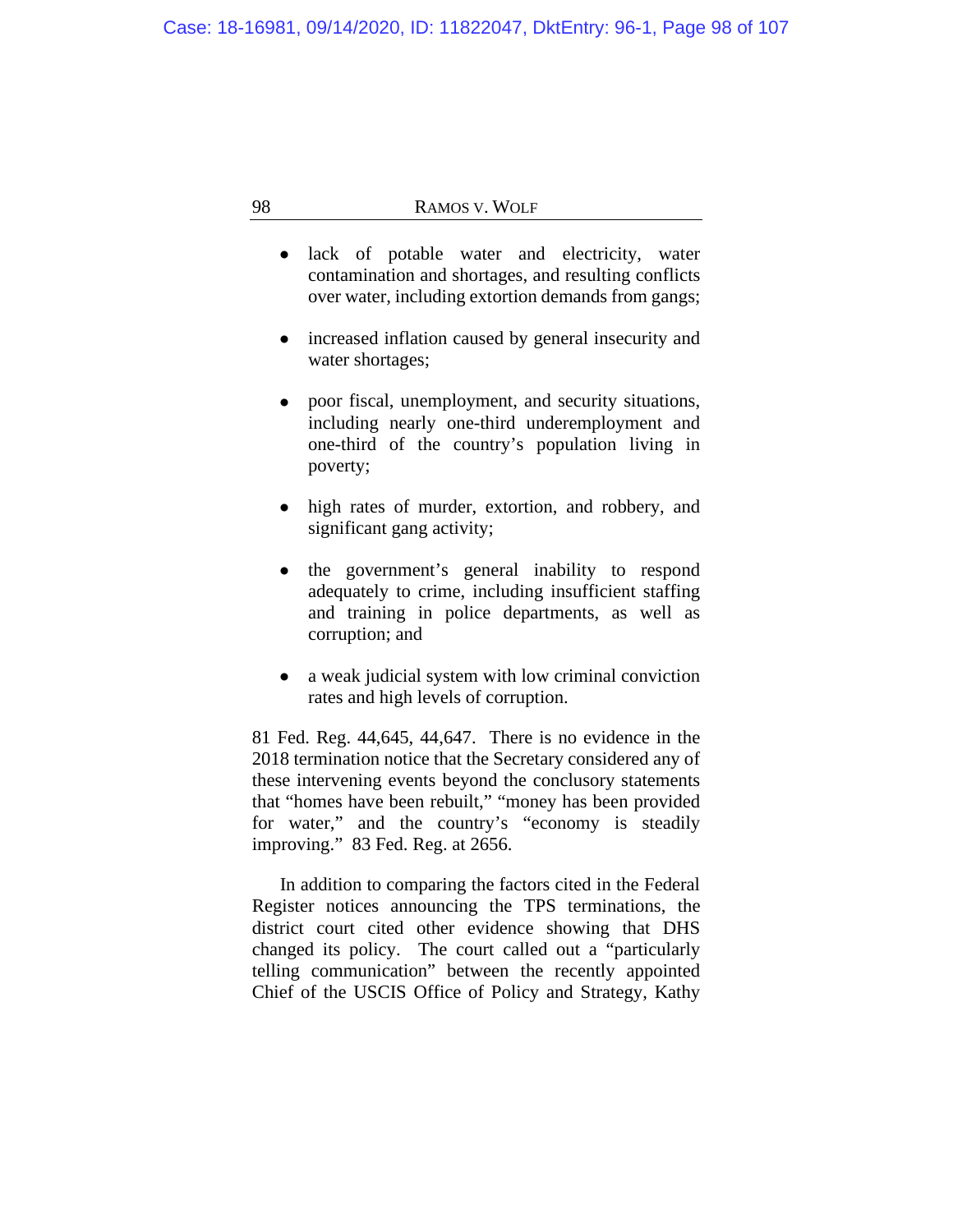Kovarik, and career employees at USCIS. In October 2017, Chief Kovarik alerted the career staff that there was a "problem" with their draft Decision Memos for El Salvador, Nicaragua, and Honduras. According to Kovarik, the Decision Memos "read[] as though we'd recommend an extension" of TPS because the draft "talk[ed] so much about how bad it is, but there's not enough in there about positive steps that have been taken since it's [sic] designation." One recipient of Chief Kovarik's email responded that staff could:

> comb through the country conditions to try to see what else there might be, but the basic problem is that it IS bad there [with respect to] all of the standard metrics. Our strongest argument for termination, we thought, is just that it is not bad in a way clearly linked to the initial disasters prompting the designations. We can work with RU to try to get more, and/or comb through the country conditions we have again looking for positive gems, but the conditions are what they are.

In a separate email exchange, Kovarik received feedback from the person appointed to serve as her Senior Policy Advisor that the draft Haiti memo compiled by career employees was "overwhelmingly weighted for extension," which he did "not think [was] the conclusion we are looking for." This email explained that the Senior Policy Advisor edited the memo to "fully support termination" and noted areas "where additional data should be provided to back up this decision."

In perhaps the most graphic example, the district court recounted evidence of a highly irregular sequence of events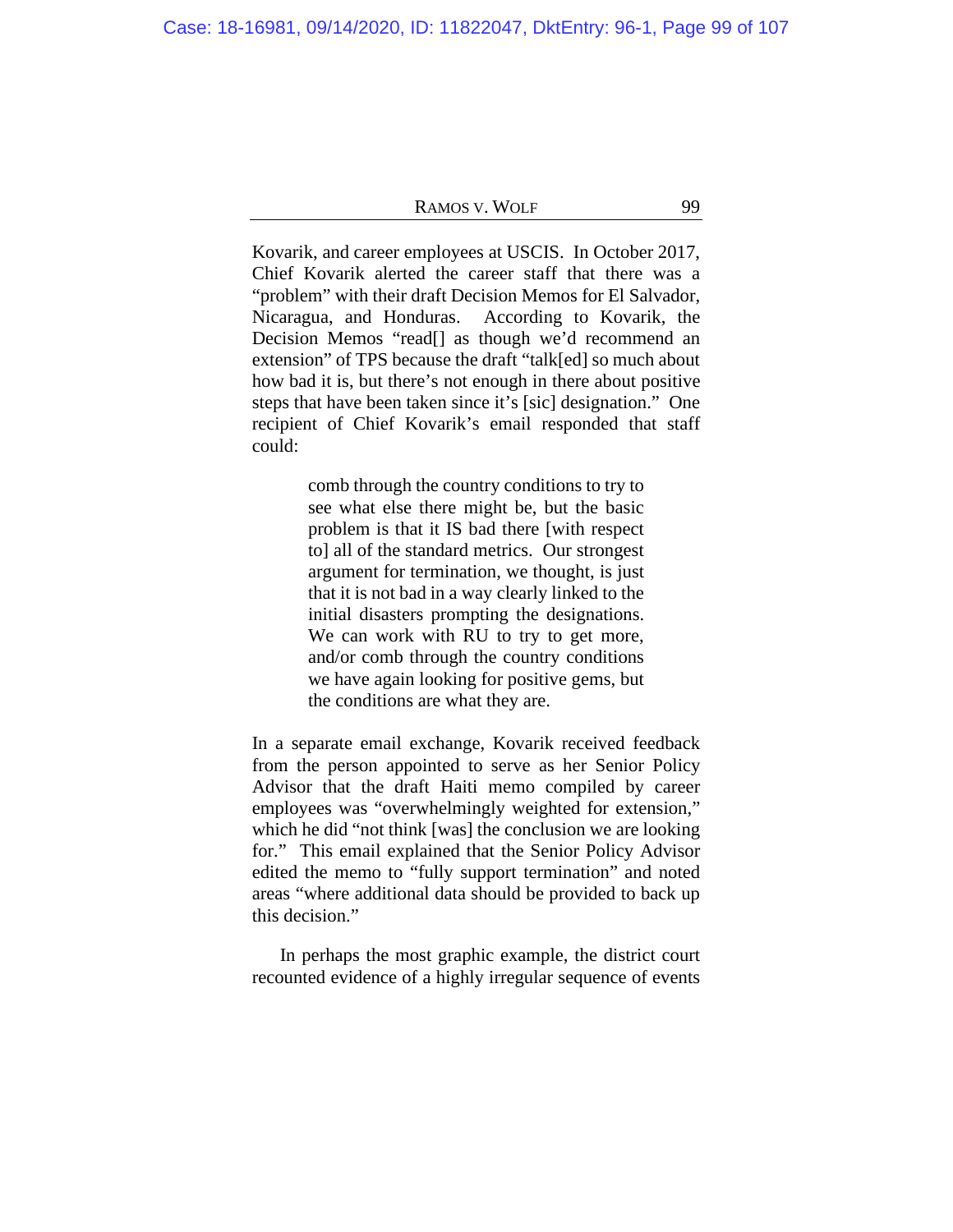leading up to the Sudan decision. USCIS initially submitted a decision memo to the Secretary of Homeland Security explaining the conditions on the ground were such that termination of Sudan's TPS designation was not warranted. The memo concluded that Sudan continued to meet the statutory requirements for a TPS designation because it "remains unsafe for individuals to return." Just one week later, USCIS submitted a second decision memo on Sudan reiterating the same country conditions, but this time it recommended termination of TPS. In response to the new memo, the nominee to head USCIS, Lee Francis Cissna,**[11](#page-99-0)** wrote:

> This memo reads like one person who strongly supports extending TPS for Sudan wrote everything up to the recommendation section, and then someone who opposes extension snuck up behind the first guy, clubbed him over the head, pushed his senseless body out of the way, and finished the memo.

The government argues that these emails simply reflect internal debate about TPS designation decisions, and the majority characterizes them as "a commonplace aspect of how agencies often operate." But read in conjunction with the district court's chart comparing TPS notices in the Federal Register that tracked over time the criteria the agency actually considered, these email exchanges powerfully support the district court's conclusion that DHS embarked on a new practice of ignoring intervening events when reviewing TPS determinations. They also leave no

<span id="page-99-0"></span>**<sup>11</sup>** At the time, Cissna had been nominated by the President to serve as Director of USCIS. He was confirmed as Director in October 2017.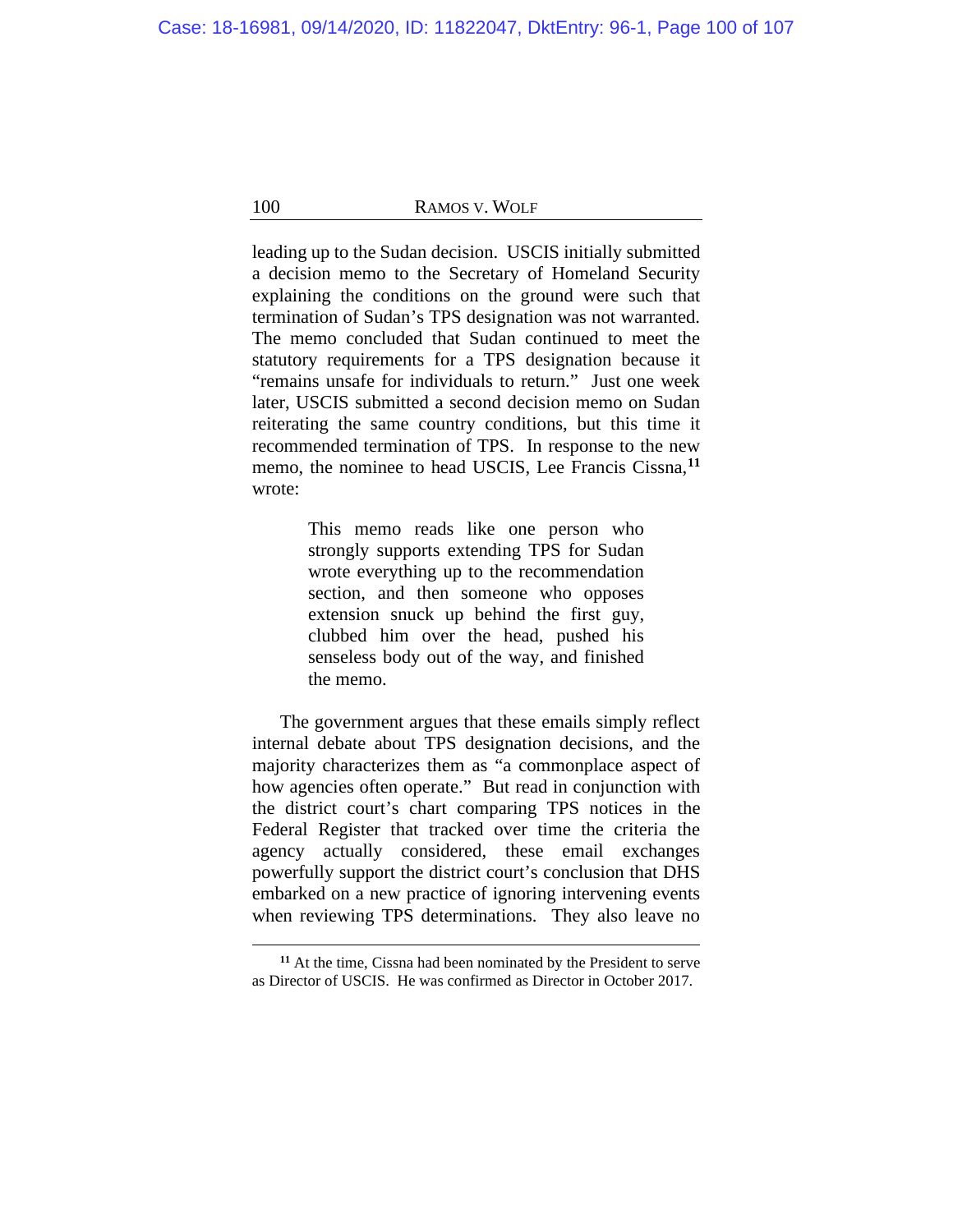doubt that there was ample support for the district court's preliminary conclusion that the subject TPS terminations may have been the result of an irregular, non-evidence based process. The evidence cited by the district court overwhelms any objection to the injunction the court entered to maintain the status quo until this concerning record can be sorted.

The district court's review of the record compellingly supports the plaintiffs' contention that DHS changed its policy in the way plaintiffs' complaint describes, but plaintiffs also introduced a sworn declaration from former USCIS Director Leon Rodriguez that unequivocally confirms this. According to Rodriguez, during his tenure as Director from 2014 to 2017, the agency had broad discretion to consider both current and intervening events "regardless of whether those intervening factors had any connection to the event that formed the basis for the original designation or to the country's recovery from that originating event."

My concurring colleague strongly suggests that consideration of the Rodriguez declaration may have been error. He argues that the district court prematurely ordered discovery, but also acknowledges that the government did not appeal the district court's discovery orders. The majority does not reach this issue. I agree that we should not reach it, and briefly explain why.

On appeal, the government's opening brief made passing mention that it objected in the district court to the court's discovery orders. The discovery issue was not briefed by either party and it was not an issue in this appeal. *See Arpin v. Santa Clara Valley Transp. Agency*, 261 F.3d 912, 919 (9th Cir. 2001) ("[A] bare assertion does not preserve a claim." (quoting *Barnett v. U.S. Air, Inc.*, 228 F.3d 1105, 1110 n.1 (9th Cir. 2000) (en banc)). The propriety of the discovery orders was first raised by a member of our panel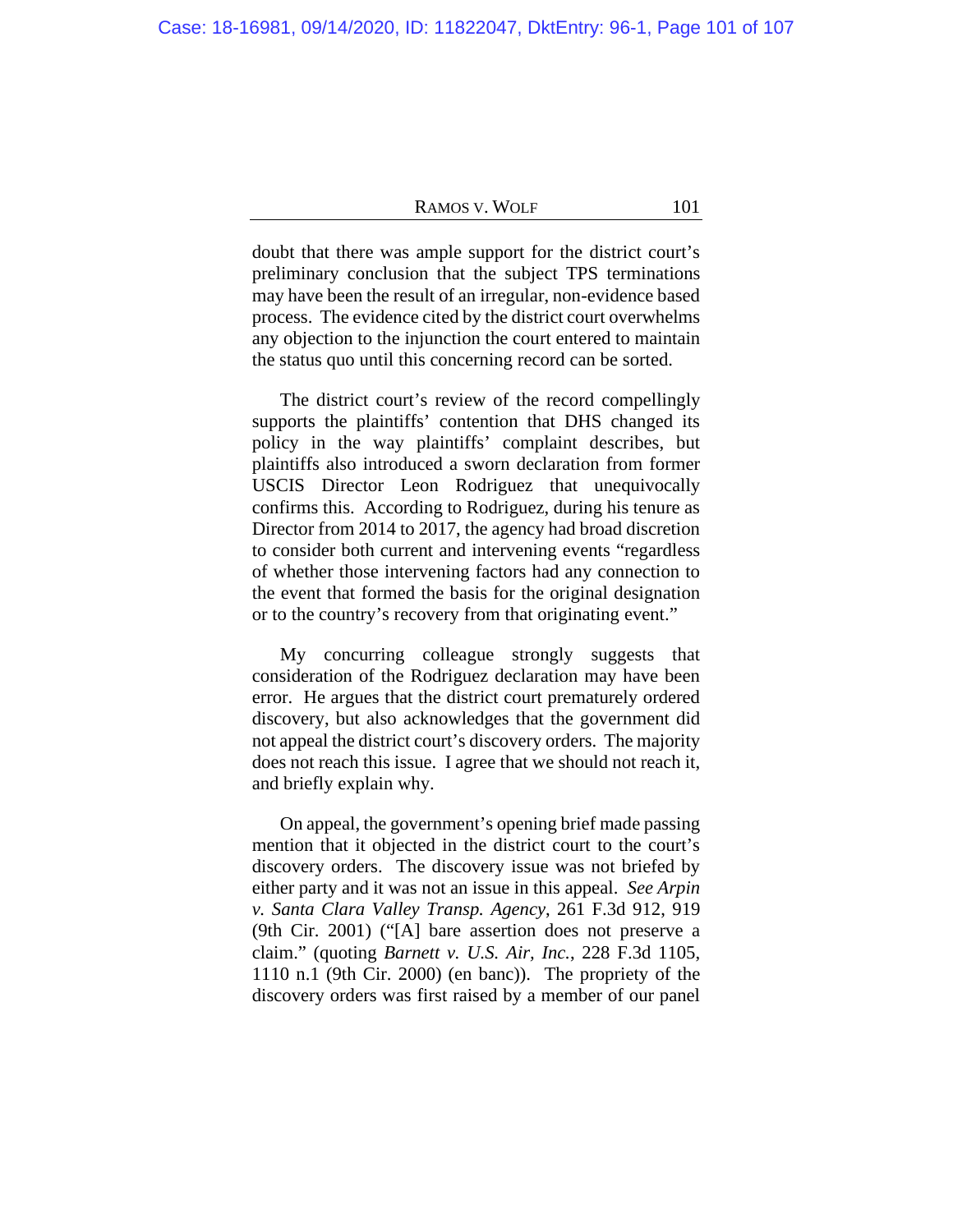at oral argument, and we issued an order requesting supplemental briefing concerning the scope of the permissible record. Specifically, we asked the parties to "identify the documents that comprise the reviewable administrative record" and "identify any documents that the district court relied upon or cited" in its preliminary injunction order "that are not contained within the administrative record." In response, the government took the position that we need not decide the discovery dispute at this stage of the proceedings, and restated its position that it had preserved the issue for a future merits appeal. Plaintiffs' response to our order also argued that we should not take up the discovery dispute in this interlocutory appeal, citing *Mohawk Industries, Inc. v. Carpenter*, 558 U.S. 100, 108 (2009). That should be the end of the matter, particularly because plaintiffs so clearly demonstrated a likelihood of success on the merits of their APA claim based solely on the administrative record the government certified. The district court's analysis of the APA claim does not depend on former Director Rodriguez's declaration.

I write separately on this point to explain that even if we were inclined to wade into the discovery dispute, the record would surely stymy our efforts. According to plaintiffs, the government argued to the district court that making an *Overton Park* finding "would be a waste of judicial resources" because discovery was already taking place and there was an "overlap between the administrative record and the documents produced in discovery." *See Citizens to Preserve Overton Park, Inc. v. Volpe*, 401 U.S. 402, 420 (1971). Assuming the government elsewhere preserved an objection to the district court's discovery orders, the government's supplemental brief states that it "is not now contesting the inclusion in the administrative record of the deliberative materials that appear there," but it does not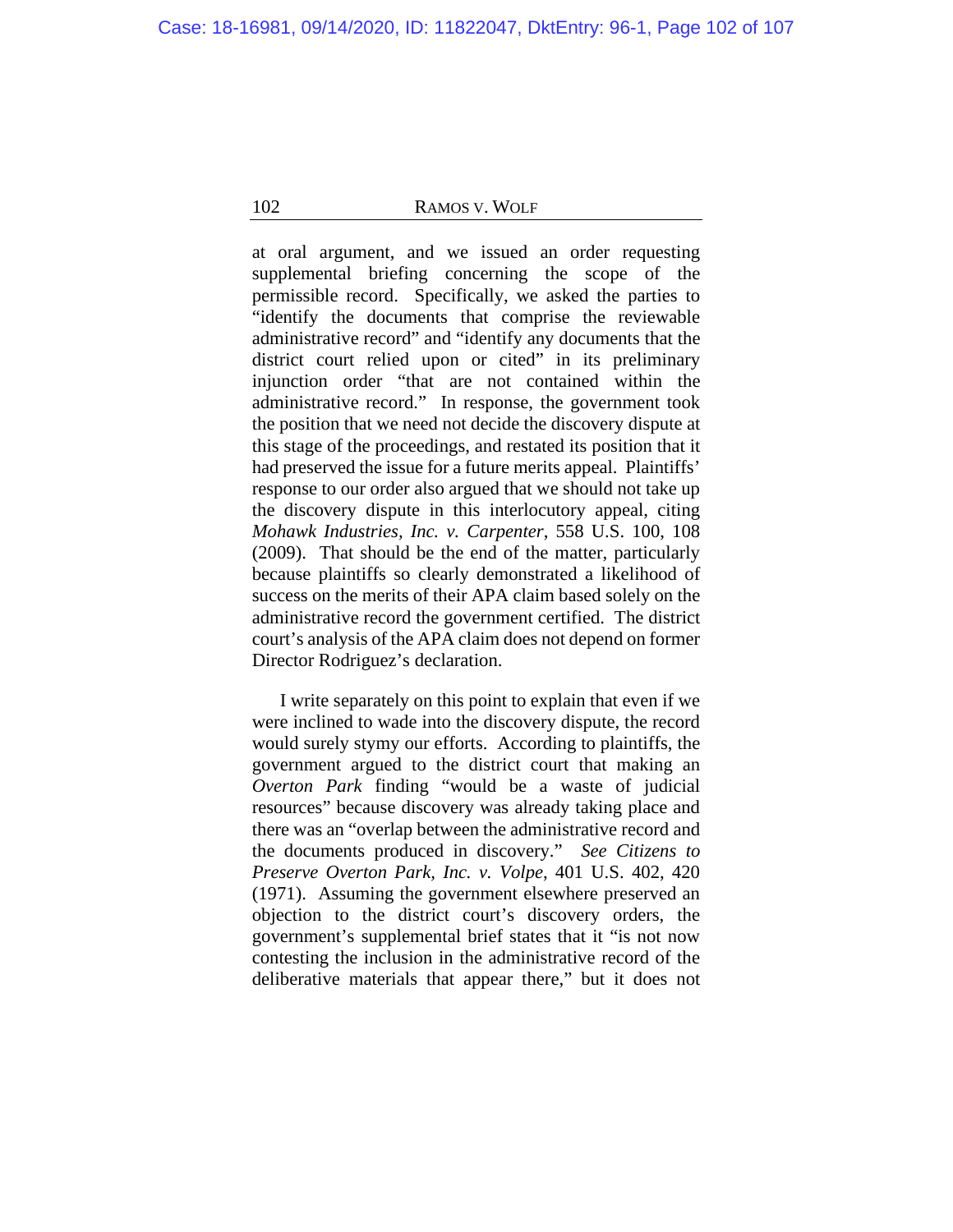explain which materials it considers to be deliberative, or why. As plaintiffs' brief argues, the government's choice to produce documents exclusively from persons who directly or indirectly advised the Secretary strongly suggests that the produced materials are likely included within the scope of the administrative record.

In any event, our supplemental order requested information that would have allowed us to parse the evidence relied upon by the district court, and we did not receive it. The government's supplemental briefing raises more questions than it answers concerning the discovery issues that were litigated in the district court, and as my concurring colleague notes, no interlocutory appeal was taken from the district court's discovery orders. For purposes of this appeal, the government has waived this issue.**[12](#page-102-0)**

The district court's analysis of the evidence in the record was thorough, careful, and detailed. The court applied the

<span id="page-102-0"></span>**<sup>12</sup>** The concurrence also shares concerns about nationwide injunctions, though this issue was raised by the government for the first time on appeal. I agree this is an unsettled and difficult area of the law; but here, it is not even clear the district court entered a nationwide injunction. The district court was only asked to consider four discrete country designations. The TPS statute makes individual determinations dependent upon country designations. In this way, the district court's preliminary injunction is readily distinguishable from cases in which courts have enjoined nationwide application of other immigration provisions and policies. *See, e.g.*, *Saget v. Trump*, 375 F. Supp. 3d 280, 379 (E.D.N.Y. 2019) (observing Secretary Duke's termination of Haiti's TPS designation "concerns a single decision on a nationwide policy," not case-by-case enforcement, and the government does not argue how the TPS terminations could apply to some beneficiaries and not to others). Questions regarding the intended scope of the injunction should be first addressed by the district court.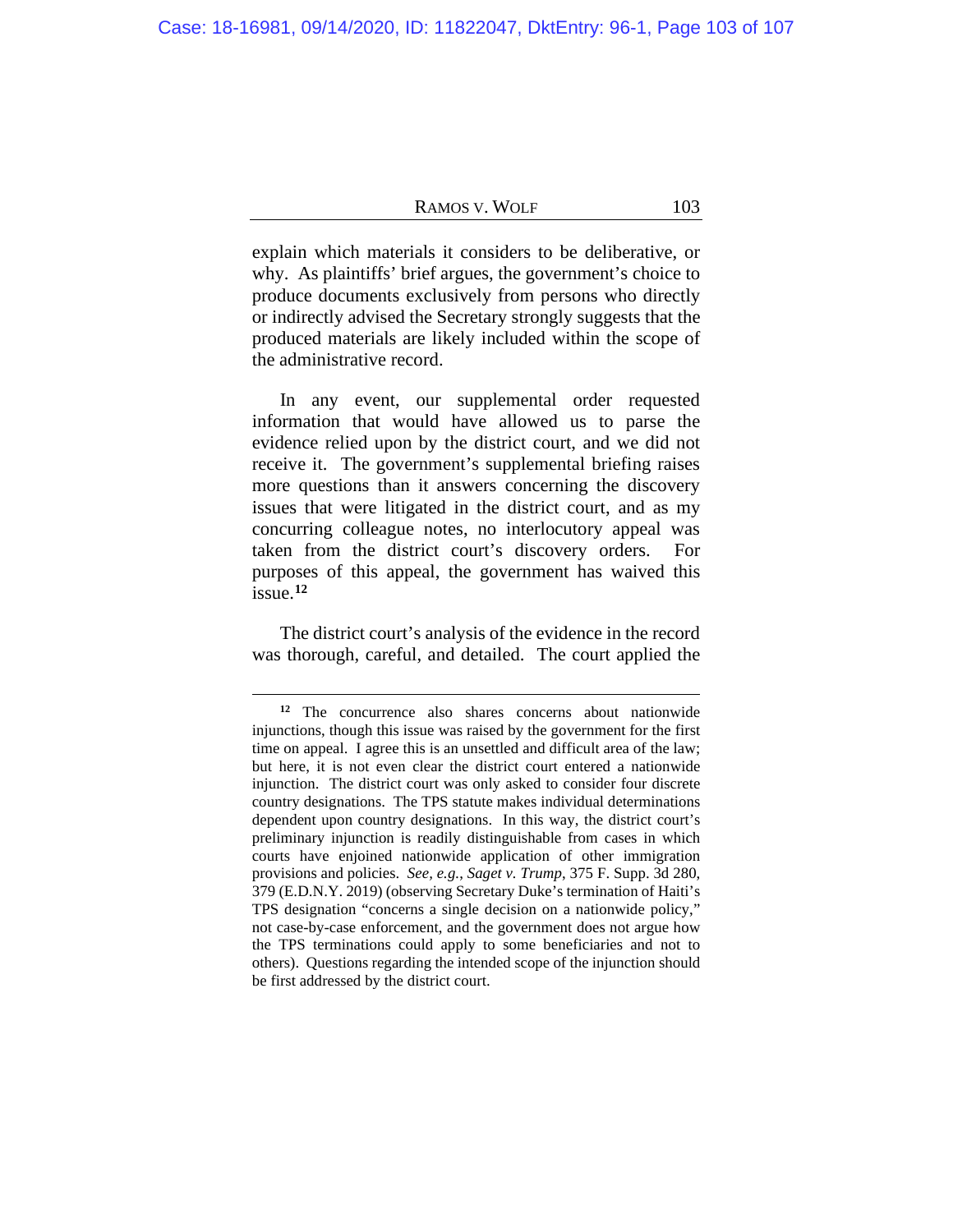correct legal standard. Within the stipulated record, the district court found "a wealth of record evidence" supporting its factual finding that the current administration changed its practice and based the TPS decisions in this case "solely on whether the originating conditions or conditions directly related thereto persisted, regardless of other current conditions no matter how bad." An abrupt and unexplained change in agency policy or practice is a classic basis for an APA challenge, as is the allegation that an agency erroneously interpreted its governing statute. The district court correctly concluded that plaintiffs demonstrated a likelihood of success on their APA claim.

# **C.**

The government began its Equal Protection argument with the contention that  $\S 1254a(b)(5)(A)$  also bars judicial review of colorable constitutional claims. The majority does not acknowledge that the government argued this point.

It is black-letter law that "where Congress intends to preclude judicial review of constitutional claims[,] its intent to do so must be clear." *Webster v. Doe*, 486 U.S. 592, 603 (1988). The TPS statute does not come close to meeting this rigorous standard; in fact, § 1254a makes no mention of constitutional claims at all. Thus, the government's argument that our court is barred from reviewing plaintiffs' Equal Protection claim is squarely contradicted by controlling precedent. *See, e.g.*, *Demore v. Hung Joon Kim*, 538 U.S. 510, 517 (2003); *Sierra Club v. Trump*, 929 F.3d 670, 698 (9th Cir. 2019); *Allen v. Milas*, 896 F.3d 1094, 1108 (9th Cir. 2018).

The district court correctly ruled that it had jurisdiction to review plaintiffs' Equal Protection claim. The claim is premised on a record peppered with statements that plaintiffs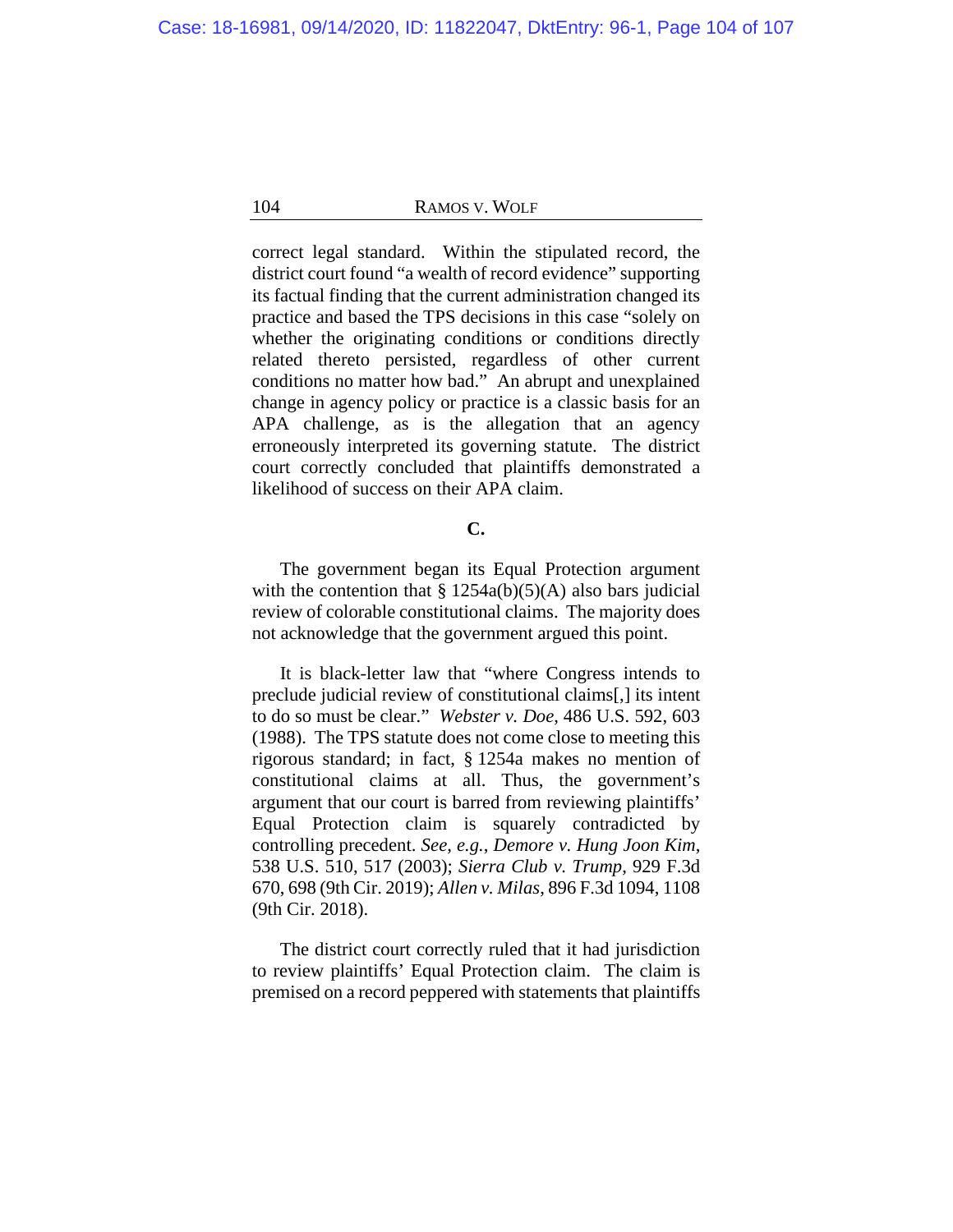proffered as direct evidence of racial animus. After reviewing the evidence in detail, the court ruled that plaintiffs raised serious questions that racial animus was at least "a motivating factor" in the decisions to terminate TPS for Haiti, Sudan, El Salvador, and Nicaragua because the statements were made by the President. *See Arlington Heights*, 429 U.S. at 266 ("Determining whether invidious discriminatory purpose was a motivating factor demands a sensitive inquiry into such circumstantial and direct evidence of intent as may be available.").

Remarkably, the government urges us to interpret the many denigrating comments in the record as descriptions of inferior living conditions in foreign countries, rather than evidence of racial animus.But we cannot sweep aside the words that were actually used, and it would be worse for us to deny their meaning. Some of the statements expressly referred to people, not to places. The President's statements require no deciphering.**[13](#page-104-0)**

The majority does not dispute that the evidence supported the district court's finding of racial animus, but it finds no evidence that the statements were tied to the subject TPS terminations. Nothing in the record suggests that

**<sup>13</sup>** The district court's order denying the government's motion to dismiss included the painful observation that "President Trump did not merely call Haiti and El Salvador 'shithole countries.' He asked 'Why are we having all these people from shithole countries come here?' and 'Why do we need more Haitians?' These are not merely comments about a place, but can reasonably be understood as comments about the *people* who come from those places and their intrinsic worth."

<span id="page-104-0"></span>The same is true of the President's statements that 15,000 Haitian immigrants "all have AIDS," and his statements characterizing immigrants from Mexico and Central America as criminals and snakes.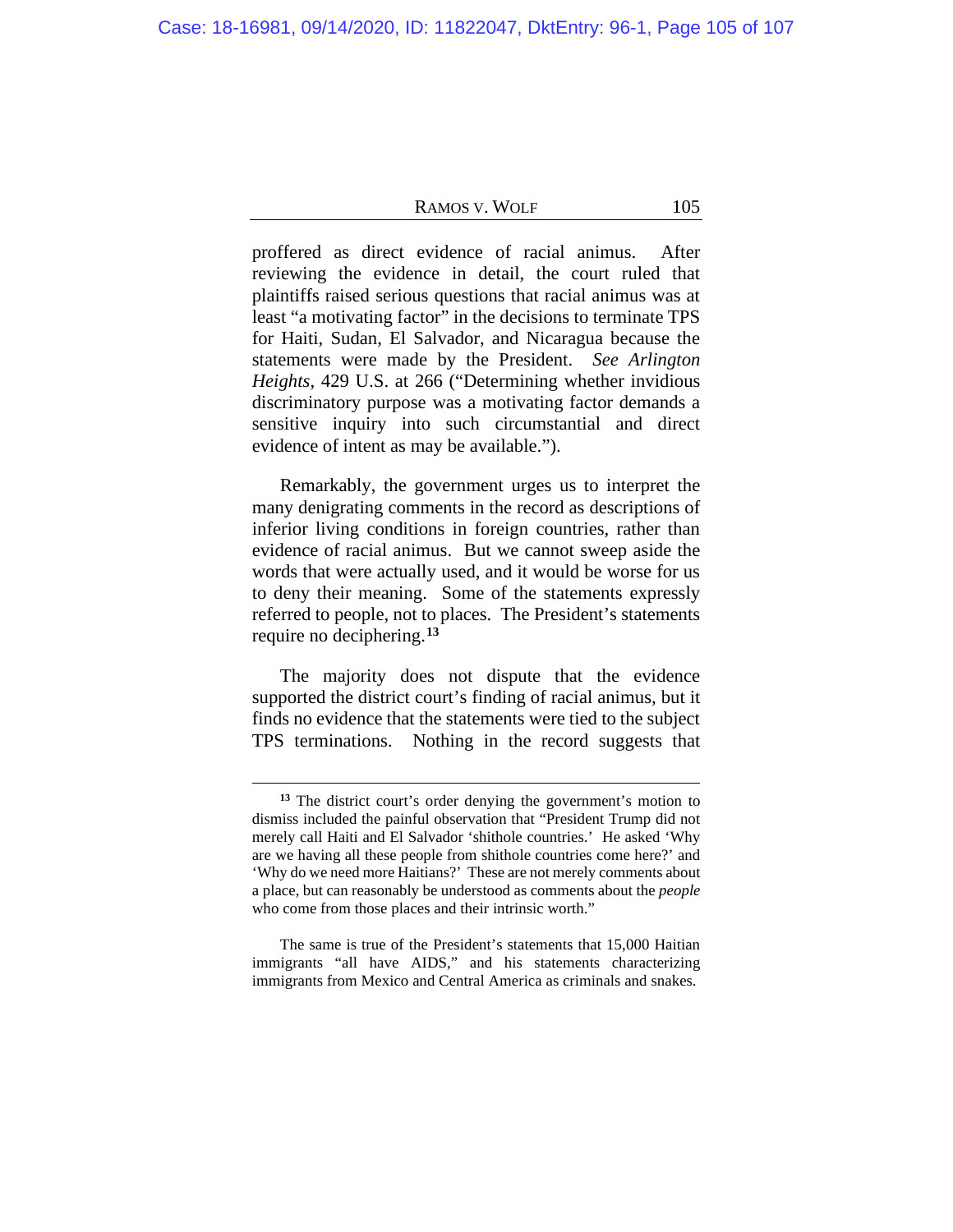Secretary Kelly, Acting Secretary Duke, or Secretary Nielsen made or repeated any of the racially charged statements recounted by the district court and by the majority, and we should be exceptionally reticent to attribute racial animus from one person to another.

The doctrine of constitutional avoidance counsels that we should not reach plaintiffs' Equal Protection claim in this interlocutory appeal because plaintiffs easily demonstrated a likelihood of success on the merits of their APA claim. That claim alone supports the district court's preliminary injunction.

The doctrine of constitutional avoidance serves an important purpose. Interpreting the Constitution is "the most important and the most delicate of the Court's functions" and has perhaps the most profound consequences for others. *Rescue Army v. Mun. Court of City of Los Angeles*, 331 U.S. 549, 569 (1947). Issuing constitutional rulings prematurely or in the abstract risks creating uncertainty and insecurity about our most fundamental rights. *Id.* at 569–72.

The exceptional record in this case is reason for caution, especially because we have a duty to avoid unnecessarily deciding constitutional questions. *See Jean v. Nelson*, 472 U.S. 846, 857 (1985); *Alabama State Fed'n of Labor v. McAdory*, 325 U.S. 450, 470 (1945). The longstanding principle especially applies when the decision on a constitutional claim would not provide plaintiffs any additional type of relief or remedy beyond what they are already entitled to on their other, non-constitutional claims. *Lyng v. Nw. Indian Cemetery Protective Ass'n*, 485 U.S. 439, 446 (1988); *see also Alma Motor Co. v. Timken-Detroit Axle Co.*, 329 U.S. 129, 136 (1946). Here, a decision on plaintiffs' Equal Protection claim would not entitle them to